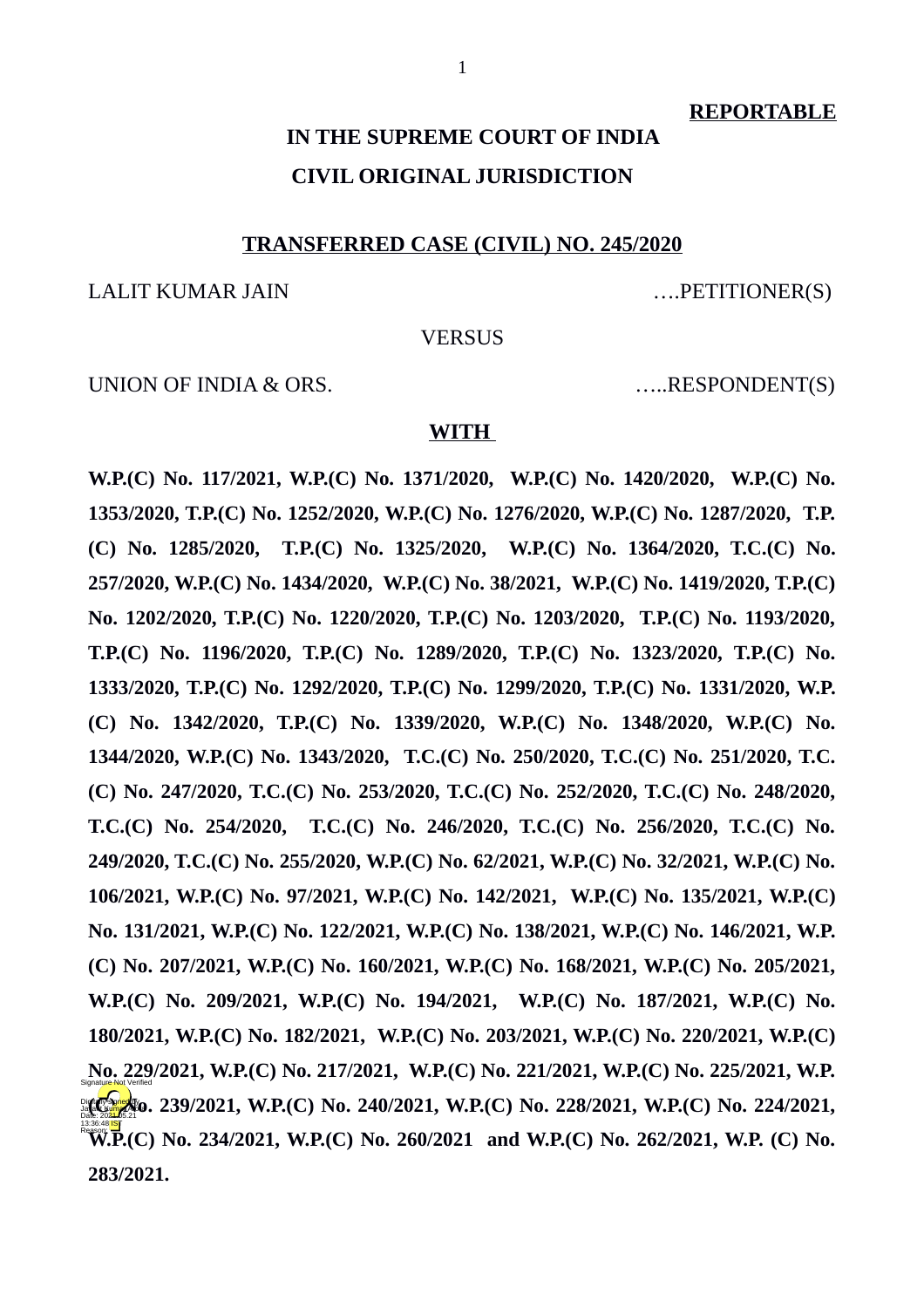#### **J U D G M E N T**

### **S. RAVINDRA BHAT, J.**

**1.** This judgment will dispose of common questions of law, which arise in various proceedings preferred under Article 32 of the Constitution of India, as well as transferred cases under Article 139A; those causes were transferred to the file of this court, from various High Courts<sup>[1](#page-1-0)</sup>, as they involved interpretation of common questions of law, in relation to provisions of the Insolvency and Bankruptcy Code, 2016 (hereafter "the Code").

# **I** *The Petitions and Common Grievances*

**2.** The common question which arises in all these cases concerns the *vires* and validity of a notification dated  $15.11.2019$  $15.11.2019$  $15.11.2019$  issued by the Central Government<sup>2</sup> (hereafter called "the impugned notification"). Other reliefs too have been claimed concerning the validity of the Insolvency and Bankruptcy (Application to Adjudicating Authority for Insolvency Resolution Process for Personal Guarantors to Corporate Debtors) Rules, 2019 issued on 15.11.2019. Likewise, the validity of regulations challenged by the Insolvency and Bankruptcy Board of India on 20.11.2019 are also the subject matter of challenge. However, during the course of submissions, learned counsel for the parties stated that the challenge would be confined to the impugned notification.

**3.** All writ petitioners before the High Courts, arrayed as respondents in the transferred cases before this Court, as well as the petitioners under Article 32 claim to be aggrieved by the impugned notification. At some stage or the other, these petitioners (compendiously termed as "the writ petitioners") had furnished personal guarantees to banks and financial institutions which led to release of advances to various companies which they (the petitioners) were associated with as directors, promoters or in some instances, as chairman or managing directors. In many cases,

<span id="page-1-0"></span><sup>1</sup> Madhya Pradesh, Telengana, Delhi, etc.

<span id="page-1-1"></span><sup>2</sup>S.O. 4126 (E) issued by the Ministry of Corporation Affairs, Central Government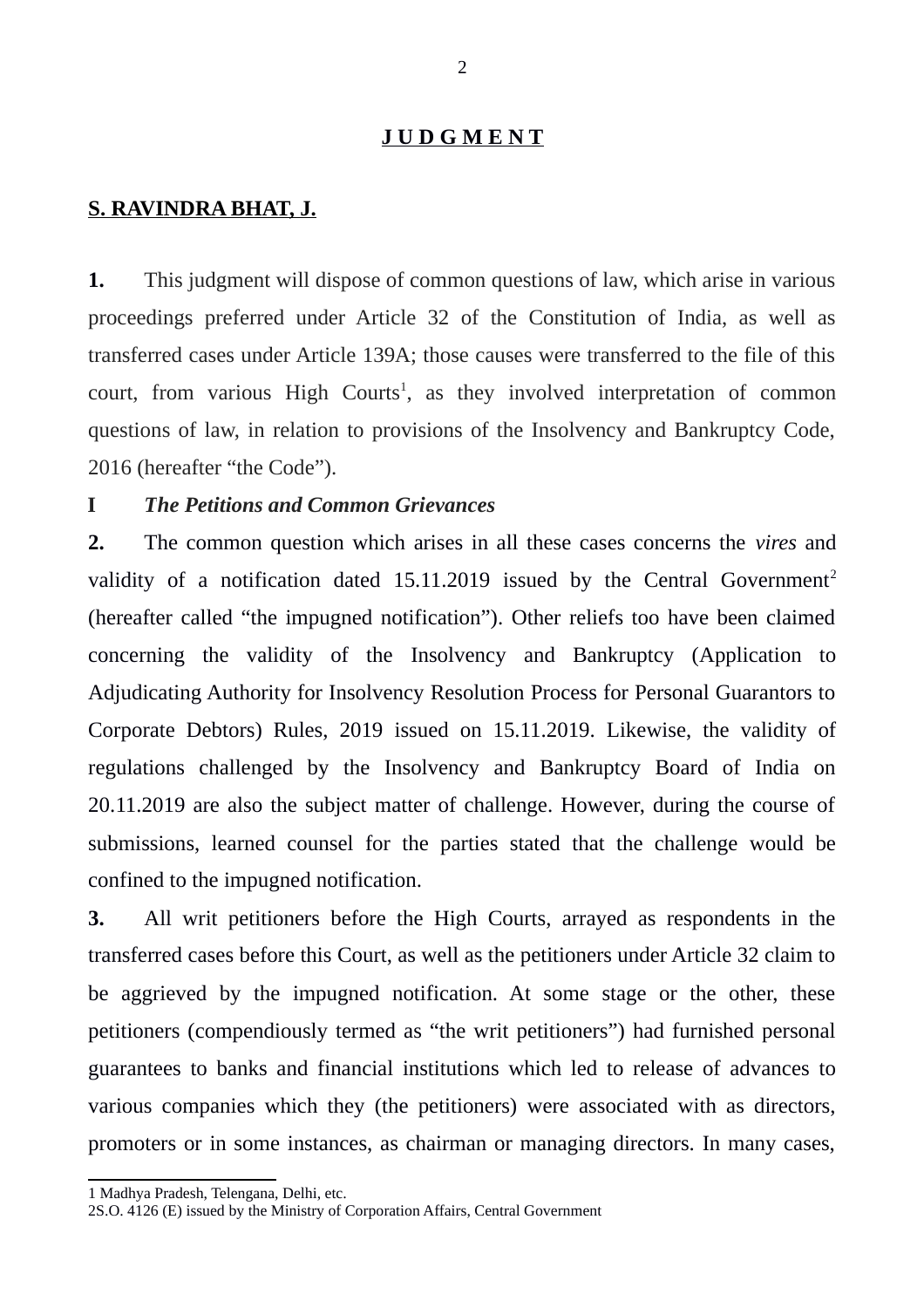the personal guarantees furnished by the writ petitioners were invoked, and proceedings are pending against companies which they are or were associated with, and the advances for which they furnished bank guarantees. In several cases, recovery proceedings and later insolvency proceedings were initiated. The insolvency proceedings are at different stages and the resolution plans are at the stage of finalization. In a few cases, the resolution plans have not yet been approved by the adjudicating authority and in some cases, the approvals granted are subject to attack before the appellate tribunal.

**4.** All the writ petitioners challenged the impugned notification as having been issued in excess of the authority conferred upon the Union of India (through the Ministry of Corporate Affairs) which has been arrayed in all these proceedings as parties. The petitioners contend that the power conferred upon the Union under Section 1(3) of the Insolvency and Bankruptcy Code, 2016 (hereafter referred to as "the Code") could not have been resorted to in the manner as to extend the provisions of the Code only as far as they relate to personal guarantors of corporate debtors. The impugned notification brought into force Section 2(e), Section 78 (except with regard to fresh start process), Sections 79, 94-187 (both inclusive); Section 239(2)(g), (h) & (i); Section  $239(2)(m)$  to (zc); Section  $239(2)(zn)$  to (zs) and Section 249.

**5.** After publication of the impugned notification, many petitioners were served with demand notices proposing to initiate insolvency proceedings under the Code. These demand notices were based on various counts, including that recovery proceedings were initiated after invocation of the guarantees. This led to initiation of insolvency resolution process under Part-III of the Code against some of the petitioners. The main argument advanced in all these proceedings on behalf of the writ petitioners is that the impugned notification is an exercise of excessive delegation. It is contended that the Central Government has no authority – legislative or statutory  $-$  to impose conditions on the enforcement of the Code. It is further contended as a corollary, that the enforcement of Sections 78, 79, 94-187 etc. in terms of the impugned notification of the Code only in relation to personal guarantors is *ultra vires* the powers granted to the Central Government.

3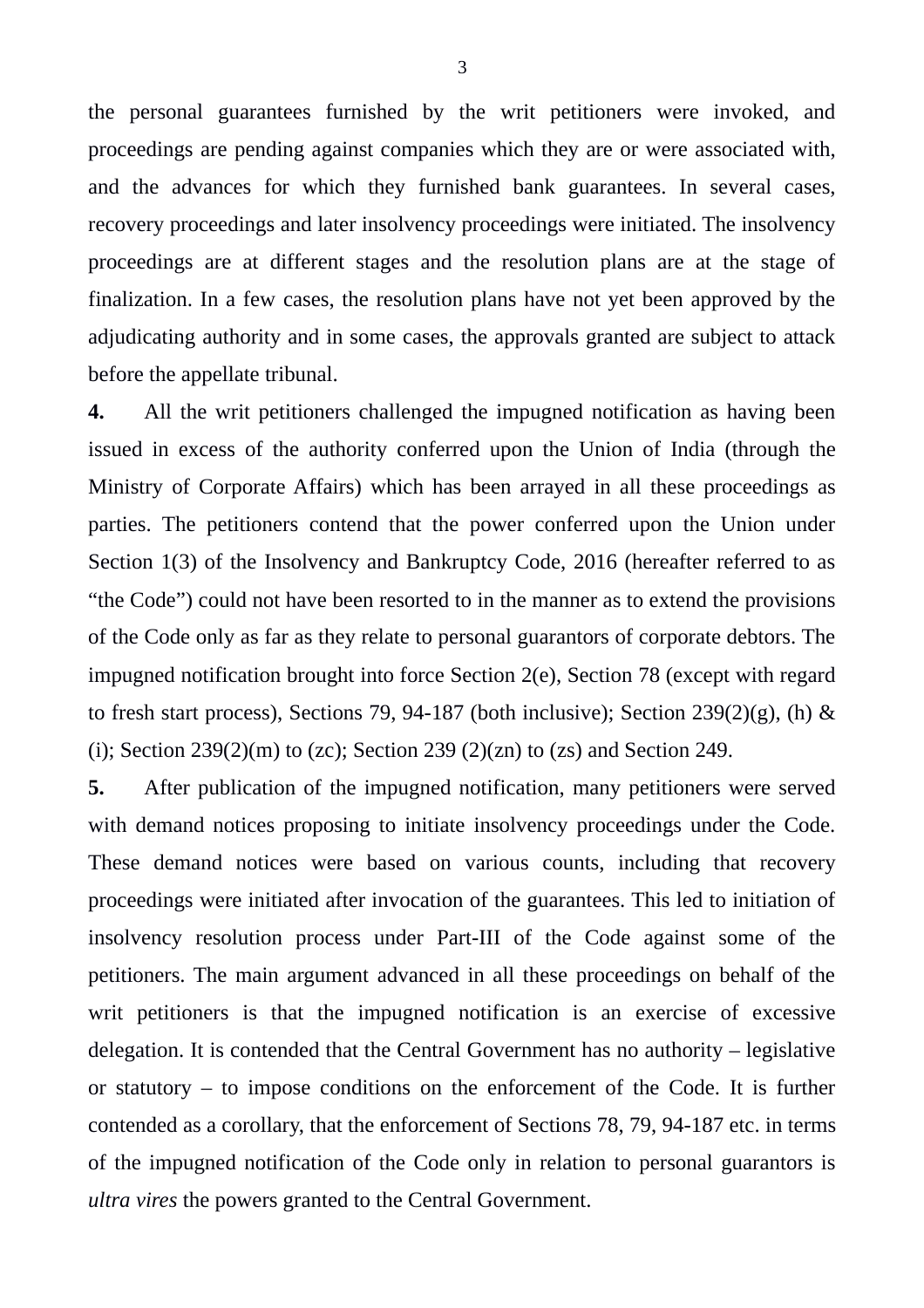**6.** It is argued that in terms of the proviso to Section 1(3) of the Code, Parliament delegated the power to enforce different provisions of the Code at different points in time to the Central Government. Section1(3) reads as under:

> *"It shall come into force on such date as the Central Government may, by notification in the Official Gazette, appoint: Provided that different dates may be appointed for different provisions of this Code and any reference in any such provision to the commencement of this Code shall be construed a reference the commencement of that provision."*

**7.** The petitioners argue that the power delegated under Section 1(3) is only as regards the point(s) in time when different provisions of the Code can be brought into effect and that it does not permit the Central Government to notify parts of provisions of the Code, or to limit the application of the provisions to certain categories of persons. The impugned notification, however, notified various provisions of the Code *only* in so far as *they relate to personal guarantors to corporate debtors.* It is therefore, *ultra vires* the proviso to Section 1(3) of the Code.

**8.** It is argued that the provisions of the Code brought into effect by the impugned notification are not in severable, as they do not specifically or separately deal with or govern insolvency proceedings against personal guarantors to corporate debtors. The provisions only deal with individuals and partnership firms. It is urged that from a plain reading of the provisions, it is not possible to carve out a limited application of the provisions only in relation to personal guarantors to corporate debtors. The Central Government's move to enforce Sections 78, 79, 94 to 187, etc. only in relation to personal guarantors to corporate debtors is an exercise of legislative power wholly impermissible in law and amounts to an unconstitutional usurpation of legislative power by the executive. The petitioners argue that the impugned notification, to the extent it brings into force Section 2 (e) of the Code with effect from 01.12.2019 is hit by non-application of mind. It is argued that Section 2(e) of the Code, as amended by Act 8 of 2018, came into force with retrospective effect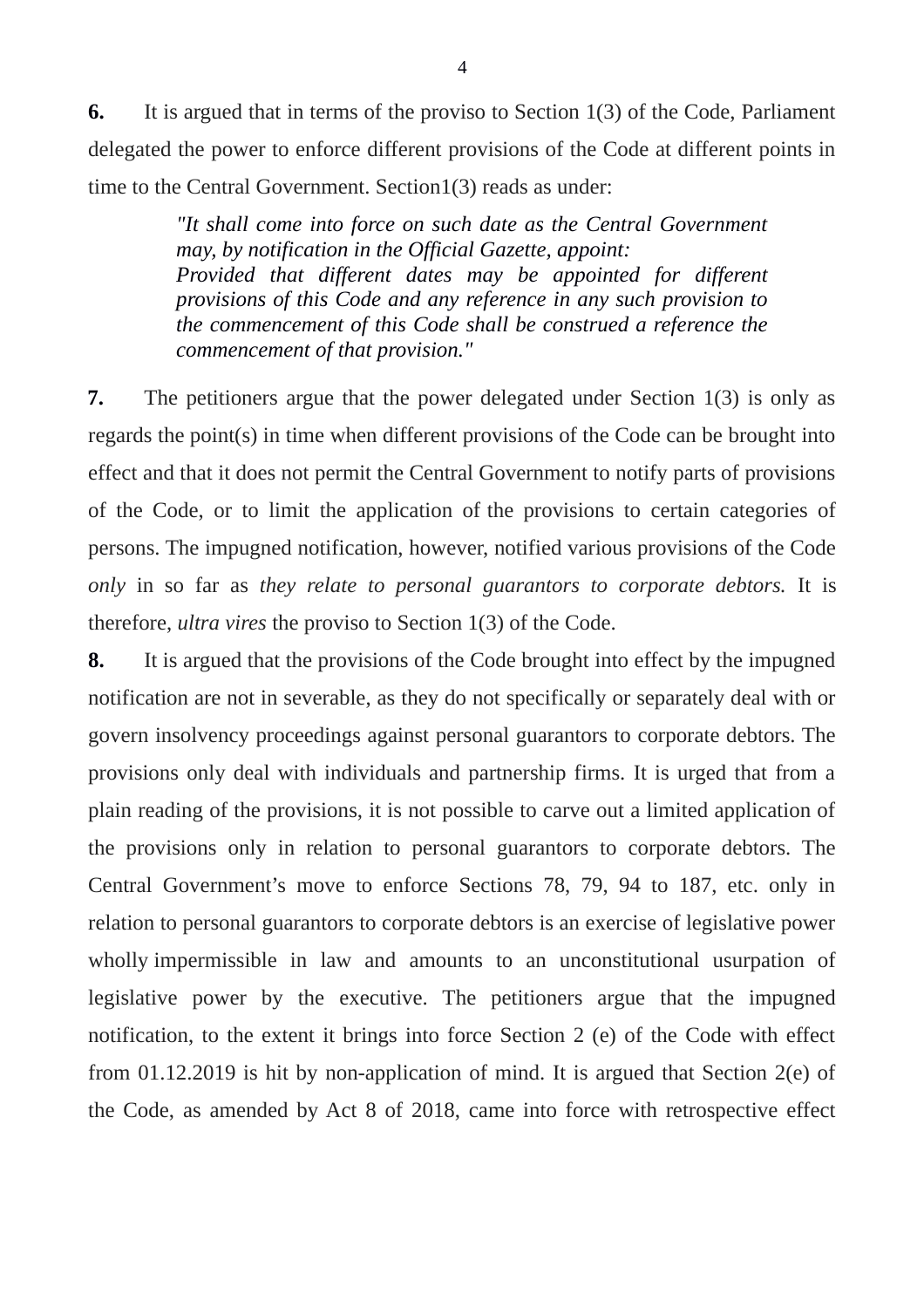from23.11.2017. This is duly noted by this court in the case of *State Bank of India v. V. Ramakrishnan[3](#page-4-0)* , which observed that:

> *"Though the original Section 2(e) did not come into force at all, the substituted Section 2(e) has come into force w.e.f. 23.11.2017."*

It is urged that this court should, therefore, set aside the impugned notification.

**9.** The petitioners also attack the impugned notification on the ground that it suffers from non-application of mind, because the Central Government failed to bring into effect Section 243 of the Code, which would have repealed the Presidency Towns Insolvency Act, 1909 ("PTI Act" hereafter) and the Provincial Insolvency Act, 1920 ("PIA" hereafter). Prior to issuance of the impugned notification, insolvency proceedings against an individual could be initiated only in terms of the said two Acts. After enactment of the Code, insolvency proceedings against personal guarantors to corporate debtors would lie before the Adjudicating Authority, in terms of Section 60 of the Code, although they would be governed by the said two Acts. With the enforcement of the impugned provisions, rules and regulations, insolvency proceedings can now be initiated against personal guarantors to corporate debtors under Part III of the Code, and also under the PTI Act and the PIA. Since Section 243 of the Code has not been brought into force, the petitioners contend that the impugned notification has the illogical effect of creating two self-contradictory legal regimes for in solvency proceedings against personal guarantors to corporate debtors.

<span id="page-4-0"></span>**10.** It is urged that the impugned notification is *ultra vires* the provisions of the Code in so far as it notifies provisions of Part III of the Code only in respect of personal guarantors to corporate debtors. Part III of the Code governs "*Insolvency Resolution and Bankruptcy for Individuals and Partnership Firms*". Also, Section 2(g) of the Code defines an individual to mean "*individuals, other than persons referred to in clause (e)*". Section 2 (e) relates to personal guarantors to corporate debtors. A joint reading of Section 2(e) with Section 2(g) and Part III of the Code shows that personal guarantors to corporate debtors are not covered by Part II, which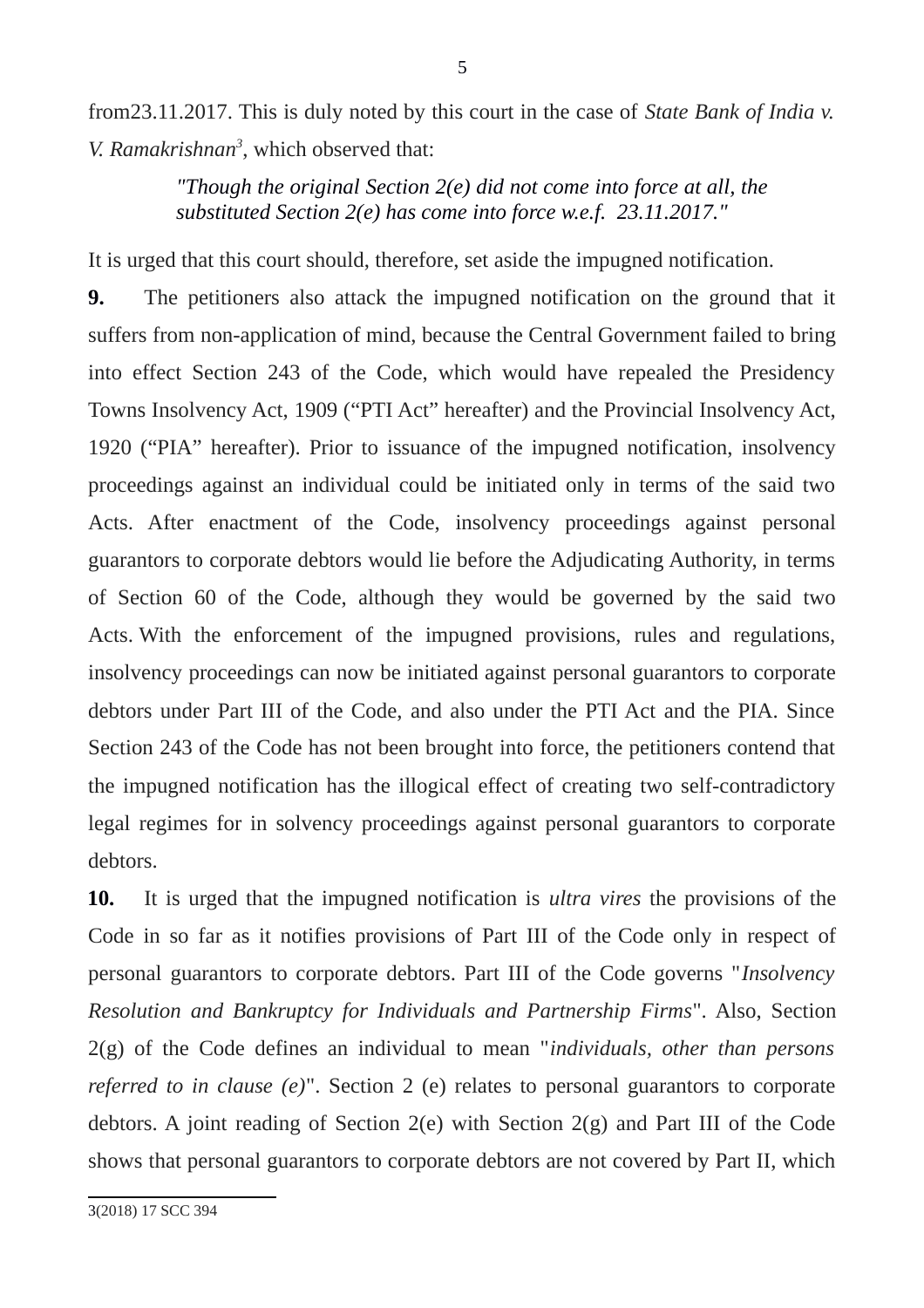only deals with individuals and partnership firms, and personal guarantors to corporate debtors stand specifically excluded from the definition of individuals. The petitioners also rely on Section 95 of the Code<sup>[4](#page-5-0)</sup>, which permits a creditor to invoke insolvency resolution process against an individual only in relation to a partnership debt.

**11.** Part III of the Code does not contain any provision permitting initiation of the insolvency resolution process (hereafter "IRP") against personal guarantors to corporate debtors. The impugned notification which provides to the contrary, is *ultra vires*. It is further contended that provisions of the Code brought into effect by the impugned notification [Clause (e) of Section 2, Section 78 (except with regard to fresh start process), Section 79, Section 94 to 187 (both inclusive), Clause (g) to Clause (l) of sub-section (2) of Section 239, Clause (m) to (zc) of sub-section (2) of Section 239, Clause (zn) to Clause (zs) of Sub-section (2) of Section 239 and Section 249] when enforced only in respect of personal guarantors to corporate debtors, are manifestly arbitrary; they are also discriminatory because:

<span id="page-5-0"></span><sup>4</sup>*"95. Application by creditor to initiate insolvency resolution process.*

*<sup>(1)</sup> A creditor may apply either by himself, or jointly with other creditors, or through resolution professional to the Adjudicating Authority for initiating an insolvency resolution process under this section by submitting an application.*

*<sup>(2)</sup> A creditor may apply under sub-section (1) in relation to any partnership debt owed to him for initiating an insolvency resolution process against* 

*<sup>(</sup>a) anyone or more partners of the firm; or*

*<sup>(</sup>b) the firm.*

*<sup>(</sup>c)*

*<sup>(3)</sup> Where an application has been made against one partner in a firm, any other application against another partner in the same firm shall be presented in or transferred to the Adjudicating Authority in which the first mentioned application is pending for adjudication and such Adjudicating Authority may give such directions for consolidating the proceedings under the applications as it thinks just.*

*<sup>(4)</sup> An application under sub-section (1)shall be accompanied with details and documents relating to:*

*<sup>(</sup>a) the debts owed by the debtor to the creditor or creditors submitting the application for insolvency resolution process as on the date of application;*

*<sup>(</sup>b) the failure by the debtor to pay the debt within a period of fourteen days of the service of the notice of demand; and*

*<sup>(</sup>c) relevant evidence of such default or non-repayment of debt. (5) The creditor shall also provide a copy of the application made under sub-section (1) to the debtor.*

*<sup>(6)</sup>The application referred to in sub-section (1) shall be in such form and manner and accompanied by such fee as may be prescribed.* 

*<sup>(7)</sup>The details and documents required to be submitted under Sub-section (4) shall be such as may be specified."*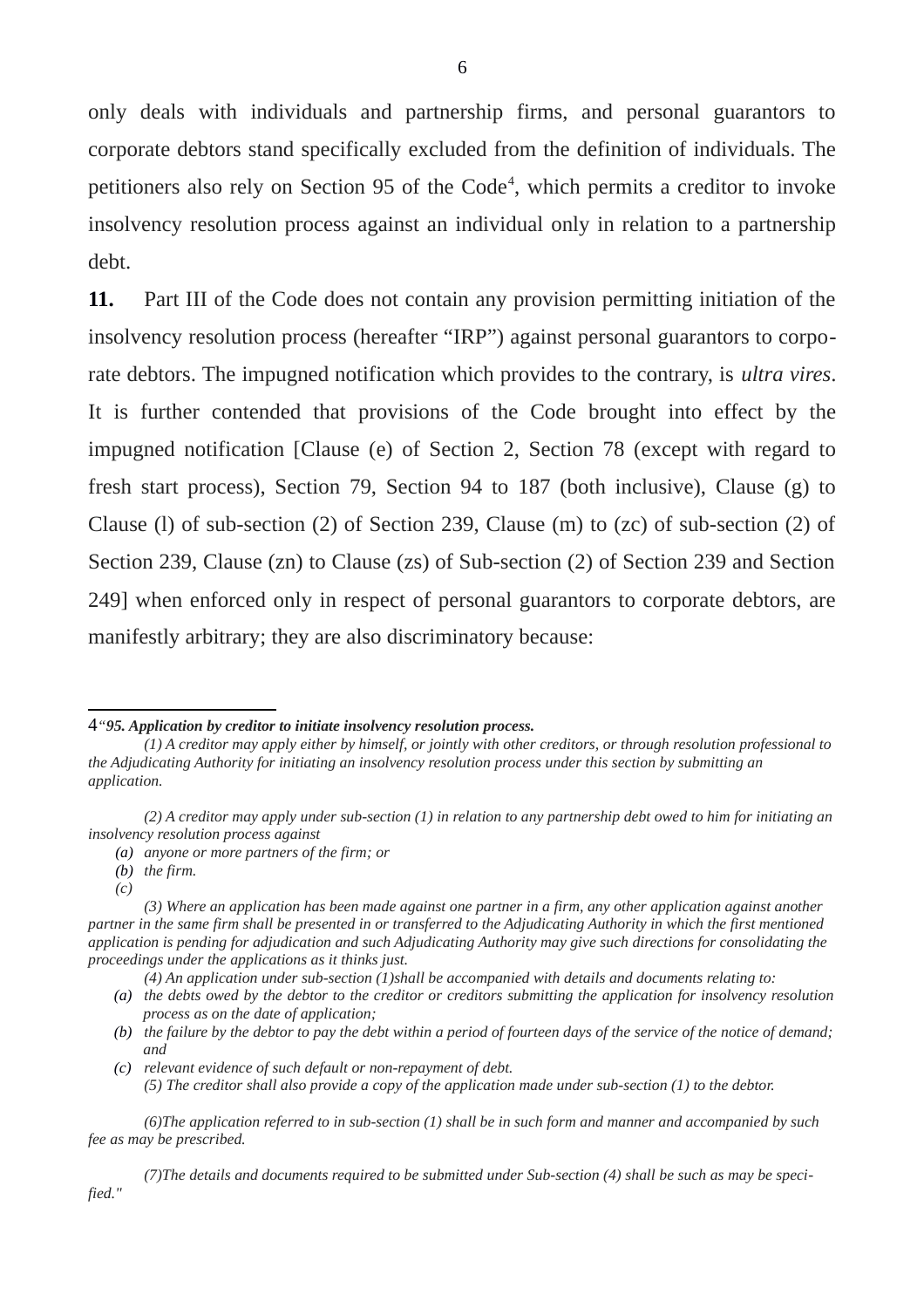- (i) There is no intelligible differentia or rational basis on which personal guarantors to corporate debtors have been singled out for being covered by the impugned provisions, particularly when the provisions of the Code do not separately apply to one sub-category of individuals, i.e., personal guarantors to corporate debtors. Rather, Part III of the Code does not apply to personal guarantors to corporate debtors at all.
- (ii) the provisions of Part III of the Code, which are partly brought into effect by the impugned notification, provide a single procedure for the insolvency resolution process of a personal guarantor, irrespective of whether the creditor is a financial creditor or an operational creditor. Treating financial creditors and operational creditors on an equal footing in Part III of the Code is in contrast to Part II of the Code, which provides different sets of procedures for different classes of creditors.

**12.** The petitioners rely on *Swiss Ribbons (P.) Ltd. v. Union of India[5](#page-6-0)* , where this court upheld the difference in procedure for operational creditors and financial creditors on the basis that there are fundamental differences in the nature of loan agreements with financial creditors, from contracts with operational creditors for supplying goods and services. Financial creditors generally lend finance on a term loan or for working capital that enables the corporate debtor to either set up and/or operate its business. On the other hand, contracts with operational creditors are relatable to supply of goods and services in the operation of business. Financial contracts generally involve large sums of money.

**13.** The petitioners argue that the act of clubbing financial creditors and operational creditors in relation to the procedure for insolvency resolution of personal guarantors to corporate debtors amounts to treating unequals equally and amounts to collapsing the classification that is carefully created by Parliament in Part II of the Code. They also argue that the application of Sections 96 and 101 of the Code by the impugned notification results in the illogical consequence of staying insolvency proceedings against the corporate debtor, when insolvency proceedings are initiated

<span id="page-6-0"></span><sup>5(2019) 4</sup> SCC 17.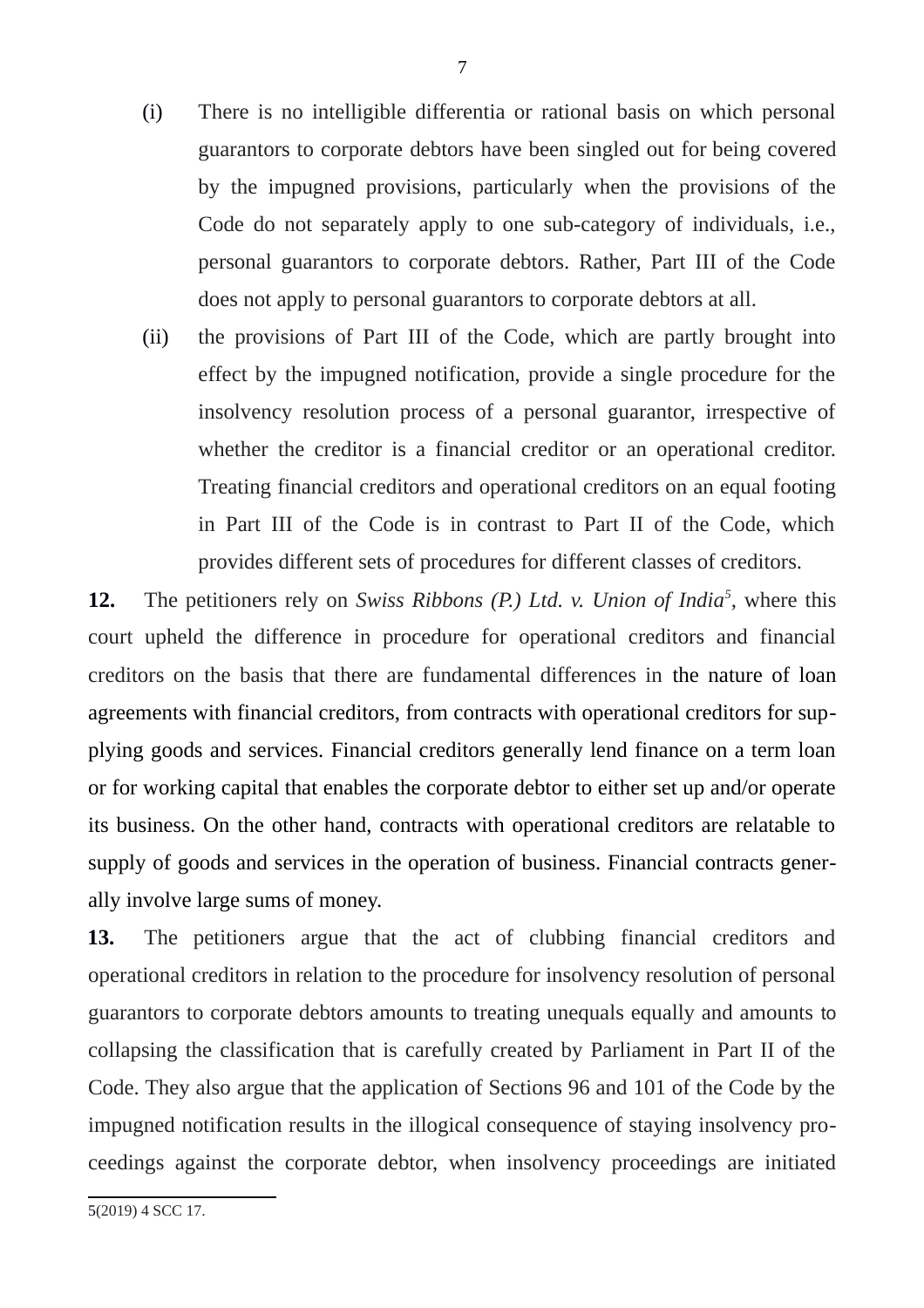against the personal guarantor. It is pointed out that a combined reading of Sections 99 and100 of the Code shows that the resolution professional, while recommending the approval/rejection of the application, and the Adjudicating Authority while accepting it, do not have to consider whether the underlying debt owed by the corporate debtor to the creditor stands discharged or extinguished.

**14.** It is argued that the liability of a guarantor is co-extensive with that of the principal debtor (Section 128 of Indian Contract Act, 1872). Further, it is settled law that upon conclusion of insolvency proceedings against a principal debtor, the same amounts to extinction of all claims against the principal debtor, except to the extent admitted in the insolvency resolution process itself. This is clear from Section 31 of the Code, which makes the resolution plan approved by the Adjudicating Authority binding on the corporate debtor, its creditors and guarantors. The petitioners also contend that the impugned notification allows creditors to unjustly enrich themselves by claiming in the insolvency process of the guarantor without accounting for the amount realized by them in the corporate insolvency resolution process of the corporate debtor under Part II of the Code. It is therefore, untenable.

**15.** It is argued that the impugned notification has resulted in clothing authorities, the Committee of Creditors (CoC) and Resolution Professionals (RPs) with powers beyond the enacted statute. They have defined the term "guarantor" as a debtor who is a personal guarantor to a corporate debtor and in respect of whom guarantee has been invoked by the creditor and remains unpaid in full or part. The parent statute does not define "guarantor". It is pointed out that though Section 239(1) of the Code empowers the Insolvency Board to make rules to carry out the provisions of the Code, those rules cannot define a term that is not defined in the Code, as it is likely to result in class legislation for one category of guarantors, i.e., personal guarantors to corporate debtors. The impugned notification is therefore *ultra vires* the Code.

### **II** *Contentions of the Petitioners*

**16.** Mr. Harish Salve, learned senior counsel appearing on behalf of the petitioners, urged that Section 1(3) of the Code authorizes or empowers the Central Government only to bring provisions of the Code into force on such date by a notification in the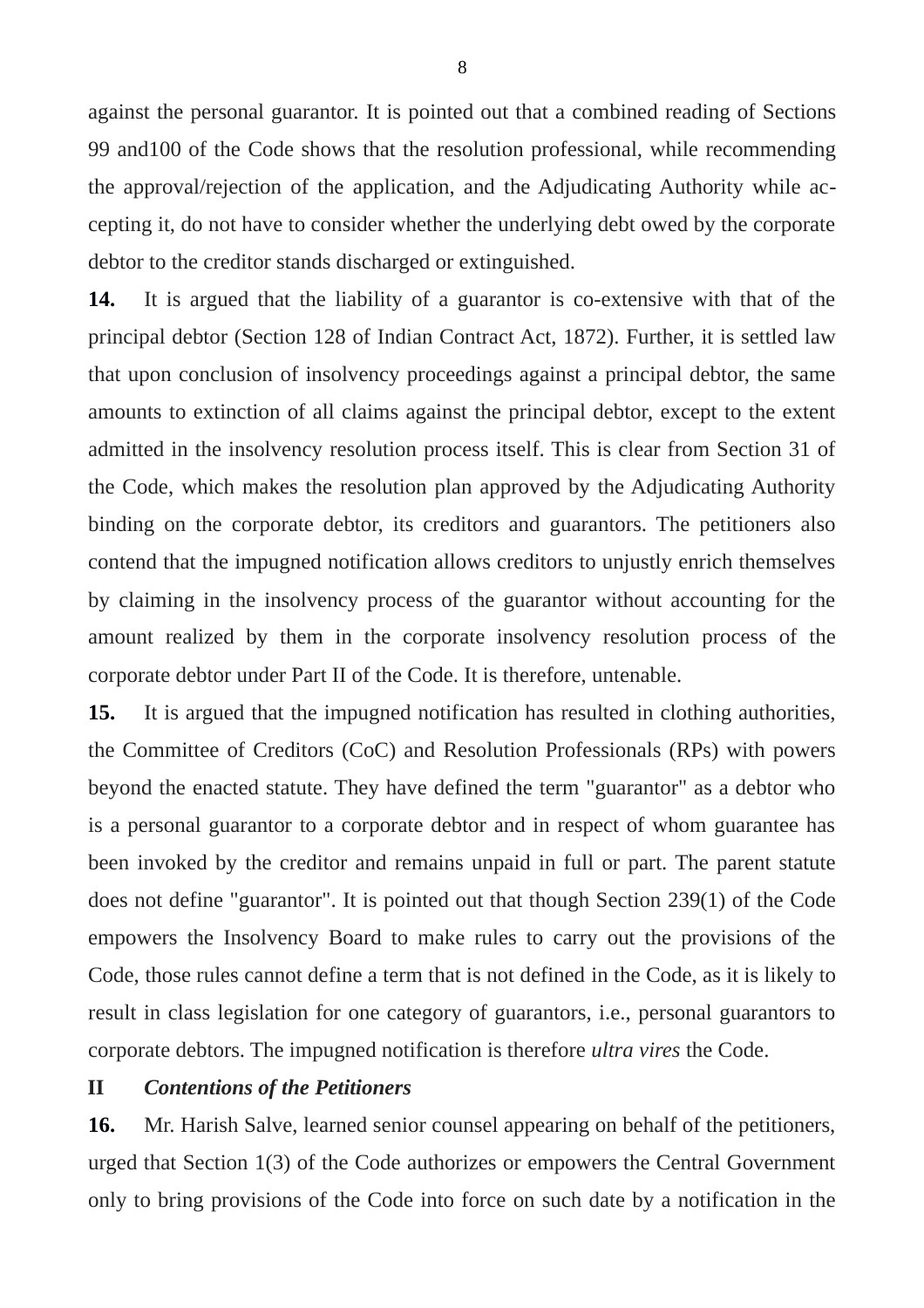Official Gazette. The proviso to this Section categorically provides that different dates may be appointed for bringing different provisions into force. Section 1(3) is an instance of 'conditional legislation', where the legislature has enacted the law, and the only function assigned to the executive is to bring the law into operation at such time as it may decide. Such legislation is termed as conditional, because the legislature has itself made the law in all its completeness as regards "place, person, laws, powers", leaving nothing for an outside authority to legislate on. Therefore, no element of legislation was left open to the government, and the only function assigned to it being to bring the law into operation at such time as it might decide. The central government has however, by the impugned notification exceeded the power conferred upon it, and has in effect modified the provisions of Part III of the Code, which it was not authorized to do by Parliament. Assuming that such powers were present under Section 1(3) of the Code, it would amount to an unconstitutional delegation of power. It is argued that this court has repeatedly held that in conditional legislation, the law is already complete in all respects, and as such the outside agency i.e., the government, while exercising power under such a provision, cannot legislate or in any manner add or alter the effect of the law already laid down. Reliance is placed on *Delhi Laws Act,* 1912, In re v. Part 'C' States (Laws) Act, 1950<sup>[6](#page-8-0)</sup>, State of Tamil Nadu v. K. Sa*banayagam[7](#page-8-1)* and *Vasu Dev Singh & Ors. v. Union of India & Ors[8](#page-8-2) .*The effect of the impugned notification translates into going beyond the power to notify a date when the Code or its provisions should come into force.

**17.** It is argued that Part III of the Code does not create any distinction between an individual and a personal guarantor to a corporate debtor. Part III provides for *"Insolvency Resolution and Bankruptcy for Individuals and Partnership Firms"*, and thereafter refers to these two categories of persons simply as debtors. The impugned notification in substance modifies the text of the actual sections of Part III, despite the absence of any element of legislation/legislative authority having been conferred upon the Central Government. The words *"only in so far as they relate to personal guaran-*

<span id="page-8-0"></span><sup>61951</sup> SCR 747 at paras 39, 42 and 47*.*

<span id="page-8-1"></span><sup>7(1998) 1</sup> SCC 318 at para 14.

<span id="page-8-2"></span><sup>8(2006) 12</sup> SCC 753 at para 16.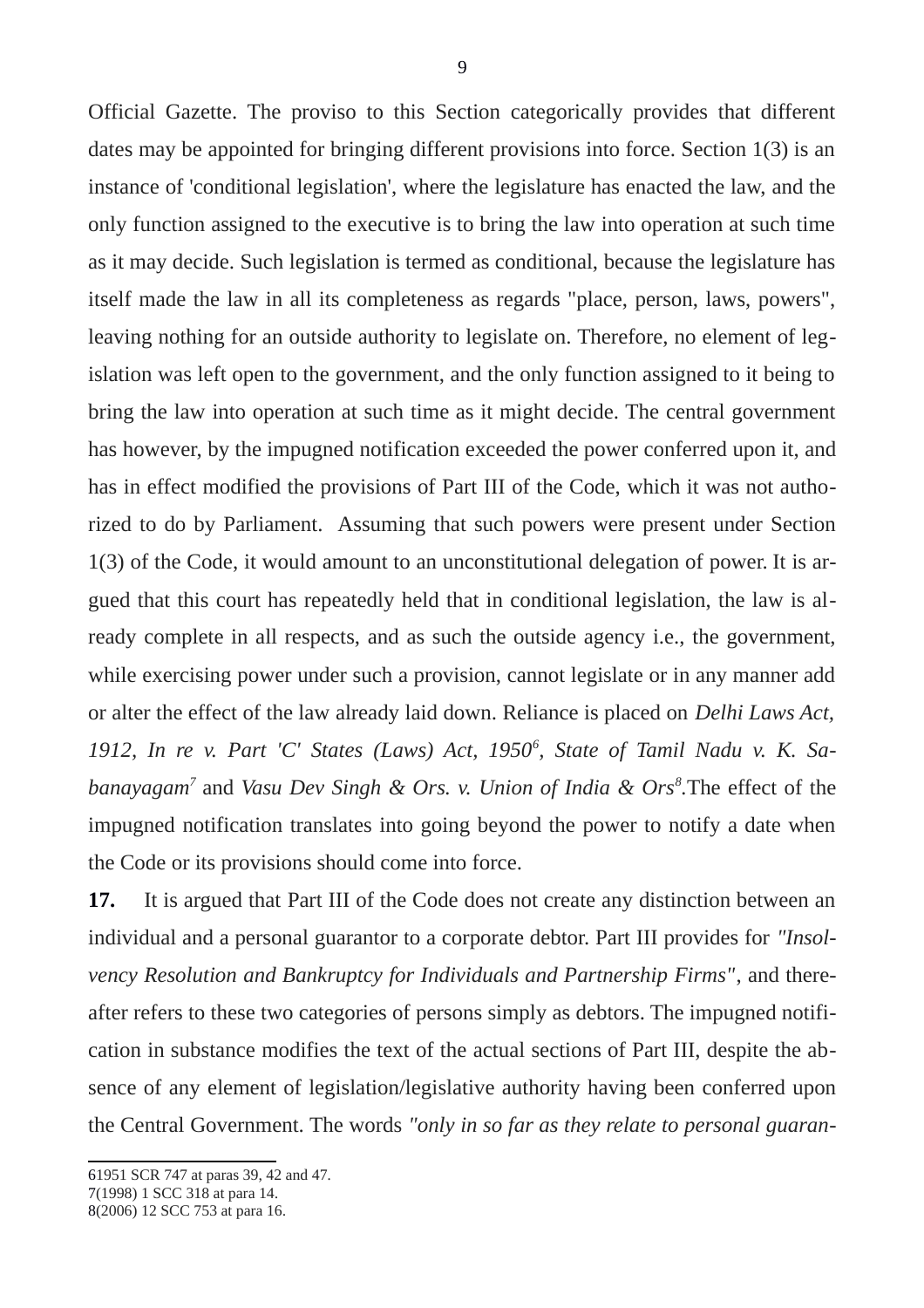*tors to corporate debtors"* forming a part of the impugned notification are attempted to be added like a rider to each of the sections mentioned in the impugned notification, clearly rendering such an exercise completely outside the scope and powers conferred under Section 1(3) of the Code.

**18.** It was argued further by Mr. Salve, that the impugned notification is ex facie in violation of the principles of delegation, inasmuch as the Central Government has effected a classification of individuals- and sought to ensure that insolvency issues of one category of individuals, i.e. personal guarantors to corporate debtors, are considered along with insolvency proceedings of corporate debtors. The distinction between Part II and Part III, the forum and the remedies available to creditors of individuals is no longer available to this category, i.e. personal guarantors, whose insolvency issues are to be now considered along with insolvency process of corporate debtors. It is argued that the power of classification is legislative and that the impugned notification is an instance of the executive acting beyond its jurisdiction. Mr. Salve relied upon observations made by the Privy Council in *R v Burah[9](#page-9-0)* that laws cannot be said to empower *general legislative authority,* on the executive, or to exercise power not granted to it under the parent Act.

**19.** It was argued that the Central Government mistakenly assumed that inclusion of personal guarantors in the definition provisions by amending Section 2 and inserting section 2(e) automatically results in amendment of section 1(3) of the Code. Section 2 provides that the Code applies to the entities enumerated in the various subsections. The amendment of 2018 added that the Code would apply to personal guarantors to corporate debtors. Consequently, when provisions of the Code are brought into force, they would apply to personal guarantors to corporate debtors. The application of a provision depends upon its plain language, and not upon the enumeration of entities to whom the Code applies. The provisions which have been now brought into force by virtue of the impugned notification do not limit themselves to personal guarantors to corporate debtors, but apply generally to individuals and other entities. However, to the extent that it limits their application to personal guarantors alone,

<span id="page-9-0"></span><sup>9 1878 (3)</sup> App. Cases 889.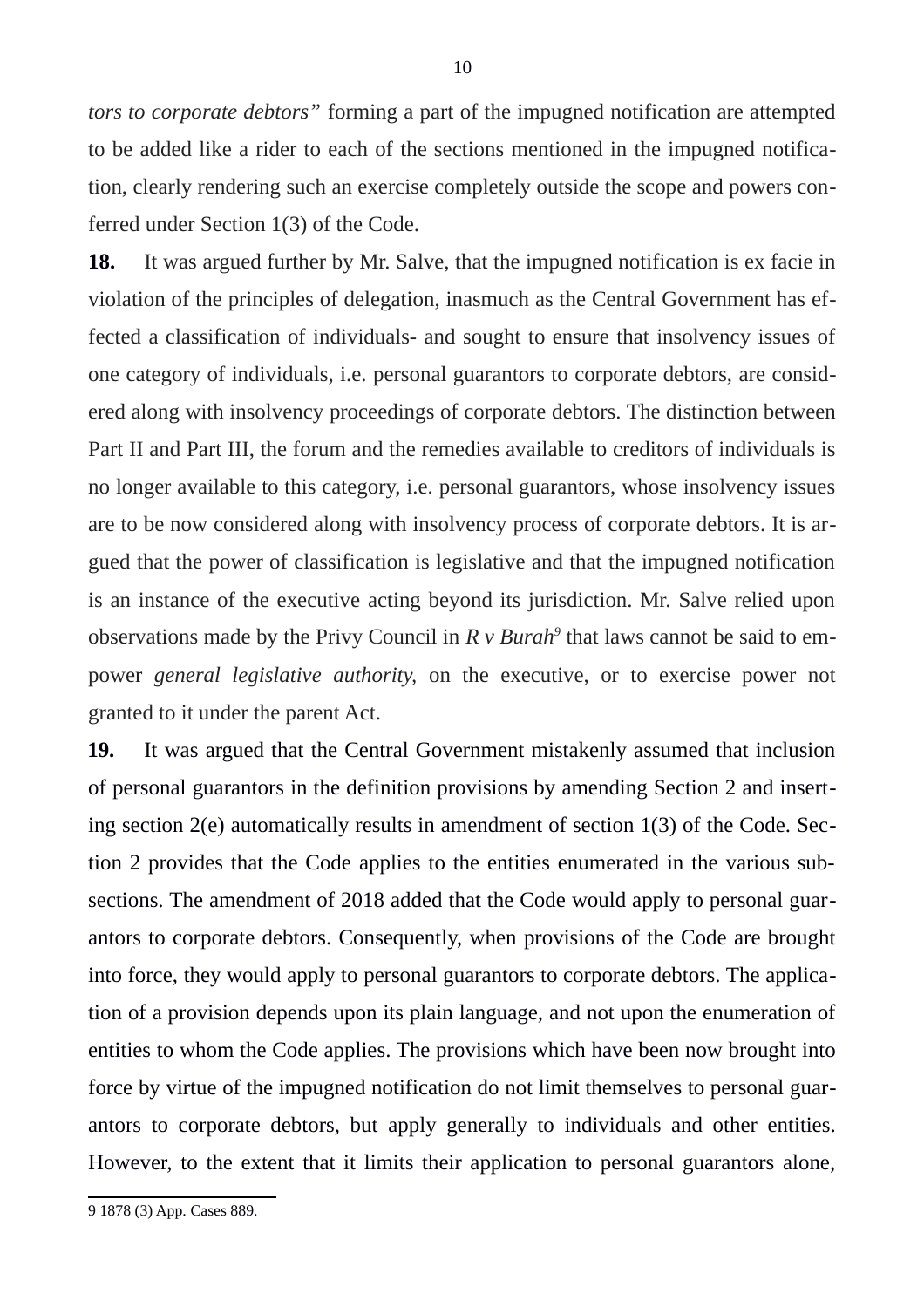through the impugned notification, it is illegal and beyond the powers conferred by Parliament. It was urged that conditional legislation should not be confused with delegation, which is a broader concept allowing the executive to frame rules and flesh out gaps within the broad legislative policy. That exercise is *legislative.* However, conditional legislation only permits the executive government the power to designate the time when the law is to be brought into force, or place or places where it operates, but not which parts of an enactment can apply to which class of persons, without any substantive legislative provision or guidance. The impugned notification has the effect of amending the statutory scheme in the manner it applies them to personal guarantors and is therefore, *ultra vires* the Code.

**20.** Mr. P.S. Narasimha, learned senior counsel, who argued next, contended further that in several judgments, this court has ruled that conditional legislation is one where a legislative exercise is complete in itself, and the only power and/or function to be delegated to the authority (in this case the Central Government), is to apply the law to a specific area or to determine the time and manner of carrying into effect such law. He cited the decision in *State of Bombay v. Narothamdas Jethabhai[10](#page-10-0)* in which this court observed as follows:

> *"……The section does not empower the Provincial Government to enact a law as regards the pecuniary jurisdiction of the new court and it can in no sense be held to be legislation conferring legislative power on the Provincial Government"*

Mr. Narasimha also cited *Sardar Inder Singh v. State of Rajasthan[11](#page-10-1)*and *Hamdard Dawakhana v. Union of India[12](#page-10-2)* and urged that when legislation is complete, and the executive is left to *apply the law to an area* or determine the time and manner of carrying it out, that is the only permissible task. However, the executive cannot perform its task outside the power granted to it, choosing the subjects to which the law is to apply.

<span id="page-10-0"></span><sup>10</sup>*State of Bombay v. Narothamdas Jethabai*1951 2 SCR51, at para 37.

<span id="page-10-1"></span><sup>111957</sup> SCR 605 at para 10.

<span id="page-10-2"></span><sup>121960 (2)</sup> SCR 671 at para 28.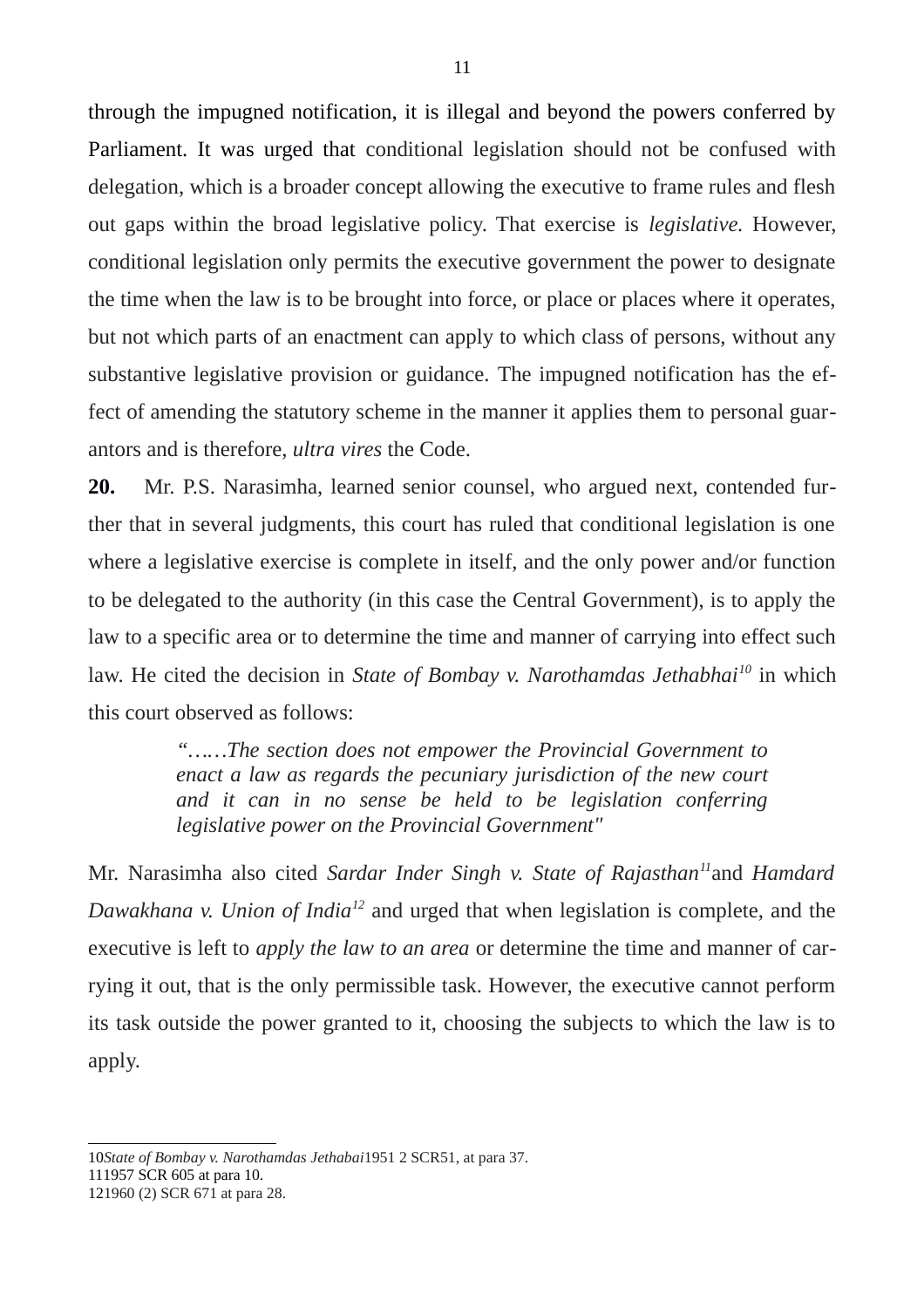**21.** Mr. Narasimha referred to the previous notifications, bringing into force provisions of the Code on different dates. He submitted that none of them brought into force some provisions for a limited sub-category, or a class of individuals or entities. He referred to one notification dated 30.11.2016 that brought into force certain provisions of Part II of the Code, within which section 2(a) to 2(d) were also notified. However, it was submitted that irrespective of the notification, Part II was brought into force and it applied to every entity contemplated to be in its coverage. Under the notification of 30.11.2016, the inclusion of the four sub categories described in section 2(a) to 2(d) became irrelevant, and Part II of the Code applied uniformly to all categories of persons intended to be covered by it by virtue of the definition of a corporate person under Section 3(7) of the Act. The impugned notification however applies to only a sub-category, namely, personal guarantors to corporate debtors, among a homogeneous class of individuals; therefore, it is an unprecedented exercise of conditional legislation power, clearly *ultra vires* the parent enactment.

**22.** It was urged that even if it were assumed that the Central Government had the power to issue the impugned notification and bring Part III in force only with respect to personal guarantors to corporate debtors, it is *ultra vires* the objects and purpose of the Code. Reliance was placed on the Statement of Objects and Reasons of the Insol-vency and Bankruptcy Code (Amendment) Bill, 2017 in this regard.<sup>[13](#page-11-0)</sup>

**23.** Learned counsel emphasized that this court has repeatedly clarified that the object of the Code is to ensure a company's revival and continuation by protecting from its management and, as far as feasible, to save it from liquidation, thereby maximizing its value. The Code is a beneficial legislation which puts the corporate debtor back on its feet, not being a mere recovery legislation for creditors. Observations in *Swiss Ribbons Pvt. Ltd. and Anr. v. Union of India & Ors.[14](#page-11-1)* and *Babulal Vardharji*

<span id="page-11-0"></span><sup>13</sup>*"The Code prescribes for the insolvency resolution and for individuals and partnership firms, which are proposed to be implemented in a phased manner on account of the wider impact of these provisions. In the first phase, the provisions would be extended to personal guarantors of corporate debtors to further strengthen the corporate insolvency resolution process and a clear enabling provision for the purpose has been provided in the Bill."*

<span id="page-11-1"></span><sup>14</sup>*Swiss Ribbons Pvt. Ltd. and Anr. vs. Union of India &Ors.,* (2019) 4 SCC 17, at *para 28; Babulal Vardharji Gurjar v. Veer Gurjar Aluminum Industries Pvt. Ltd. and Anr.* (2020) 15 SCC 1, at paras 21, 21.1.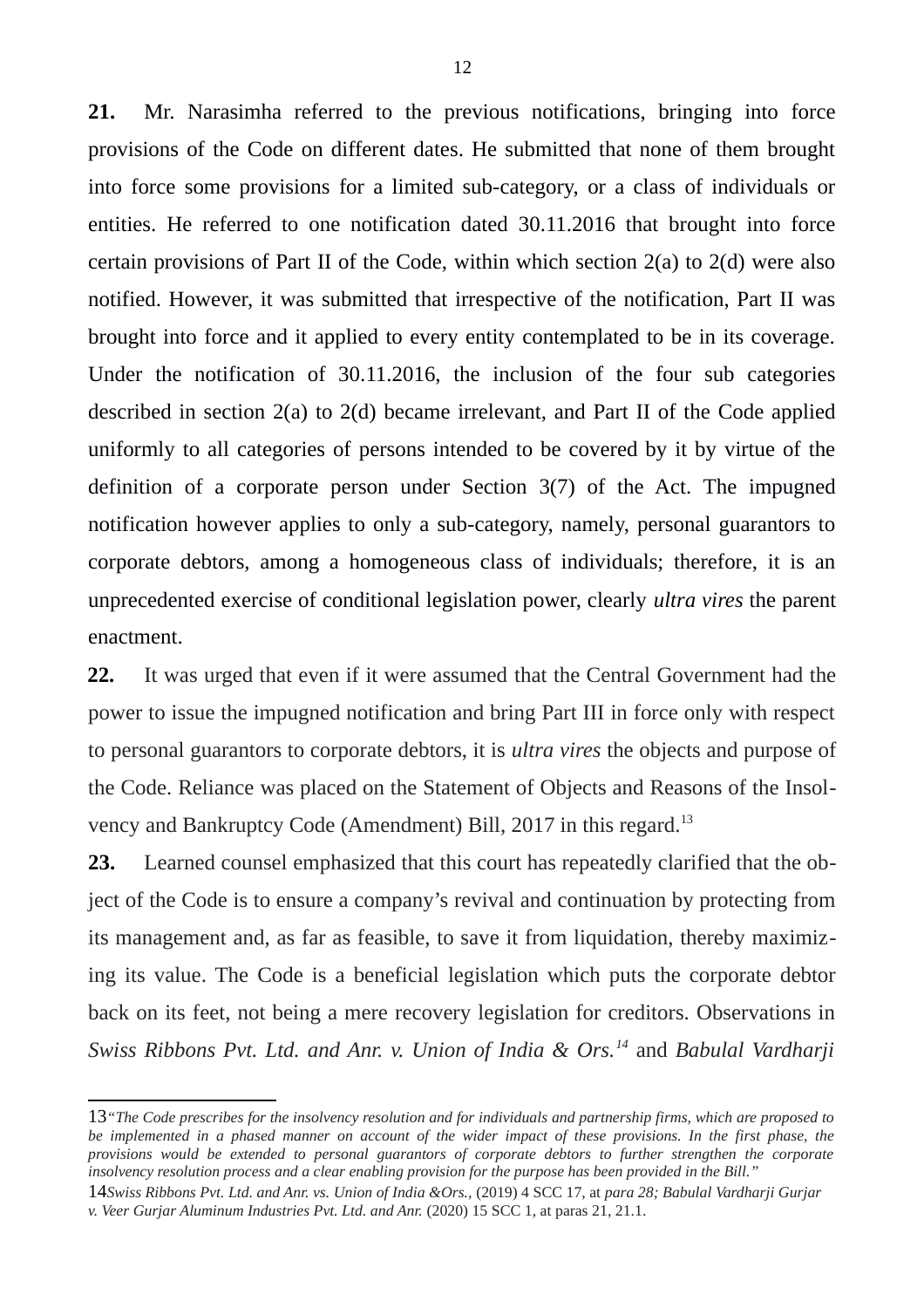*Gurjar v. Veer Gurjar Aluminum Industries Pvt. Ltd. & Anr.[15](#page-12-0)* are relied upon for this purpose.

**24.** It was submitted that Parliament undoubtedly amended the Code in 2018, defining "personal guarantor" as a species of individuals to whom the law applied. However, the manner of its application continued to be the same, i.e. to all individuals. Therefore, the resort to conditional legislation power under Section 1(3) to bring into force certain provisions *selectively, in respect of some individuals, i.e. personal guarantors* and not all individuals, is *ultra vires,* and contrary to the power conferred on Parliament. Illustratively, it is pointed out that the application of the law itself is limited- for instance in the case of Section 78 which applies to fresh start of insolvency proceedings- the Code is limited then, in its application to one sub category of individuals (all of whom are covered by the chapter, which is opened by Section 78) i.e., personal guarantors. This selective application is naked classification exercised by the government conferred with conditional legislative powers.

**25.** It was next argued that Part III of the Code relating to individuals and partnership firms are outlined in various sections of the Act. Of these chapters, I, III to VII, all of which have been notified are operative components of the Code, relatable to individuals and partnership firms. They can certainly be brought into force independently, whenever the executive is of the opinion that it is appropriate to do so. However, Section 2 cannot be used for this purpose, certainly not for bifurcating individuals and partnership firms into subcategories and then to apply Part II provisions exclusively to personal guarantors. It is argued that Section 2 of the Code is not an operative component, but more merely a descriptive component. Counsel argued that the nature of Section 2 is similar to an amendable descriptive component. Elaborating, it was submitted that an amendable descriptive component of an enactment is one that describes the whole or some part of the Act, and was subject to amendment when the Bill was introduced in Parliament in 2017. Section 2, in other words, is descriptive and merely declares the subjects to which the code

<span id="page-12-0"></span><sup>15(2020) 15</sup> SCC 1 at paras 21, 21.1.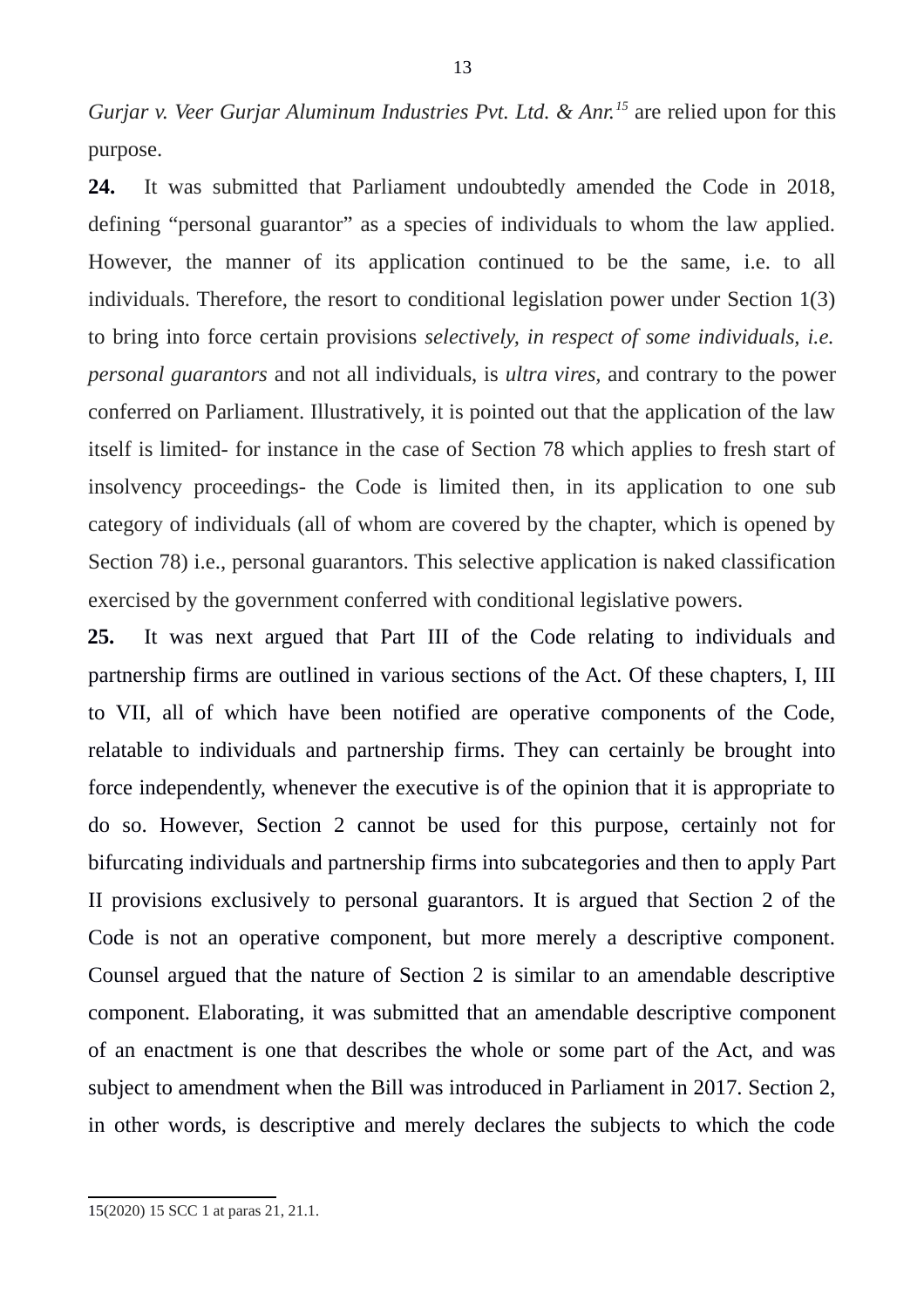would apply. It certainly cannot clothe the executive with power to apply the code selectively at its discretion to different subjects.

**26.** Mr. Sudipto Sarkar, learned senior counsel, adopted the arguments of Mr. Salve. He also relied on the decision of the Federal Court in *Jatindra Nath Gupta v. Province of Bihar[16](#page-13-0) ,* especially the following passage:

> *"The proviso contains the power to extend the Act for a period of one year with modifications, if any. It is one power and not two severable powers. The fact that no modifications were made in the Act when the power was exercised cannot help in determining the true nature of the power. The power to extend the operation of the Act beyond the period mentioned in the Act prima facie is a legislative power. It is for the Legislature to state how long a particular legislation will be in operation. That cannot be left to the discretion of some other body. The power to modify an Act of a Legislature, without any limitation on the extent of the power of modification, is undoubtedly a legislative power. It is not a power confined to apply the Act subject to any restriction, limitation or proviso (which is the same as an exception) only."*

**27.** The other counsel, viz. Mr. Rohit Sharma, Ms. Pruthi Gupta, Mr. Rishi Raj Sharma, and Mr. Manish Paliwal too, argued for other petitioners. Pointing to the distinction between provisions in Part II of the Code and those in Part III, it is argued that the procedure for initiation of insolvency resolution against personal guarantors to corporate debtors is the same as in relation to other individuals. The only difference is that the forum to decide this would be the National Company Law Tribunal (NCLT). In all other respects, in terms of Part III, the recovery process for debt realization is identical for personal guarantors to corporate debtors, as in the case of individuals. By separating the process in an artificial manner, and subjecting the insolvency process of personal guarantors who are also individuals, to adjudication by the NCLT, and furthermore, virtually directing that the two proceedings, i.e. in relation to the corporate debtor on the one hand, and the personal guarantor, on the other hand, to be clubbed, is, in effect, a legislative exercise, unsupported by any express provision of the Code. It is also submitted that the object of the Code is to

<span id="page-13-0"></span><sup>16</sup>(1949-50) 11 FCR 595.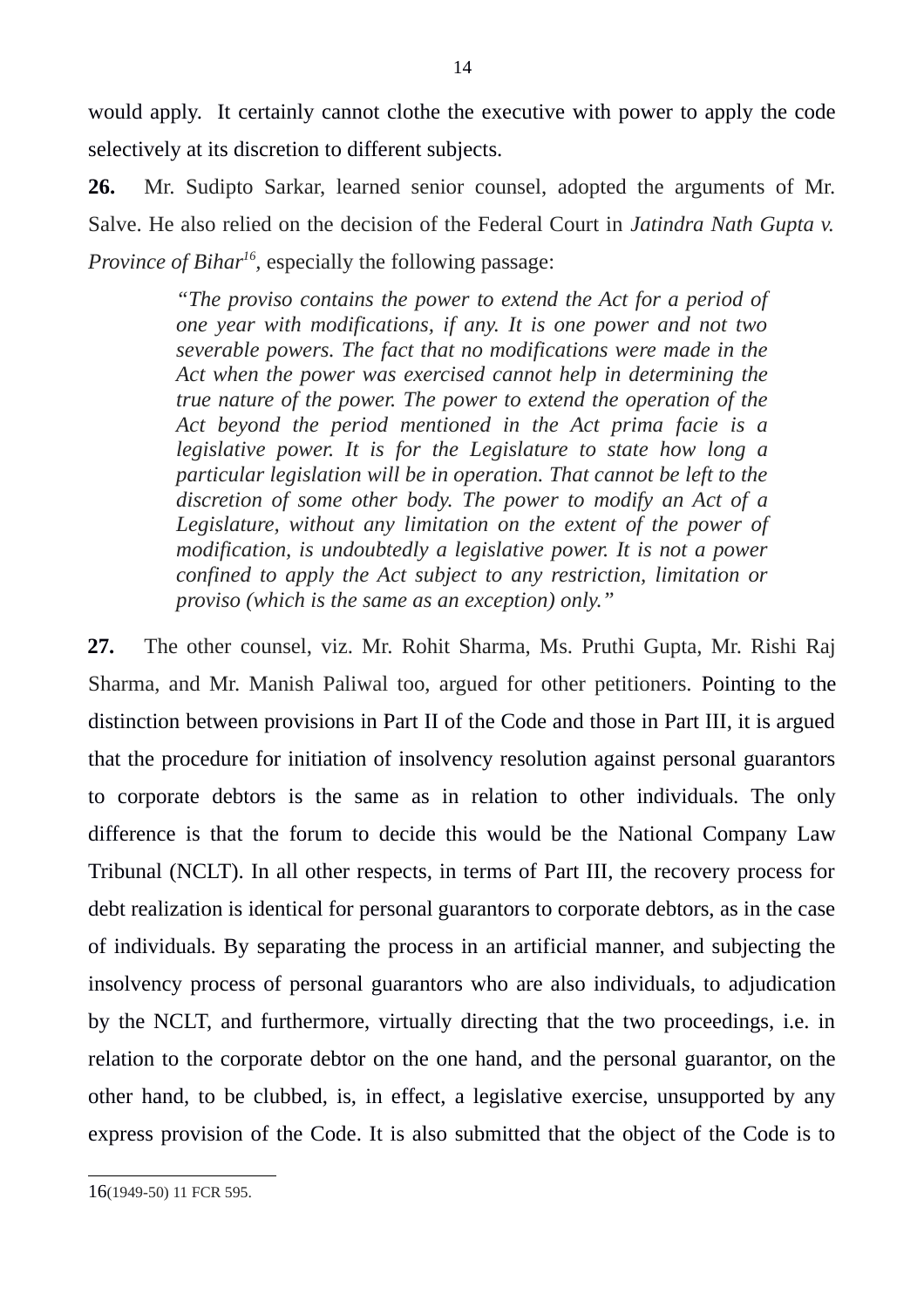ensure a revival of corporate debtors. On the other hand, if an application against a personal guarantor is admitted, a moratorium under Section 101 of the Code automatically applies. This results in stay of all pending proceedings or legal claims in respect of all debts. Since the debt of the personal guarantor is the same as the debt of the corporate debtor, all pending proceedings, including the corporate insolvency resolution plan initiated against a corporate debtor would be stayed on admission of an application for initiation of the resolution plan against a personal guarantor. This would in fact, amount to treating unequals as equals by a sheer legislative fiat. In other words, argued counsel, the moratorium which would operate in respect of pending resolution plans of corporate debtors, upon the initiation of an application against personal guarantors puts them on the same level, which the statute itself does not permit.

**28.** It is submitted that by virtue of Section 140 of the Indian Contract Act, a guarantor upon payment or performance of all that he is liable for, is invested with all rights which the creditor had enjoyed against the principal debtor. This provision enables the guarantor to exercise all rights, which the creditor had against the principal debtor, which would include the right to file a resolution plan against the corporate debtor after conclusion of the latter's resolution process. However, by virtue of Section 29A of the Code, promoters of corporate debtors who in most cases are personal guarantors, are barred from filing a resolution plan in the corporate resolution process of the corporate debtor. This places them at a distinct disadvantage as compared with individuals who are not personal guarantors. In this regard, the inability of such personal guarantors to recover amounts from the corporate debtor in the insolvency process, as well as at a later stage, if necessary, to initiate insolvency process, has been affected by virtue of the impugned notification. It was submitted that this court, in *Committee of Creditors of Essar Steel India Ltd. v. Satish Kumar Gupta[17](#page-14-0)* , ruled that

> <span id="page-14-0"></span>*"Section 31 (1) of the Code makes it clear that once a resolution plan is approved by the Committee of Creditors it shall be binding on all stakeholders ... This is for the reason that this provision*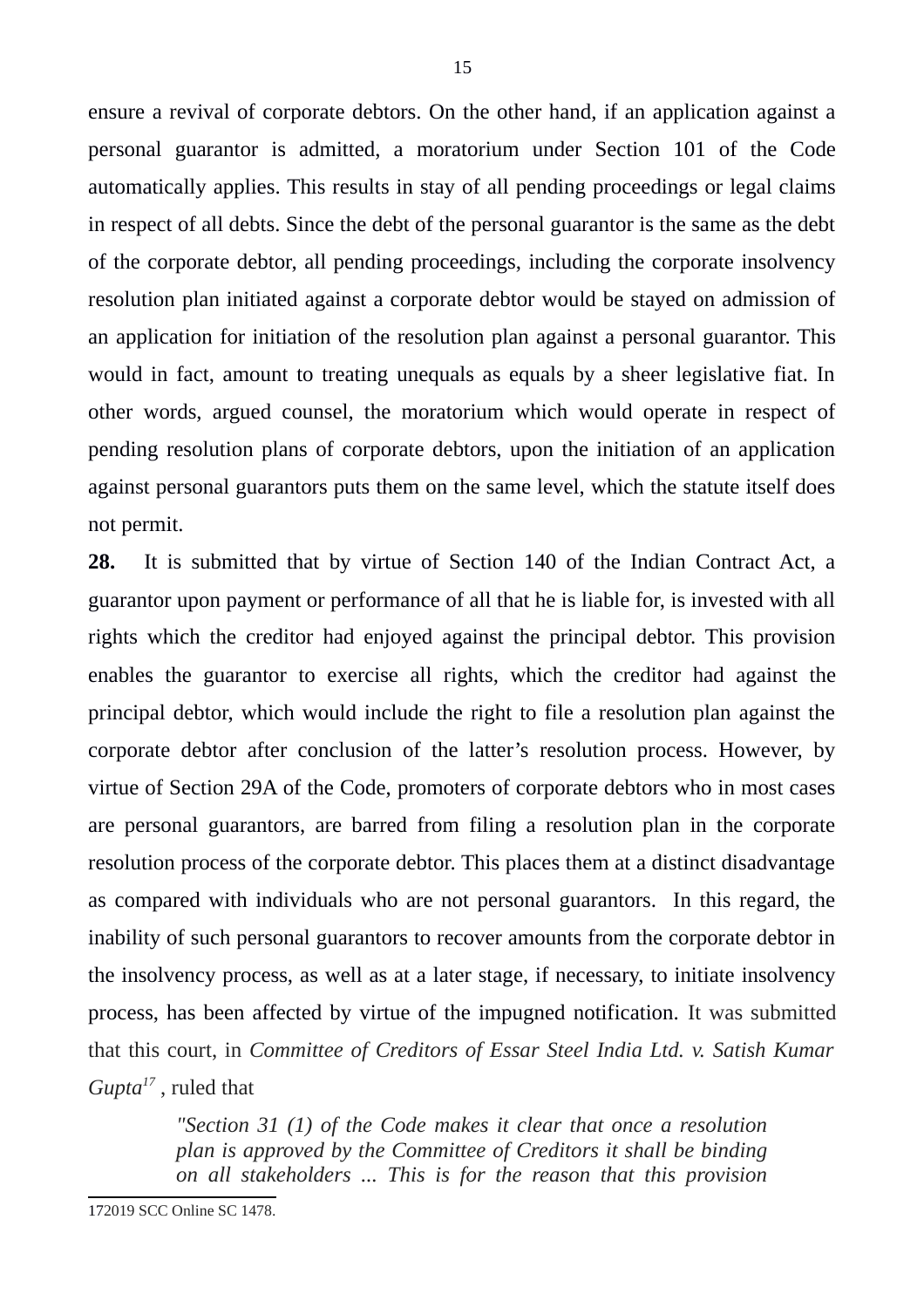*ensures that the successful resolution applicant starts running the business of the corporate debtor on a fresh slate ...*

*All claims must be submitted to and decided by the resolution professional so that a prospective resolution applicant knows exactly what has to be paid in order that it may then take over and run the business of the corporate debtor. This the successful resolution applicant does on a fresh slate* ".

Counsel therefore argued that an approved resolution plan in respect of a corporate debtor amounts to extinction of all outstanding claims against that debtor; consequently, the liability of the guarantor, which is co-extensive with that of the corporate debtor, would also be extinguished.

**29.** It was further argued that the resolution plans, duly approved by the Committee of Creditors would propose to extinguish and discharge the liability of the principal borrower to the financial creditor. Therefore, the petitioners' liability as guarantors under the personal guarantee would stand completely discharged. Reliance is placed on the judgment of the Punjab and Haryana High Court in *Kundanlal Dabriwala v. Haryana Financial Corporation[18](#page-15-0)* , which ruled that:

> *"on a fair reading of the provisions of the Contract Act, I am inclined to hold that as the liability of the surety is co-extensive with that of the principal debtor, if the latter's liability is scaled down in an amended decree, or otherwise extinguished in whole or in part by statute, the liability of the surety also is pro tanto reduced or extinguished."*

**30.** Reliance was also placed on the judgment of the National Company Law Appellate Tribunal (NCLAT) in *Dr. Vishnu Kumar Agarwal v. Piramal Enterprises Ltd[19](#page-15-1)*, where it was held that *"for the same set of debts, claim cannot be filed by same financial creditor in two separate corporate insolvency resolution processes."*

## **III** *Arguments of the Union and other Respondents*

<span id="page-15-1"></span><span id="page-15-0"></span>**31.** Arguing for the Union of India, the Attorney General Mr. K.K. Venugopal submitted that the Code was amended in 2018. It substituted the pre-amended definition in Section 2(e) by introducing three different classes of debtors, which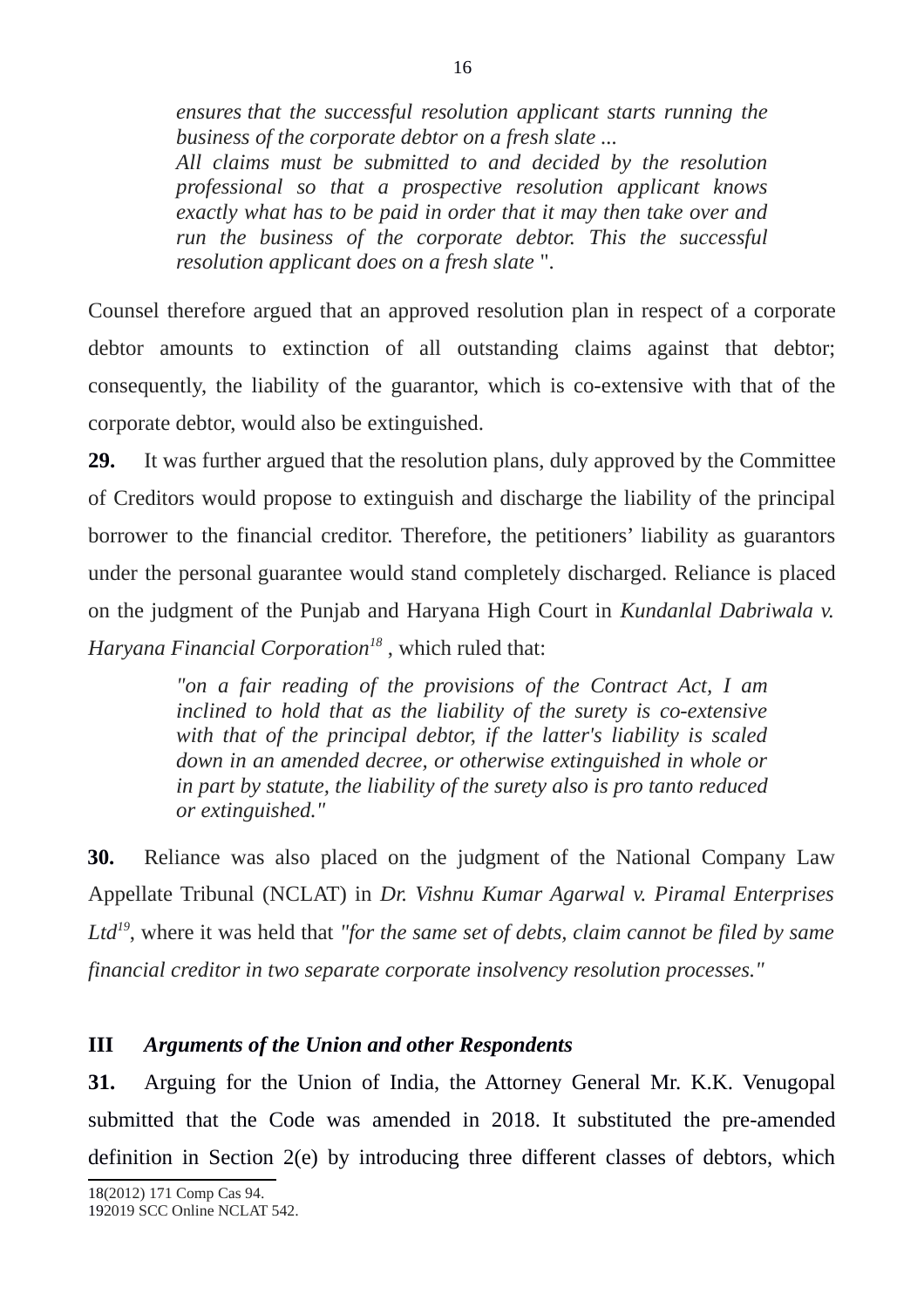were personal guarantors to corporate debtors [Section 2(e)], partnership firms and proprietorship firms [Section 2 (f)] and individuals [Section  $2(g)$ ]. The purpose of splitting the provision and defining three separate categories of debtors was to cover three separate sets of entities. Parliament wanted to deal with personal guarantors [under Section 2(e)], differently from partnership firms and proprietorship firms [under section  $2(f)$ ], and individuals other than persons referred to in Section 2 (e) [under Section  $2(g)$ ]. The intention was to clearly distinguish personal guarantors to corporate debtors from other individuals. This was because Section 60 of the Code which deals with the adjudicating authority for corporate debtors too was partially amended in 2018. The amendment to Section 60(2) added that it applied to insolvency proceedings or liquidation/bankruptcy of a corporate guarantor or personal guarantor as the case may be, to a corporate debtor. The result of the amendment is that when a corporate debtor faces insolvency proceedings, insolvency of its corporate guarantor too can be triggered. Likewise, *a personal guarantor to a corporate debtor, facing insolvency,* can be subjected to insolvency proceedings. All this is to be resolved and decided by the NCLT. In other words, the amendment by Section 60(2) too achieved a unified adjudication through the same forum for resolution of issues and disputes concerning corporate resolution processes, as well as bankruptcy and insolvency processes in relation to personal guarantors to corporate debtors.

**32.** It was argued that Parliament felt compelled to separate personal guarantors from other individuals such as partnership firms, proprietorships and individuals. It was felt that if this separation, achieved through the amendment of 2018 were not realized, the insolvency resolution process of corporate debtors would have to be dealt with separately and independently of its promoters, managing directors, and directors who had furnished their personal guarantees to secure debts of corporate debtors. If insolvency resolution proceedings against corporate debtors were continued without this amendment, and without the unification, (of the adjudicatory body) on the default of the corporate debtor to a debt owed to a financial creditor, the entire machinery of the Code relating to the corporate debtor would work itself out, to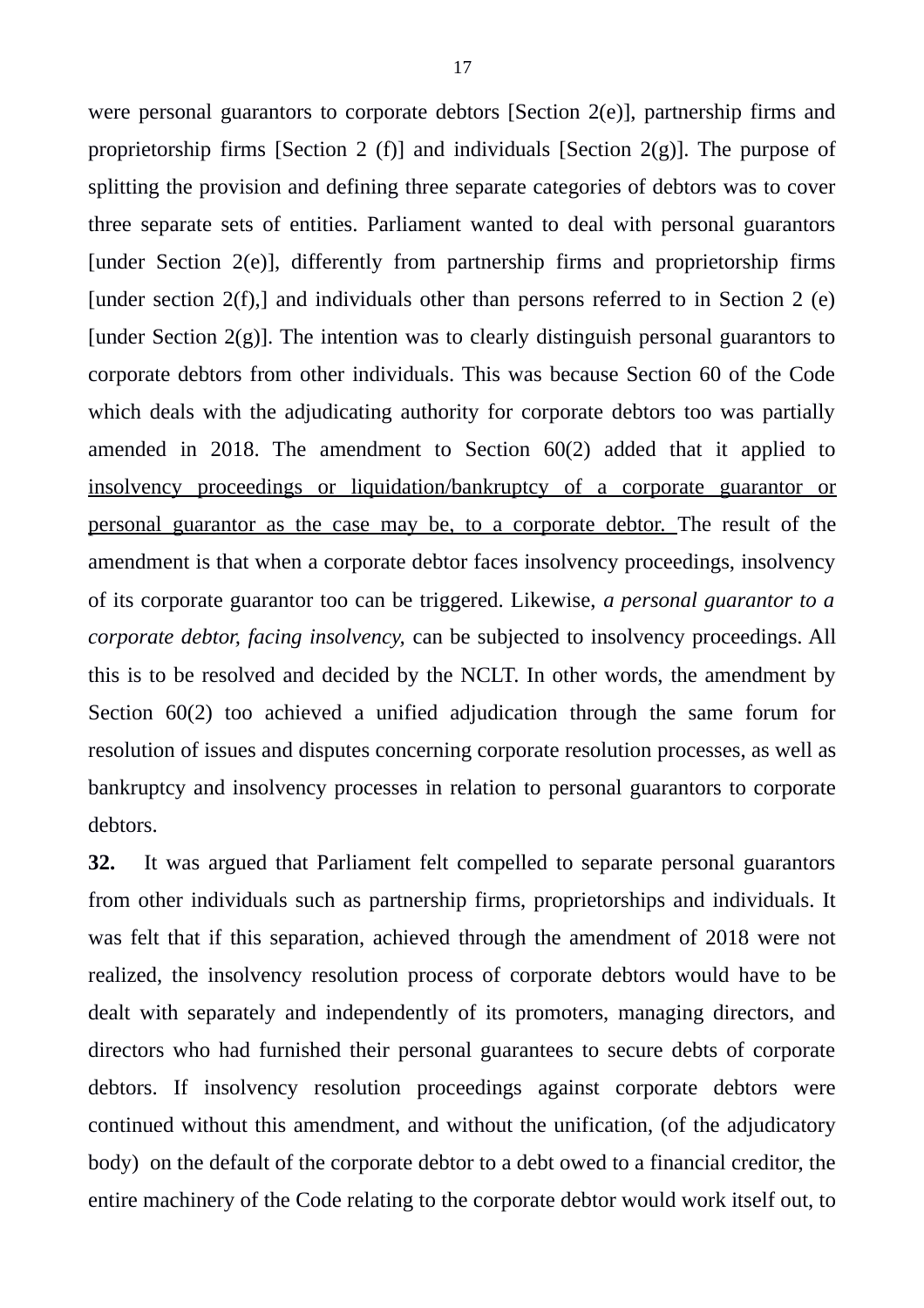the exclusion of personal guarantors. This presented a peculiar problem, in that the resolution applicant, wishing to bid for takeover of the corporate debtor and operate it as a running concern would be faced with a huge liability, and the personal guarantor in most cases would be one of the individuals primarily responsible for the insolvency of the company, but would be out of the resolution process and have to be separately proceeded with. What therefore, has been effectuated by creating an independent provision, by separating personal guarantors of corporate debtors and by the same amendment, placing the personal guarantor's debt before one tribunal/forum namely the NCLT, is that such a forum would apply the procedure in Part III, in regard to personal guarantors for providing repayment of the entire debt for which the guarantee is furnished in the first place. If that debt is not repaid in the Part III, the personal guarantor would not stand discharged, but on the other hand, would himself be forced into bankruptcy proceedings.

**33.** It was submitted that though the procedure to be adopted by the NCLT and rules of insolvency (in relation to personal guarantors, under Part III of the Code) might be different from that relating to corporate debtors, unifying both processes under one forum enables the adjudicating body to have a clear vision of the extent of debt of the corporate debtor, its available assets and resources, as also the assets and resources of the personal guarantor. This would not have been viable, had the insolvency resolution process of the personal guarantor continued under Part III, before another body. The amendment, and the impugned notification would ensure a more optimal resolution process, as resolution applicants wishing to take over the management of corporate debtors, would ultimately find the process of taking over more attractive; besides, there will be more competition in regard to the bids proposed, and the total debt servicing of the corporate debtor might be lowered if the personal guarantor's assets are also taken into account to mitigate the corporate debtor's liabilities. The personal guarantor in such cases, who provides assets which have been charged against the amount advanced to his company would most probably not permit himself to be driven to bankruptcy, and would therefore, be more likely to arrange for payment of monies due from him to obtain a discharge by payment of the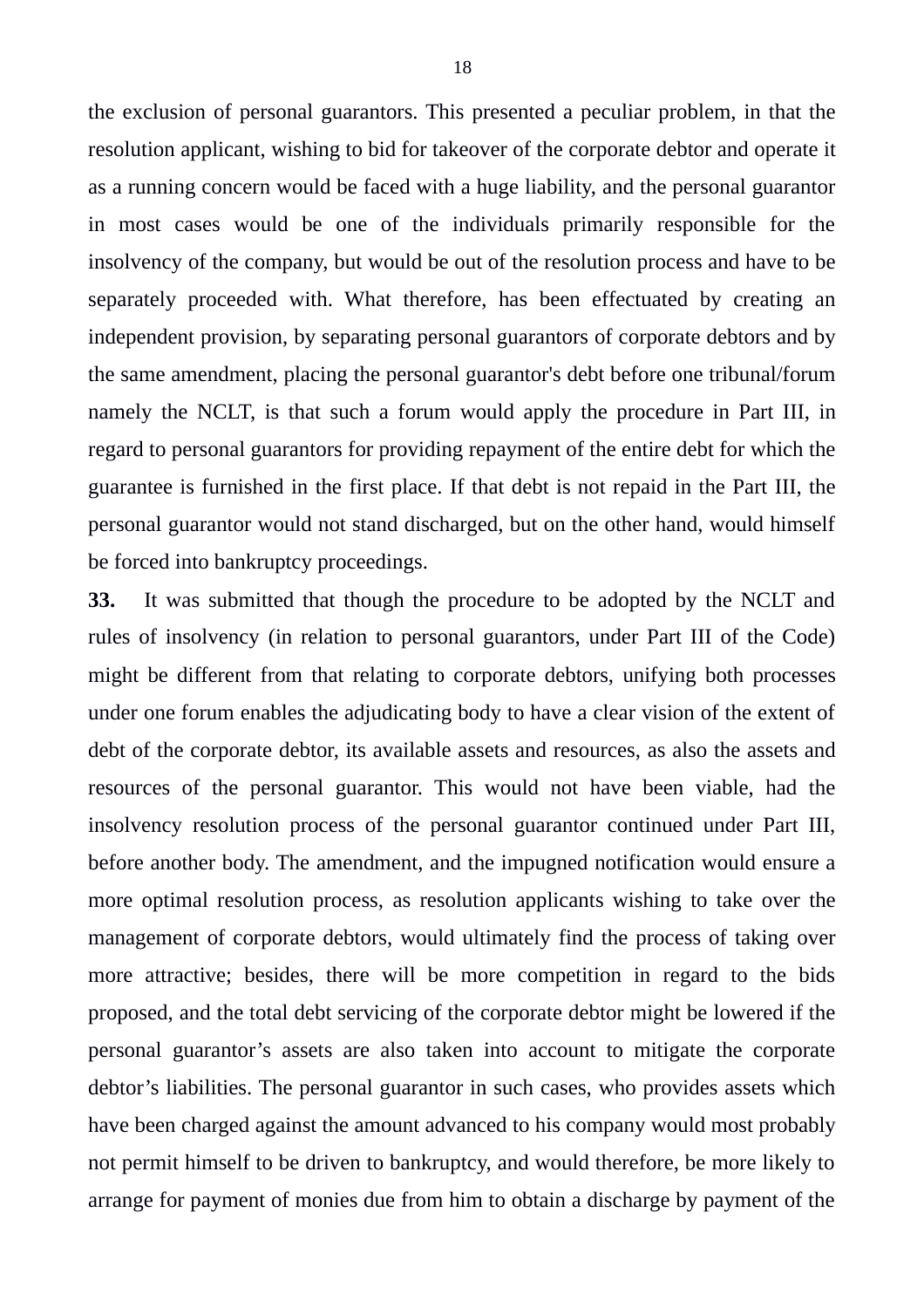amount outstanding to the bank or other financial creditor. In some cases, the creditor bank may be even prepared to take a haircut or forego the interest amounts so as to enable an equitable settlement of the corporate debt, as well as that of the personal guarantor. This would result in maximizing the value of assets and promoting entrepreneurship, which is one of the main purposes of the Code.

**34.** The learned Attorney General submitted that the expression "provision" has been defined in Black's Law Dictionary (10th edition at page 1420) as, *"a clause in a statute, contract or other legal instrument"/* He also relied upon the judgment in *Chettian Veettil Amman v. Taluk Land Board[20](#page-18-0)* to the effect that:

> *"A provision is therefore a distinct rule or principle of law in a statute which governs the situation covered by it. So an incomplete idea, even though stated in the form of a section of a statute, cannot be said to be a provision for, by its incompleteness, it cannot really be said to provide a whole rule or principle for observance by those concerned. A provision of law cannot therefore be said to exist if it is incomplete, for then it provides nothing."*

He therefore urged that Section 2(e) being complete and distinct is a provision within the meaning of Section 1(3), and the Central government acted *intra vires* to bring it into force, as well as certain provisions in Part III of the code.

**35.** It was argued that the executive has the power to bring into force any one provision of a statute at different times for different purposes, and that the government can exercise this power to commence a provision for one purpose on one day and for the remaining purposes on a later date. He relied upon the following extract from *Bennion on Statutory Interpretation: A Code* (6<sup>th</sup> Edition, at page 257):

> *"Where power is given to bring an Act into force by order, it is usual to provide flexibility by enabling different provisions to be brought into force at different times. Furthermore any one provision may be brought into force at different times for different purposes. [..]*

> *Advantages. This method of commencement gives all the advantages of extreme flexibility. Before a new Act is brought into operation, any necessary regulations or other instruments which need to be made under it can be drafted. […]"*

<span id="page-18-0"></span><sup>20(1980) 1</sup> SCC 499.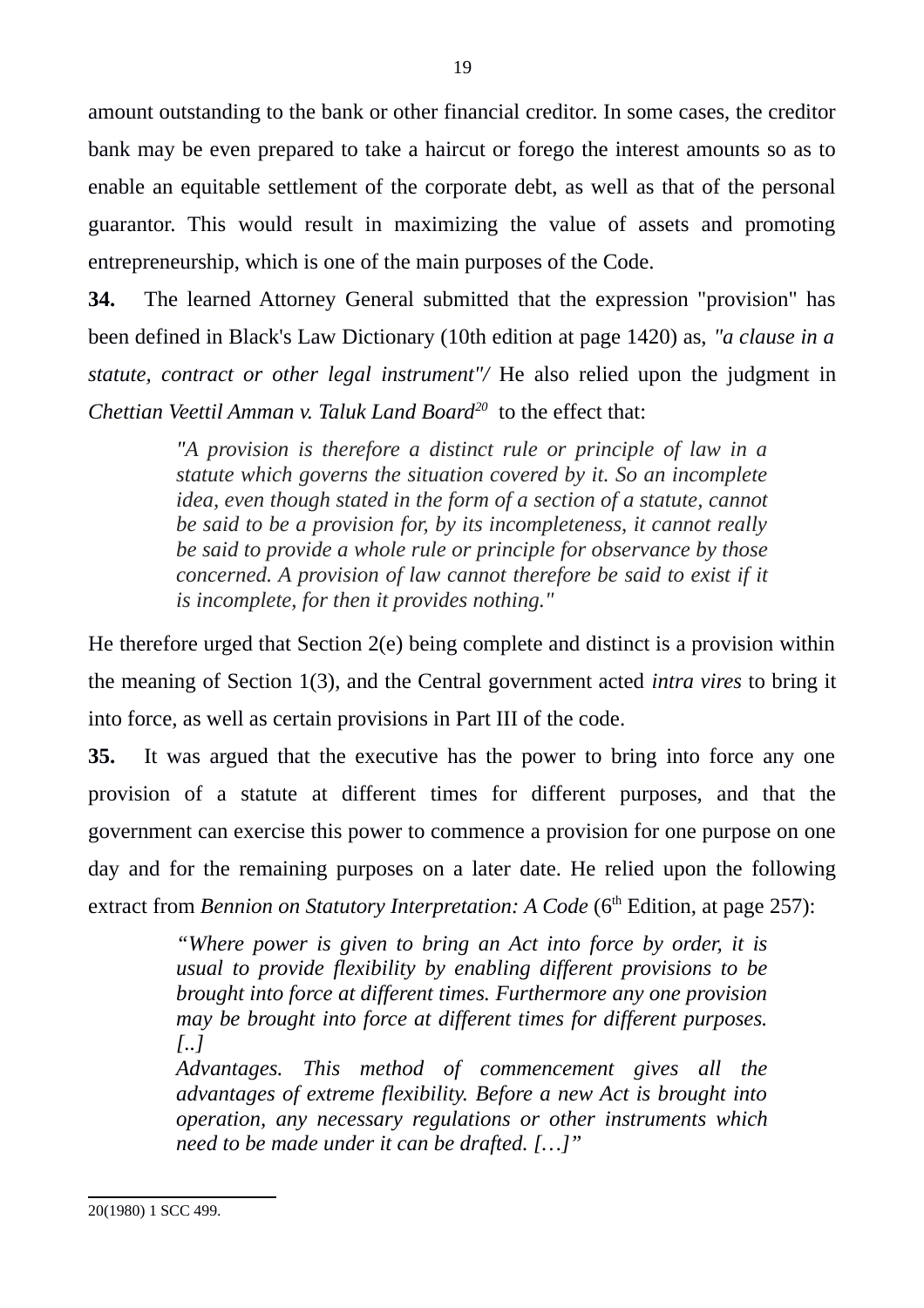**36.** The learned Attorney General relied upon two Constitution bench decisions of this Court, which throw light on the power exercised by the Central Government under provisions, which permit notification of provisions bringing into force legislation in phases. The judgments cited were *Basant Kumar Sarkar v. Eagle Rolling Mills Ltd.[21](#page-19-0)*and *Bishwambhar Singh v. State of Orissa[22](#page-19-1) .* He emphasized that often, when new legislation is introduced, the impact it might have on the subject matter needs to be studied and it would be to the benefit of all that a stage by stage or region by region implementation is adopted. Furthermore the discretion exercised by the executive government is not unfettered.

<span id="page-19-1"></span><span id="page-19-0"></span>**37.** The Attorney General urged that what follows from the above decisions is that Section 1(3) of the IBC has to be interpreted to give flexibility to the Central Government to implement provisions of the Code to meet the objectives of the enactment. He highlighted that the Central Government has in fact been enforcing the provisions of the Code in a phased manner and brought to the Court's notice that the provisions were notified on 10 different dates. It was submitted that the Code brought about a radical change in the existing laws applicable to debtor companies in that a single default by the corporate debtor above a threshold limit prescribed in the Code triggers an insolvency resolution process enabling a creditor to demand repayment. Heavy emphasis is placed by the Code on attempting resolution of the corporate debtor to maximize the value of the company and ensure that it continues as the going concern in the interests of the economy. It was keeping in mind these objectives that the impugned notification was issued appointing 1st of December 2019 as the date on which certain provisions of the IBC were to come into force, only so far as they relate to personal guarantors to corporate debtors. The submission that the impugned notification creates a classification was refuted. He stated that it only brought into force sections in Part III of the Code and Section 2(e) of the Code, from 1st December 2019. From that date, proceedings could be filed against personal guarantors to corporate debtors under the Code. The proceedings would be initiated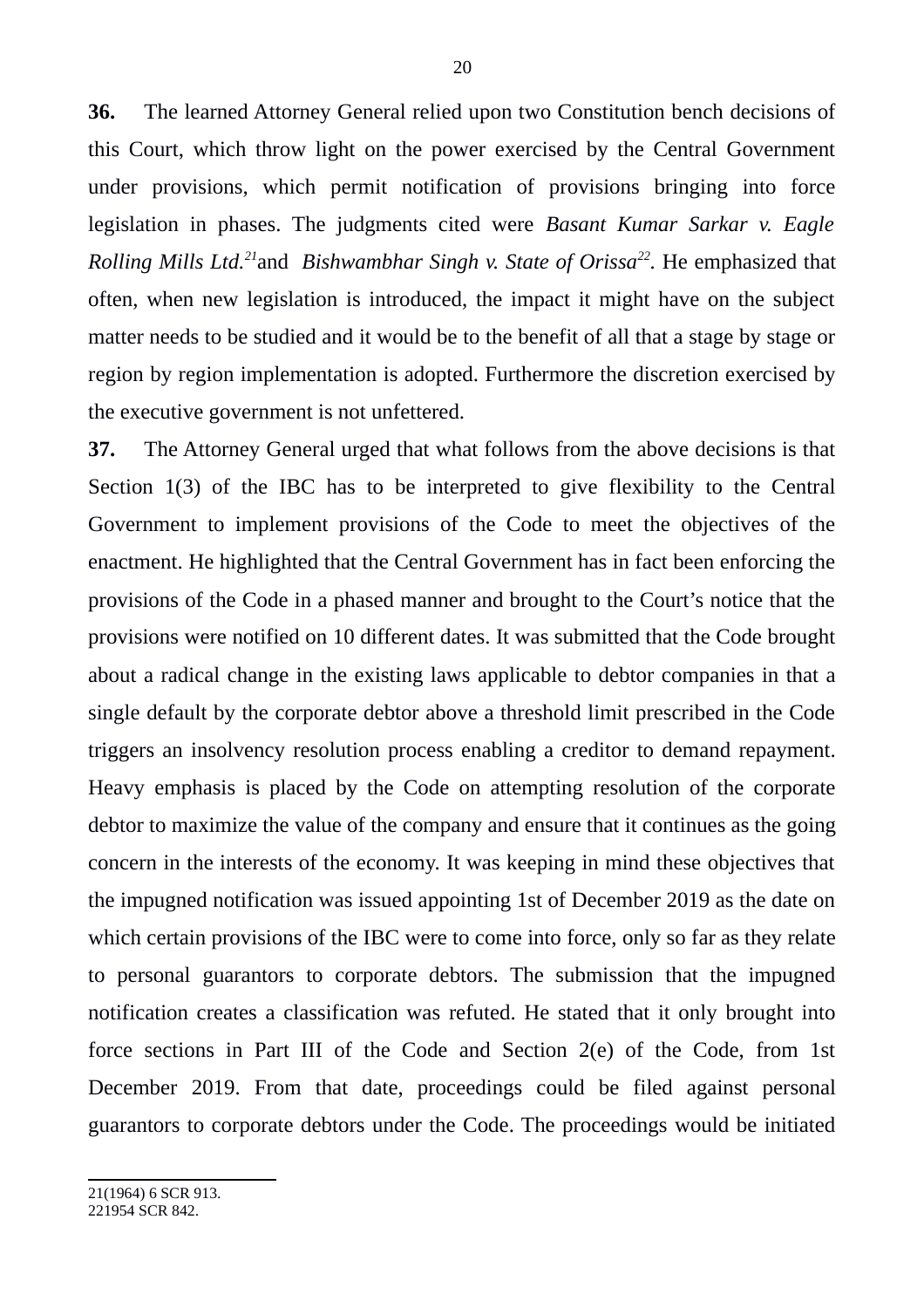before the NCLT, which would also be seized of resolution proceedings against the corporate debtors.

**38.** The Attorney General submitted that the Amendment Act brought about a classification after detailed deliberations and in the light of the report of the Working Group on Individual Insolvency, Regarding Strategy and Approach for implementation of Provisions of the Code to Deal with Insolvency of Guarantors to Corporate debtors, and Individuals having business. In this report of 2017, the working group recognized the dynamics and the interwoven connection between the corporate debtor and guarantor, who has extended his personal guarantee.

*39.* The Attorney General also relied upon the report of the Bankruptcy Law Reforms Committee ("BLRC") tasked with introducing a comprehensive framework for insolvency in bankruptcy. That committee recognized that personal guarantors were a category of entities to whom individual insolvency proceedings applied, and acknowledged the link between them and corporate debtors and found that under a common Code, there could be synchronous resolution. In this regard, paras 3.4.3 and 6.1 of the report of the committee, dated November 2015, were relied upon.  $^{23}$  $^{23}$  $^{23}$  He pointed out that the synchronous resolution envisaged by the BLRC is found in the IBC in Section 5(22)and Section 60 (which fall in Part II of the Code), and Section

- . *Sole proprietorships where the legal personality of the proprietorship is not different from the individual who owns it.*
- *Personal guarantors*

<span id="page-20-0"></span><sup>23</sup> The said extracts are as follows:

*<sup>&</sup>quot;3.4.3Designof the proposed Code: A unified Code -* 

*The Committee recommends that there be a single Code to resolve insolvency for all companies, limited liability partnerships, partnership firms and individuals.*

*In order to ensure legal clarity, the Committee recommends that provisions in all existing law that deals with insolvency of registered entities be removed and replaced by this Code.*

*This has two distinct advantages in improving the insolvency and bankruptcy framework in India. The first is that all the provisions in one Code will allow for higher legal clarity when there arises any question of insolvency or bankruptcy. The second is that a common insolvency and bankruptcy framework for individual and enterprise will enable more coherent policies when the two interact. For example, it is common practice that Indian bank stake a personal guarantee from the firm's promoter when they enter into a loan with the firm. At present, there are a separate set of provisions that guide recovery on the loan to the firm and on the personal guarantee to the promoter. Under a common Code, the resolution can be synchronous, less costly and help more efficient recovery."*

*<sup>&</sup>quot;6.1 The applicability of the Code*

*The Committee considers the following categories of entities to whom the individual insolvency and bankruptcy provisions shall apply:*

<sup>.</sup> *Consumer finance borrowers …."*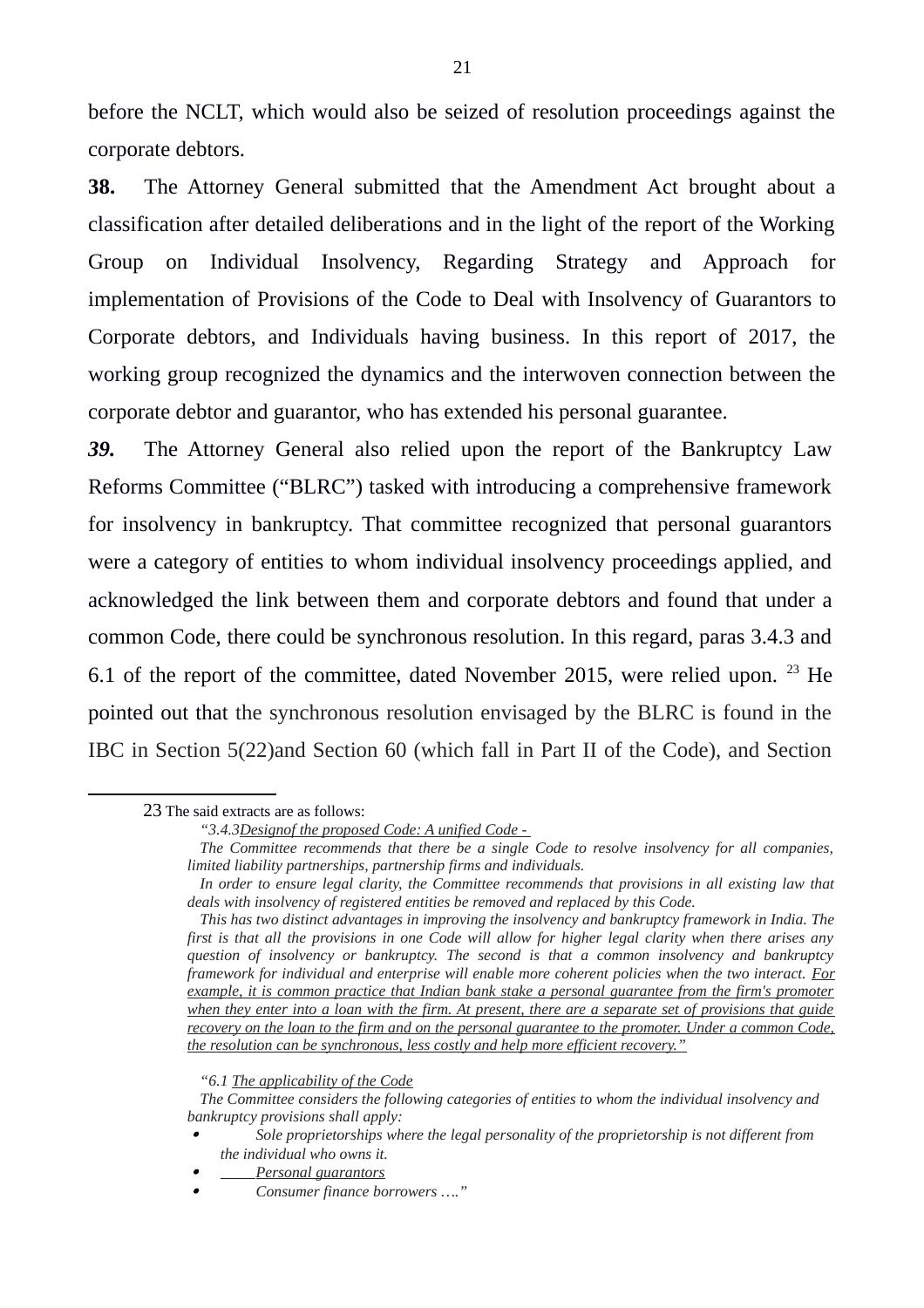<span id="page-21-0"></span>179 (which falls in Part III of the Code) and submitted that- *firstly,* the term 'personal guarantors' is defined in Part II of the Code which provides for insolvency resolution and liquidation for corporate persons, Section 5(22) of the IBC defines "personal guarantor" to mean "an individual who is the surety in a contract of guarantee to a corporate debtor". *Secondly,* by reason of Section 60(1), the Adjudicating Authority, in relation to insolvency resolution and liquidation for corporate persons (including corporate debtors and their personal guarantors), shall be the NCLT. Section 60(2) mandates that where a corporate insolvency resolution process or liquidation proceeding of a corporate debtor is pending before the NCLT, an application relating to the insolvency resolution or bankruptcy of a personal guarantor of such corporate debtor shall be filed before the NCLT. Section 60(4) vests the NCLT with all powers of the Debt Recovery Tribunal (DRT) as contemplated under Part III of the Code for the purpose of Section 60(2). Thirdly, under Section 179, the DRT is the Adjudicating Authority for insolvency resolution for all other categories of individuals and partnership firms. Section 179 itself is *"subject to Section 60"*. It was argued that common oversight of insolvency processes of the corporate debtor, its corporate guarantor, and personal guarantors, through one forum, under the Code, (which, by reason of Section 238, overrides all other laws), was the objective of the amendment of 2018 and the impugned notification. The learned Attorney General also pointed out to Section 30, which enacts that an Adjudicatory authority approved resolution plan binds all stakeholders. However, at the same time, in the event a resolution plan permits creditors to continue proceedings against the personal guarantor, then such personal guarantors would continue to be liable to discharge the debts owed to the creditor by the corporate debtor, which would be limited of course to the extent of debt that did not get repaid under the resolution plan. The Attorney General also relied on *Embassy Property Developments (P) Ltd. v. State of Karnataka[24](#page-21-0)*where this court had examined and dealt with the interplay between Sections 5(22), 60 and 179 of the Code*.*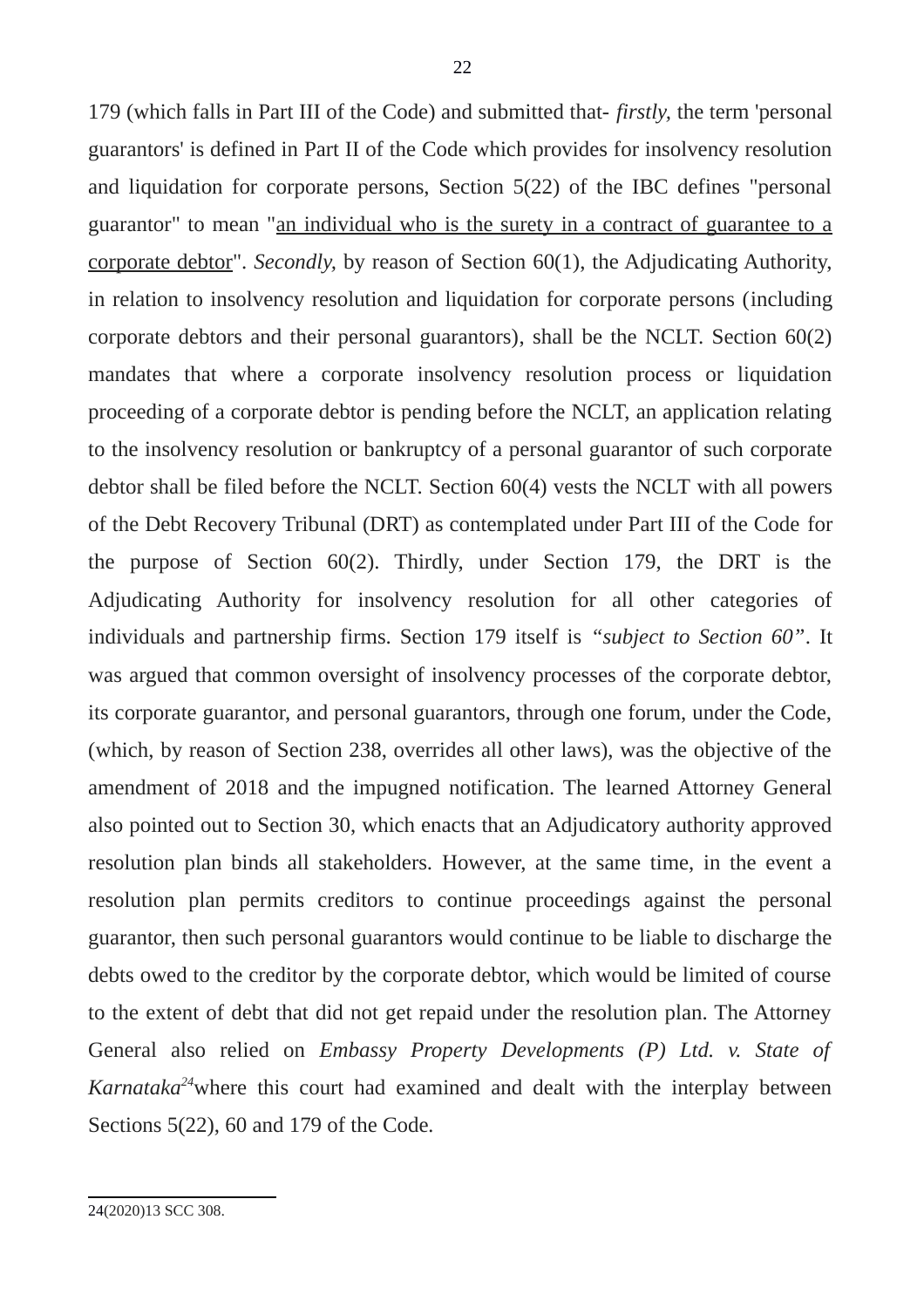*40.* Mr. Tushar Mehta, Solicitor General of India, supported the submissions of the Attorney General. He too stressed that different provisions were brought into force on different dates. He highlighted that Section 1(3) of the Code confers wide powers enabling the Central Government to operationalize the Code in a subject-wise and (not necessarily in a contiguous manner) – particular sections, provisions or parts. He urged that the petitioner's interpretation of the statute is unduly narrow and would result in disrupting the Code. It was argued that Section 2 of the Code is not a definition clause – but rather acts as a lever to provide a mechanism for a phased and limited interpretation of the Code. He underlined, therefore, that Section 2 represents Parliamentary classification as regards classes of debtors who fall under the Code. The Solicitor General pointed out that before the 2018 amendment, Section 2(e) was generic and that the amendment classified three distinct types of entities. The personal guarantors to corporate debtors are no doubt individuals like others, but are in fact at the centre of insolvency of a corporate debtor. He submitted that a predominant reason for the insolvency of corporate debtors invariably is the role played by its directors, etc., who are personal guarantors and are or were, mostly at the helm of affairs of the corporate debtor itself.

*41.* The Solicitor General submitted that Part-II of the Code applied to all categories of corporate entities who are debtors. By virtue of Section 3(8), the corporate debtor is a corporate or juristic entity that owes a debt to any person. Likewise, the corporate guarantor under Section 3(7) is a corporate person who has stood guarantee to a corporate debtor. Before the impugned notification, proceedings in Part-II were confined to corporate debtors and only another class, i.e. corporate guarantors. Personal guarantors and corporate guarantors formed part of the same class inasmuch as they were guarantors since they had furnished guarantees to corporate debtors to secure their loans. Yet, personal guarantors being individuals were not included in Part-III, for functional and operational purposes. The Solicitor General submitted that Part-II outlines the mechanism involved in regard to insolvency resolution functionally and operationally designed for corporate bodies. This takes into its sweep a resolution professional, committee of creditors as third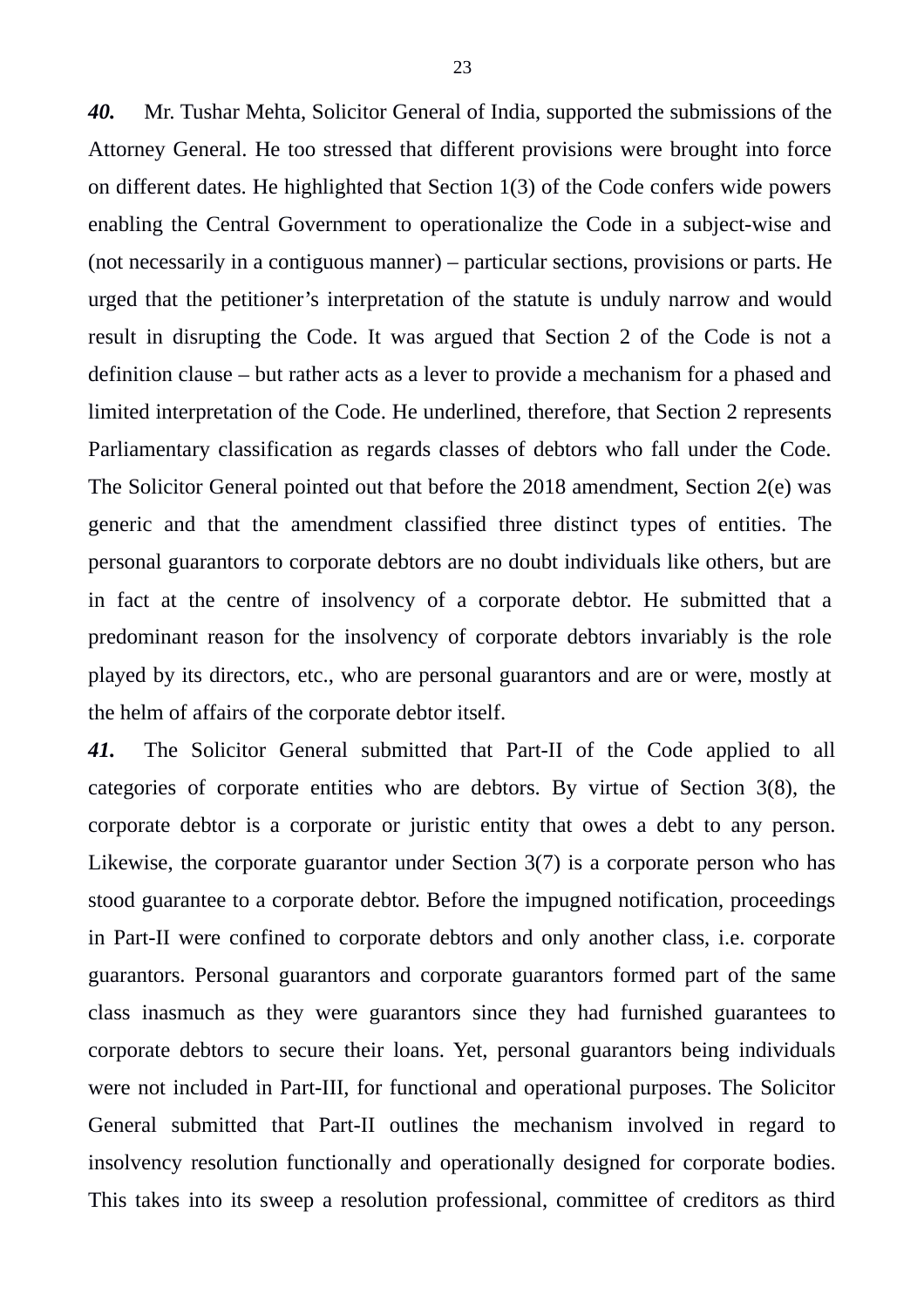parties taking over the debtor and taking crucial decisions for insolvency resolution. This statutory mechanism could not be applied to individuals as there is no question of "take over" of individuals. Individuals, who stand guarantee to corporate debtors and whose liability is co-terminus with such corporate debtors were therefore, outside the field of the Code. This resulted in an anomaly inasmuch as one set of guarantors to corporate debtors, i.e. individuals or personal guarantors were outside the purview of the Code whereas other set of guarantors, i.e. corporate guarantors were subjected to the provisions of the Code and could also be proceeded against in Part-II. As a result, a conscious decision was taken to enforce Part-III and operationalize the mechanism suitably for a class of individuals, i.e. personal guarantors. This decision was implemented through the impugned notification.

**42.** Apart from reiterating the submission of the Attorney General with regard to the flexibility in respect of notifying parts of the Code on different dates, having regard to the difference in subject matter and those governed by it, the learned Solicitor General also relied upon the decision reported as *J. Mitra and Co. Pvt. Ltd. v. Assistant Controller of Patents[25](#page-23-0)*. He relied upon the report of the Working Group of Individual Insolvency (Regarding Strategy and Approach for Implementation of the Provisions of the Insolvency and Bankruptcy Code, 2016) to deal with insolvency of guarantors to corporate debtors and individuals having business, which had highlighted that in the absence of notification of provisions of the Code dealing with insolvency and bankruptcy of personal guarantors to corporate debtors and creditors are unable to effectuate the provisions of the Code and access remedies available under the Code. He submitted that this court has repeatedly held in several decisions that there is no compulsion that all provisions of law or an Act of Parliament or any other legislation should be brought into force at the same time. The legislature in its wisdom may clothe the executive with discretion to bring into force different parts of a statute on different dates, or in respect of different subject matters, or in different areas. Reliance was placed upon *Lalit Narayan Mishra Institute of Economic Development v. State Of Bihar & Ors. Etc[26](#page-23-1)* and *Javed & Ors v. State of Haryana*

<span id="page-23-1"></span><span id="page-23-0"></span>25(2008) 10 SCC 368. 26(1988) 2 SCC 433.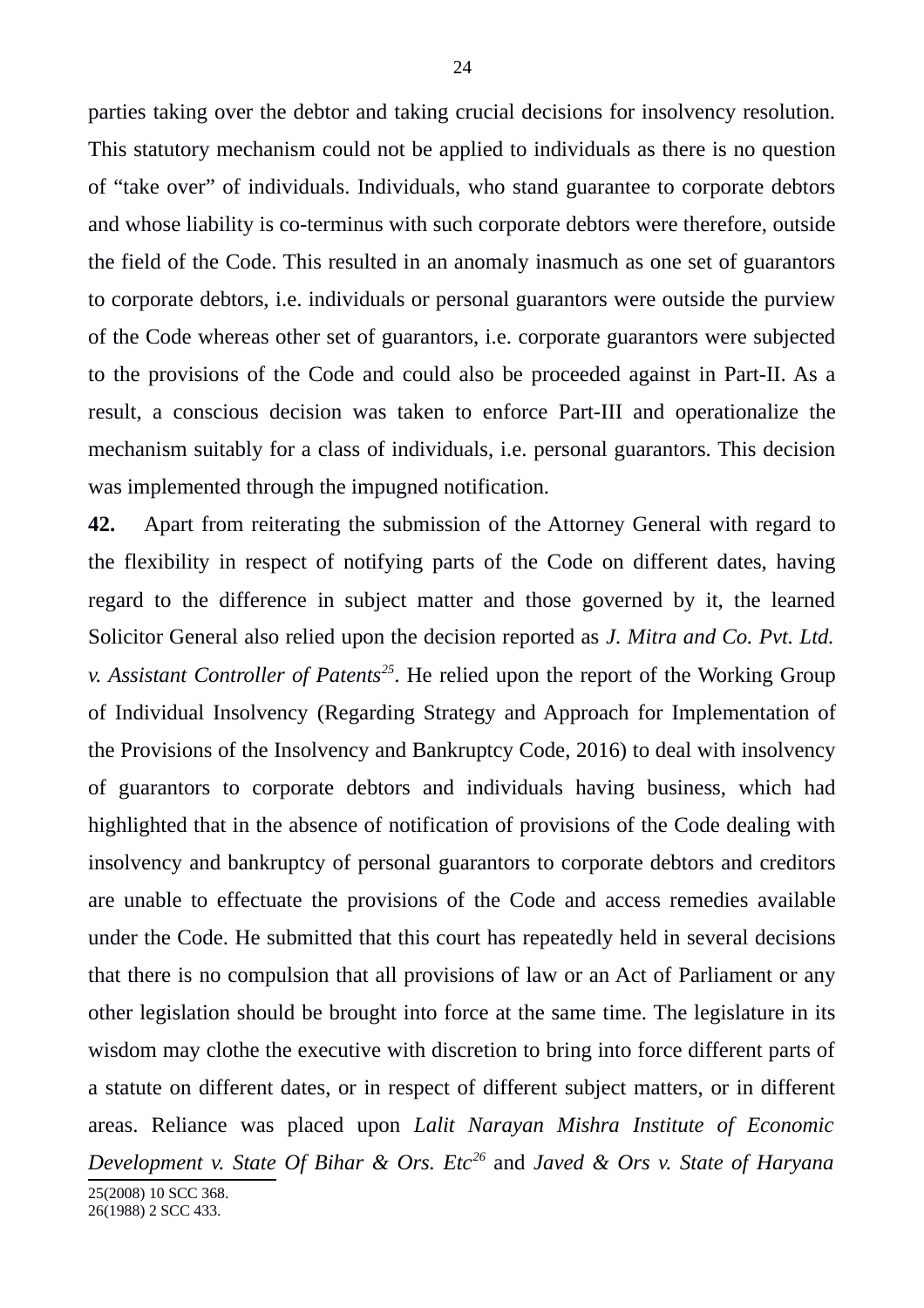*&Ors[27](#page-24-0) .* It was submitted that the Central Government, therefore, acted within its rights to confine the enforcement of the provisions of the Code to a class of individuals, i.e., to personal guarantors, without altering the identity and structure of the Code. It was submitted that this is permissible as it is within the larger power of enforcement of the statute, which encompasses the discretion to enforce the law in respect of a definite category, provided that such an act of enforcement would not alter the character of the Code. It was therefore, submitted that the enforcement of parts through the impugned notification – only in respect of personal guarantors in no way alters the identity or character of the Code.

**43.** The Solicitor General further submitted that the liability of a guarantor is coextensive, joint and several with that of the principal borrower unless the contrary is provided by the contract. A discharge which a principal borrower may secure by operation of law (for instance on account of winding up or the process under the Code) does not however absolve the surety from its liability. Section 128 of the Indian Contract Act, 1872 ("Contract Act") provides that the liability of a principal debtor and a surety is co-extensive, unless provided to the contrary in the contract. The word *"co-extensive"* is an objective for the word 'extent' and it can relate only to the quantum of the principal debt. The Solicitor General relied on certain decisions in this regard.<sup>[28](#page-24-1)</sup> It is stated that the creditor also has the liberty to proceed against the principal borrower and all sureties simultaneously; in this regard, he cited *Bank of Bihar Ltd. v. Dr. Damodar Prasad & Anr[29](#page-24-2) .* It is submitted that no court or co-surety can limit such a right. For this proposition, reliance was placed on *State Bank of India v. Index port Registered[30](#page-24-3)*and *Industrial Investment Bank of India v. Biswanath Jhunjhunwala*<sup>[31](#page-24-4)</sup>. Counsel also submitted that a surety cannot alter or defer such a right of the creditor. Hence, until the debt is paid off to the creditor in entirety, the guarantor is not absolved of its joint and several liability to make payment of the amounts outstanding in favour of the creditor.

<span id="page-24-4"></span><span id="page-24-3"></span><span id="page-24-2"></span><span id="page-24-1"></span>28*Gopilal J Nichani v. Trac Inds. and Components Ltd,* AIR 1978 Mad. 134. 29AIR 1969 (1) SCR 620. 30AIR 1992 SC 1740. 31(2009) 9 SCC 478.

<span id="page-24-0"></span><sup>27 (2003) 8</sup> SCC 369.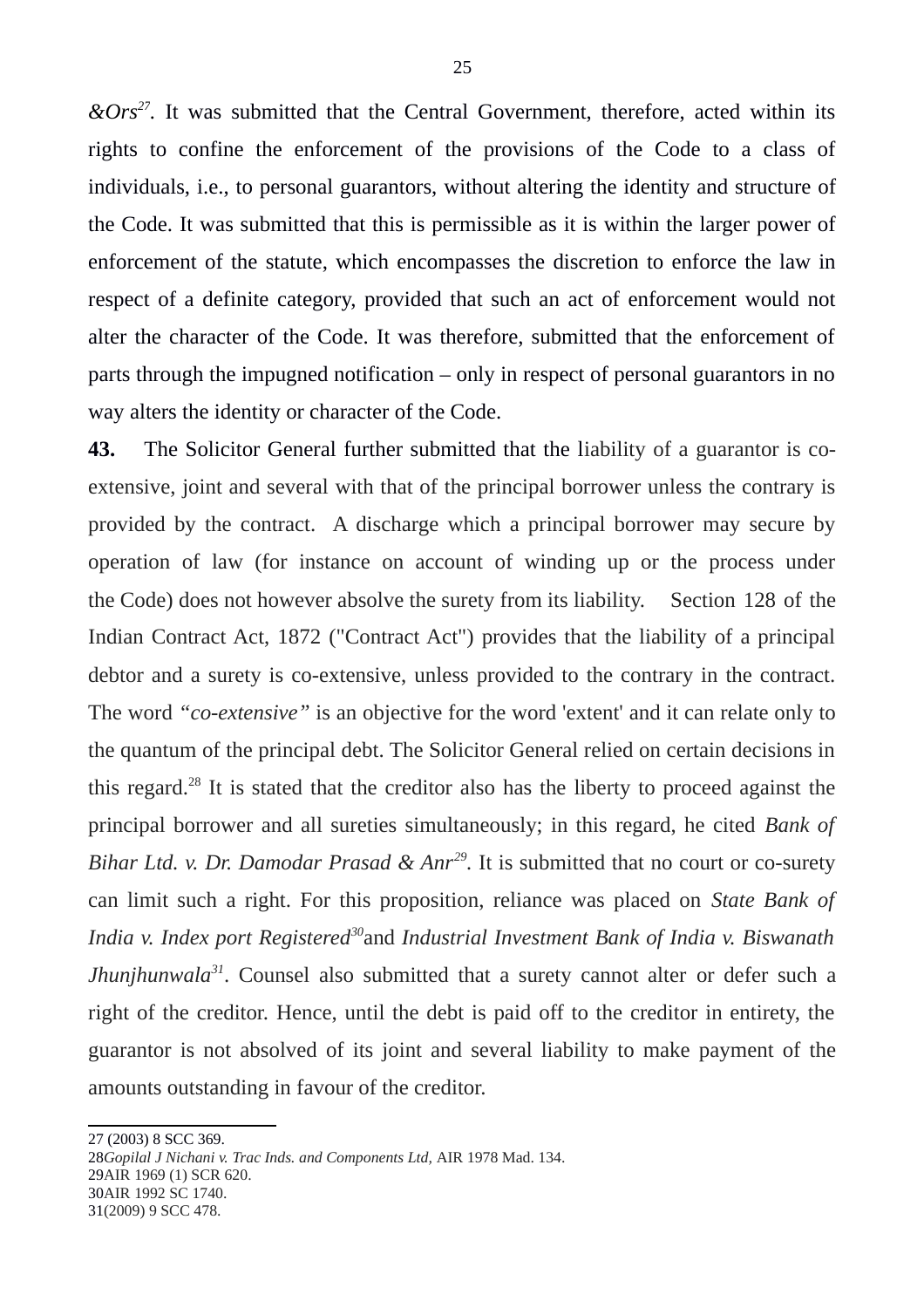**44.** The Solicitor General submitted that neither the guarantor's obligations are absolved nor discharged in terms of Sections 133 to 136 of the Indian Contract Act, 1872, on account of release/discharge/composition or variance of contract which a principal borrower may secure by way of *operation of law* for instance as under the Code. The rights of a creditor against a guarantor continue even in the event of bankruptcy or liquidation, stressed the Solicitor General, and relied on *Maharashtra State Electricity Board Bombay v. Official Liquidator, High Court, Ernakulum & Anr.[32](#page-25-0)*, where this court considered the interplay of Sections 128 and 134 of the Contract Act in the facts of the case. In that case, a company whose advances were secured by a guarantee went into liquidation. The court held that the fact the principal debtor went into liquidation had no effect on the liability of the guarantor, because the discharge secured of the principal borrower was by "operation of law" and involuntary in nature. This was followed in *Punjab National Bank v. State of UP[33](#page-25-1) .* This court held that:

> *"In our opinion, the principle of the aforesaid decision of this court is equally applicable in the present case. The right of the appellant to recover money from respondents Nos. 1,2 and 3 who stood guarantors arises out of the terms of the deeds of guarantee which are not in any way superseded or brought to a naught merely because the appellant may not be able to recover money from the principal-borrower. It may here be added that even as a result of the Nationalization Act the liability of the principal-borrower does not come to an end. It is only the mode of recovery which is referred to in the said Act."*

*45.* To a similar end, the judgment of the Calcutta High Court in *Gouri Shankar Jain v. Punjab National Bank & Anr.[34](#page-25-2)* were relied on. It was held that none of the obligations of the surety under Section 133 to 139, 141 and 145 of the Contract Act are discharged on account of admission of a Section 7 application. As such, a discharge is on account of a statute and involuntary in nature. It was also argued that similarly, in terms of Section 31 of the Code, a resolution plan approved by the Adjudicating Authority is binding on all stakeholders including the guarantors, and

<span id="page-25-2"></span><span id="page-25-1"></span><span id="page-25-0"></span><sup>342019</sup> SC Online Cal 7288 at para 34 and 35.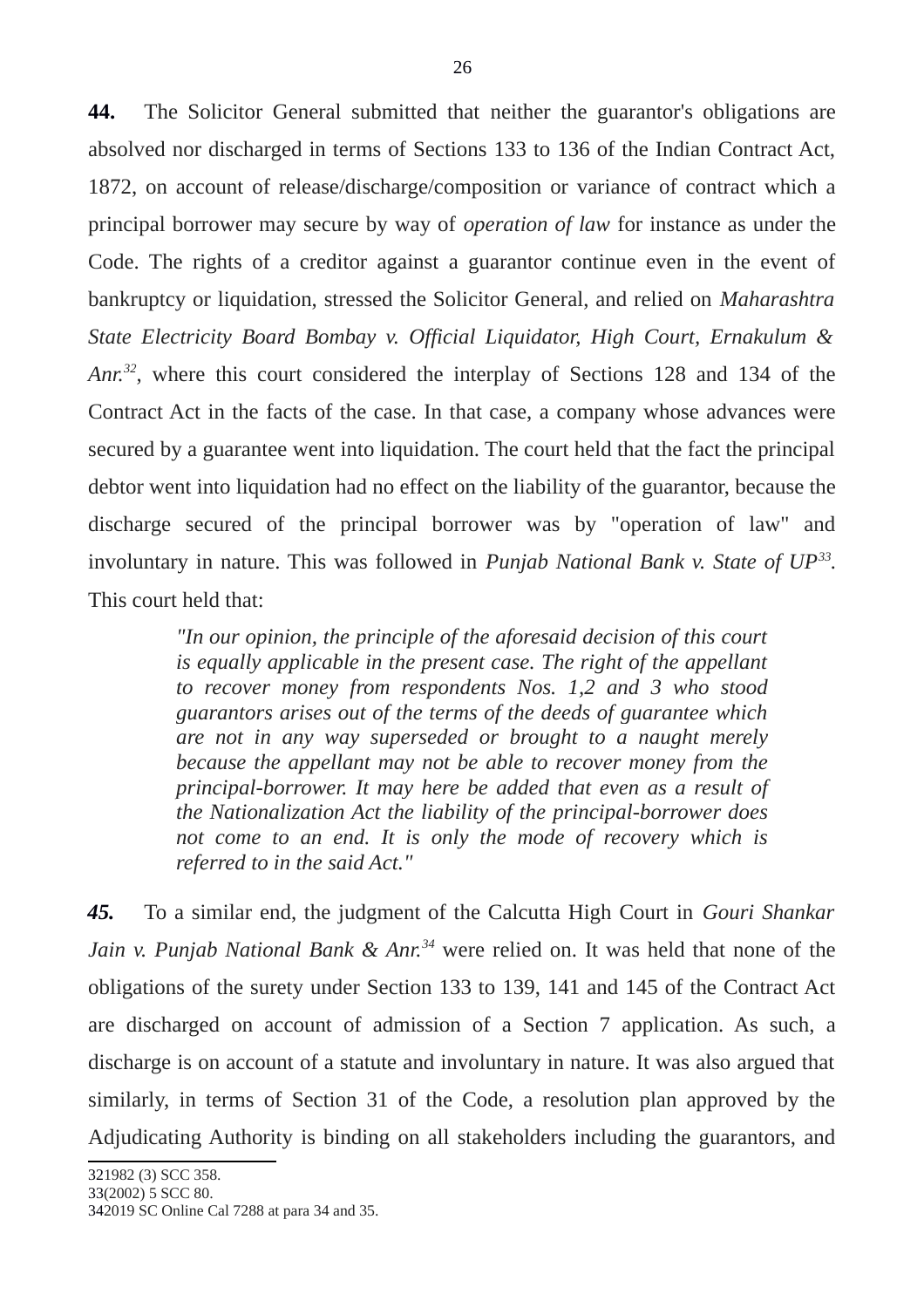hence, the release/discharge/ composition or variance of contract with the principal borrower in terms of a resolution plan, is "statutorily" presumed to be consented by the guarantors in question. Therefore, by way of approval of a resolution plan, any release/discharge secured by the principal borrower or entering into a composition with the principal borrower (reference to Section 135 of the Contract Act) cannot discharge the guarantor in any manner what so ever. The judgment of this court in *State Bank of India v. V. Ramakrishnan &Ors.[35](#page-26-0)* too was relied on, where the court recognized that a guarantor cannot seek a discharge of its liability on account of approval of a resolution plan, and the terms of such a plan can provide for the continuation of the debt of the guarantors. It was submitted that the continuation of a financial creditor's claim against a guarantor would not lead to double recovery of a claim as the financial creditor would be able to recover only the balance debt which remains outstanding and unrecovered from the principal borrower. There are enough safeguards against double recovery as provided under (a) the settled principle of contract law that simultaneous remedy against the co-obligors does not permit the creditor to recover more than the total debt owed to it, and (b) the provisions of the Code itself. The Solicitor General relied on the acknowledged practice, known as, the principle of "double dip" or the notion of dual nature of recovery by a creditor for the same debt from two entities - be it principal borrower and guarantor or co-guarantors or co-debtors. When a primary obligor and a guarantor are liable on account of a single claim, the creditor can assert a claim for the full amount owed against each debtor until the creditor is paid in full (that is it can double dip). This means that in case a portion of debt is recovered from one of the entities, either principal borrower or guarantor, the other would be liable for the unsatisfied amount of the claim, the principal borrower being joint and several with the surety. This principle is opposed to the principle prohibiting "double proof" in which the same debt is pursued against the same estate twice, leading to double payment. This right of double dip of a creditor was spoken of, in recent judgment *PAFCO 2916 INC. C/o Pegasus Aviation*

*Finance Company vs. Kingfisher Airlines Limited[36](#page-26-1)*, where the decree holders 352018(17) SCC 394.

<span id="page-26-1"></span><span id="page-26-0"></span>362016 SCC OnLine Kar 5991.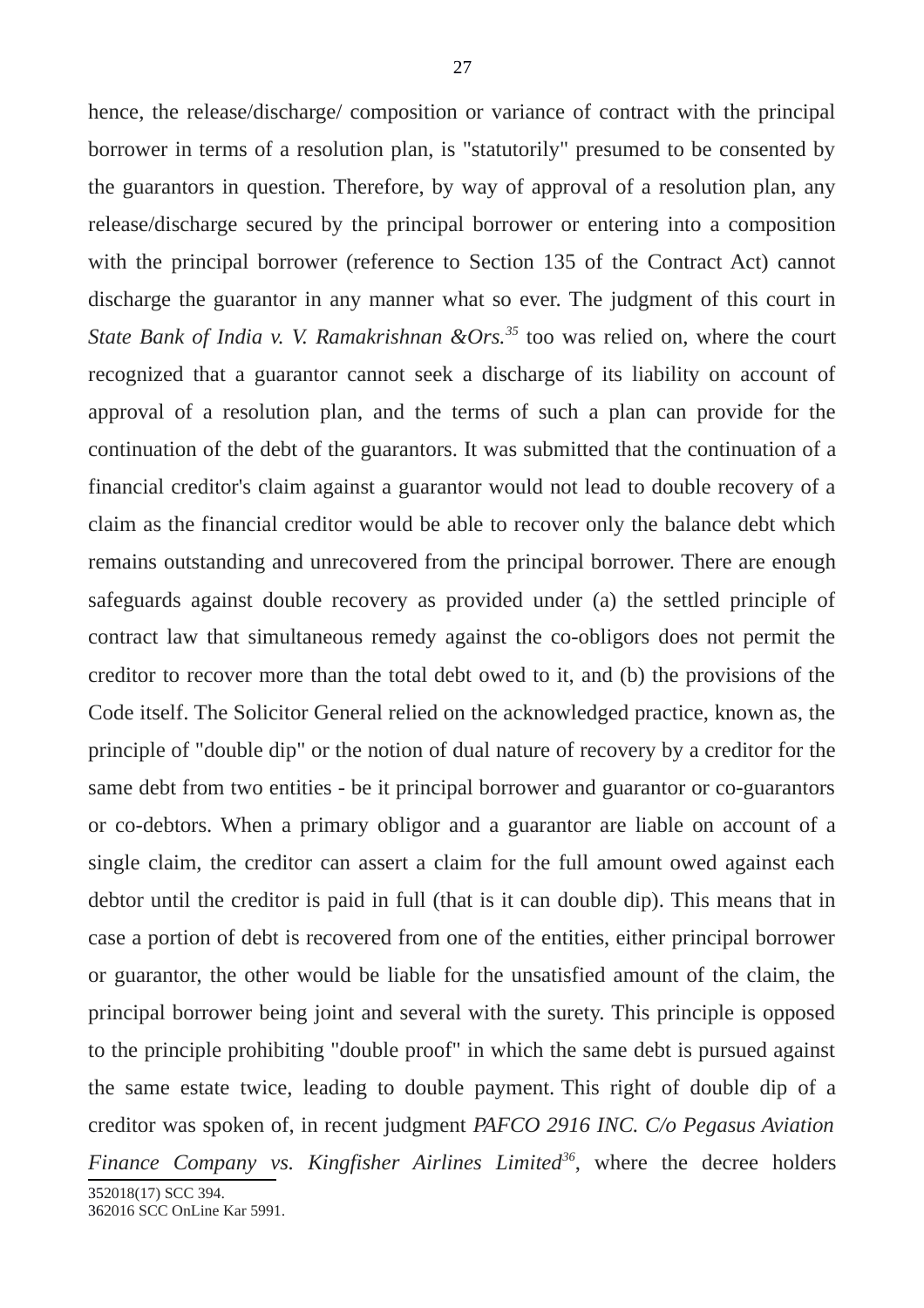initiated simultaneous execution proceedings against both the principal debtor and the guarantor on the basis of the same decree, and the Executing Court *suo moto* raised the issue of maintainability to hold that both the execution petitions are not simultaneously maintainable. The High Court of Karnataka disagreed and held that the decree holders cannot be directed to amend their claims in each of the execution petitions to only half the decretal amount. Reliance was also placed on the judgment of the UK Supreme Court in *In Re Kaupthing Singer and Friedlander Ltd. (in administration)[37](#page-27-0) .*

*46.* Mr. Rakesh Dwivedi, learned senior counsel, appearing for the State Bank of India, urged that the substance of the petitioners' argument is that Section 1(3) does not empower the Central Government to enforce the provisions of Part III of the Code selectively to personal guarantors of Corporate Debtors only. The petitioners highlight that Part III applies to individuals and partnership firms in a composite manner, and the impugned notification dated 15.11.2019 splits up that unity by enforcing the provisions of Part III only upon personal guarantors of corporate debtors. It is urged that the submission that Section 1(3) does not confer the power of modification on the Central Government is presented by characterizing Section 1(3) as conditional legislation. He submits that Section 1(3) has two distinct dimensions. Parliament firstly conferred on the Central Government not only the power to determine the date on which the Code will come into force, but also empowers it to appoint different dates for different provisions of the Code. It was intended that all the provisions of the Code may not be enforced at once. Given the width of impact and with an eye on the objectives set out in the statement of objects and reasons and preamble, a staggered enforcement was anticipated.

*47.* Mr. Dwivedi stated that nothing much depends on the characterization of Section 1(3) as conditional or delegated legislation. Even conditional legislation involves a delegation of legislative power to the authority concerned. Under Section 1(3), the Central Government is only a delegate of the Parliament. In some cases,

<span id="page-27-0"></span><sup>37 2012 (1)</sup> All ER 883 Paras 11, 12, 53-54.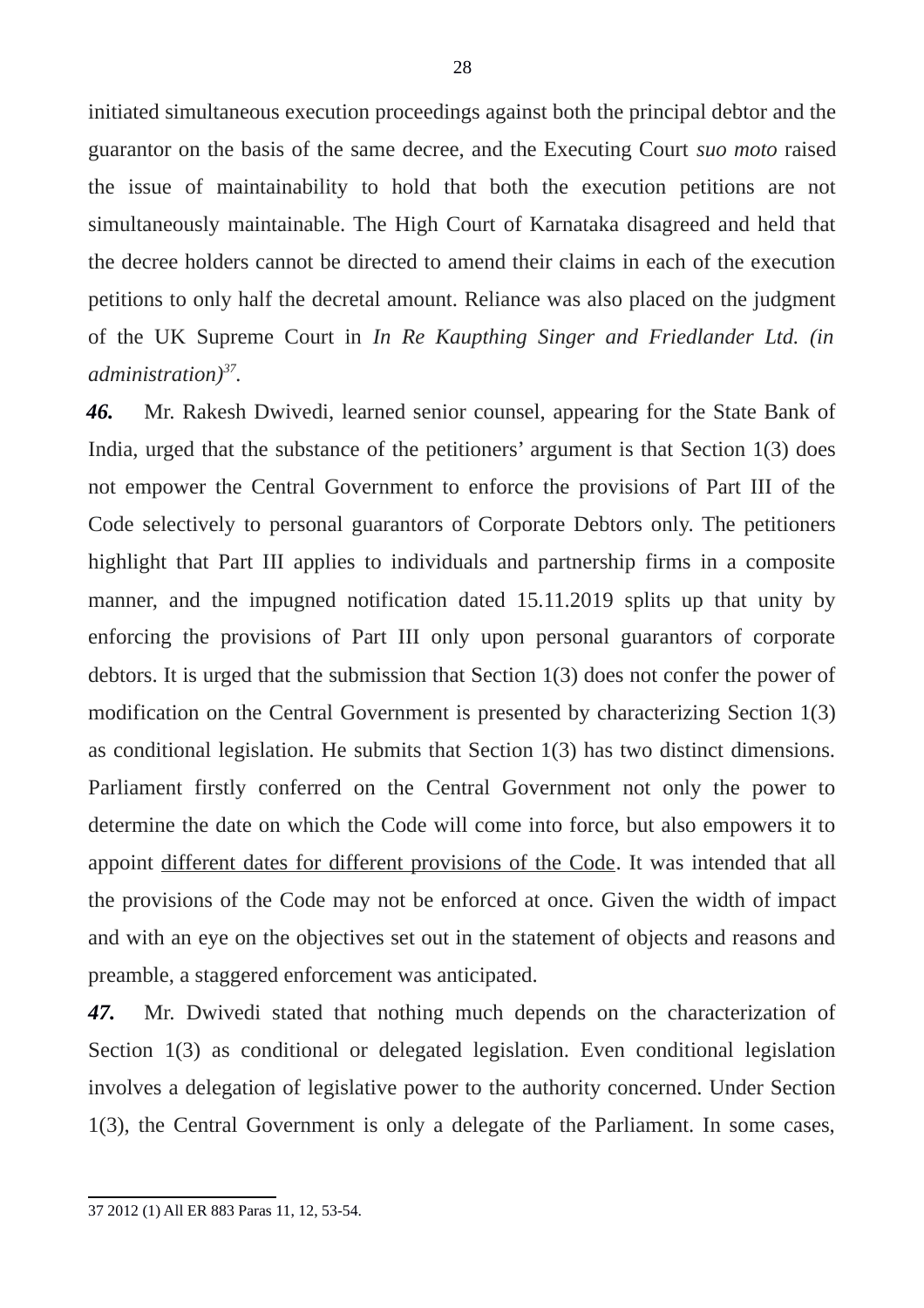such provisions or provisions of broadly similar nature have been described by this court as conditional legislation, but equally in some cases such a power has been described as delegated legislation by different judges. Reliance was placed on *Delhi Laws Act, 1912, In re v. Part 'C' States (Laws) Act, 1950* (*supra*) and *Lachmi Narain v. Union of India[38](#page-28-0)* .

*48.* It was urged that provisions of diverse nature have been characterized as conditional legislation by this court. The cases relied upon by the Petitioners related to a challenge to the validity of legislative provisions on the ground of excessive delegation of legislative power. In *In re Delhi Laws,* the Central Government was expressly empowered to enforce certain laws with *"modifications and restrictions"*. The power of modification was held to be limited to such modifications as did not affect the identity or structure or the essential purpose of the law. This was a departure from the judgment of the Federal Court in *Jatindra Nath[39](#page-28-1)*. However, in the case of *Lachmi Narain,* the notification issued by the Government was challenged, and this court held that the real question was whether the delegate acts within the general scope of the affirmative words which give the power, and without violating any express conditions or restrictions by which that power is limited. While *Jatindra Nath* involved extension of the life of a temporary Act, in the *Delhi Laws* case, the power under consideration was to extend the laws of Part C States to Part A States. Later, in *Raghubar Swarup v. State of U.P[40](#page-28-2)* , the State Government was conferred power by Section 2 of U.P. Zamindari Abolition and Land Reforms Act, 1951, to extend the Act to other areas in the State. It involved selection of geographical area for applying the law. Similarly, in *Tulsipur Sugar Company[41](#page-28-3)*, the power was conferred to extend the U.P. Town Areas Act, 1914, to a notified area. Learned senior counsel argued that in *Sardar Inder Singh (supra)*, the power conferred on the executive to extend the life of a temporary Act, even when no outer limit is prescribed, was upheld. In *Bangalore Woollen, Cotton and Silk Mills v. Bangalore*

<span id="page-28-0"></span>38(1976) 2 SCC 953, para 49.

<span id="page-28-1"></span>39*Jatindra Nath Gupta v. State of Bihar* (1949-1950) 11 FCR 595.

<span id="page-28-2"></span>40AIR 1959 SC 909 at p. 913

<span id="page-28-3"></span>41(1980) 2 SCC 295.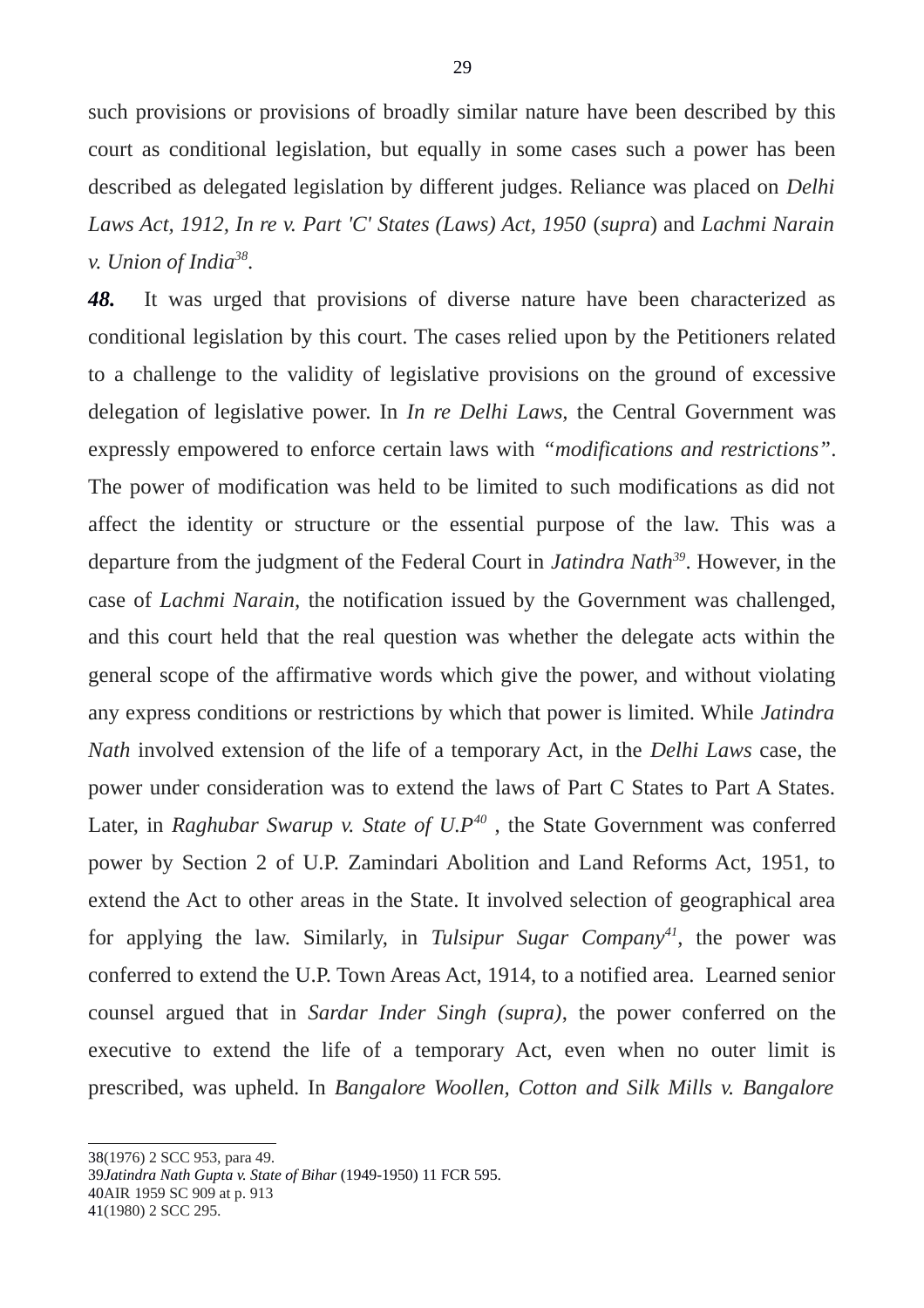*Corporation[42](#page-29-0)*, the power conferred on the Municipal Corporation to levy octroi on "other articles not specified in the Schedule" was upheld saying that it was more in the nature of conditional legislation. Reliance was also place on *ITC Bhadrachalam v. Mandal Revenue Officer[43](#page-29-1)* , where the power to exempt any class of nonagricultural land and was upheld saying:

> *"the power to bring an Act into force as well as the power to grant exemption are both treated, without a doubt, as belonging to the category of conditional legislation"*.

Learned counsel therefore urged that the line of demarcation between conditional and delegated legislation at times gets blurred.

**49.** While judging the validity of the legislations, this Court has examined the sufficiency of the guidance afforded by the legislative policy indicated in the relevant statute. For this, reliance was placed on *Edward Mills v. State of Ajmer[44](#page-29-2)*.All these establish that diverse provisions apart from those which empower the executive to enforce the Act or provisions of the Act have been characterized as conditional legislation and their validity and scope has been determined in the light of the text, context and purpose of the Act.

**50.** Learned counsel stated that a schematic, structural and purposive construction of Section 1(3) of the Code needs to be adopted to determine the scope of the power conferred on the Central Government by Section 1(3) of the Code. The Petitioners apply the rule of literal construction and seek to construe Section 1(3) in isolation, without reference to the context, scheme or purpose of the Code. It is submitted that the ambit of Section 1(3) should not be determined by merely applying the doctrine of literal construction. All provisions of the Code, including the enforcement provision should be construed in the context of the entire enactment and the approach should be schematic, structural and purposive. Furthermore, Section 1(3) should not be construed in isolation. It is well settled that a statute has to be read as a whole. The scope of the power under Section 1(3) of the Code cannot be expounded without

<span id="page-29-0"></span>42(1961)3 SCR 698.

<span id="page-29-1"></span>43(1996) 6 SCC634.

<span id="page-29-2"></span><sup>44(1955)</sup> I SCR 735.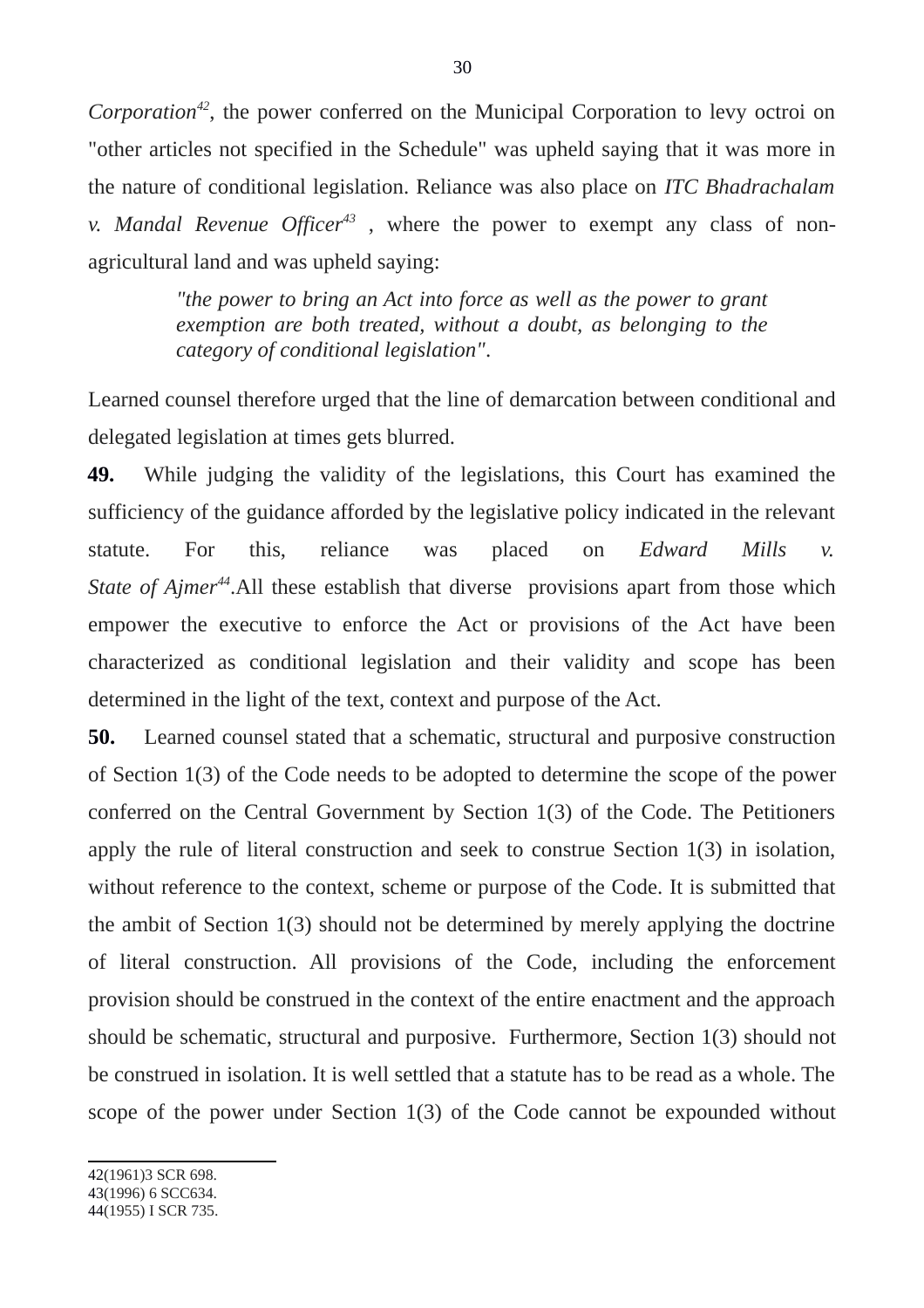taking note of the scheme of the Code and the other related provisions. Counsel relied on the following observations of this court in *State of West Bengal v. Union of India[45](#page-30-0)*

> "*In considering the true meaning of words or expression used by the legislature the court must have regard to the aim, object and scope of the statute to be read in its entirety. The court must ascertain the intention of the legislature by directing its attention not merely to the clauses to be construed but to the entire Statute; it must compare the clause with the other parts of the law, and the setting in which the clause to be interpreted occurs."*

**51.** Legislative intent, it is urged, cannot be gathered by a bare mechanical interpretation of words or mere literal reading. The words are to be read and understood in the context of the scheme of the Act and the purpose or object with which the power is conferred. As Iyer, J. observed in *Chairman Board of Mining Examination v. Ramji[46](#page-30-1) "to be literal in meaning is to see the skin and miss the soul. The judicial key to construction is the composite perception of the deha and the dehi of the provision"*. This has been followed in *Directorate of Enforcement v. Dipak Mahajan<sup>[47](#page-30-2)</sup>*. Recently too, this court has moved on to accept purposive interpretation of the statute as the correct approach to ascertain legislative intent. If the given words can reasonably bear a construction which effectuates the purpose or object then that construction is to be preferred. In this regard, the decision in *Arcelor Mittal v. Satish Kumar Gupta[48](#page-30-3)* and *Swiss Ribbons (supra)* were relied on.

*52.* Mr. Dwivedi stated that the impugned notification does not modify any provisions of the Code. By enforcing certain provisions of the Code by its seven clauses*" only in so far as they relate to personal guarantors to corporate debtors"*, the notification does not modify any legislative provision. It merely carries out the Parliamentary intention as expressed by the scheme, structure and purpose of the Code. Section 1(3), Section 2, Section 3(23), Section 5(5)(a) and (22), Section 14(3), Section 31(1)and in particular, Section 60 and Section 179 are indicative of the fact that the scheme and structure of the Code involves a parliamentary hybridization and

<span id="page-30-0"></span><sup>45(1964)</sup> ISCR 371, at para 69.

<span id="page-30-1"></span><sup>46</sup> AIR 1977 SC 965 at p. 968. 47(1994) 3 SCC 440.

<span id="page-30-3"></span><span id="page-30-2"></span><sup>48(2019) 2</sup> SCC 1, at para 27-29.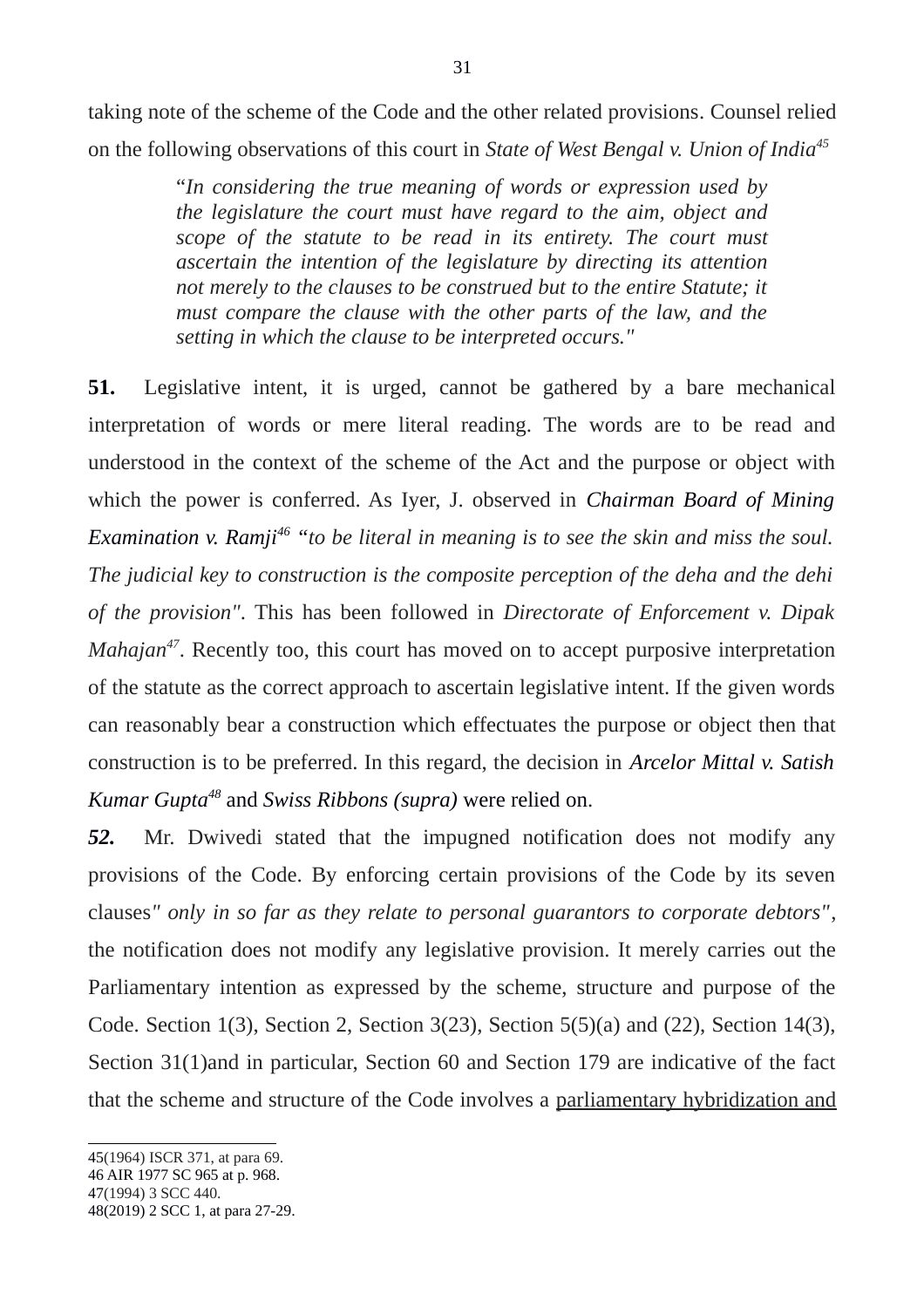legislative fusion of the provisions of Part III, in so far as personal guarantors of corporate debtors are concerned. The object of this hybridization is to empower the NCLT to deal with the insolvency resolution and bankruptcy process of the corporate debtor along with the corporate guarantor and personal guarantor of the corporate debtor. Parliament is conscious of the fact that personal guarantors to corporate debtors are generally promoters or close relatives of corporate debtors, and in many cases, the corporate's indebtedness was due to acts misfeasance and siphoning of funds done by personal guarantors. Apart from this, personal guarantors to corporate debtors have a contractually agreed debt alignment with such debtors. They are coextensively as well as jointly and severally responsible for the same debt. As Parliament created a legislative hybridization, Part III of the Code had to be enforced by the Central Government under Section 1(3) with Parliamentary categorization through Section 2. The unifying of the forum for insolvency resolution/bankruptcy of the corporate debtor along with its personal guarantor is a Parliamentary dispensation and determination. Therefore, Section 1(3) empowers the Central Government to appoint different dates for different provisions*.* 

*53.* Learned senior counsel highlighted Section 60(1), (2), (3) and (4) and urged that Parliament had merged the provisions of Part III with the process undertaken against the corporate debtors under Part II. The process of Part II and the provisions of Part III were legislatively fused for the purpose of proceedings against personal guarantors along with the corporate debtors. He argued that Section 179, the corresponding provision in Part III, begins by deploying the phrase *"subject to the provisions of Section 60".* Section 60(4) incorporates the provisions of Part III, in relation to proceedings before the NCLT against personal guarantors. Counsel cited *Western Coalfield Ltd. v. Special Area Development Authority[49](#page-31-0); Baleshwar Dayal v.* Bank of India<sup>[50](#page-31-1)</sup>, and *Nagpur Improvement Trust v. Vasantrao*<sup>[51](#page-31-2)</sup>. It was submitted that other individuals and partnership firms do not figure in this Parliamentary hybridization/fusion. Sections 2(e) and 2(g) when read together, would indicate that

<span id="page-31-0"></span><sup>49(1982) 1</sup>SCC 125, paras 3, 17, 18.

<span id="page-31-1"></span><sup>50</sup>(2016) 1 SCC 444. paras 6-8.

<span id="page-31-2"></span><sup>51(2002) 7</sup>SCC 657, para 31.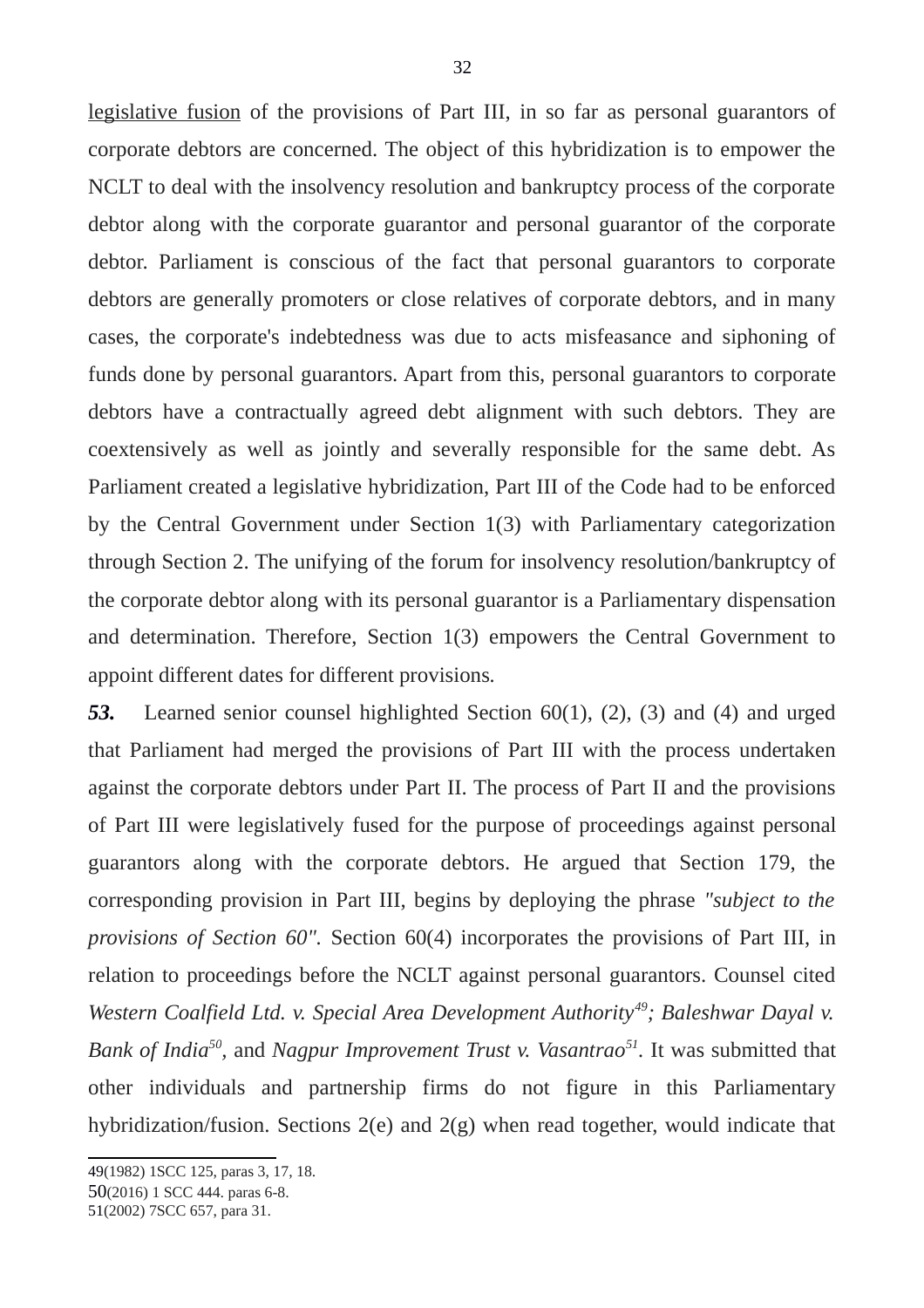personal guarantors are also individuals. Act 8 of 2018 has brought about a trifurcation of the categories which were comprehended in Section 2(e) as it stood before the amendment. Section 179 also indicates that personal guarantors are individuals and Part III is applicable to them. In fact, it is by operation of the provisions in Chapter III of Part III that personal guarantors get the benefit of interim moratorium [Section 96] and moratorium [Section 101]. Personal guarantors do not get moratorium under Section 14. In this regard, reliance is placed on *V. Ramakrishnan* (*supra*)*.* It is contended that the hybridization achieved by the impugned notification does not create any anomaly or problem in enforcement.

*54.* It was lastly contended that Section 78 is declaratory and states that Part III applies to individuals and partnership firms. It is made applicable to the various categories of individuals and partnership firms. Both Sections 2 and 78 carry the margin caption of "application". Section 2 commences with *"the provisions of this Code shall apply"* to the six categories and Section 78 also declares that *"Part III shall apply"* to the mentioned categories. Section 2 embraces the whole Code including Section 78 and other provisions enforced by the impugned notification, which clearly appoints the date of enforcement for Section 2(e) and other provisions, and Chapter III of Part III. There is no vivisection or dissection involved in the impugned notification.

*55.* Mr. K.V. Vishwanathan, learned senior counsel appearing for some respondents, argued that an overall reading of the provisions of the Code would show that personal guarantors to corporate debtors are a distinct class of individuals (by virtue of Section 2 (e) and Section 60); the classification is not achieved through the impugned notification, but by the amending Act of 2018, by Parliament. It is emphasized that the amendment ensured that the same forum (NCLT) deals with insolvency processes of corporate debtors, and also deals with similar issues relating to personal guarantors. The statute permits Part III application by NCLT *in relation to personal guarantors*. All that the impugned notification did was to operationalize these existing provisions of the Code. Learned senior counsel cited *Brij Sundar*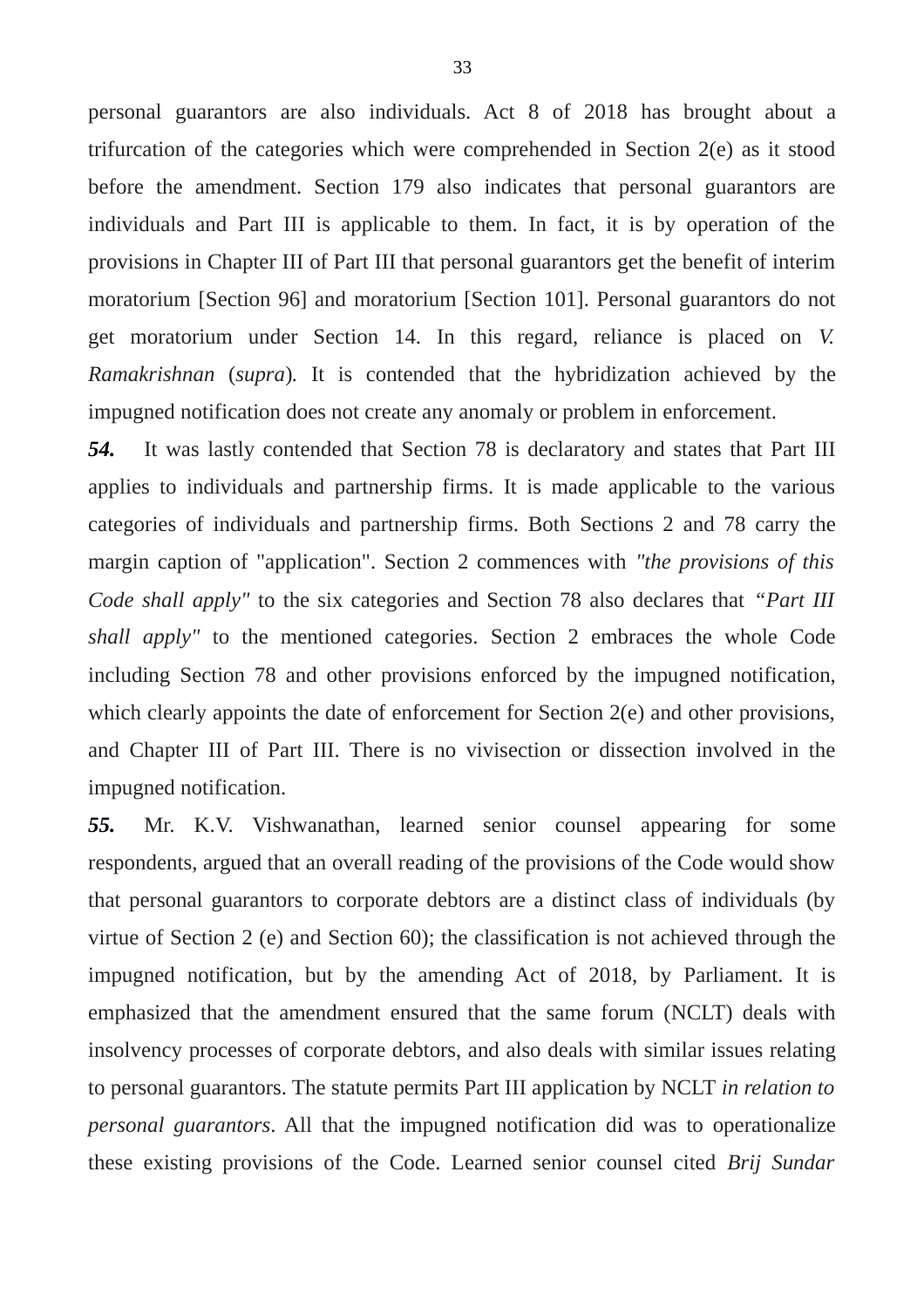*Kapoor v. First Additional Judge[52](#page-33-0)*to refute the petitioners' argument that the power under Section 1(3) power is a one-time power. He also relied on Section 14 of the General Clauses Act, 1897, which states that any power conferred by any Act or Regulation can be exercised *from time to time.[53](#page-33-1)*

*56.* Mr. Vishwanathan cited *Raghubir Sarup v. State of UP[54](#page-33-2)* and urged that the legislature acts within its rights in enacting a law and leaving it to the executive to apply it to different geographical areas at different times, depending upon various considerations. He also relied on *Khargram Panchayat Samiti v. State of West Bengal[55](#page-33-3)* and argued that the power to bring into force different provisions, or different parts of a statute, on different dates, having regard to the subject matter, is part of the incidental power conferred by Parliament under Section 1 (3) of the Code.

*57.* Mr. Ritin Rai, learned senior counsel appearing for some respondents, urged that there is an inter connectedness between corporate debtors and personal guarantors, which was recognized by the 2018 amendment, evidenced by its Statement of Objects and Reasons. He stated that the power under Section 1(3) of the Code has been properly exercised. Mr. Rai submitted that like the impugned notification, another notification was issued on 01-05-2018<sup>[56](#page-33-4)</sup>bringing into effect provisions of the Code in relation to a distinct class, i.e., financial service providers<sup>[57](#page-33-5)</sup>. This was achieved by bringing into force Sections 227 to 229 of the Code. It was submitted that the discretion conferred on the executive, to experiment, and bring into force a legislation in phases, is part of the general pattern of legislative practice and it recognizes that it is not always wise or possible to enforce provisions of a new law, together, at all places, in respect of all that it seeks to cover.

### *IV The Provisions of the Code and the Impugned Notification*

<span id="page-33-0"></span><sup>521989 (1)</sup> SCC 561.

<span id="page-33-1"></span><sup>53</sup>*"14. Powers conferred to be exercisable from time to time—(1) Where, by any Central Act or Regulation made after the commencement of this Act, any power is conferred, then unless a different intention appears that power may be exercised from time to time as occasion requires.* 

*<sup>(2)</sup> This section applies also to all Central Acts and Regulations made on or after the fourteenth day of January, 1887."*

<span id="page-33-3"></span><span id="page-33-2"></span><sup>551987 (3)</sup> SCC 82.

<span id="page-33-4"></span><sup>56</sup>SO 1817 (E).

<span id="page-33-5"></span><sup>57</sup> Defined separately under Section 2 (17) of the Code.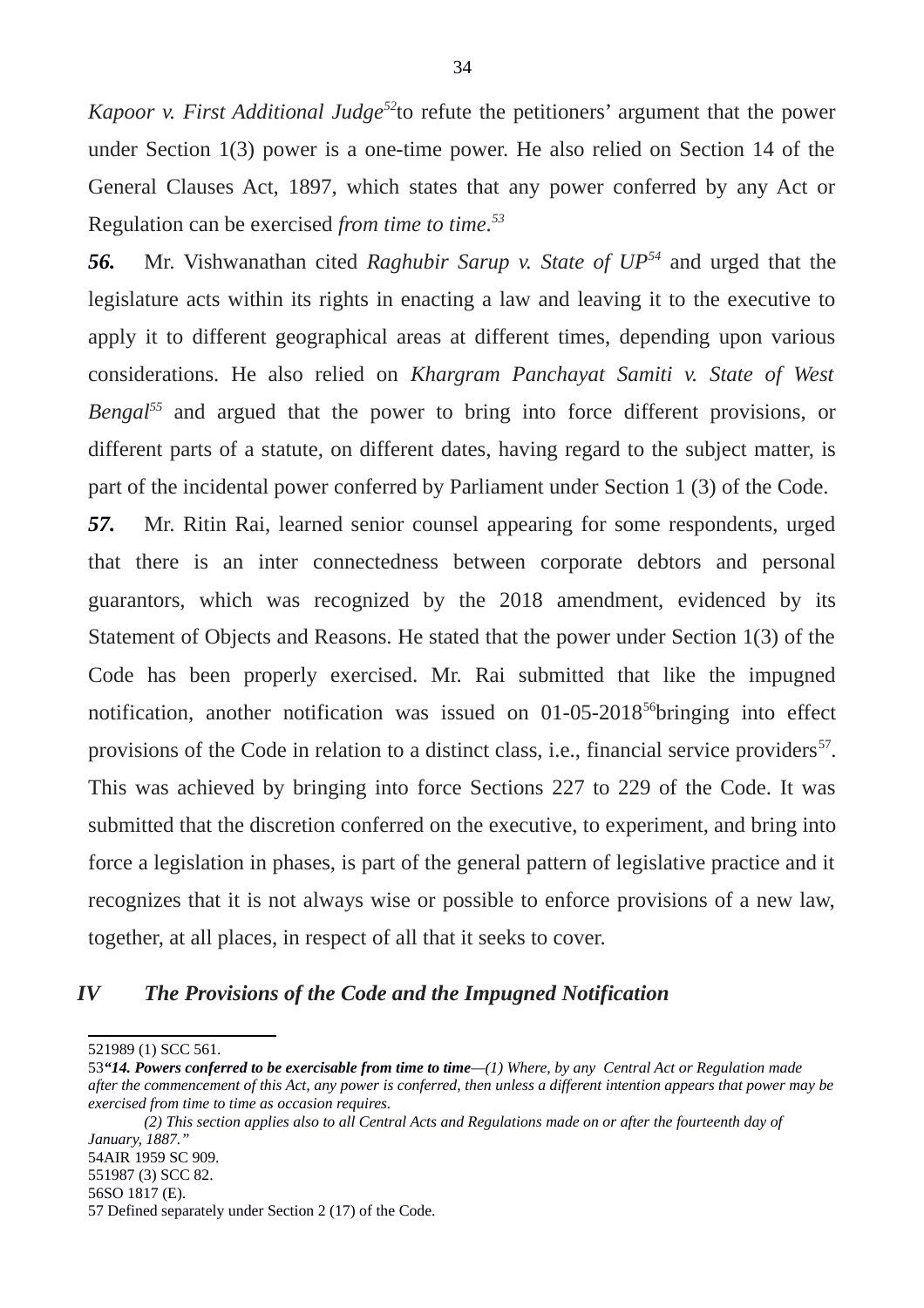58. On 28<sup>th</sup> May, 2016, the Code was published in the official gazette after its passage in Parliament. It has been hailed as a major economic measure, aimed at aligning insolvency laws with international standards. Parliament's previous attempts to ensure recovery of public debt, (through the Recovery of Debts due to Banks or Financial Institutions Act, 1993, hereafter "RDBFI Act") securitization (by the Securitization and Reconstruction and Enforcement of Security Interests Act, 2002 hereafter "SARFESI") deal with certain facets of corporate insolvency. These did not result in the desired consequences. The aim of the Code is to a) promote entrepreneurship and availability of credit; b) ensure the balanced interests of all stakeholders and c) promote time-bound resolution of insolvency in case of corporate persons, partnership firms and individuals.

The relevant provisions of the code are extracted below:

# *"1. Short title, extent and commencement -*

*(1) This Code may be called the Insolvency and Bankruptcy Code, 2016. (2) It extends to the whole of India: Provided that Part III of this Code shall not extend to the State of Jammu and Kashmir.[58](#page-34-0) (3) It shall come into force on such date1 as the Central Government may, by notification in the Official Gazette, appoint:*

*Provided that different dates may be appointed for different provisions of this Code and any reference in any such provision to the commencement of this Code shall be construed as a reference to the commencement of that provision.*

# *2. Application. - The provisions of this Code shall apply to -*

*(a) any company incorporated under the Companies Act, 2013 (18 of 2013) or under any previous company law;*

*(b) any other company governed by any special Act for the time being in force, except in so far as the said provisions are inconsistent with the provisions of such special Act;*

<span id="page-34-0"></span><sup>58</sup> Proviso omitted by the Jammu and Kashmir Reorganisation (Adaptation of Central Laws) Order, 2020 *vide* S.O. 1123(E), dated 18<sup>th</sup> March 2020 (w.e.f. 18-3-2020).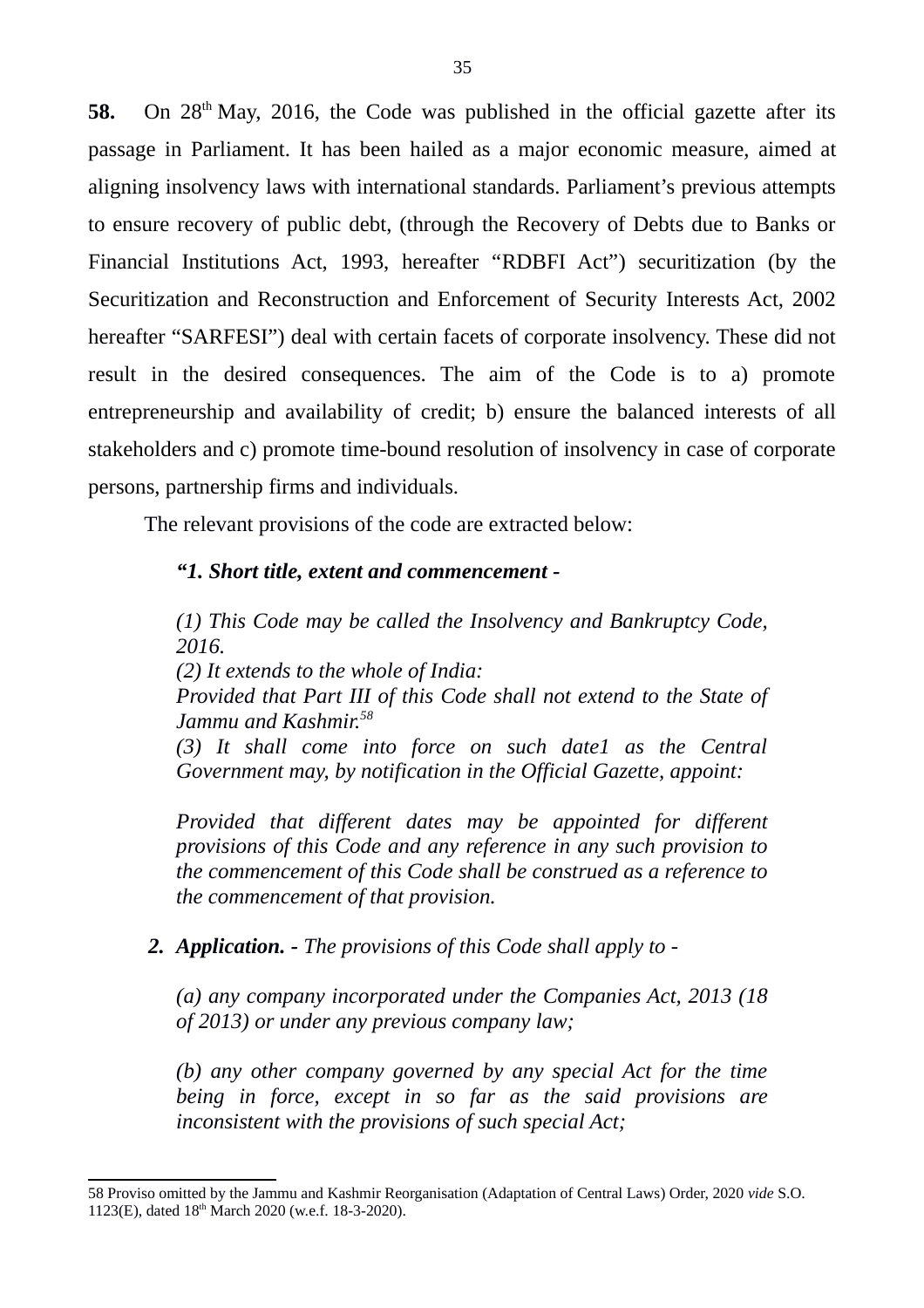*(c) any Limited Liability Partnership incorporated under the Limited Liability Partnership Act, 2008 (6 of 2009);*

*(d) such other body incorporated under any law for the time being in force, as the Central Government may, by notification, specify in this behalf;*

*(e) personal guarantors to corporate debtors;*

*(f) partnership firms and proprietorship firms; and*

*(g) individuals, other than persons referred to in clause (e).*

*3. Definitions* – *In this Code, unless the context otherwise requires, - \*\*\**

*(7) "corporate person" means a company as defined in clause (20) of section 2 of the Companies Act, 2013 (18 of 2013), a limited liability partnership, as defined in clause (n) of sub-section (1) of section 2 of the Limited Liability Partnership Act, 2008 (6 of 2009), or any other person incorporated with limited liability under any law for the time being in force but shall not include any financial service provider;*

*(8) "corporate debtor" means a corporate person who owes a debt to any person; \*\*\**

*(10) "creditor" means any person to whom a debt is owed and includes a financial creditor, an operational creditor, a secured creditor, an unsecured creditor and a decree-holder;*

*(11) "debt" means a liability or obligation in respect of a claim which is due from any person and includes a financial debt and operational debt;*

*\*\*\**

*(23) "person" includes—*

*(a) an individual;*

*(b) a Hindu Undivided Family;*

*(c) a company;*

*(d) a trust;*

*(e) a partnership;*

*(f) a limited liability partnership; and*

*(g) any other entity established under a statute, and includes a person resident outside India;* \*\*\*

4. *Application.* –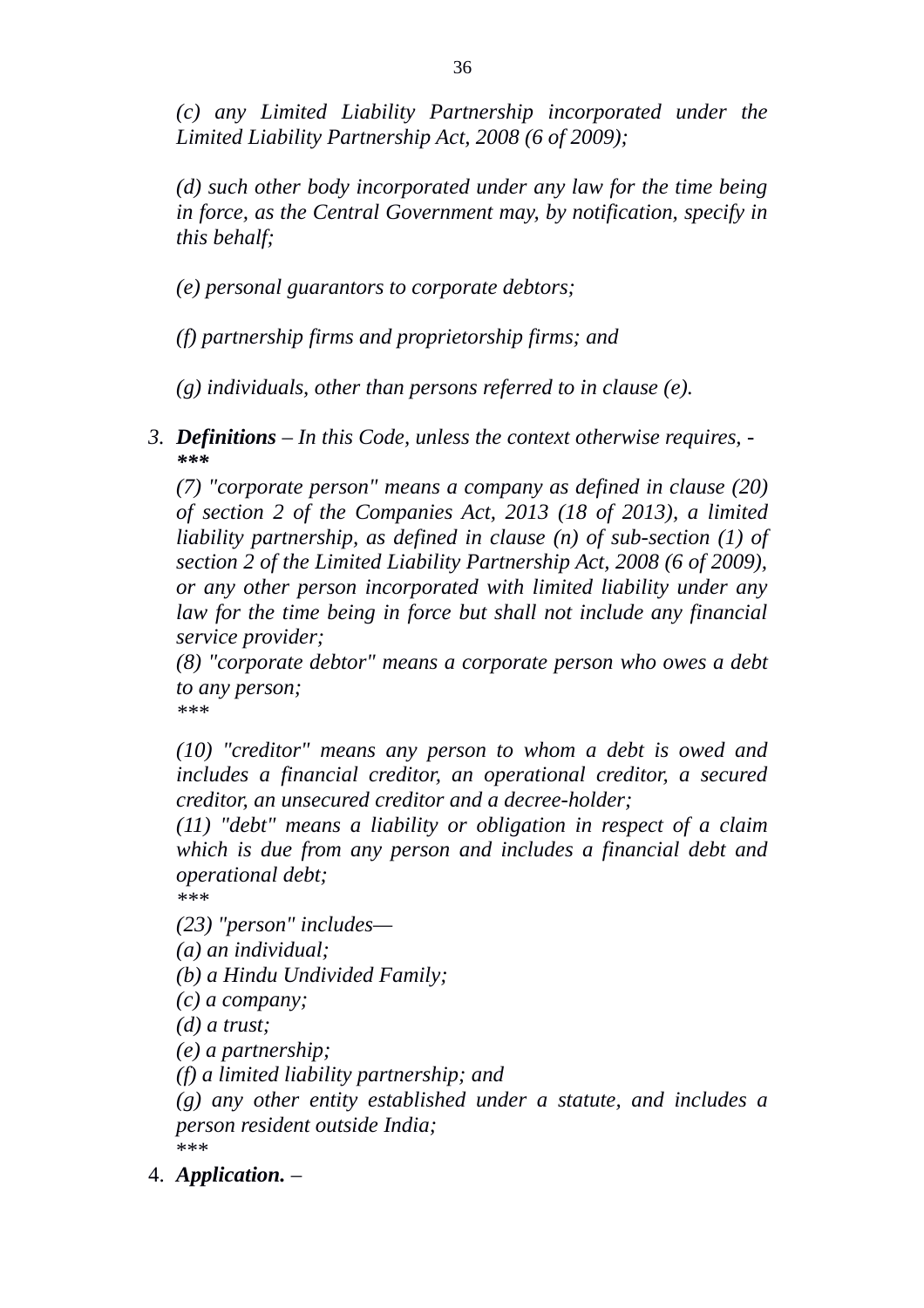*(1)This Part shall apply to matters relating to the insolvency and liquidation of corporate debtors where the minimum amount of the default is one crore rupees.[59](#page-36-0)*

*Provided that the Central Government may, by notification, specify the minimum amount of default of higher value which shall not be more than one crore rupees.*

- *5. Definitions. In this part, unless the context otherwise requires*
- *(1) "Adjudicating Authority", for the purposes of this Part, means National Company Law Tribunal constituted under section 408 of the Companies Act, 2013 (18 of 2013); \*\*\**

*(5) "corporate applicant" means--*

*(a) corporate debtor; or*

*(b) a member or partner of the corporate debtor who is authorised to make an application for the corporate insolvency resolution process under the constitutional document of the corporate debtor; or*

*(c) an individual who is in charge of managing the operations and resources of the corporate debtor; or*

*(d) a person who has the control and supervision over the financial affairs of the corporate debtor;*

*(5A) "corporate guarantor" means a corporate person who is the surety in a contract of guarantee to a corporate debtor;*

*\*\*\**

*(22) "personal guarantor" means an individual who is the surety in a contract of guarantee to a corporate debtor"*

59. Section 13 (Declaration of moratorium and public announcement) provides that the Adjudicating Authority shall (a) declare a moratorium for the purposes referred to under Section 14, (b) cause a public announcement of the initiation of corporate insolvency resolution process and call for the submission of claims under section 15, and (c) appoint an interim resolution professional in the manner as laid down in Section 16. A public announcement is to be made immediately after the appointment of the interim resolution professional. Section 14 (Moratorium) provides that on the insolvency commencement date, the Adjudicating Authority shall declare

<span id="page-36-0"></span><sup>59</sup> W.e.f. 01.12.2016 vide Notification No. SO3594(E) dated 30.11.2016.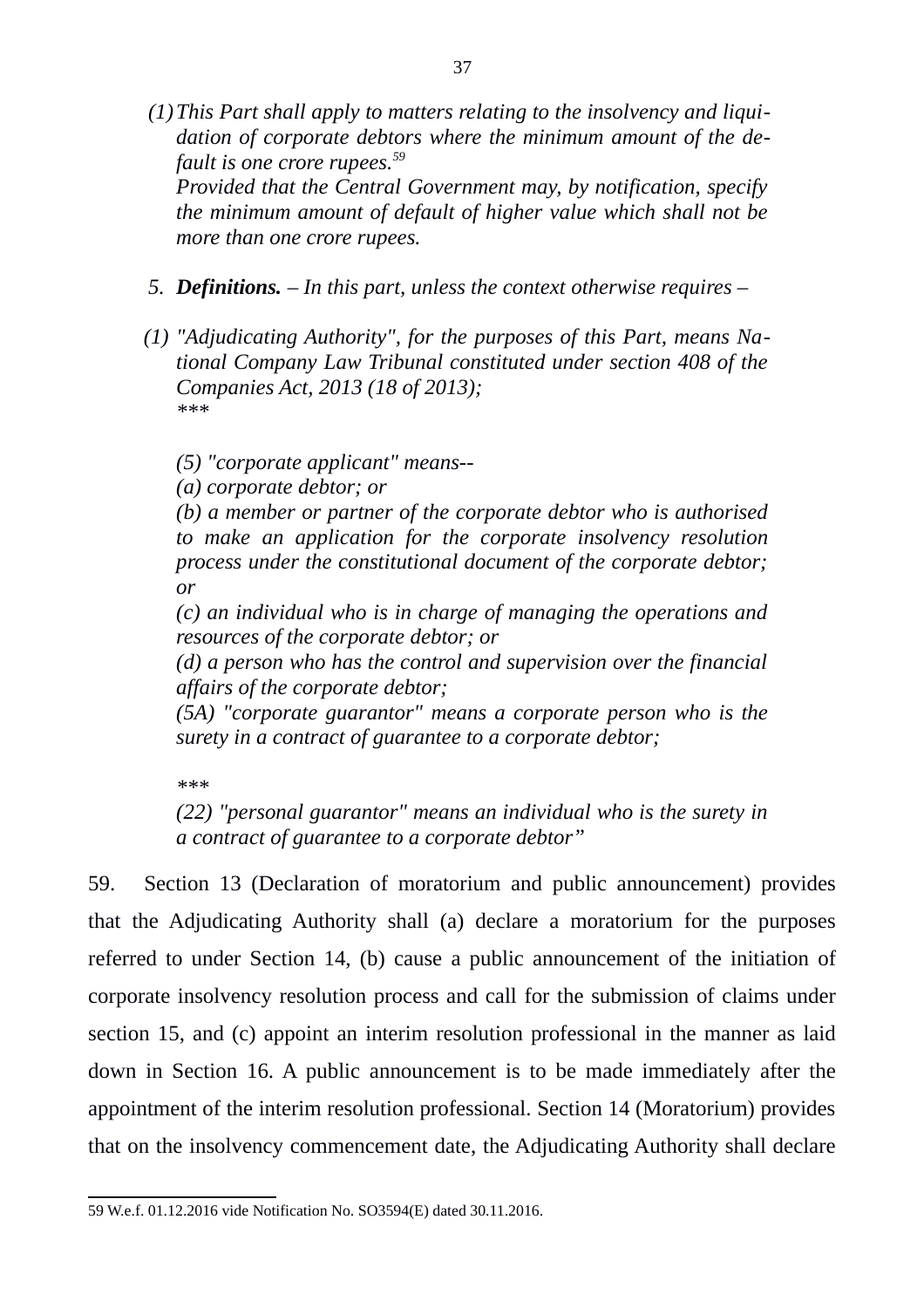a moratorium prohibiting (a) the institution or continuation of suits or proceedings against the corporate debtor including execution of a judgment, decree, order, etc; (b) transferring, encumbering alienating or disposing of by the corporate debtor any of its assets or any legal right or beneficial interest; (c) any action to foreclose, recover or enforce any security interest created by the corporate debtor in respect of its property including any action under the Securitization and Reconstruction of Financial Assets and Enforcement of Security Interest Act, 2002; and (d) recovery of any property by an owner or lessor where such property is occupied by, or in the possession of the corporate debtor. Section 16 provides for the appointment and tenure of an interim resolution professional.

60. The highlight of the Code is the institutional framework it envisions. This framework consists of the regulator (Insolvency and Bankruptcy Board of India) insolvency professionals, information utilities and adjudicatory mechanisms (NCLT and National Company Law Appellate Tribunal-NCLAT). These institutions and structures are aimed at promoting corporate governance and also enable a time bound and formal resolution of insolvency. The major features of the Code include a twostep process -insolvency resolution for corporate debtors where the minimum amount of the default is ₹1,00,00,000/-. Two processes are proposed by the Code: a) Insolvency resolution process (Sections 6 to 32 of the Code) - In this, the creditors play a crucial role in evaluating and ultimately determining whether the debtor's business can be continued and if so, what are the choices for its revival; and b) Liquidation [Sections 33-54 Code] - If revival fails or is not a feasible option, then creditors can resolve to wind up the company. Upon winding up, assets of the debtor are to be distributed.

61. The insolvency resolution process under Section 6 can be initiated by the financial creditor [Section 7 of the Code] or operational creditor [subject to issuing a demand notice to the corporate debtor stating the amount involved in the default, under Section 8, of the Code] against the corporate debtor in the NCLT. Voluntary insolvency proceedings may also be initiated by the defaulting company, its employees or shareholders [Section 10 of the Code]. Once the resolution process begins, for the entire period, a moratorium is ordered by the NCLT on the debtor's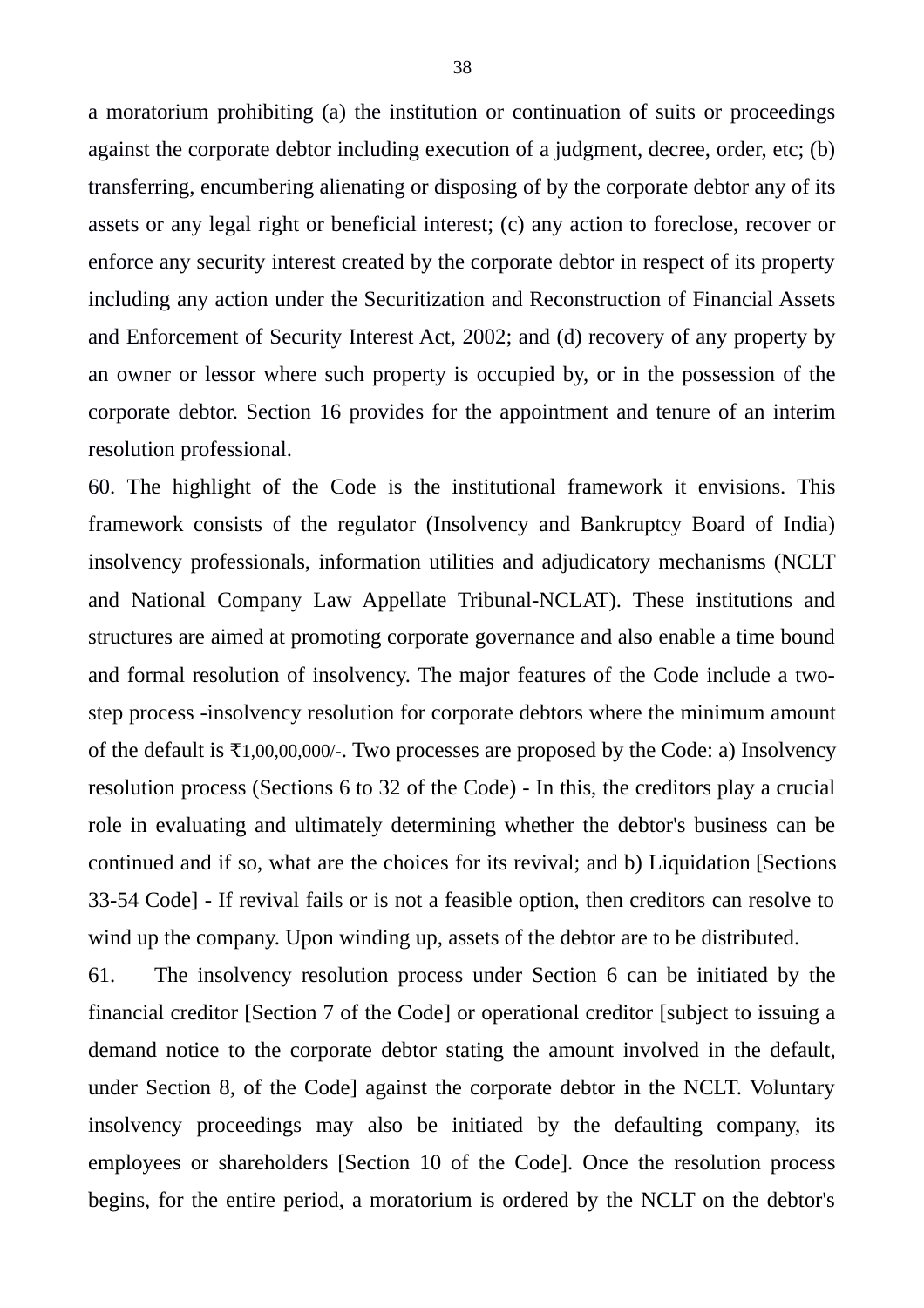operations. During this period, no judicial proceedings can be initiated. There can also be no enforcement of securities, sale or transfer of assets or termination of essential contracts against the debtor. The next step is appointment of an Interim Resolution Professional under Section16 of the Code. The resolution professional has to work under the broad guidelines of the committee of creditors (or "COC"- in terms of Section 21 of the Code). The CoC includes all the financial creditors of the corporate debtor, except all related parties and operational creditors. Further, Section 22 of the Code provides that the CoC has to appoint the resolution professional. This resolution professional can also be the interim resolution professional. A vote of 75% of the voting share shall determine the decisions of the committee to opt for either a revival or liquidation (Section 30). The decision of the CoC is binding not only on debtors, but also on all the other creditors. Different types of revival plans include fresh finance, sale of assets, haircuts (i.e. acceptance by creditors of amounts lower than what is due to them), change of management etc. The committee should approve the resolution plan forwarded by the creditor. Only upon approval does the resolution professional forward the plan to the adjudicating authority for final approval. The resolution plan has to be approved by the NCLT; while doing so, it can consider objections to the resolution plan by any party interested in voicing such objections (i.e. operational creditors, financial creditors, etc).

62. Section 78(3) of the Code states that the adjudicating authority, for the purpose of Part III (that deals with insolvency Resolution and bankruptcy of individuals and partnership firms) would be the Debt Recovery Tribunal(DRT) that was established under the RDBFI Act. The adjudicating authority for corporate insolvency (companies, LLPs and limited liability entities), on the other hand, is the NCLT. The appeal from the NCLT lies to the National Company Law Appellate Tribunal (NCLAT). The appeal from the DRT lies to the Debt Recovery Appellate Tribunal (DRAT). This court hears appeals from both the NCLAT and the DRAT.

63. The provisions of the Code were brought into force through different notifications issued on different dates.The impugned notification issued in the Gazette of India Extraordinary, by the Ministry of Corporate Affairs, reads as follows: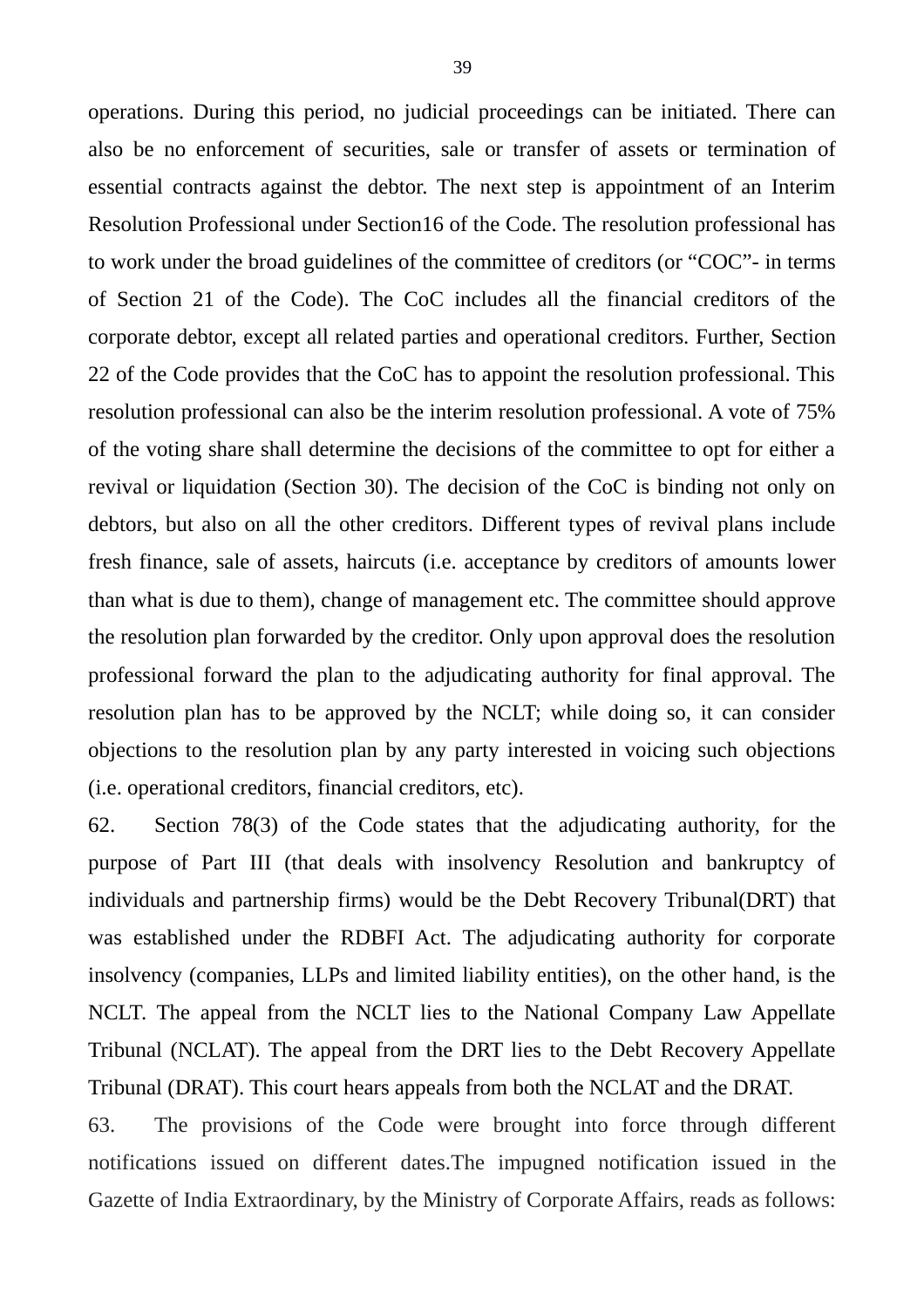## *"NOTIFICATION*

*New Delhi. the 15th November, 2019*

*S.O. 4126(E).- ln exercise of the powers conferred by sub-section (3) of section I of the Insolvency and Bankruptcy Code. 2016 (31 of 2016). the Central Government hereby appoints the 1st day of December,2019 as the date on which the following provisions of the said Code only in so far as they relate to personal guarantors to corporate debtors. shall come into force:*

- *(1) clause (e) of section 2;*
- *(2) section 78 (except with regard to fresh start process) and section 79;*
- *(3) sections 94 to 187 (both inclusive);*
- *(4) clause (g) to clause (i) of sub-section (2) of section 239;*
- *(5) clause (m) to clause (zc) of sub-section (2) of section 239;*
- *(6) clause (zn) to clause (zs) of' sub-section (2) of section 240; and*
- *(7) Section 249.*

*[F. No. 30/21/2018-Insolvency Section] GYANESHWAR KUMAR SINGH, Jt. Secy."*

## *V Analysis and conclusions*

64. The principal ground of attack in all these proceedings has been that the executive government could not have selectively brought into force the Code, and applied some of its provisions to one sub-category of individuals, i.e., personal guarantors to corporate creditors. All the petitioners in unison argued that the impugned notification, in seeking to achieve that end, is *ultra vires.* This argument is premised on the nature and content of Section 1(3), which the petitioners characterize to be *conditional legislation.* Unlike delegated legislation, they say, conditional legislation is a limited power which can be exercised once, in respect of the subject matter or class of subject matters. As long as different dates are designated for bringing into force the enactment, or in relation to different areas, the executive acts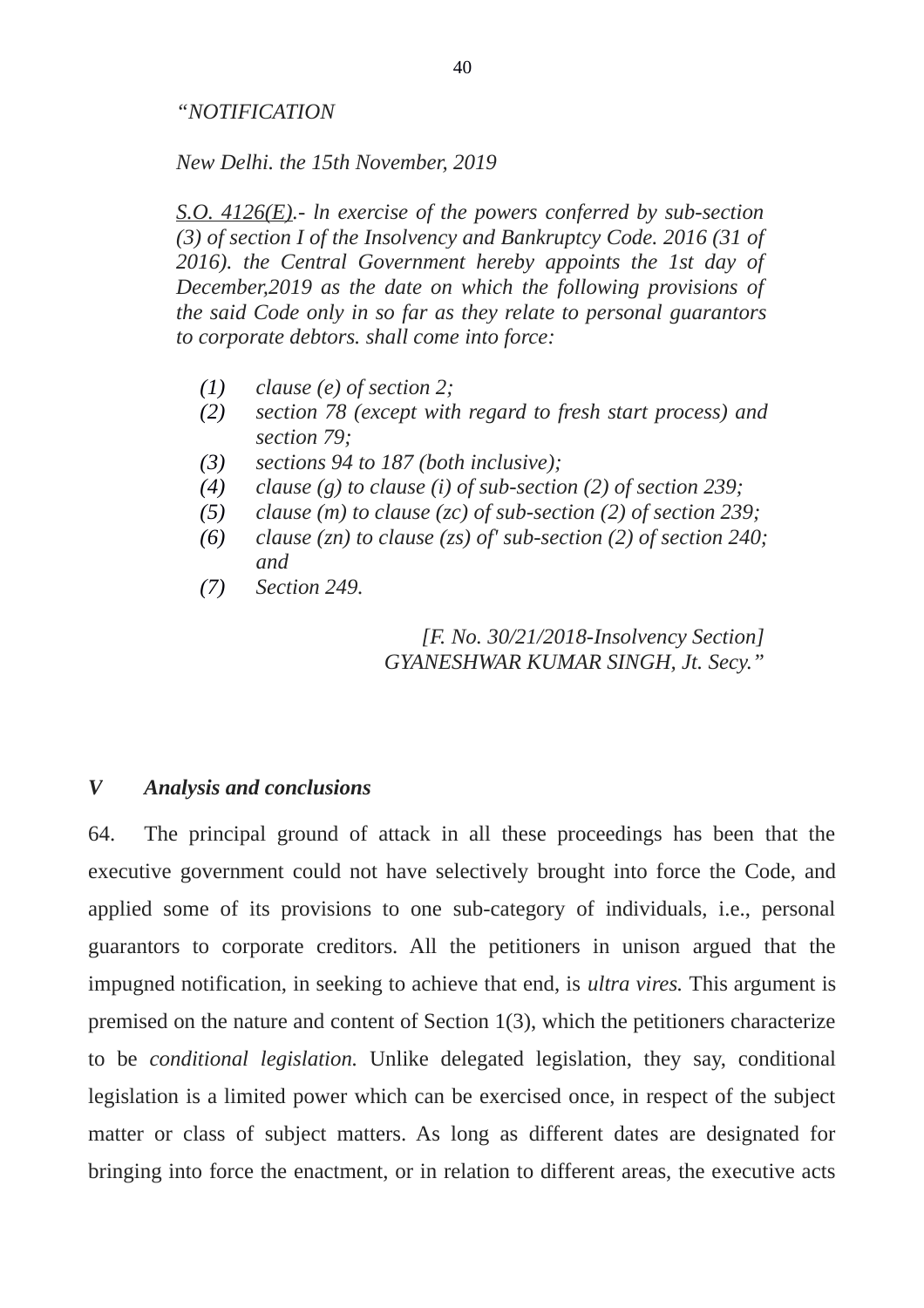within its powers. However, when it selectively does so, and segregates the subject matter of coverage of the enactment, it indulges in impermissible legislation. Reliance has been placed on several judgments of this court, with respect to the limits of such power- notably the decisions of the Privy Council in *Burah,* of the Federal Court in *Narothamdas Jethabai; In Re Delhi Laws Act, 1912, Jatindranath Gupta, Hamdard Dawakhana, Sabanayagam* and *Vasu Dev Singh.*

65. In *Burah,* the question arose in the context of a law made by the Indian Legislature removing the district of Garo Hills from the jurisdiction of the civil and criminal courts and the law applied to them, and to vest the administration of civil and criminal justice within the same district in such officers as the Lieutenant-Governor of Bengal might appoint for the purpose. By Section 9, the Lt. Governor was empowered from time to time, by notification in the Calcutta Gazette, to extend, *mutatis mutandis*, all or any of the provisions contained in the Act to the Jaintia, Naga and Khasi Hills and to fix the date of application thereof as well. By a notification, the Lt. Governor extended all the provisions, which was challenged by Burah, who was convicted of murder and sentenced to death. The High Court of Calcutta upheld his contention and held that Section 9 of the Act was *ultra vires* the powers of the Indian Legislature as it was a delegate of the Imperial Parliament and as such further delegation was not permissible. The Privy Council overturned that verdict, and held:

> *"Legislation which does not directly fix the period for its own commencement, but leaves that to be done by an external authority, may with quite as much reason he called incomplete; as that which does not itself immediately determine the whole area to which it is to be applied, but leaves this to be done by the same external authority. If it is an act of legislation on the part of the external authority so trusted to enlarge the area within which a law actually in operation is to be applied, it would seem à fortiori to be an act of legislation to bring the law originally into operation by fixing the time for its commencement….."*

It was also observed that:

*"Their Lordships agree that the Governor-General in Council could not, by any form of enactment, create in India, and arm with*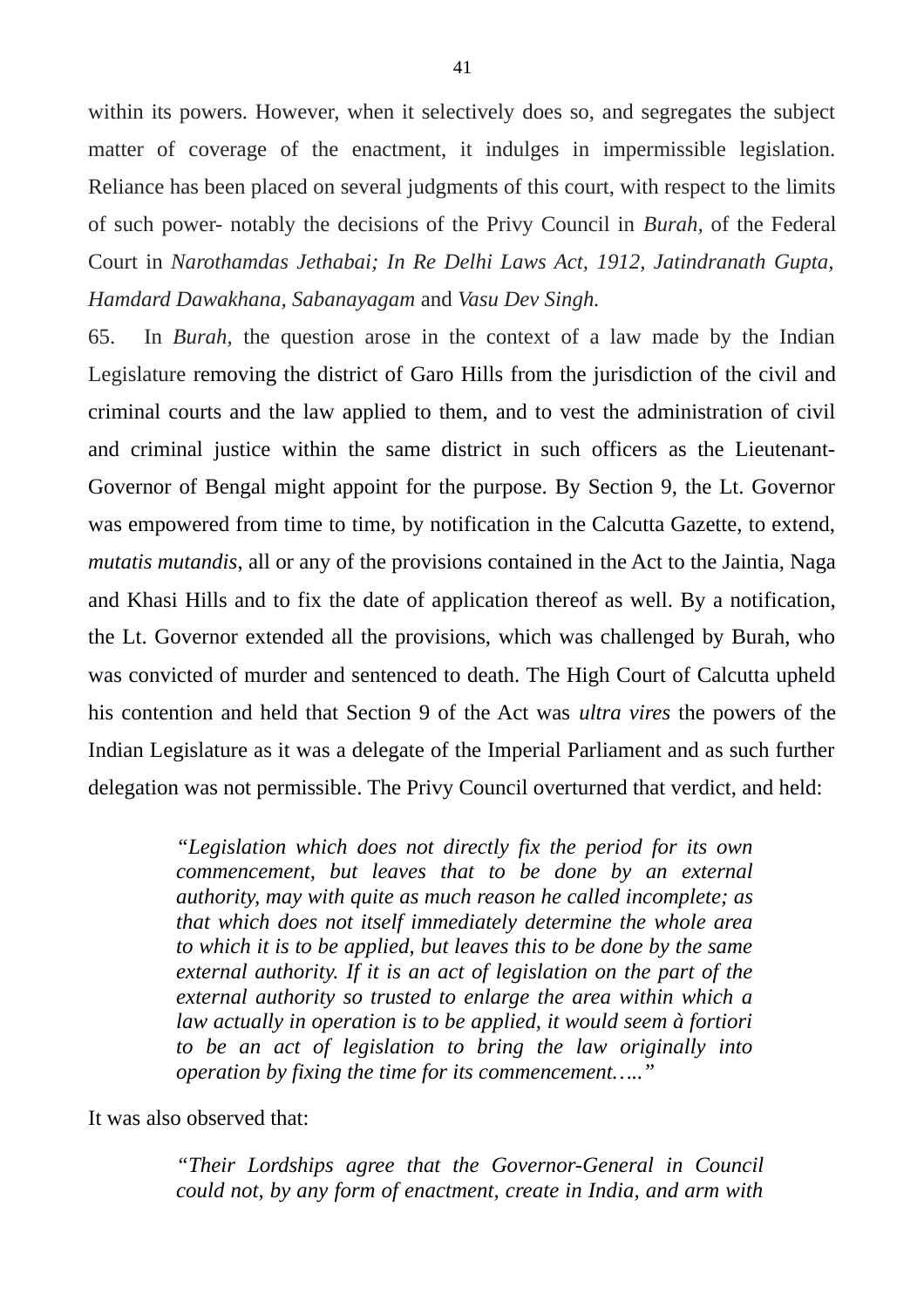*general legislative authority, a new legislative Power, not created or authorized by the Councils Act. Nothing of that kind has, in their Lordships' opinion, been done or attempted in the present case."*

66. The next case cited was *Jatindra Nath Gupta* where the validity of Section 1(3) of the Bihar Maintenance of Public Order Act, 1948 was challenged on the ground that it empowered the Provincial Government to extend the life of the Act for one year with such modification as it could deem fit. The Federal Court held that the power of extension with modification is not a valid delegation of legislative power because it is an essential legislative function which cannot be delegated. The court observed, *inter alia,* that:

> *"The proviso contains the power to extend the Act for a period of one year with modifications, if any. It is one power and not two severable powers. The fact that no modifications were made in the Act when the power was exercised cannot help in determining the true nature of the power. The power to extend the operation of the Act beyond the period mentioned in the Act prima facie is a legislative power. It is for the Legislature to state how long a particular legislation will be in operation. That cannot be left to the discretion of some other body. The power to modify an Act of a Legislature, without any limitation on the extent of the power of modification, is undoubtedly a legislative power. It is not a power confined to apply the Act subject to any restriction, limitation or proviso (which is the aim as an exception) only. It seems to me therefore that the power contained in the proviso is legislative."*

67. In the case of *In re Delhi Laws Act, 1912,* a reference made under Article 143 of the Constitution, saw a polyvocal court and a plurality of judicial opinion by the seven judge bench of this court. Three provisions were referred for the opinion of this court. Having regard to the majority view, it was held that essential legislative functions could not be delegated, and that the power to repeal an enactment, extended by the Central Government, to a part C state, could not be delegated. The majority's conclusion was that the power of repeal is legislative. The observations in some of the judgments are telling, and are reproduced below. Kania, CJ observed as follows:

> *"53. It is common ground that no law creating such bodies has been passed by the Parliament so far. Article 246 deals with the distribution of legislative powers between the Centre and the States*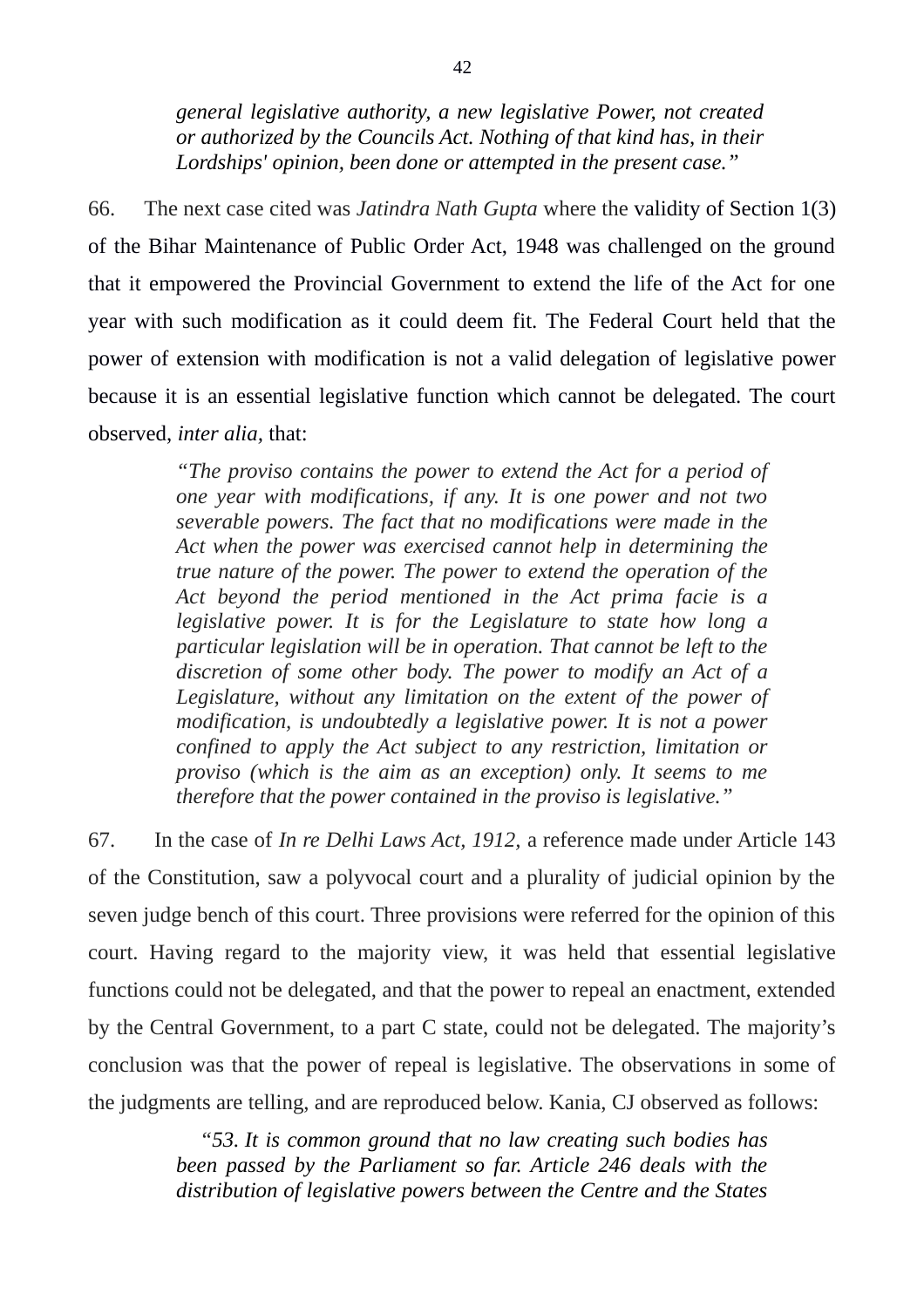*but Part 'C' States are outside its operation. Therefore on any subject affecting Part 'C' States, Parliament is the sole and exclusive legislature until it passes an Act creating a legislature or a council in terms of Article 240. Proceeding on the footing that a power of legislation does not carry with it the power of delegation (as claimed by the Attorney-General), the question is whether Section 2 of the Part 'C' States (Laws) Act is valid or not. By that section the Parliament has given power to the Central Government by notification to extend to any part of such State (Part 'C' State), with such restrictions and modifications as it thinks fit, any enactment which is in force in Part A State at the date of the notification. The section although framed on the lines of the Delhi Laws Act and the Ajmer-Merwara Act is restricted in its scope as the executive Government is empowered to extend only an Act which is in force in any of the Part A States. For the reasons I have considered certain parts of the two sections covered by Questions 1 and 2 ultra vires, that part of Section 2 of the Part 'C' States (Laws) Act, 1950, which empowers the Central Government to extend laws passed by any legislature of Part A State, will also be ultra vires. To the extent the Central Legislature or Parliament has passed Acts which are applicable to Part A States, there can be no objection to the Central Government extending, if necessary, the operation of those Acts to the Province of Delhi, because the Parliament is the competent legislature for that Province. To the extent however the section permits the Central Government to extend laws made by any legislature of Part A State to the Province of Delhi, the section is ultra vires."*

Mahajan, J had this to say:

*"The section does not declare any law but gives the Central Government power to declare what the law shall be. The choice to select any enactment in force in any province at the date of such notification clearly shows that the legislature declared no principles or policies as regards the law to be made on any subject. It may be pointed out that under the Act of 1935 different provinces had the exclusive power of laying down their policies in respect to subjects within their own legislative field. What policy was to be adopted for Delhi, whether that adopted in the province of Punjab or of Bombay, was left to the Central Government. Illustratively, the mischief of such law-making may be pointed out with reference to what happened in pursuance of this section in Ajmer-Merwara. The Bombay Agricultural Debtors' Relief Act, 1947, has been extended under cover of this section to Ajmer-Merwara and under the power of modification by amending the definition of the word*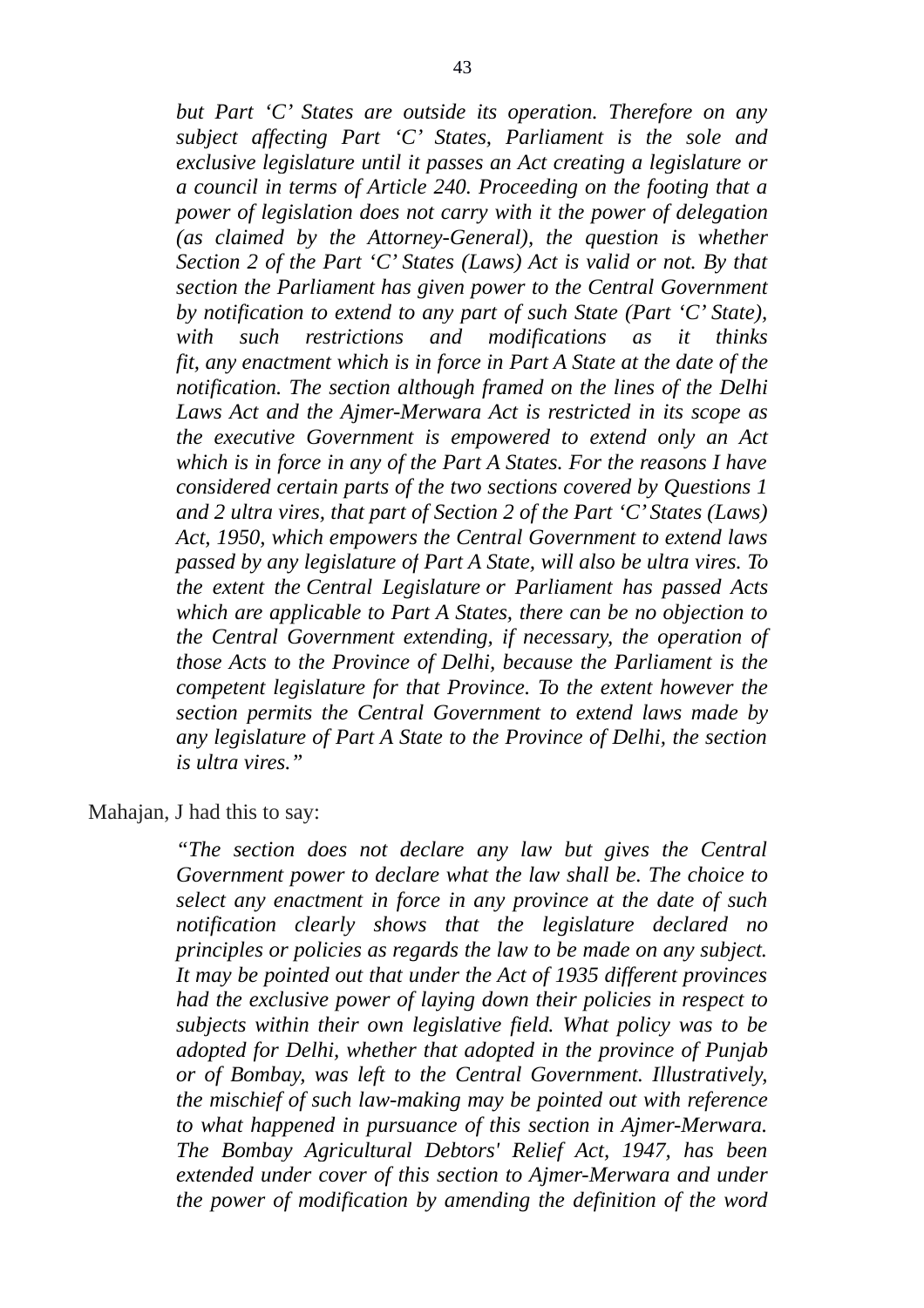*'debtor' the whole policy of the Bombay Act has been altered. Under the Bombay Act a person is a debtor who is indebted and whose annual income from sources other than agricultural and manly labour does not exceed 33 per cent of his total annual income or does not exceed Rs 500, whichever is greater. In the modified statutes "debtor" means an agriculturist who owes a debt, and "agriculturist" means a person who earns his livelihood by agriculture and whose income from such source exceeds 66 per cent of his total income. The outside limit of Rs 500 is removed. The exercise of this power amounts to making a new law by a body which was not in the contemplation of the Constitution and was not authorized to enact any laws. Shortly stated, the question is, could the Indian Legislature under the Act of 1935 enact that the executive could extend to Delhi laws that may be made hereinafter by a legislature in Timbuctoo or Soviet Russia with modifications. The answer would be in the negative because the policy of those laws could never be determined by the law making body entrusted with making laws for Delhi. The Provincial Legislatures in India under the Constitution Act of 1935 qua Delhi constitutionally stood on no better footing than the legislatures of Timbuctoo and Soviet Russia though geographically and politically they were in a different situation.*

*\*\*\*\*\*\*\*\*\*\*\*\**

*271. For reasons given for answering Questions 1 and 2 that the enactments mentioned therein are ultra vires the constitution in the particulars stated, this question is also answered similarly. It might, however, be observed that in this case express power to repeal or amend laws already applicable in Part-C States has been conferred on the Central Government. Power to repeal or amend laws is a power which can only be exercised by an authority that has the power to enact laws. It is a power coordinate and coextensive with the power of the legislature itself. In bestowing on the Central Government and clothing it with the same capacity as is possessed by the legislature itself the Parliament has acted unconstitutionally."*

## B.K. Mukherjea, J, held as follows:

*"342. It will be noticed that the powers conferred by this section upon the Central Government are far in excess of those conferred by the other two legislative provisions, at least in accordance with the interpretation which I have attempted to put upon them. As has*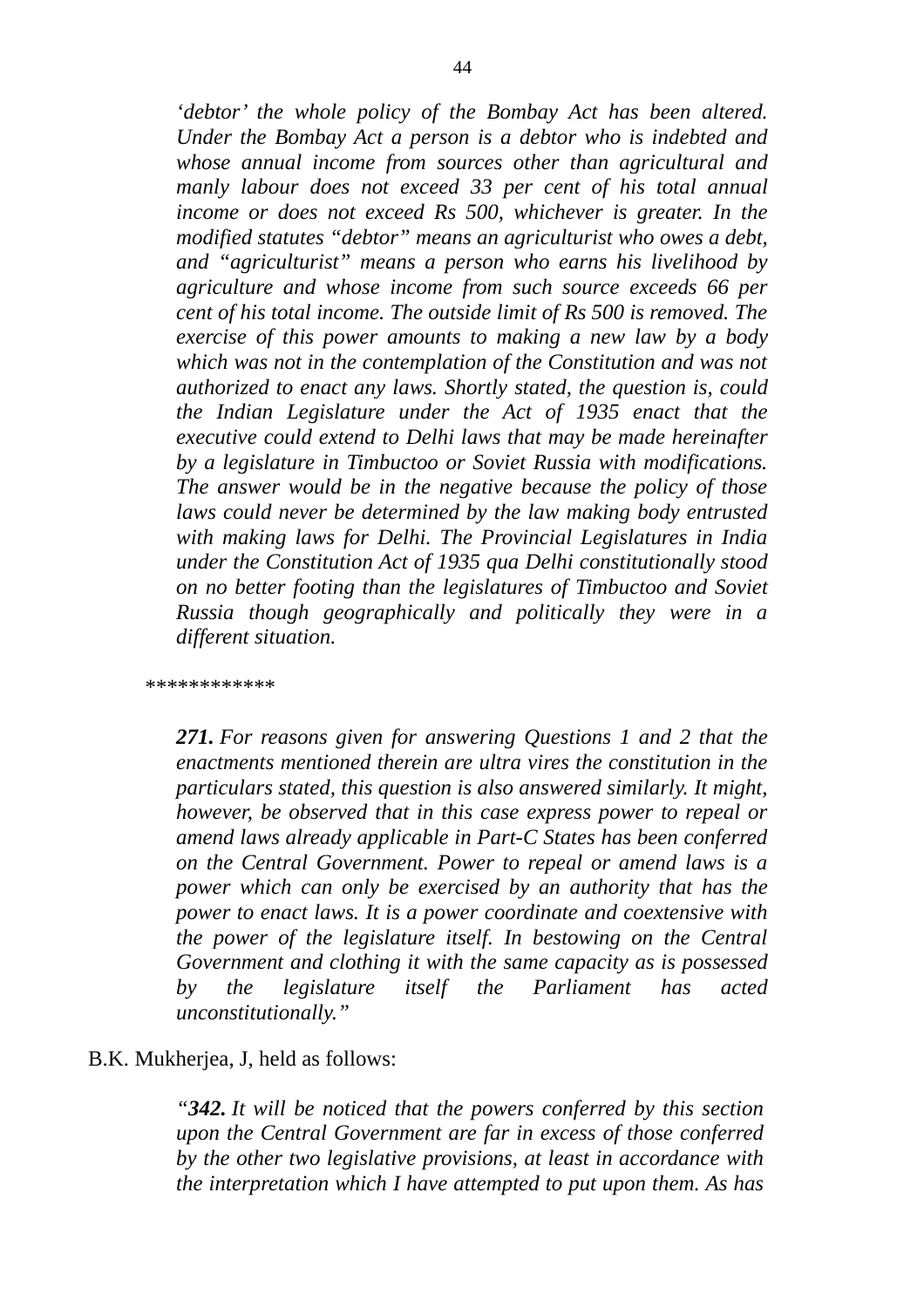*been stated already, it is quite an intelligible policy that so long as a proper legislative machinery is not set up in a particular area, the Parliament might empower an executive authority to introduce laws validly passed by a competent legislature and actually in force in other parts of the country to such area, with each modifications and restrictions as the authority thinks proper, the modifications being limited to local adjustments or changes of a minor character. But this presupposes that there is no existing law on that particular subject actually in force in that territory. If any such law exists and power is given to repeal or abrogate such laws either in whole or in part and substitute in place of the same other laws which are in force in other areas, it would certainly amount to an unwarrantable delegation of legislative powers. To repeal or abrogate an existing law is the exercise of an essential legislative power, and the policy behind such acts must be the policy of the legislature itself. If the legislature invests the executive with the power to determine as to which of the laws in force in a particular territory are useful or proper and if it is given to that authority to replace any of them by laws brought from other provinces with such modifications as it thinks proper, that would be to invest the executive with the determination of the entire legislative policy and not merely of carrying out a policy which the legislature has already laid down. Thus the power of extension, which is contemplated by Section 2 of Part-C States (Laws) Act, includes the power of introducing laws which may be in actual conflict with the laws validly established and already in operation in that territory…."*

68. It is apparent that the legislation which this court had to deal with had virtually granted what was described as a *carte blanche* in regard to whether to extend the provisions of any state Act, if so, which, the power of modification, as well as the power of repeal. The judges were agreed that within the broad remit of delegated legislative power, as long as essential legislative powers were not delegated, the provisions would not be *ultra vires.* However, the power to extend laws that Parliament had not enacted (as it was competent to enact, in respect of Part C states) as well as the power to repeal, was held to be legislative in content. Therefore, the court held such power to be *ultra vires.* This is evident from the following Opinion of the court, recorded as a result of the majority judgment:

*"OPINION OF THE COURT*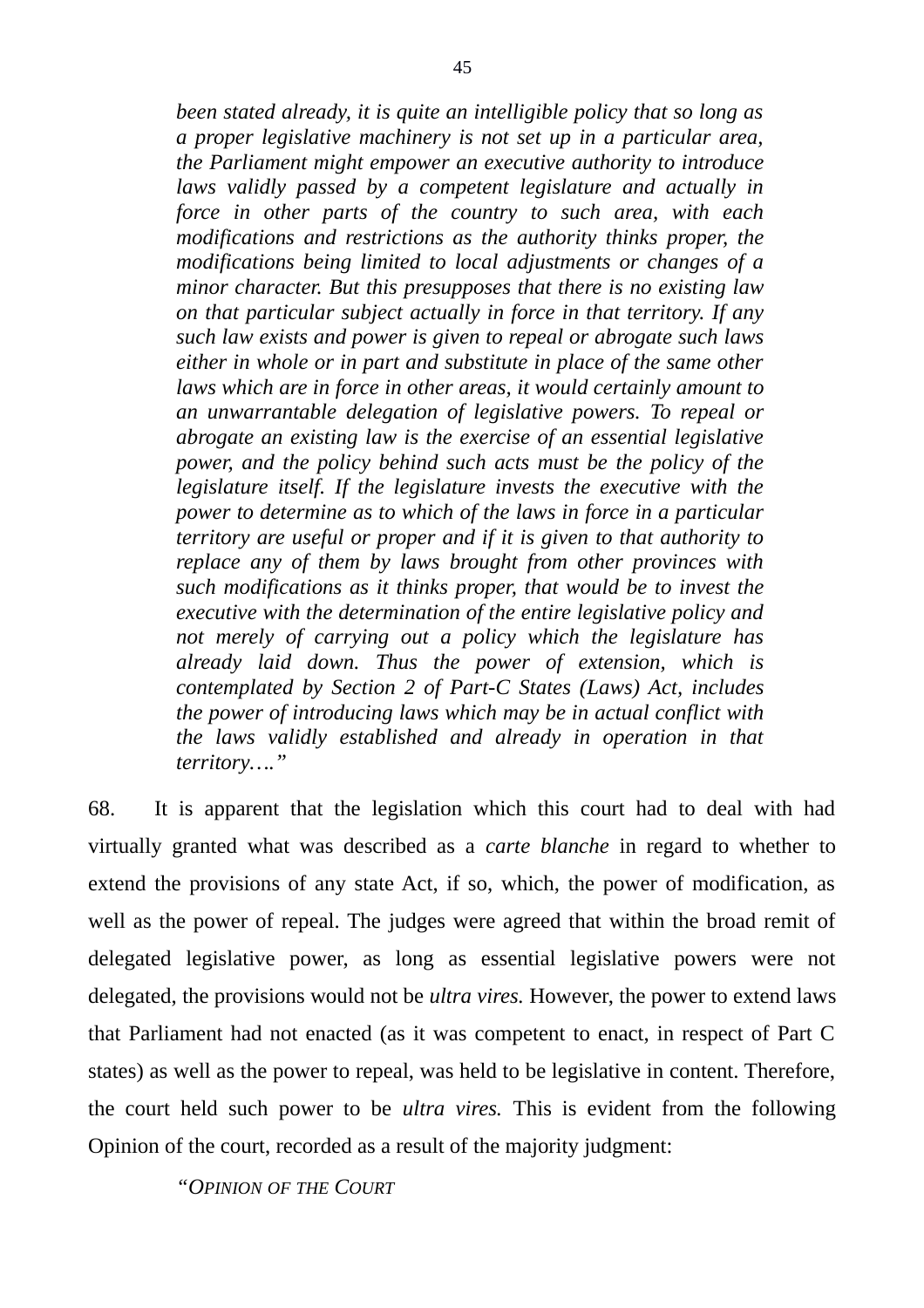*357. The Court held by a majority that the provisions contained in Questions 1 and 2 are not ultra vires the legislatures which passed the Act containing those provisions. As regards the section mentioned on Question 3, the first part was held to be intra vires, but the second portion, which is in the following terms: "provision may be made in any enactment so extended, for the repeal or amendment of any corresponding law (other than a Central Act) which is for the time being applicable to that Part-C State", is ultra vires the Indian Parliament which passed the Act."*

69. In *Narottamdas Jethabhai* (*supra*) three issues were involved; one of them concerned the question of empowering the executive to designate a court to exercise jurisdiction upto  $\bar{\tau}$  25,000/-, i.e. Section 4 of the Bombay City Civil Courts Act<sup>[60](#page-45-0)</sup>. The contention successfully raised before the High Court was that once the legislature had conferred jurisdiction upto a pecuniary limit of  $\overline{x}10,000/$ - to the City Civil Court, delegating the power to increase that jurisdiction was *ultra vires.* The argument was repelled by a majority of judges (Mahajan, Fazal Ali and B.K. Mukherjea, JJ). Fazal Ali, J stated that

> *"22. It is contended that this section is invalid, because the Provincial Legislature has thereby delegated its legislative powers to the Provincial Government which it cannot do. This contention does not appear to me to be sound. The section itself shows that the Provincial Legislature having exercised its judgment and determined that the New Court should be invested with jurisdiction to try suits and proceedings of a civil nature of a value not exceeding Rs. 25,000, left it to the Provincial Government to determine when the Court should be invested with this larger jurisdiction, for which the limit had been fixed. It is clear that if and when the New Court has to be invested with the larger jurisdiction, that jurisdiction would be due to no other authority than the Provincial Legislature itself and the court would exercise that jurisdiction by virtue of the Act itself. As several of my learned colleagues have pointed out, the case of Queen v. Burah [3 A.C. 889.], the authority of which was not questioned before us, fully covers the contention raised, and the impugned provision is an*

<span id="page-45-0"></span><sup>60</sup>*"Subject to the exceptions specified in Section 3, the Provincial Government, may by notification in the Official Gazette, invest the City Civil Court with jurisdiction to receive, try and dispose of all suits and other proceedings of a civil nature, arising within the Greater Bombay and of such value not exceeding Rs. 25,000 as may be specified in the notification."*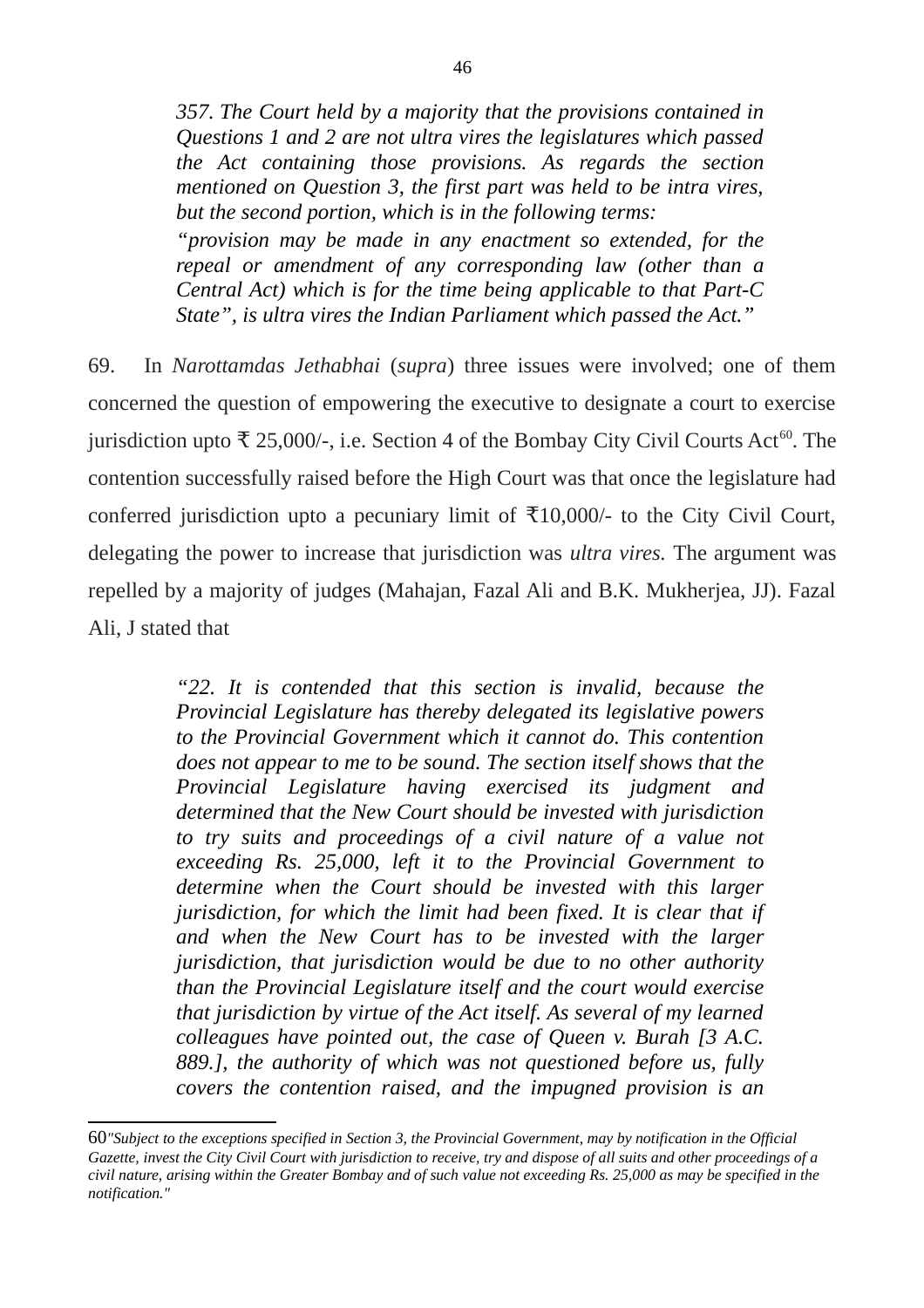*instance of what the Privy Council has designated as conditional legislation, and does not really delegate any legislative power but merely prescribes as to how effect is to be given to what the Legislature has already decided. As the Privy Council has pointed out, legislation conditional on the use of particular powers or on the exercise of a limited discretion entrusted by the Legislature to persons in whom it places confidence, is no uncommon thing, and in many instances it may be highly convenient and desirable."* 

Mahajan, J observed as follows:

*"The fixation of the maximum limit of the court's pecuniary jurisdiction is the result of exercise of legislative will, as without arriving at this judgment it would not have been able to determine the outside limit of the pecuniary jurisdiction of the new court. The policy of the legislature in regard to the pecuniary jurisdiction of the court that was being set up was settled by Sections 3 and 4 of the Act and it was to the effect that initially its pecuniary jurisdiction will be limited to Rs. 10,000 and that in future if circumstances make it desirable - and this was left to the determination of the Provincial Government - it could be given jurisdiction to hear cases up to the value of Rs. 25,000. It was also determined that the extension of the pecuniary jurisdiction of the new court will be subject to the provisions contained in the exceptions to Section 3. I am therefore of the opinion that the learned Chief Justice was not right in saying that the legislative mind was never applied as to the conditions subject to which and as to the amount up to which the new court could have pecuniary jurisdiction. All that was left to the discretion of the Provincial Government was the determination of the circumstances under which the new court would be clothed with enhanced pecuniary jurisdiction. The vital matters of policy having been determined, the actual execution of that policy was left to the Provincial Government and to such conditional legislation no exception could be taken."*

Again, the court upheld the exercise of executive discretion on the ground that there was proper legislative framework and guidance to the government, with respect to conferring jurisdiction upon the City Civil Court, beyond the limit enacted by Section 3, and Section 4 was enacted to achieve that objective.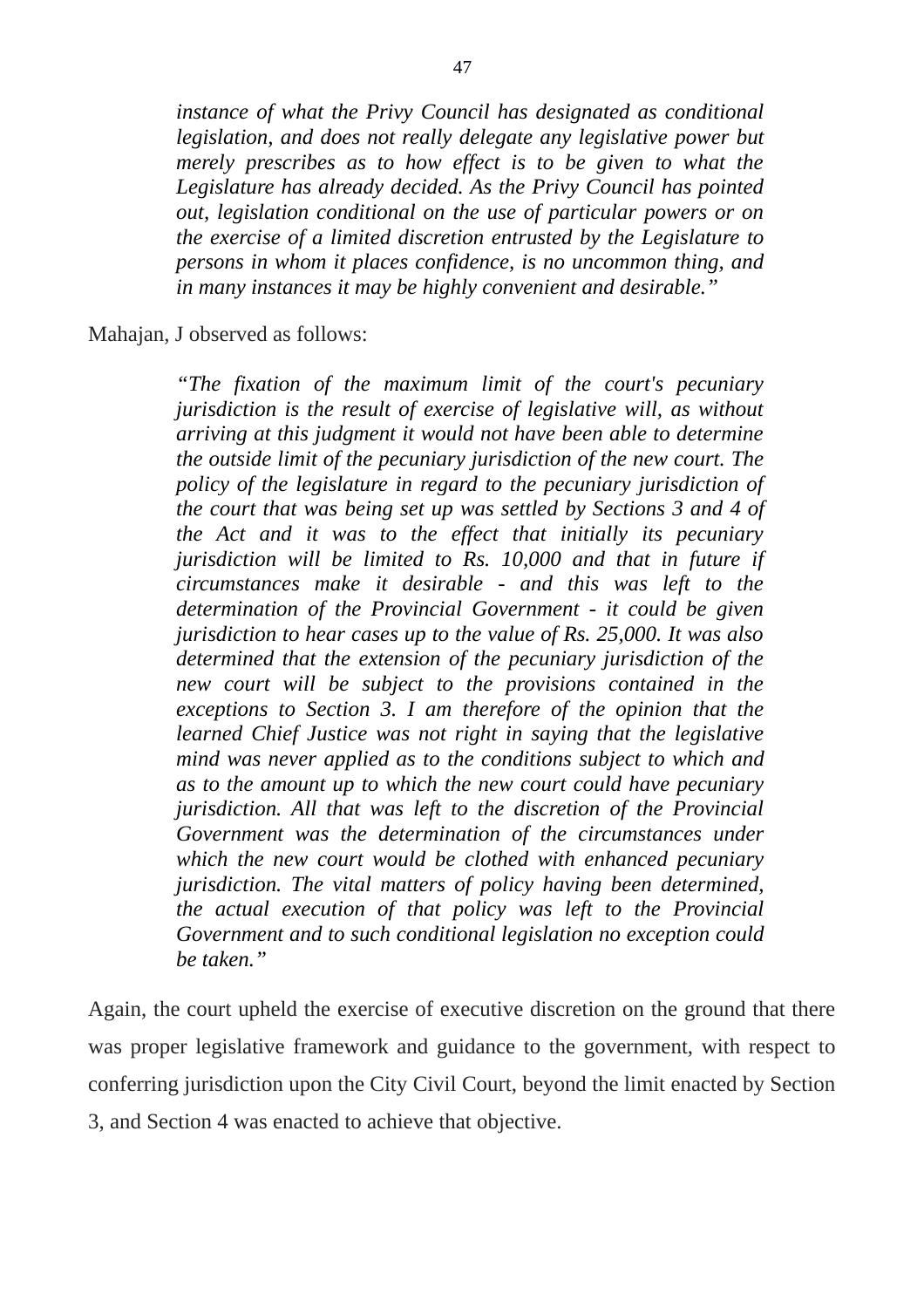70. In *Sardar Inder Singh,* the validity of an ordinance which was extended by two notifications was involved. Section 4 of the original ordinance enacted that as long as it (the ordinance) was in force:

> *"no tenant shall be liable to ejectment or dispossession from the whole or a part of his holding in such area on any ground whatsoever."*

The validity of this ordinance, enacted originally in 1949 (and in force for two years), was extended twice, for two years each (by notifications dated June 14, 1951 and June 20, 1953). The Legislative Assembly of Rajasthan was constituted and came into being on March 29, 1952. Till then, the Rajpramukh was vested with legislative authority. On October 15, 1955, a new enactment, the Rajasthan Tenancy Act No. III of 1955 came into force, and the relationship between landlords and tenants was governed by it. Negativing the challenge to the extension of the ordinance, this court ruled, (after considering *Burah, In re Delhi Laws Act and Jatindra Nath Gupta*) that:

> *"In the present case, the preamble to the Ordinance clearly recites the state of facts which necessitated the enactment of the law in question, and Section 3 fixed the duration of the Act as two years, on an understanding of the situation as it then existed. At the same time, it conferred a power on the Rajpramukh to extend the life of the Ordinance beyond that period, if the state of affairs then should require it. When such extension is decided by the Rajpramukh and notified, the law that will operate is the law which was enacted by the legislative authority in respect of " place, person, laws, powers ", and it is clearly conditional and not delegated legislation as laid down in The Queen v. Burah ([1878] 5 I.A. 178), and must, in consequence, be held to be valid. It follows that we are unable to agree with the statement of the law in Jatindra Nath Gupta v. The, State of Bihar([1949] F.C.R. 595) that a power to extend the life of an enactment cannot validly be conferred on an outside authority. In this view, the question as to the permissible limits of delegation of legislative authority on which the judgments in In re The Delhi Laws Act, 1912 ([1951] S.C.R. 747), reveal a sharp conflict of opinion does not arise for consideration, and we reserve our opinion thereon.*

> *It is next contended that the notification dated June 20, 1953, is bad, because after the Constitution came into force, the*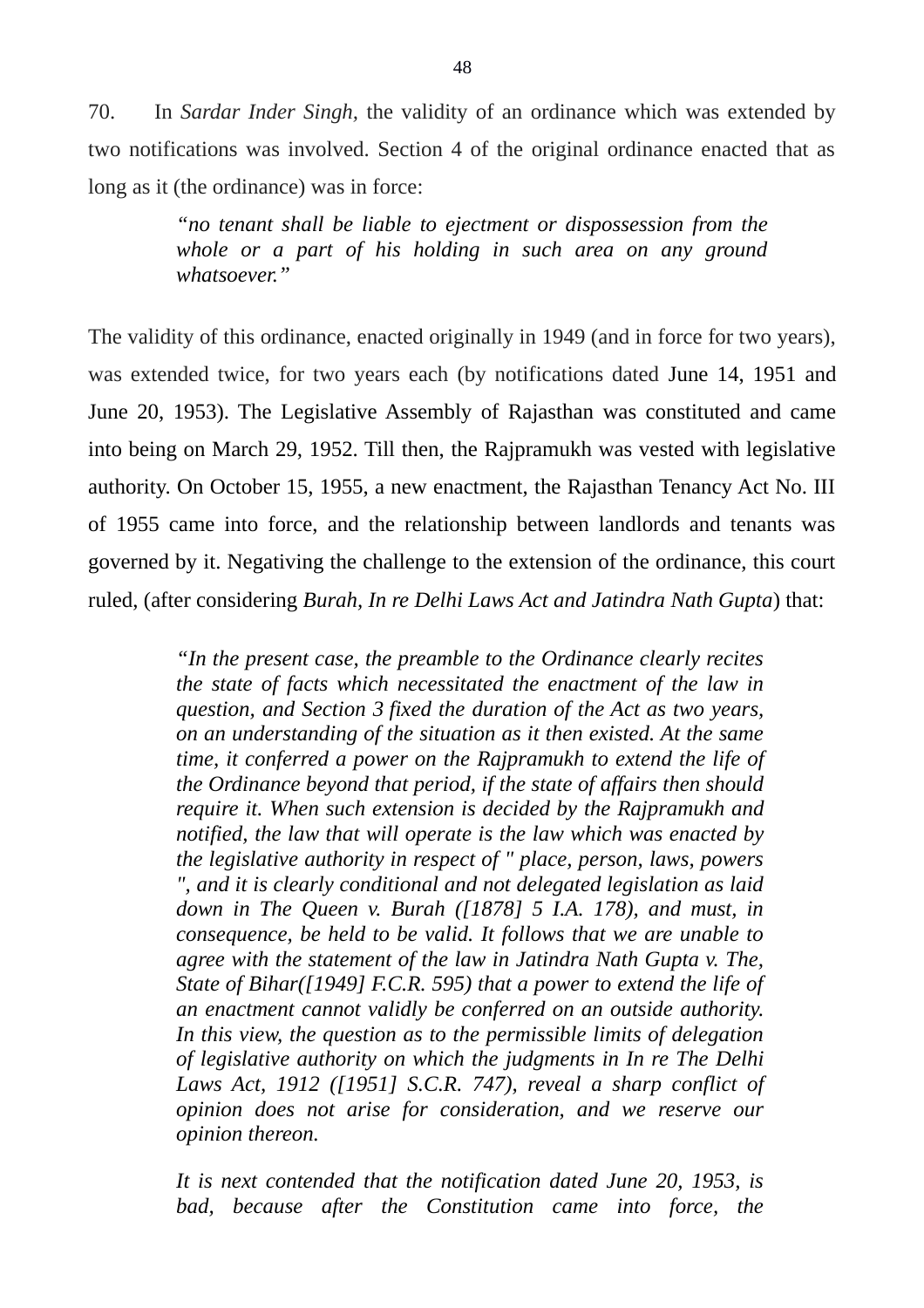*Rajpramukh derived his authority to legislate from Article 385, and that under that Article his authority ceased when the Legislature of the State was constituted, which was in the present case, on March 29, 1952. This argument proceeds on a misconception as to the true character of a notification issued under Section 3 of the Ordinance. It was not an independent piece of legislation such as could be enacted only by the then competent legislative (1).authority of the State, but merely an exercise of a power conferred by a statute which had been previously enacted by the appropriate legislative authority. The exercise of such a power is referable not to the legislative competence of the Rajpramukh but to Ordinance No- IX of 1949, and provided Section 3 is valid, the validity of the notification is co- extensive with that of the Ordinance. If the Ordinance did not come to an end by reason of the fact that the authority of the Rajpramukh to legislate came to an end-and that is not and cannot be disputed-neither did the power to issue a notification which is conferred therein. The true position is that it is in his character as the authority on whom power was conferred under Section 3 of the Ordinance that the Rajpramukh issued the impugned notification, and not as the legislative authority of the State. This objection should accordingly be overruled."*

71. In *Hamdard Dawakhana (supra),* the validity of Section 3(d) of the Drug and Magic Remedies (Objectionable Advertisement) Act, 1954 was in issue. Section 16(1) of that Act conferred power on the government to frame rules, among others, by Section 16(2)(a) *"to specify any disease or condition to which the provisions of Section 3 shall apply"* and by Section 16(2)(b) *"prescribe the manner in which advertisement of articles or things referred to in cl. (c) of sub-s. (1) of Section 14 may be sent confidentially."* The Central Government argued that Section 3(d), which empowered it to notify *"any other disease or condition which maybe specified in the rules made under this Act"* was an instance of conditional legislation. The relevant discussion on conditional legislation, in the judgment, is extracted below:

> *"The distinction between conditional legislation and delegated legislation is this that in the former the delegate's power is that of determining when a legislative declared rule of conduct shall become effective; Hampton & Co. v. U.S. (1) and the latter involves delegation of rule making power which constitutionally may be exercised by the administrative agent. This means that the*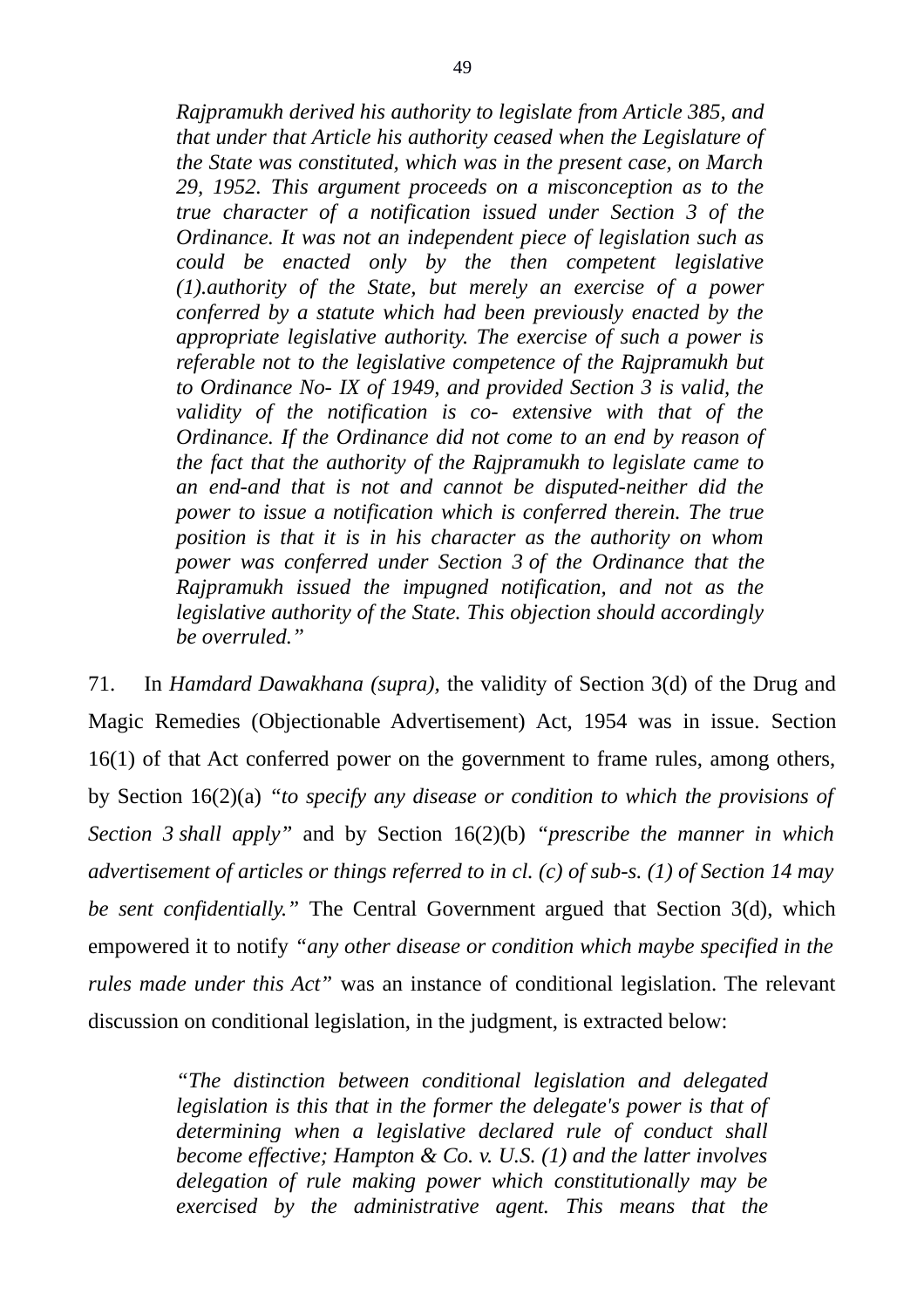*legislature having laid down the broad principles of its policy in the legislation can then leave the details to be supplied by the administrative authority. In other words by delegated legislation the delegate completes the legislation by supplying details within the limits prescribed by the statute and in the case of conditional legislation the power of legislation is exercised by the legislature conditionally leaving to the discretion of an external authority the time and manner -of carrying its legislation into effect as also the determination of the area to which it is to extend."*

The court held that the impugned provision was impermissible delegation as it lacked legislative guidance as regards the exercise of executive power:

> *"The question for decision then is, is the delegation constitutional in that the administrative authority has been supplied with proper guidance. In our view the words impugned are vague. Parliament has established no criteria, no standards and has not prescribed any principle on which a particular disease or condition is to be specified in the Schedule. It is not stated what facts or circumstances are to be taken into consideration to include a particular- condition or disease. The power of specifying diseases and conditions as given in s. 3(d) must therefore be held to be going beyond permissible boundaries of valid delegation. As a consequence the Schedule in the rules must be struck down."*

72. In *Sabanayagam* (*supra*) the *vires* of a notification issued under Section 36 of the Payment of Bonus Act, exempting the concerned statutory board from its coverage, was in issue. This court interpreted the notification as one operating from the date of its issue, thus resulting in the application of the Payment of Bonus Act for previous accounting years. As to the nature of the power (to exempt), this court, after considering various previous decisions, held that there are three broad categories of conditional legislation, and elaborated as follows:

> *"In the first category when the Legislature has completed its task of enacting a Statute, the entire superstructure of the legislation is ready but its future applicability to a given area is left to the subjective satisfaction of the delegate who being satisfied about the conditions indicating the ripe time for applying the machinery of the said Act to a given area exercises that power as a delegate of the parent legislative body. Tulsipur Sugar Co. 's case (supra) is an*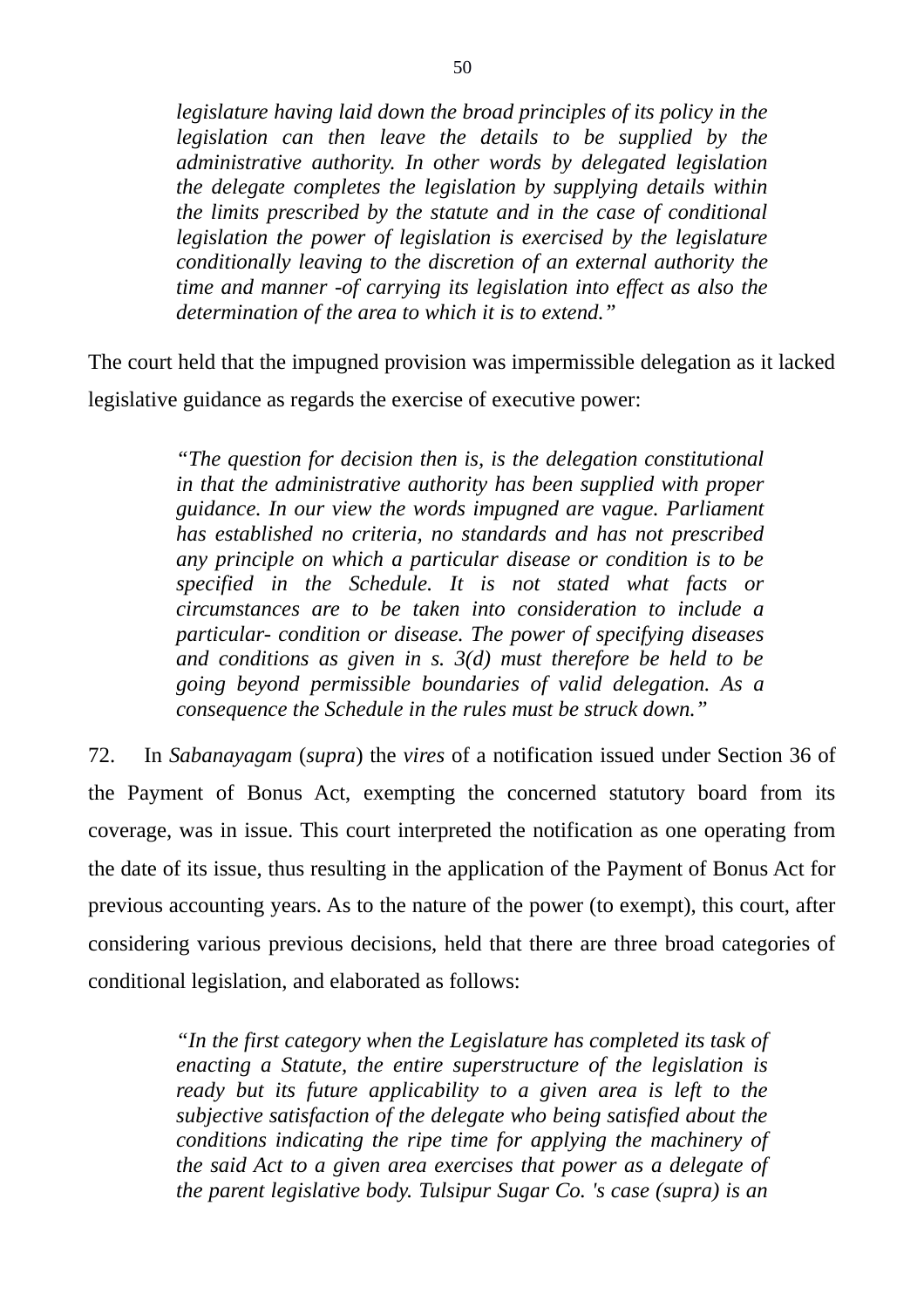*illustration on this point. When the Act itself is complete and is enacted to be uniformly applied in future to all those who are to be covered by the sweep of the Act, the Legislature can be said to have completed its task. All that it leaves to the delegate is to apply the same uniformly to a given area indicated by the parent Legislature itself but at an appropriate time. This would be an act of pure and simple conditional legislation depending upon the subjective satisfaction of the delegate as to when the said Act enacted and completed by the parent Legislature is to be made effective. As the parent Legislature itself has laid down a binding course of conduct to be followed by all and sundry to be covered by the sweep of the legislation and as it has to act as a binding rule of conduct within that sweep and on the basis of which all their future actions are to be controlled and guided, it can easily be visualised that of the parent Legislature while it enacted such law was not required to hear the parties likely to be affected by the operation of the Act, is delegate exercising an extremely limited and almost ministerial function as an agent of the principal Legislature applying the Act to the area at an appropriate time is also not supposed and required to hear all those who are likely to be affected in future by the binding code of conduct uniformly laid down to be followed by all within the sweep of the Act as enacted by the parent Legislature.*

*However, there may be second category of conditional legislations wherein the delegate has to decide whether and under what circumstances a completed Act of the parent legislation which has already come into force is to be partially withdraw from operation in a given area or in given cases so as not to be applicable to a given class of persons who are otherwise admittedly governed by the Act. When such a power by way of conditional legislation is to be exercised by the delegate a question may arise as to how the said power can be exercised. In such an eventuality if the satisfaction regarding the existence of condition precedent to the exercise of such power depends upon pure subjective satisfaction of the delegate and if such an exercise is not required to be based on the prima face proof of factual data for ad against such an exercise and if such an exercise to uniformly apply in future to a given common class of subjects to be governed by such an exercise and when such an exercise is not to be confined to individual cases only, then even in such category of cases while exercising conditional legislative powers the delegate may not be required to have an objective assessment after considering rival versions on the data placed before it for being taken into consideration by it in exercise of such power of conditional legislation. For example if a tariff is*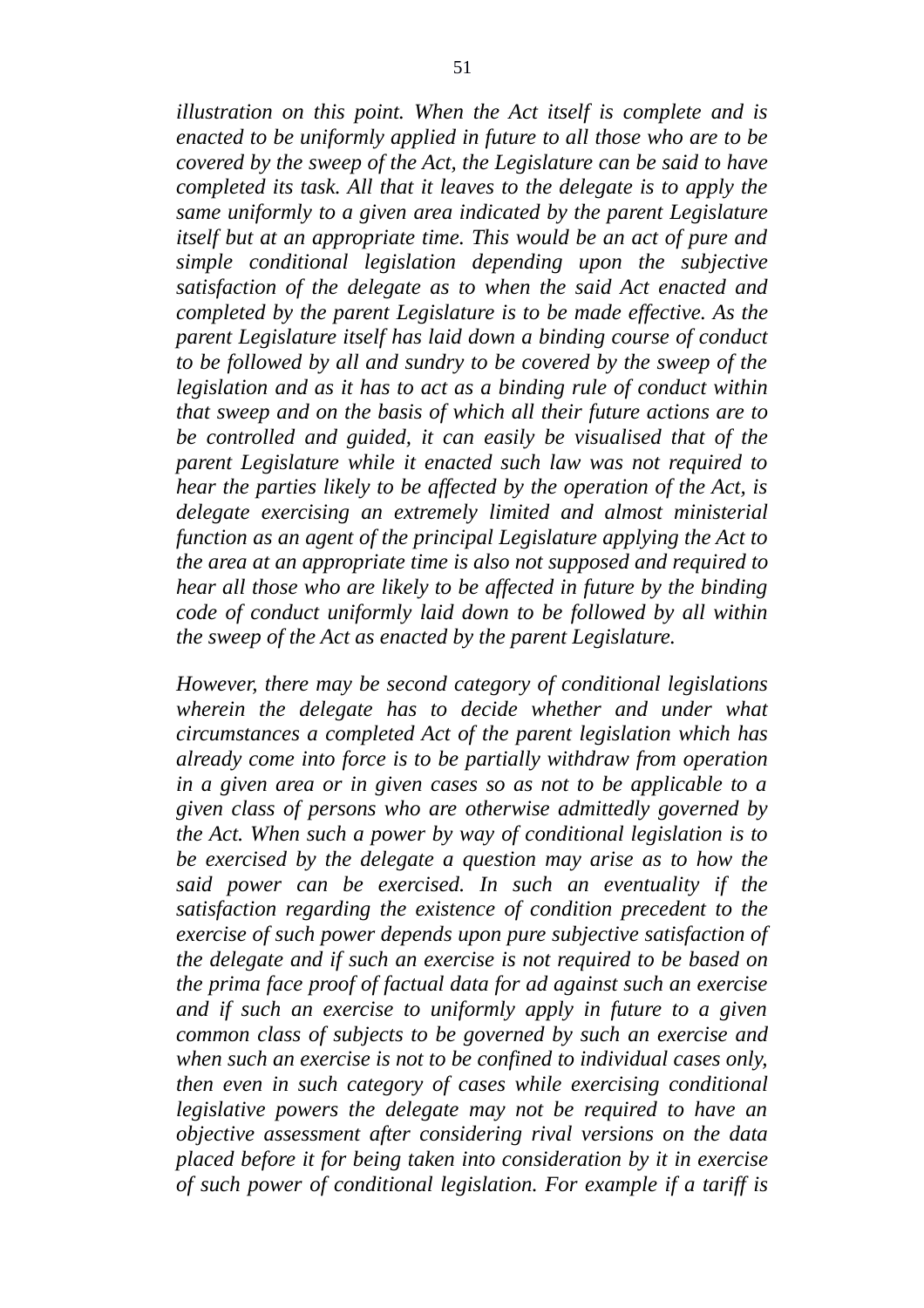*fixed under the Act and exemption power is conferred on the delegate whether to grant full exemption or partial exemption from the tariff rate it may involve such an exercise of conditional legislative function wherein the exercise has to be made by the delegate on its own subjective satisfaction and once that exercise is made whatever exemption is granted or partially granted or partially withdrawn from time to time would be binding on the entire class of persons similarly situated and who will be covered by the seep of such exemptions, partial or whole, and whether granted or withdrawn, wholly or partially, and in exercise of such a power there may be no occasion to hear the parties likely to be affected by such an exercise. For example from a settled tariff say if earlier 30% exemption is granted by the delegate and then reduced to 20% all those who are similarly situated and covered by the sweep of such exemption and its modification cannot be permitted to say in the absence of any statutory provision to that effect that they should be given a hearing before the granted exemption is wholly or partially withdrawn.*

*In the aforesaid first two categories of cases delegate who exercises conditional legislation acting on its pure subjective satisfaction regarding existence of conditions precedent for exercise of such power may not be required to hear parties likely to be affected by the exercise of such power. Where the delegate proceeds to fill p the details of the legislation for the future - which is part of the integrated action of policy-making for the future, it is part of the future policy and is legislative. But where he merely determines either subjectively or objectively - depending upon the "conditions" imposed in the statute permitting exercise of power by the delegate - there is no legislation involved in the real sense and therefore, in our opinion, applicability of principles of fair play, consultation or natural justice to the extent necessary cannot be said to be foreclosed. Of course, the fact that in such cases of `conditional legislation' these principles are not foreclosed does not necessarily mean that they are always mandated. In a case of purely ministerial function or in a case where no objective conditions are prescribed and the matter is left to the subjective satisfaction of the delegate (as in categories one and two explained above) no such principles of fair play, consultation or natural justice could be attracted. That is because the very nature of the administrative determination does not attract these formalities and not because the determination is legislative in character. There may also be situations where the persons affected are*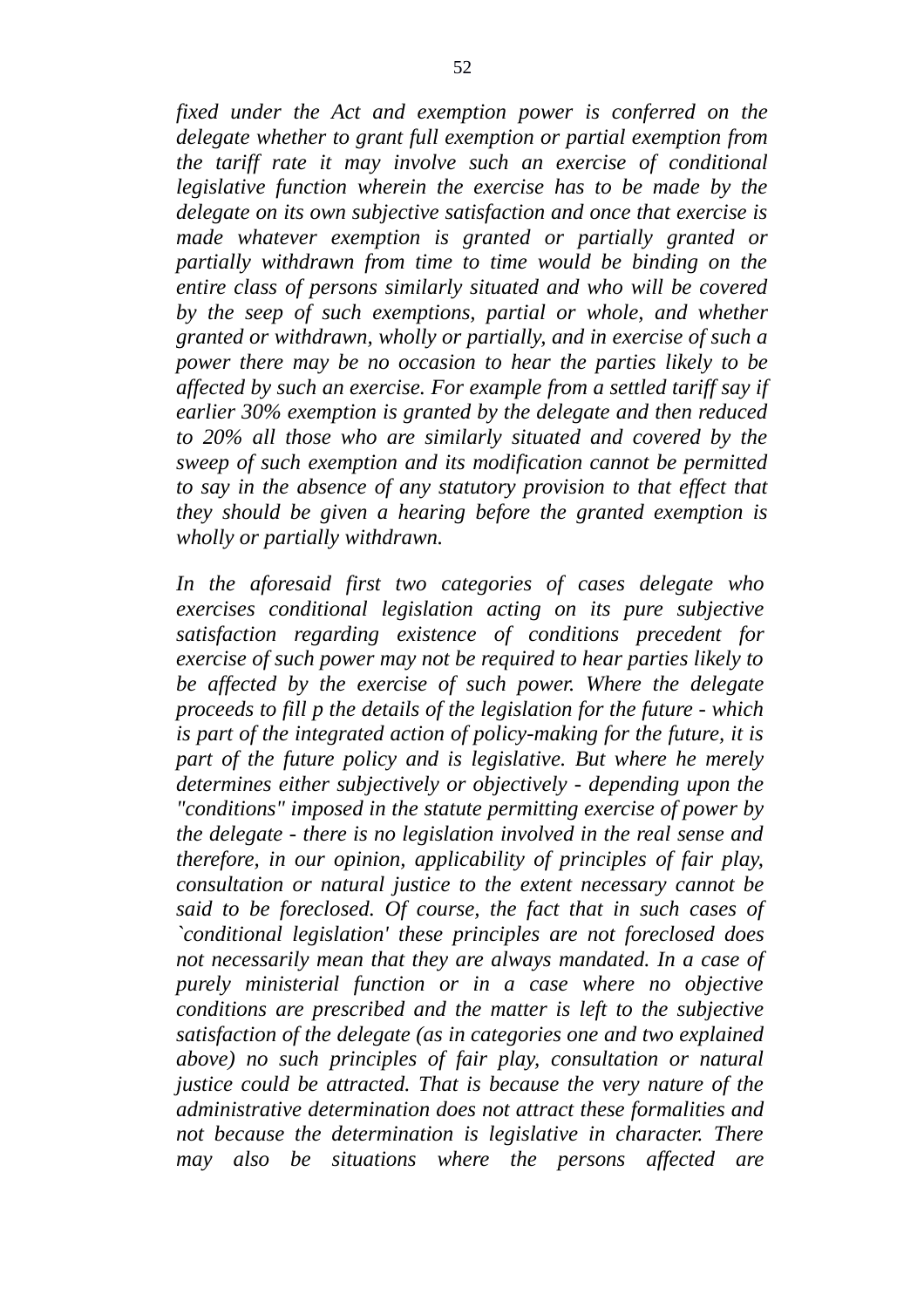*unidentifiable class of persons or where public interest or interests of State etc. preclude observations of such a procedure. (….)"*

73. In another decision, *Vasu Dev Singh,* the court had to decide upon the validity of a notification issued by the Administrator of Chandigarh dated 7.11.2002, directing that the provision of the East Punjab Urban Rent Restriction Act, 1949, (which was extended by Parliament to Chandigarh by the East Punjab Urban Rent Restriction Act (Extension to Chandigarh) Act 1974) was not applicable to buildings and rented lands whose monthly rent exceeded  $\overline{x}$ 1500. The Administrator justified the notification as an instance of conditional legislation since the power under Section 3 enabled him to exempt provisions of the Act to classes of buildings. $61$  This court disagreed with the contention that the exemption was in the exercise of conditional legislative power:

> *"16. We, at the outset, would like to express our disagreement with the contentions raised before us by the learned counsel appearing on behalf of the respondents that the impugned notification is in effect and substance a conditional legislation and not a delegated legislation. The distinction between conditional legislation and delegated legislation is clear and unambiguous. In a conditional legislation the delegatee has to apply the law to an area or to determine the time and manner of carrying it into effect or at such time, as it decides or to understand the rule of legislation, it would be a conditional legislation. The legislature in such a case makes the law, which is complete in all respects but the same is not brought into operation immediately. The enforcement of the law would depend upon the fulfilment of a condition and what is delegated to the executive is the authority to determine by exercising its own judgment as to whether such conditions have been fulfilled and/or the time has come when such legislation should be brought into force. The taking effect of a legislation, therefore, is made dependent upon the determination of such fact or condition by the executive organ of the Government. Delegated legislation, however, involves delegation of rule-making power of legislation and authorises an executive authority to bring in force such an area by reason thereof. The discretion conferred on the executive by way of delegated legislation is much wider. Such power to make rules or regulations, however, must be exercised within the four corners of the Act. Delegated legislation, thus, is a*

<span id="page-52-0"></span><sup>61</sup>*"3. Exemptions.—The Central Government may direct that all or any of the provisions of this Act, shall not apply to any particular building or rented land or any class of buildings or rented lands."*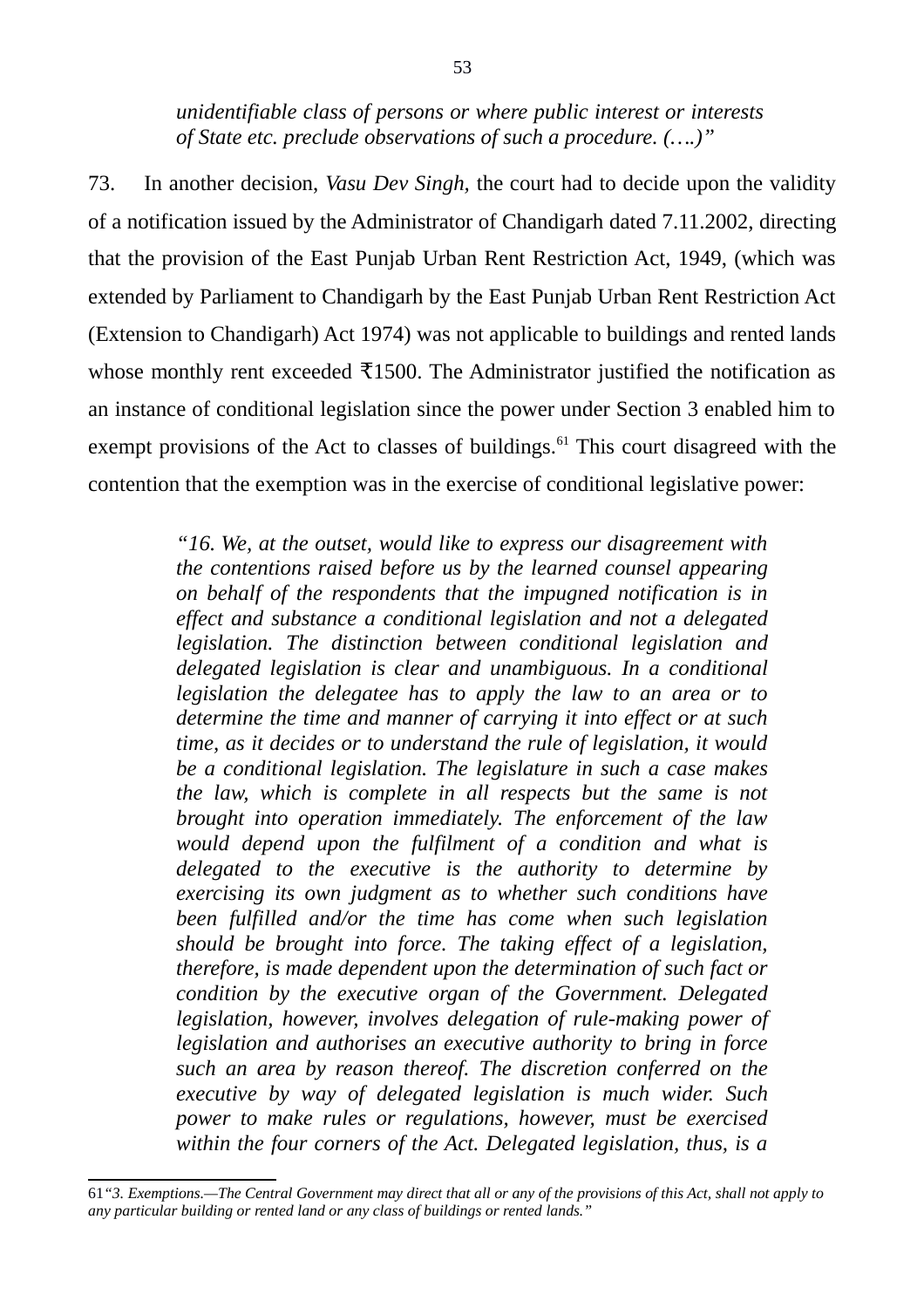*device which has been fashioned by the legislature to be exercised in the manner laid down in the legislation itself. By reason of Section 3 of the Act, the Administrator, however, has been empowered to issue a notification whereby and whereunder, an exemption is granted for application of the Act itself."*

After considering a large number of decisions, including those where this court had upheld exemptions issued by different states based on rent, this court concluded that there was insufficient justification for the impugned exemption notification, and that it was *ultra vires* the power conferred upon the Administrator:

> *"150. Moreover, the notification has not been issued for a limited period. It will have, therefore, a permanent effect. Submission of Mr Nariman that having regard to the provisions of the General Clauses Act, the same can be modified, amended at any time and withdrawn, cannot be accepted for more than one reason. Firstly, the respondent proceeded on the basis that the said notification has been issued with a view to give effect to the National Policy i.e. amendments must be carried out until a new Rent Act is enacted. Whether the Act would be enacted or not is a matter of surmises and conjectures. It would be again a matter of legislative policy which was not within the domain of the Administrator. Secondly, the Administrator in following the National Policy proceeded on the basis that the provisions of the Act must ultimately be repealed. When steps are taken to repeal the Act either wholly or in part, the intention becomes clear i.e. the same is not meant to be given a temporary effect. When the repealed provisions are sought to be brought back to the statute-book, it has to be done by way of fresh legislation. (…) What can be done in future by another authority cannot be a ground for upholding an executive act."*

74. A close reading of the decisions cited on behalf of the petitioners would reveal that the power to extend laws has been upheld. As B.K. Mukherjea observed, in *In re Delhi Laws Act, 1912 (supra):*

> *"it is quite an intelligible policy that so long as a proper legislative machinery is not set up in a particular area, the Parliament might empower an executive authority to introduce laws validly passed by a competent legislature and actually in force in other parts of the country to such area, with each modifications and restrictions as the authority thinks proper, the modifications being limited to local adjustments or changes of a minor character."*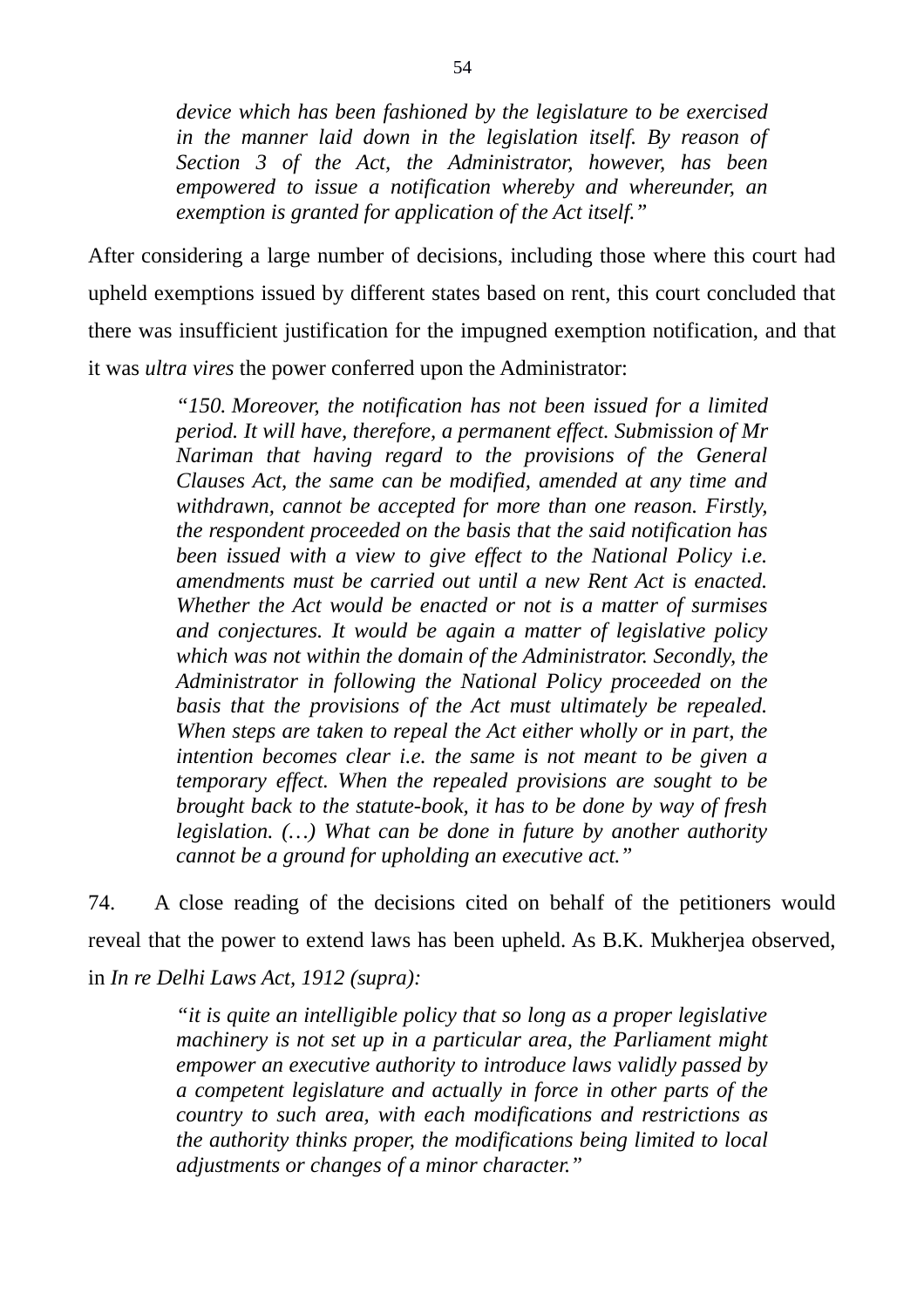Lord Selborne, in *Burah (supra)*held such power to be unexceptionable, saying that

> *"Legislation, conditional on the use of particular powers, or on the executive of a limited discretion, entrusted by the Legislature to persons in whom it places confidence is no uncommon thing; and, in many circumstances, it may be highly convenient"*

In *Jitendra Nath Gupta (supra),* what the Federal Court held objectionable was the conferment of *power to extend provisions of an enactment, beyond its expressed duration or time*:

> *"It is for the Legislature to state how long a particular legislation will be in operation. That cannot be left to the discretion of some other body. The power to modify an Act of a Legislature, without any limitation on the extent of the power of modification, is undoubtedly a legislative power."*

The plurality of judgments, as well as opinions rendered in *In Re Delhi Laws Act, 1912,* makes that decision a somewhat complex reading. Yet, the final *per curiam* opinion of the court was that the power to extend, modify or repeal enactments of Part C States, in respect of matters which the Parliament had *not directly enacted,* amounted to excessive legislation. Additionally, exception was taken to the power to repeal, being delegated, as it was an essential legislative power.

75. In *Sardar Inder Singh (supra),* the extension of rent restriction ordinances was in question; the court did not apply the rule in *Jatindra Nath Gupta (supra),* and ultimately held that the true position was that the Rajpramukh *"in his character as the authority on whom power was conferred under Section 3 of the Ordinance that the Rajpramukh issued the impugned notification, and not as the legislative authority of the State."* In *Hamdard Dawakhana (supra),* the argument that Section 3 was conditional legislation was *negatived* and it was held to be an instance of excessive delegation, where Parliament did not indicate any guidance for inclusion of particular instances in the schedule, leaving it to the executive government to decide the issue, in what could be an arbitrary manner. *Vasu Dev Singh (supra)*was a case where the court held that the power to exclude from application of the enactment, based on the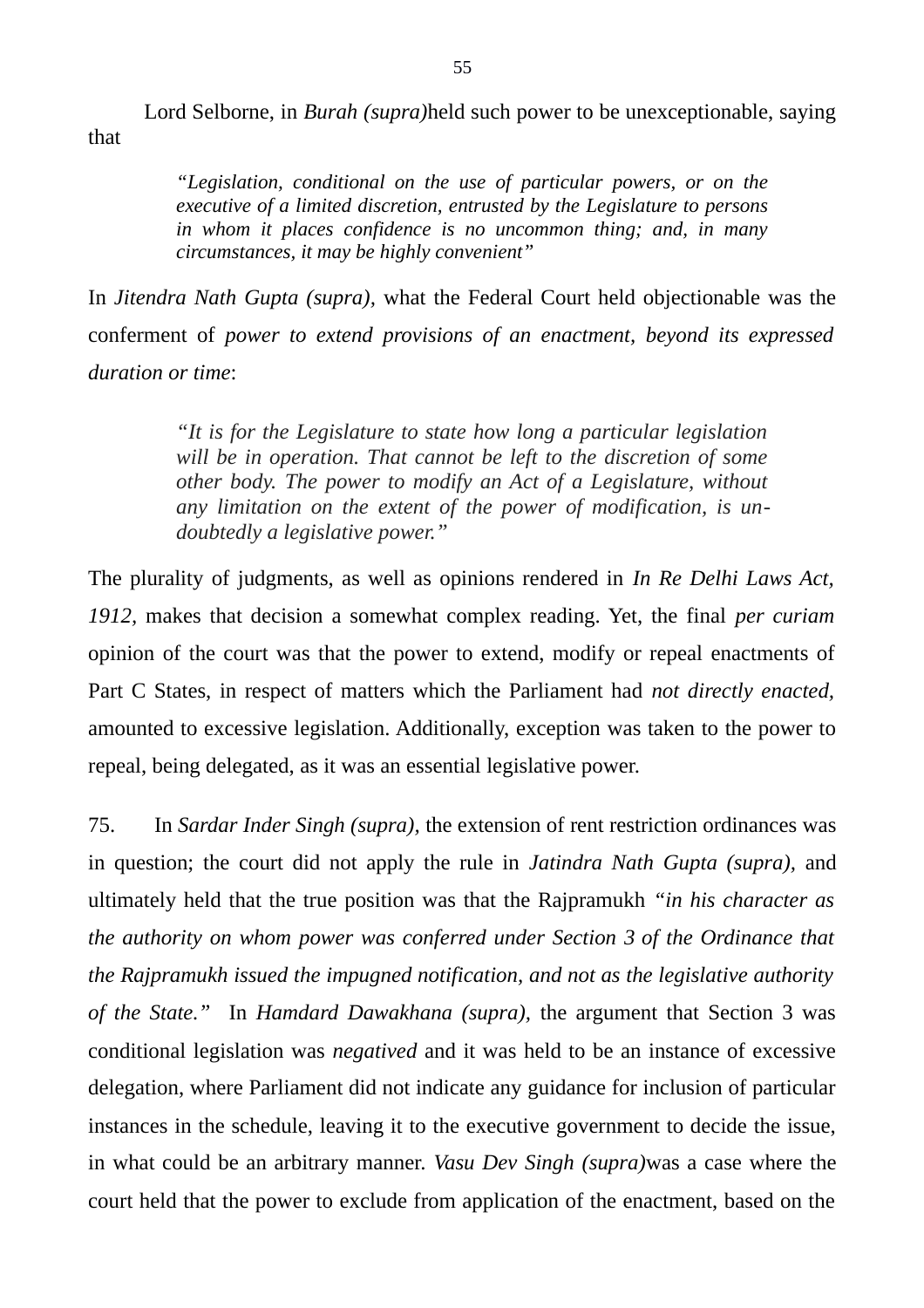quantum of rent, was premised on the Administrator's opinion that the legislation would be repealed, having regard to a National Policy. Moreover, the notification excluded the application of the Act in relation to premises based on rent and had a permanent character. This court held that the notification was an instance of impermissible legislation by the executive. It is evident that the court ruled in *Jitendra Nath Gupta, In re Delhi Laws Act* and *Vasu Dev Singh* that the exercise of extending an enactment beyond the time of its designated application by the legislature; the power of extension, modification and repeal of laws made by other legislative bodies; and the limiting the application of an enactment based on a quantification (an amount of rent) were legislative exercises, beyond the powers conferred. They *stricto sensu* fall in the category of *"general legislative authority, a new legislative Power, not created or authorized"* by the parent legislation, (*per Burah*, *supra*). In *Hamdard Dawakhana,* the power to *include* new drugs, was held to be *uncanalized,* i.e. without any legislative guidance. The decision did not involve bringing into force provisions of an enactment, or exclusion, but inclusion within its fold, *without any statutory guidance* on new drugs. The case therefore involved delegated legislation.

76. It would now be useful to analyse some decisions cited by the respondents. In *Bishwambhar Singh (supra)*the power under Section 3(1) of the Orissa Estates Abolition (Amendment) Act, 1952 was involved. The provision enabled the state to declare that an estate had – in terms of notifications issued in that regard- vested in it, free from all encumbrances. This court negatived the challenge to that provision:

> *"77. The long title of the Act and the two preambles which have been quoted above clearly indicate that the object and purpose of the Act is to abolish all the rights, title and interest in land of intermediaries by whatever name known. This is a clear enunciation of the policy which is sought to be implemented by the operative provisions of the Act. Whatever discretion has been vested in the State Government under Section 3 or Section 4 must be exercised in the light of this policy and, therefore, it cannot be said to be an absolute or unfettered discretion, for sooner or later all estates must perforce be abolished. From the very nature of*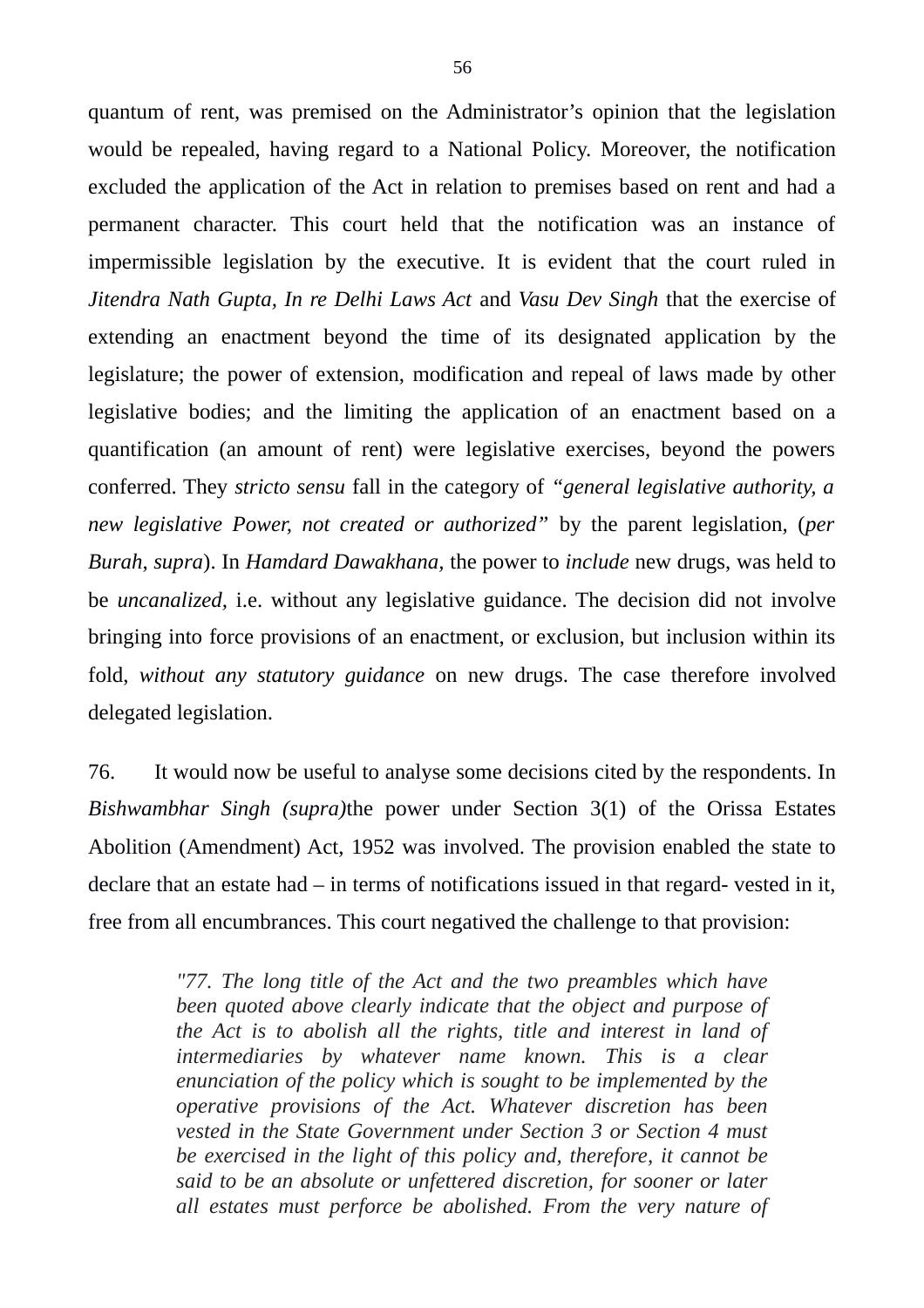*things a certain amount of discretionary latitude had to be given to the State Government. It would have been a colossal task if the State Government had to take over all the estates at one and the same time. It would have broken down the entire administrative machinery. It could not be possible to collect sufficient staff to take over and discharge the responsibilities. It would be difficult to arrange for the requisite finance all at once. It was, therefore, imperative to confer some discretion on the State Government. It has not been suggested or shown that in practice any discrimination has been made."*

In *Basant Kumar Sarkar (supra),* the power in question was Section 1(3) of the Employees State Insurance Act, which enabled the government to extend the enactment to establishments. This court negatived that the power was *ultra vires*:

> *"4. The argument is that the power given to the Central Government to apply the provisions of the Act by notification, confers on the Central Government absolute discretion, the exercise of which is not guided by any legislative provision and is, therefore, invalid. The Act does not prescribe any considerations in the light of which the Central Government can proceed to act under Section 1(3) and such un-canalised power conferred on the Central Government must be treated as invalid. We are not impressed by this argument. Section 1(3) is really not an illustration of delegated legislation at all; it is what can be properly described as conditional legislation. The Act has prescribed a self-contained Code in regard to the insurance of the employees covered by it; several remedial measures which the legislature thought it necessary to enforce in regard to such workmen have been specifically dealt with and appropriate provisions have been made to carry out the policy of the Act as laid down in its relevant sections. Section 3(1) of the Act purports to authorise the Central Government to establish a Corporation for the administration of the scheme of Employees' State Insurance by a notification. In other words, when the notification should be issued and in respect of what factories it should be issued, has been left to the discretion of the Central Government and that is precisely what is usually done by conditional legislation. [......]*

> *5. […] In the very nature of things, it would have been impossible for the legislature to decide in what areas and in respect of which factories the Employees' State Insurance Corporation should be established. It is obvious that a scheme of this kind, though very beneficent, could not be introduced in the whole of the country all*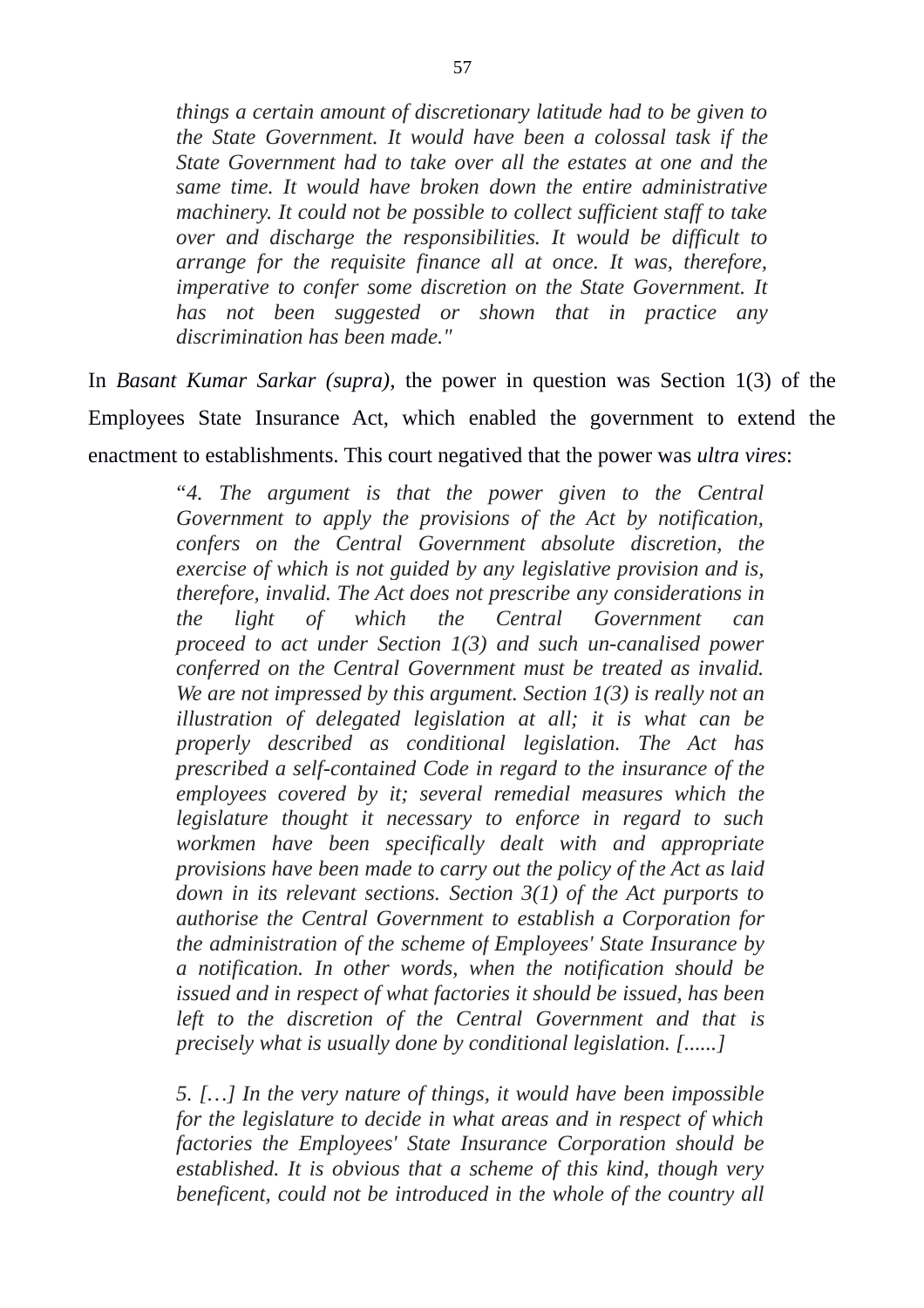*at once. Such beneficial measures which need careful experimentation have some times to be adopted by stages and in different phases…"*

77. The next decision cited was *Lachmi Narain (supra)*. Here, the Central Government was empowered by Section 2 of the Part C States (Laws) (Act), 1950 to extend through a notification any enactment in Part A States. The Central Government had issued a Notification in 1951 to extend the provisions of the Bengal Finance (Sales Tax) Act to the then Part C State of Delhi. In 1957, a notification in exercise of this power under Section 2 was issued modifying the earlier notification resulting in withdrawal of certain benefits. In the background of these facts, a threejudge bench of this Court dealing with an argument on whether the power to extend with or without modifications any enactment was conditional or delegated legislation, made the following observations:

> "*49. Before proceeding further, it will be proper to say a few words in regard to the argument that the power conferred by Section 2 of the Laws Act is a power of conditional legislation and not a power of 'delegated' legislation. In our opinion, no useful purpose will be served to pursue this line of argument because the distinction propounded between the two categories of legislative powers makes no difference, in principle. In either case, the person to whom the power is entrusted can do nothing beyond the limits which circumscribe the power; he has to act – to use the words of Lord Selbourne – "within the general scope of the affirmative words which give the power" and without violating any "express conditions or restrictions by which that power is limited". There is no magic in a name. Whether you call it the power of "conditional legislation" as Privy Council called it in Burah's case (supra), or 'ancillary legislation' as the Federal Court termed it in Choitram v. C. I. T., Bihar, or 'subsidiary legislation' as Kania, C. J. Styled it, or whether you camouflage it under the veiling name of 'administrative or quasi-legislative power' – as Professor Cushman and other authorities have done it – necessary for bringing into operation and effect an enactment, the fact remains that it has a content, howsoever small and restricted, of the lawmaking power itself. There is ample authority in support of the proposition that the power to extend and carry into operation an enactment with necessary modifications and adaptations is in truth and reality in the nature of a power of delegated legislation."*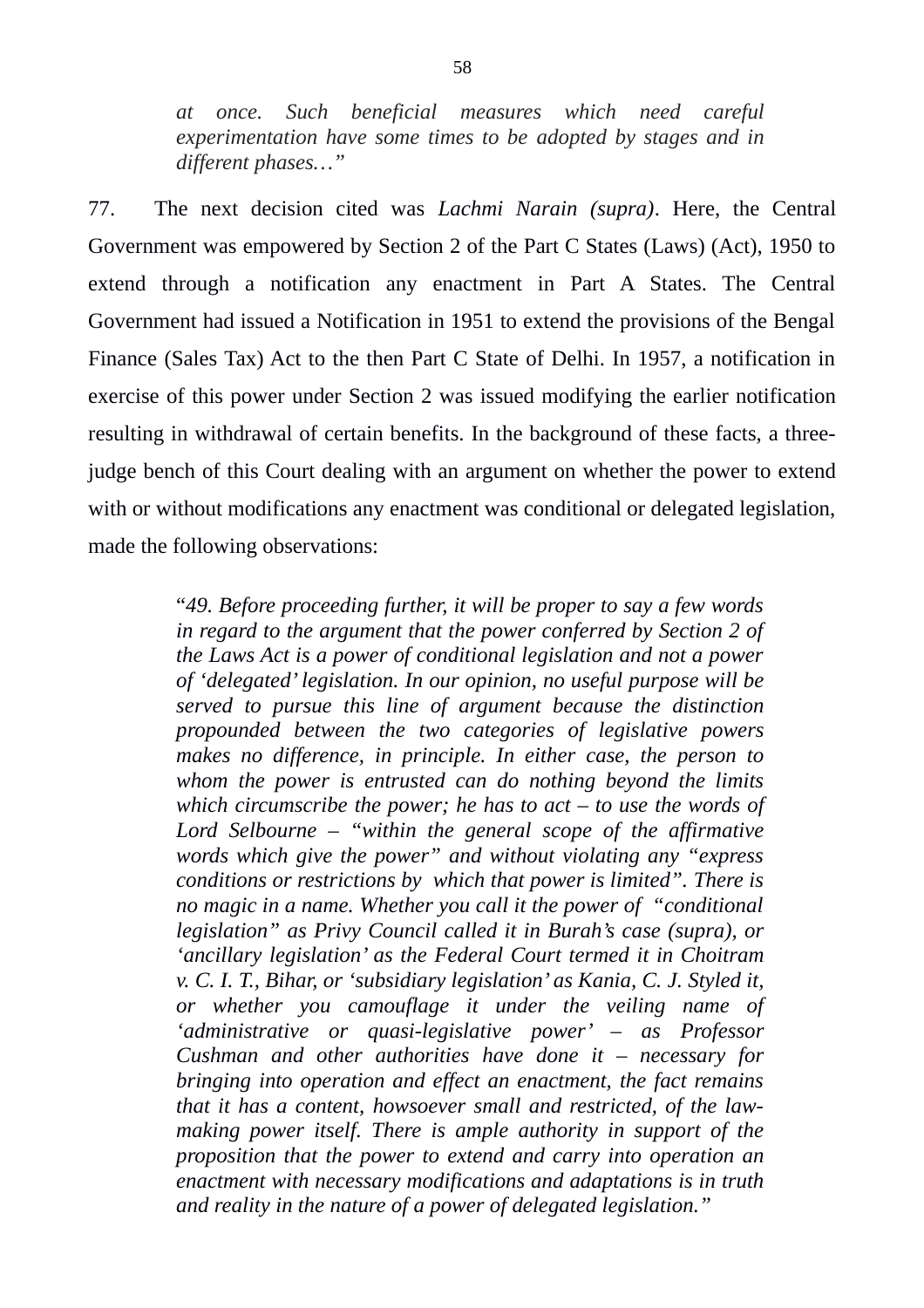After these observations, this court held that the power of modification could not have been exercised by the Government in the manner that it did, and observed as follows:

> *"60. The power given by Section 2 exhausts itself on extension of the enactment; it cannot be exercised repeatedly or subsequently to such extension. It can be exercised only one, simultaneously with the extension of the enactment. This is one dimension of the statutory limits which circumscribe the power. The second is that the power cannot be used for the purpose other than that of extension. In the exercise of this power, only such "restrictions and modifications can be validly engrafted in the enactment sought to be extended, which are necessary to bring it into operation and effect in the Union territory. "Modifications" which are not necessary for, or ancillary and subservient to the purpose of extension, are not permissible. And, only such "modifications" can be legitimately necessary for such purpose as are required to adjust, adapt and make the enactment suitable to the peculiar local conditions of the Union territory for carrying it into operation and effect. In the context of the section, the words "restrictions and modifications" do not cover such alterations as involve a change in any essential feature, of the enactment or the legislative policy built into it. This is the third dimension of the limits that circumscribe the power.*

> *61. It is true that the word "such restrictions and modifications as it thinks fit" if construed literally and in isolation, appear to give unfettered power of amending and modifying the enactment sought to be extended. Such a wide construction must be eschewed lest the very validity of the section becomes vulnerable on account of the vice of excessive delegation. Moreover, such a construction would be repugnant to the context and the content of the section, read as a whole, and the statutory limits and conditions attaching to the exercise of the power. We must, therefore, confine the scope of the words "restrictions and modifications" to alterations of such a character which keep the inbuilt policy, essence and substance of the enactment sought to be extended, intact, and introduce only such peripheral or insubstantial changes which are appropriate and necessary to adapt and adjust it to the local conditions of the Union territory."*

78. It would be useful at this stage to set out in tabular form, the various dates on which the provisions of the Code were brought into force. The chart is set out below: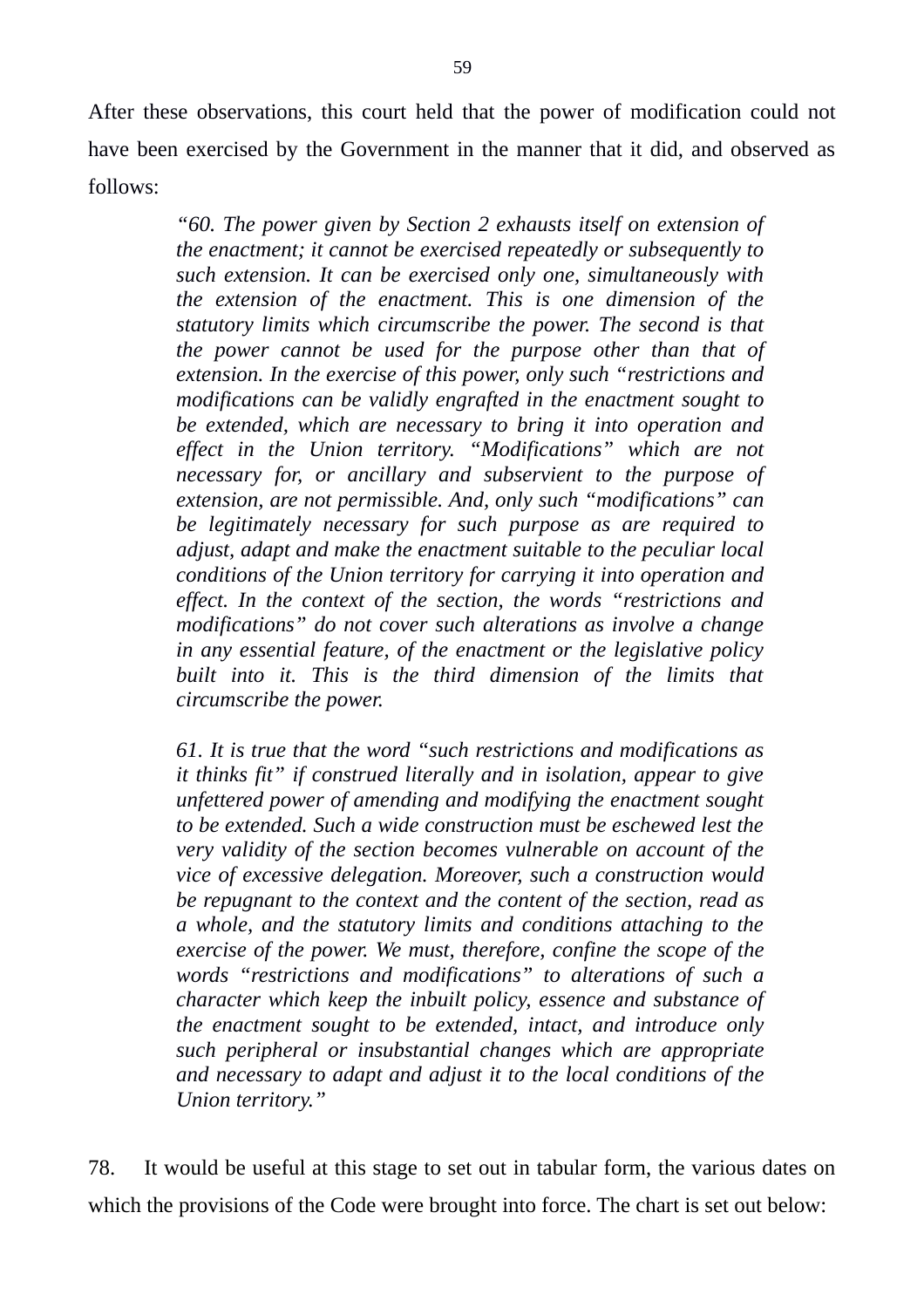| SI.<br>N <sub>0</sub> | <b>Date</b>                                                                                   | <b>S.O.</b>  | <b>Provisions brought into force</b>                                                                                                                                                                                                                                                                                                                                                                                                                                                 |
|-----------------------|-----------------------------------------------------------------------------------------------|--------------|--------------------------------------------------------------------------------------------------------------------------------------------------------------------------------------------------------------------------------------------------------------------------------------------------------------------------------------------------------------------------------------------------------------------------------------------------------------------------------------|
|                       |                                                                                               |              |                                                                                                                                                                                                                                                                                                                                                                                                                                                                                      |
| 1.                    | 05.08.2016                                                                                    | S.O. 2618(E) | Sections 188 to 194                                                                                                                                                                                                                                                                                                                                                                                                                                                                  |
| 2.                    | 19.08.2016                                                                                    | S.O. 2746(E) | Clauses (1), (5), (22), (26), (28) and (37) of section 3,<br>sections 221, 222, 225, 226, 230, 232and 233, sub-section<br>$(1)$ and clause $(zd)$ of sub-section $(2)$ of section 239, sub-<br>section (1) and clause (zt) of sub-section (2) of section<br>240, sections 241 and 242                                                                                                                                                                                                |
| 3.                    | 01.11.2016                                                                                    | S. O.3355(E) | Clause $(2)$ to clause $(4)$ , clause $(6)$ to clause $(21)$ , clause<br>$(23)$ to clause $(25)$ , clause $(27)$ clause $(29)$ to clause $(36)$<br>of section 3, sections 196, 197 and 223, clause(ze) to<br>clause $(zh)$ , clause $(zl)$ to clause $(zm)$ of sub-section $(2)$ of<br>section 239, clause (a) to clause (zm), clause (zu) to<br>clause (zzzc) of sub-section (2) of section240, section<br>244, section 246 tosection 248 (both inclusive), sections<br>250 and 252 |
| 4.                    | 15.11.2016                                                                                    | S.O. 3453(E) | Section 199 to section 207 (both inclusive), clause (c)and<br>clause (e) of sub-section (1) of section 208, sub-section<br>(2) of section 208, section 217 to section 220 (both<br>inclusive) sections 251, 253, 254 and 255                                                                                                                                                                                                                                                         |
| 5.                    | Came into force<br>01.12.2016<br>on<br>vide S.O. dated<br>30.11.2016                          | S.O. 3594(E) | Clause (a) to clause (d) of section 2 (except with regard<br>to voluntary liquidation or Bankruptcy section 4 to<br>section 32 (both inclusive), section 60 to section 77(both<br>inclusive), section 198, section 231, section 236 to section<br>238 (both inclusive) and clause (a) to clause (f) of sub-<br>section (2) of section 239                                                                                                                                            |
| 6.                    | S.O.<br>dated<br>09.12.2016 Came<br>force<br>into<br>on<br>15.12.2016                         | S.O. 3687(E) | Section 33 to section 54 (both inclusive)                                                                                                                                                                                                                                                                                                                                                                                                                                            |
| 7.                    | S.O.<br>dated<br>30.03.2017;<br>came into force<br>on 01.04.2017                              | S.O. 1005(E) | Section 59; section 209 to 215<br>(both inclusive);<br>subsection (1) of section 216; and section 234 and section<br>235                                                                                                                                                                                                                                                                                                                                                             |
| 8.                    | Came into force<br>01.04.2017<br>on<br>vide S.O. dated<br>15.05.2017                          | S.O. 1570(E) | Clause (a) to clause (d) of section 2 relating to voluntary<br>liquidation or bankruptcy                                                                                                                                                                                                                                                                                                                                                                                             |
| 9.                    | 14.06.2017                                                                                    | S.O. 1910(E) | Section 55 to section 58 (both inclusive)                                                                                                                                                                                                                                                                                                                                                                                                                                            |
| 10.                   | 01.05.2018                                                                                    | S.O. 1817(E) | Section 227 to section 229 (both inclusive)                                                                                                                                                                                                                                                                                                                                                                                                                                          |
| 11.                   | S.O.<br>dated<br>15.11.2019<br>(impugned<br>notification)<br>Came into force<br>on 01.12.2019 | S.O. 4126(E) | Section 2 (e); section 78 (except with regard to fresh start<br>process) and section 79; Sections 94 to 187 [both<br>inclusive]; Section 239 (2) (g) to (i) $;239$ (2) (m) to<br>$(zc)$ ; Section 240 $(2)$ $(zn)$ to $(zs)$ ; and section 249 only in<br>so far as they relate to personal guarantors to corporate<br>debtors                                                                                                                                                       |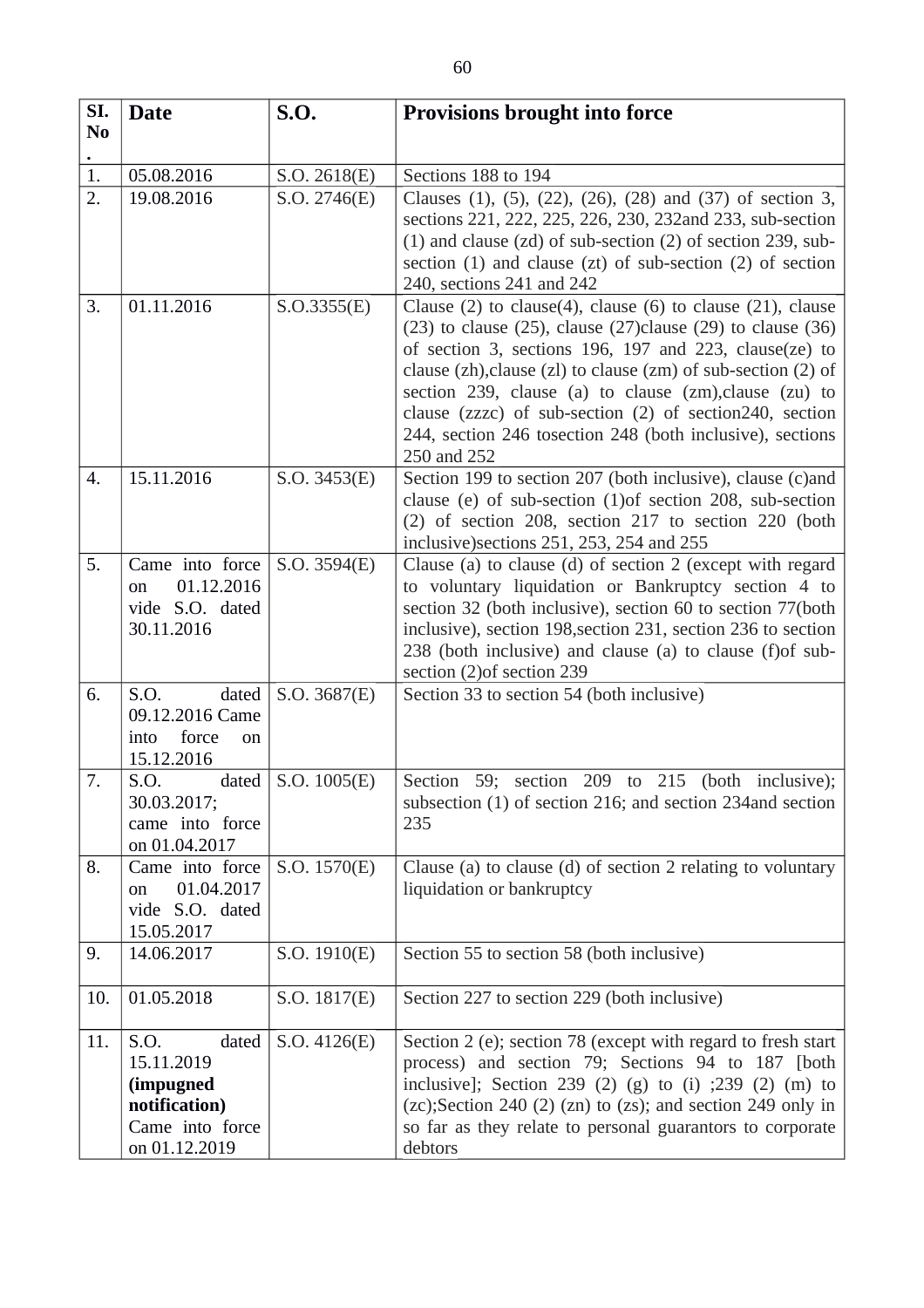79. The above tabular chart reveals that the provisions relating to the Insolvency and Bankruptcy Board of India were brought into force at the earliest point of time, i.e., 05.08.2016. This was to enable the setting up of the regulatory body so that it could commence its task of examining the relevant issues and evolving standards to be embodied in rules and regulations. Thereafter, the notification dated 19.08.2016 brought into force Chapter VII) of Part-IV and some provisions of Part-V – relating to finance, acts, audit and miscellaneous provisions. These were the provisions ancillary to the working of the Board. The next to be brought into force were parts of Sections 196-197 and 223, again which dealt with the Board's functions, its funds etc. as well as Sections 244, 246-248 and 250-252. These were general provisions relating to the provisions that amended various other enactments in terms of the Schedules set out to the Code. The fourth notification dated 15.11.2016 brought into force those provisions relating to insolvency professional agencies and some other provisions which amended other enactments.

80. The notification of 30.11.2016 brought into force certain provisions that had the effect of operationalizing the enactment in respect of four distinct categories, i.e. companies incorporated under the Companies Act, companies governed by special Act, LLPs and other bodies incorporated under any law which the Central Government could by notification specify. These provisions triggered the application of the Code to corporate debtors as well as LLPs and other companies and corporations. Significantly, provisions with regard to voluntary liquidation or bankruptcy were excluded from application by this notification. Those provisions were brought into force by the eighth notification dated 01.04.2017, with effect from 15.05.2017. In the meanwhile, the notification dated 09.12.2016 with effect from 15.12.2016, operationalized Sections 33 to 44 which deal with the liquidation process.

81. It is quite evident that the method adopted by the Central Government to bring into force different provisions of the Act had a specific design: to fulfill the objectives underlying the Code, having regard to its priorities. Plainly, the Central Government was concerned with triggering the insolvency mechanism processes in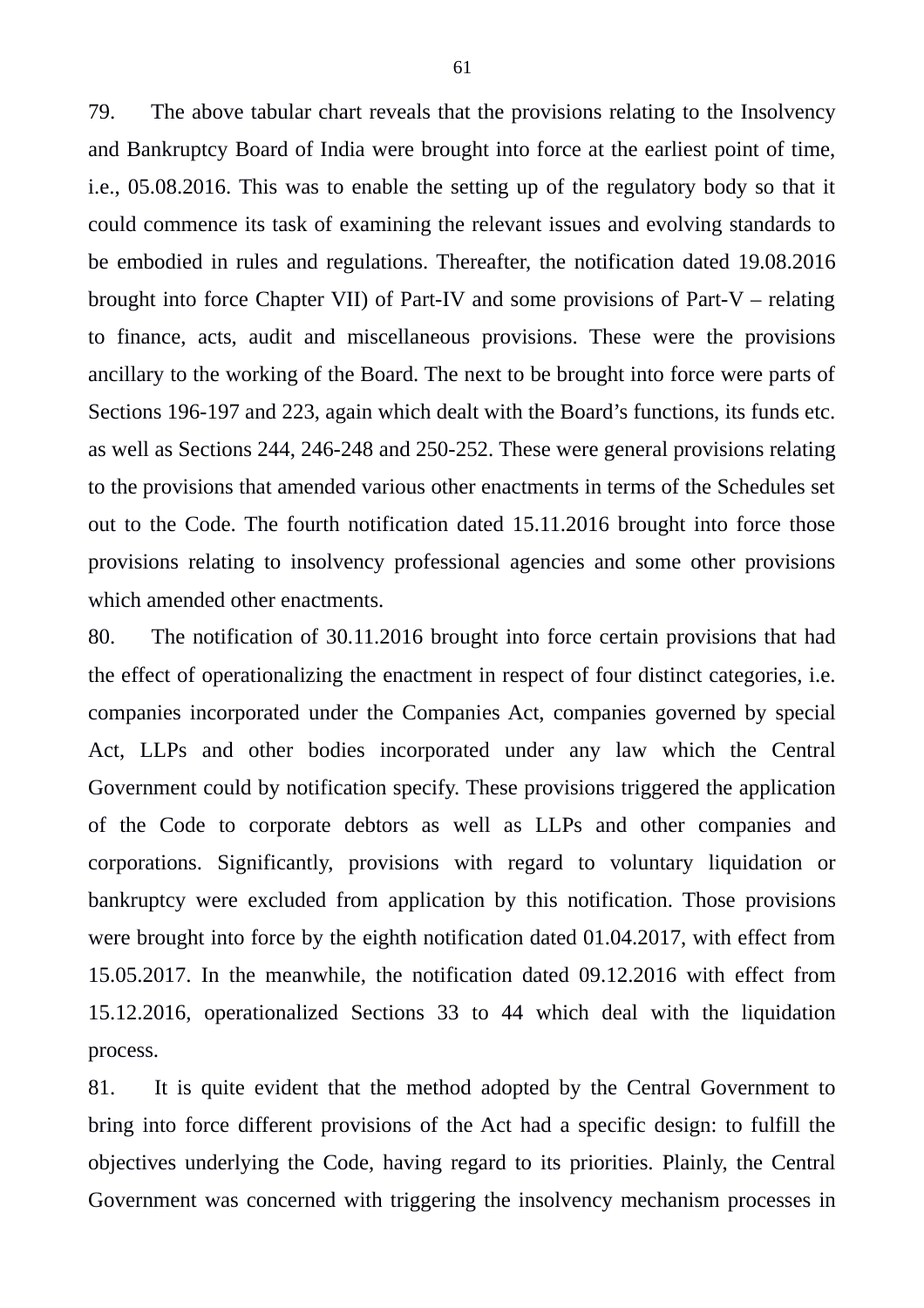relation to corporate persons at the earliest. Therefore, by the first three notifications, the necessary mechanism such as setting up of the regulatory body, provisions relating to its functions, powers and the operationalization of provisions relating to insolvency professionals and agencies were brought into force. These started the mechanism through which insolvency processes were to be carried out and regulated by law. In the next phase, the part of the Code dealing with one of its subjects, i.e., corporate persons [covered by Section 2(a) to 2(d) of the Code] was brought into force. The entire process for conduct of insolvency proceedings and provisions relating to such corporate persons were brought into force. The other notifications brought into force certain consequential provisions, as well as provisions which give overriding effect to the Code (as also the provisions that amend or modify other laws). All these clearly show that the Central Government followed a stage-by-stage process of bringing into force the provisions of the Code, regard being had to the similarities or dissimilarities of the subject matter and those covered by the Code.

82. As discussed in a previous part of this judgment, insolvency proceedings relating to individuals is regulated by Part-III of the Code. Before the amendment of 2018, all individuals (personal guarantors to corporate debtors, partners of firms, partnership firms and other partners as well as individuals who were either partners or personal guarantors to corporate debtors) fell under one descriptive description under the unamended Section 2(e). The unamended Section 60 contemplated that the adjudicating authority in respect of personal guarantors was to be the NCLT. Yet, having regard to the fact that Section 2 brought all three categories of individuals within one umbrella class as it were, it would have been difficult for the Central Government to selectively bring into force the provisions of part –III only in respect of personal guarantors. It was here that the Central Government heeded the reports of expert bodies which recommended that personal guarantors to corporate debtors facing insolvency process should also be involved in proceedings by the same adjudicator and for this, necessary amendments were required. Consequently, the 2018 Amendment Act altered Section 2(e) and subcategorized three categories of individuals, resulting in Sections 2(e), (f) and (g). Given that the earlier notification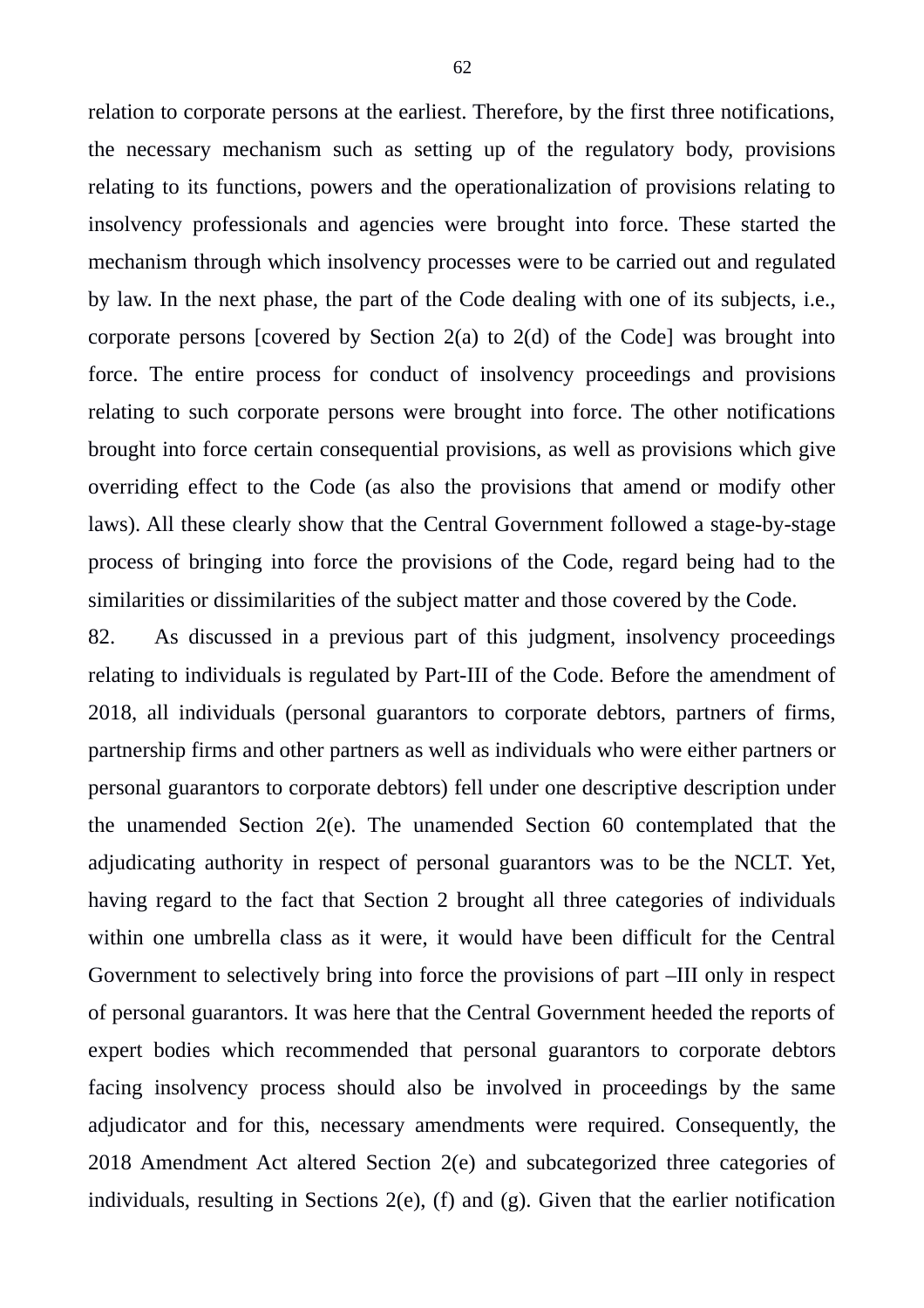of 30.11.2016 had brought the Code into force in relation to entities covered under Section 2(a) to 2(d), the amendment Act of 2018 provided the necessary statutory backing for the Central Government to apply the Code, in such a manner as to achieve the objective of the amendment, i.e. to ensure that adjudicating body dealing with insolvency of corporate debtors also had before it the insolvency proceedings of personal guarantors to such corporate debtors.

83. The amendment of 2018 also altered Section 60 in that insolvency and bankruptcy processes relating to liquidation and bankruptcy in respect of three categories, i.e. corporate debtors, corporate guarantors of corporate debtors and personal guarantors to corporate debtors were to be considered by the same forum, i.e. NCLT.

84. Section 2, i.e., (application provision of the Code, in relation to different entities), as originally enacted, did not contain a separate category of personal guarantors to corporate debtors. Instead, personal guarantors were part of a category or group of individuals, to whom the Code applied (i.e. individuals, proprietorship and partnership firms, *per* Section 2(e) which stated *"partnership firms and individuals"*). The Code envisioned that the insolvency process outlined in provisions of Part III was to apply to them. The Statement of Objects and Reasons for the Amendment Bill of 2017, which eventually metamorphosized into the Amendment Act, stated that the Code provided for insolvency resolution for individuals and partnership firms

> *"which are proposed to be implemented in a phased manner on account of the wider impact of these provisions. In the first phase, the provisions would be extended to personal guarantors of corporate debtors to further strengthen the corporate insolvency resolution process and a clear enabling provision for the purpose has been provided in the Bill."*

85. The amendment introduced Section 2(e) i.e. personal guarantors to corporate debtors, *as a distinct category to whom the Code applied.* Now, the amendment was brought into force retrospectively, on 23 November, 2017. Section 1 of the Amendment Act states: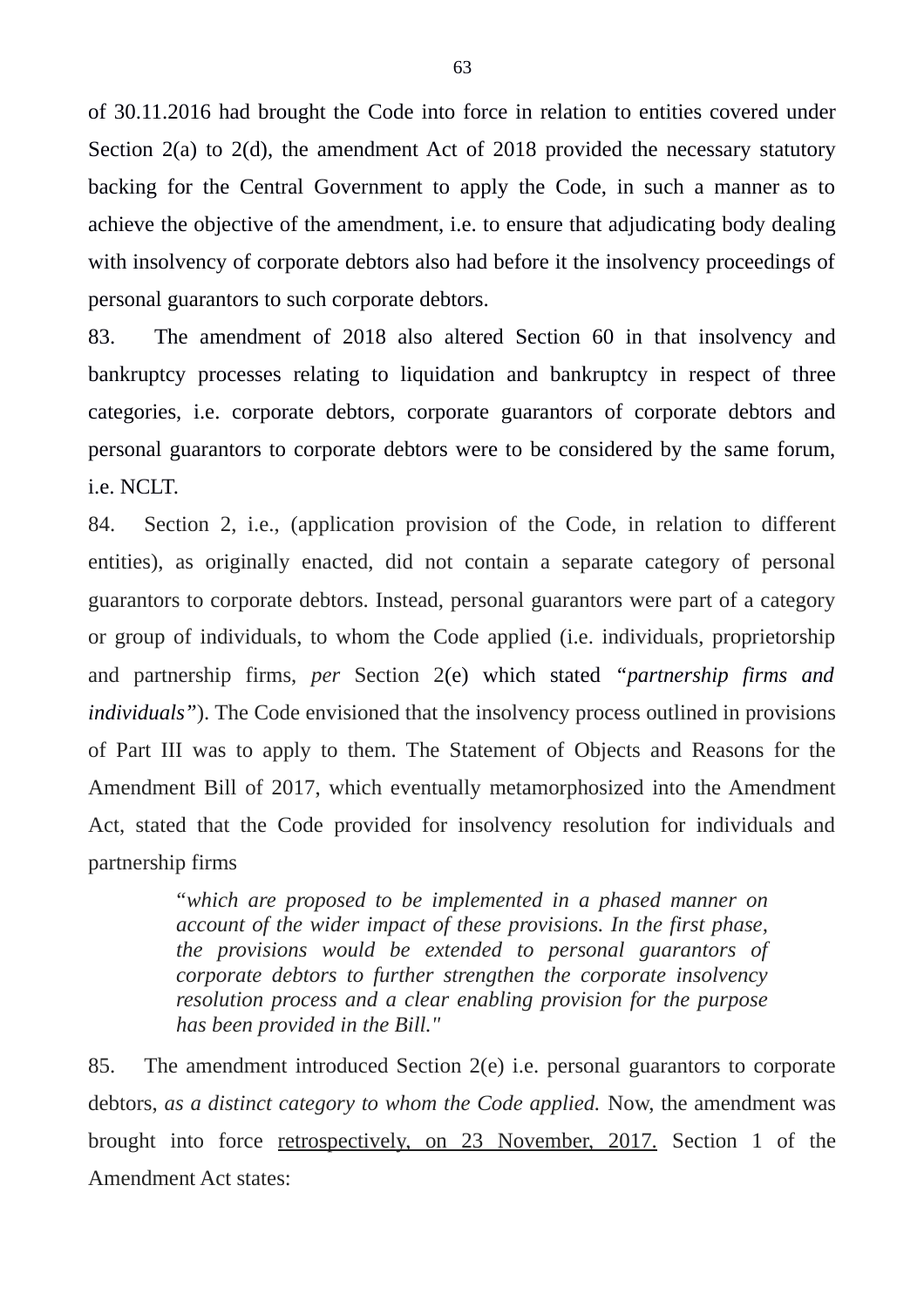*"Section 1. (1) This Act may be called the Insolvency and Bankruptcy Code (Amendment) Act, 2018.* 

*(2) It shall be deemed to have come into force on the 23rd day of November, 2017."*

86. In addition to amending Section 2, the same Amendment also amended Section 60(2). Interestingly, though "personal guarantor" was not defined, and fell within the larger rubric of "individual" under the Code, the adjudicating authority for insolvency process and liquidation of corporate persons including corporate debtors and personal guarantors was the NCLT- even under the unamended Code. The amendment of Section 60(2) added a few concepts. This is best understood on a juxtaposition of the unamended and the amended provisions: The unamended Section 60 (2) read as follows:

> *"(2) Without prejudice to sub-section (1) and notwithstanding anything to the contrary contained in this Code, where a corporate insolvency resolution process or liquidation proceeding of a corporate debtor is pending before a National Company Law Tribunal, an application relating to the insolvency resolution or bankruptcy proceeding of a personal guarantor of the corporate debtor shall be filed before the National Company Law Tribunal."*

The amended Section 60 (2) reads as follows:

*"(2) Without prejudice to sub-section (1) and notwithstanding anything to the contrary contained in this Code, where a corporate insolvency resolution process or liquidation proceeding of a corporate debtor is pending before a National Company Law Tribunal, an application relating to the insolvency resolution or liquidation or bankruptcy of a corporate guarantor or personal guarantor, as the case may be, of such corporate debtor shall be filed before the National Company Law Tribunal"*

87. The amendment inserted the expression *"or liquidation"* before the words *"or bankruptcy"* and also inserted the expression *"of a corporate guarantor… as the case may be, of"* such corporate debtor. The interpretation of this expression has to be contextual. There is no question of *liquidation* of a personal guarantor, an individual. In such cases, this court has ruled that the principle behind the maxim "*reddendo*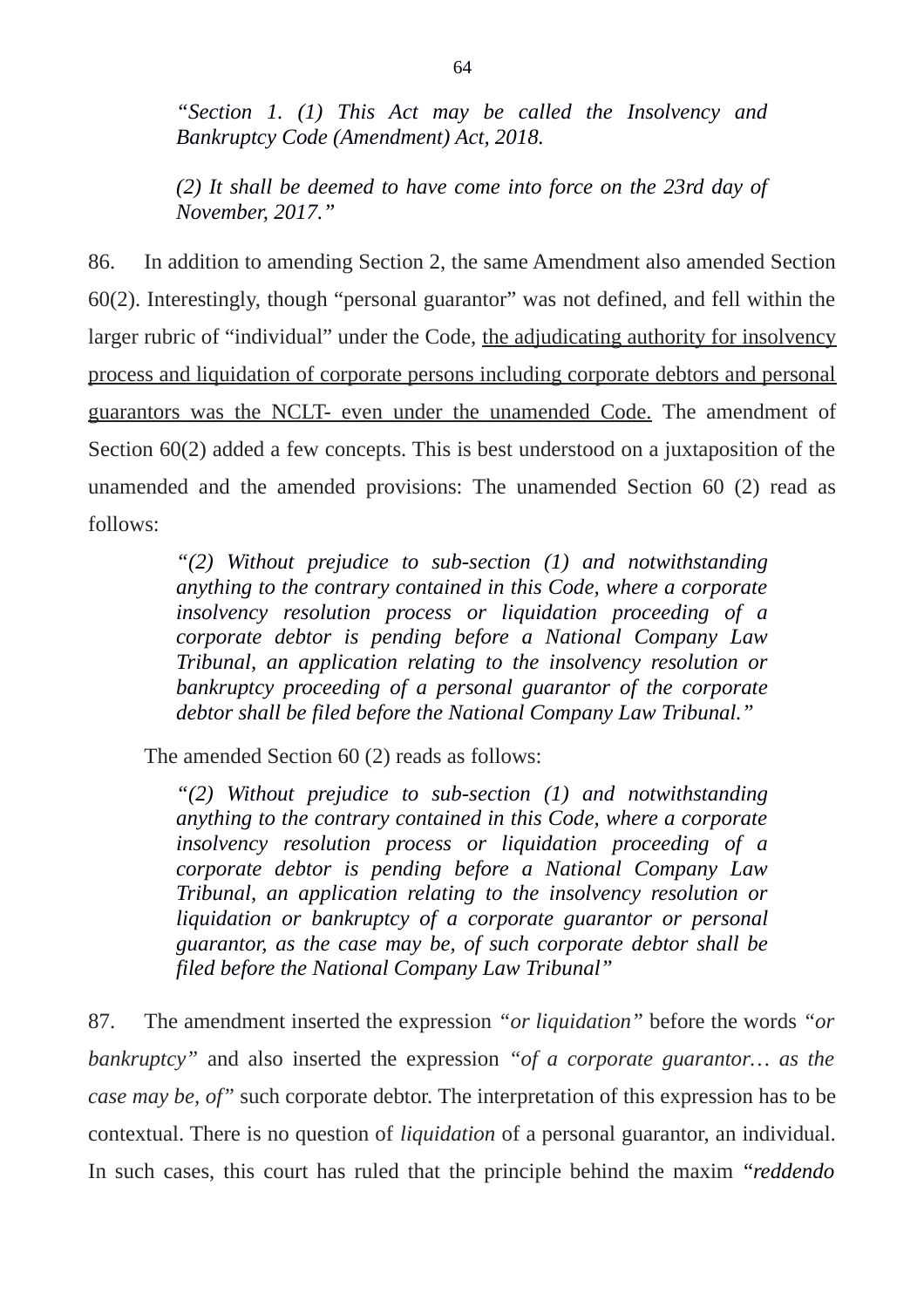*singular singulis*" applies. This court had, in *Koteswar Vittal Kamath* v. *K. Rangappa Baliga& Co[62](#page-64-0)*quoted *Black's Interpretation of Laws*, to explain the meaning of that maxim:

> *"Where a sentence in a statute contains several antecedents and several consequences, they are to be read distributively, that is to say, each phrase or expression is to be referred to its appropriate object."*

*Koteswar Vittal Kamath* was concerned with the interpretation of the proviso to Article 304(*b*) of the Constitution of India which provided that:

> *"Provided that no Bill or amendment for the purposes of clause (b) shall be introduced or moved in the Legislature of a State without the previous sanction of the President."*

The term "no Bill or amendment" was construed distributively. The Court held

*"In our opinion, the High Court did not correctly appreciate the position. The language of the proviso cannot be interpreted in the manner accepted by the High Court without doing violence to the rules of construction. If both the words "introduced" or "moved" are held to refer to the Bill, it must necessarily be held that both those words will also refer to the word "amendment". On the face of it, there can be no question of introducing an amendment. Amendments are moved and then, if accepted by the House, incorporated in the Bill before it is passed. There is further an indication in the Constitution itself that wherever a reference is made to a Bill, the only step envisaged is introduction of the Bill. There is no reference to such a step as a Bill being moved. The Articles, of which notice may be taken in this connection, are Articles 109, 114, 117, 198 and 207. In all these articles, whatever prohibition is laid down relates to the introduction of a Bill in the Legislature. There is no reference at any stage to a Bill being moved in a House. The language thus used in the Constitution clearly points to the interpretation that, even in the proviso to Article 304, the word "introduced" refers to the Bill, while the word "moved" refers to the amendment."*

88. Recently, in *Rajendra K. Bhutta v. Maharashtra Housing and Area Development Authority[63](#page-64-1) ,* this principle and *Koteshwar Vittal Kamath* were cited and

<span id="page-64-1"></span><span id="page-64-0"></span><sup>62(1969) 1</sup> SCC 255. 63 (2020) 13 SCC 208.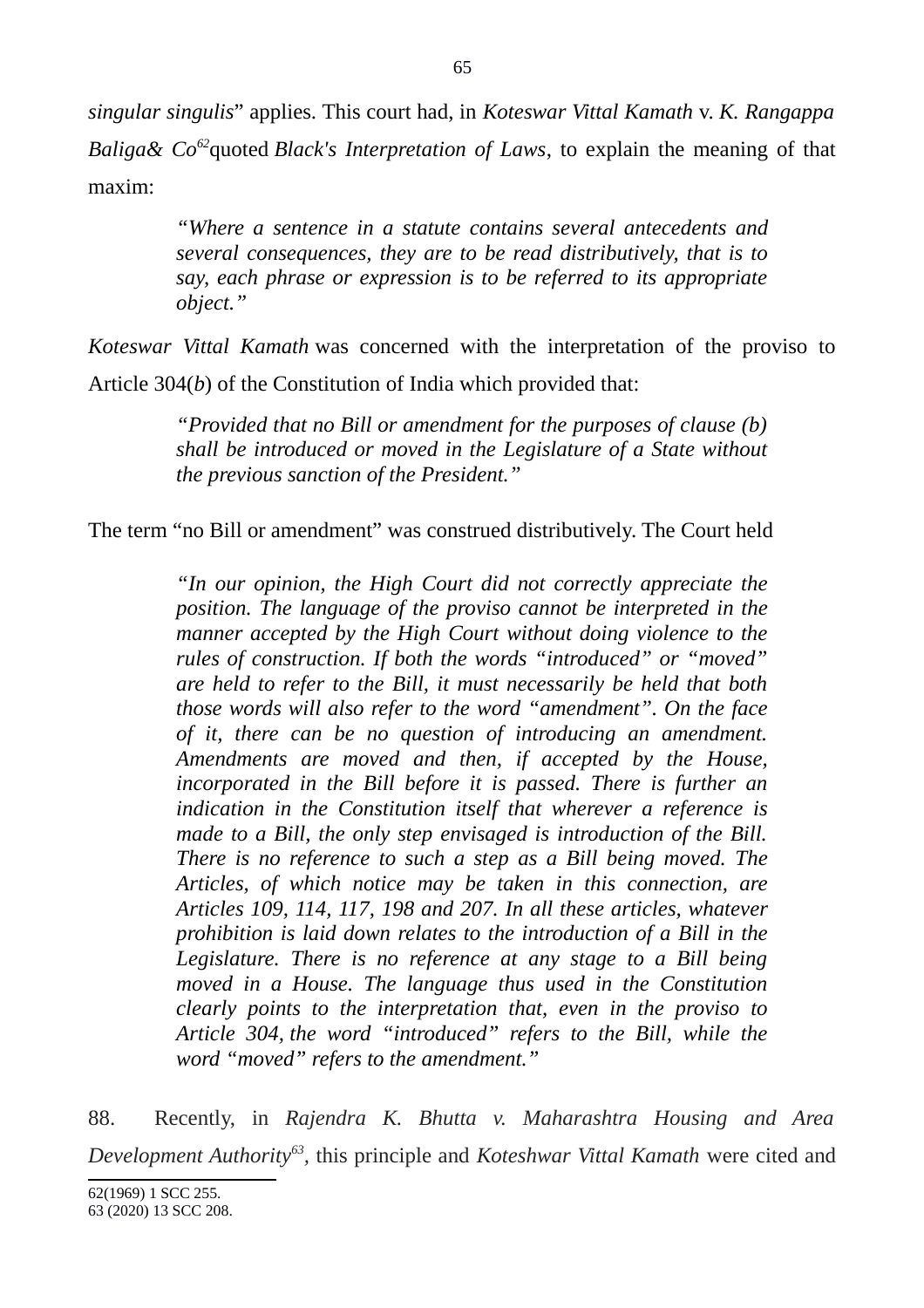applied. Therefore, it is held that when Section 60(2) alludes to insolvency resolution or bankruptcy, or liquidation of three categories, i.e. corporate debtors, corporate guarantors (to corporate debtors) and personal guarantors (to corporate debtors) they apply distributively, i.e. that insolvency resolution, or liquidation processes apply to corporate debtors and their corporate guarantors, whereas insolvency resolution and bankruptcy processes apply to personal guarantors, (to corporate debtors) who cannot be subjected to liquidation.

89. The case law cited on behalf of the petitioners shows a certain pattern. In many cases (*In re Delhi Laws Act*, *Jitendra Kumar Gupta*) this court had held that the power to extend the law, existing or future, that had not been enacted by the competent legislature, and the power of repeal, as well as the power to extend the life of the law, were instances of *excessive* delegation of legislative power. In *Narottamdas Jethabhai* (*supra*), this court upheld the extension of pecuniary jurisdiction of city civil courts beyond the statutorily prescribed limit, *because* there was a provision enabling it, and the executive confined the exercise of its power to extend the jurisdiction, within the limits enacted. *Hamdard Dawakhana* was an instance of grant of un-canalized power (without legislative guidance) of inclusion in the schedule to the Act, acts falling within its application; it was clearly a case of excessive delegation. In *Lachmi Narain (supra),* this court held that the power of modification cannot be used at any time, but has to be resorted to initially by the executive, at the time a law is extended and applied. The observations in *Bishwambhar Singh* and *Basant Kumar Sarkar (supra)* reveal that the executive is tasked with implementing the Act in stages, as it *"would have been impossible for the legislature to decide in what areas"* and in respect of what subject matters (in that case, factories and establishments) the provisions can apply. Crucially, it was held that *"a scheme of this kind, though very beneficent, could not be introduced in the whole of the country all at once."*Further, held this court, such provisions may *"need careful experimentation have some times to be adopted by stages and in different phases."*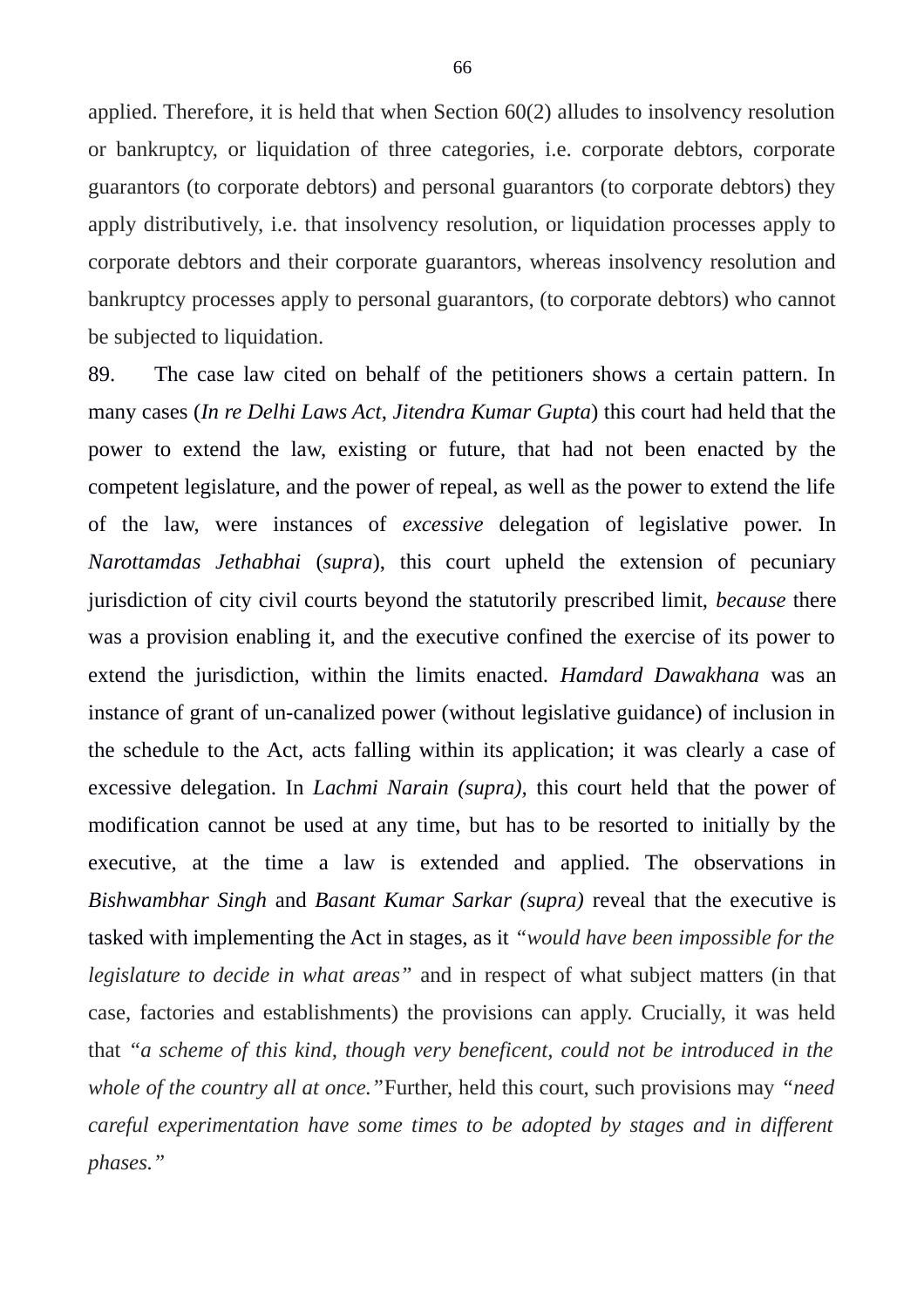90. The theme of gradual implementation of law or legal principles, was also spoken about in *Javed v. State of Haryana[64](#page-66-0)* by this court, which held that there is no constitutional imperative that a law or policy should be implemented all at once:

> *"16. A uniform policy may be devised by the Centre or by a State. However, there is no constitutional requirement that any such policy must be implemented at one go. Policies are capable of being implemented in a phased manner. More so, when the policies have far-reaching implications and are dynamic in nature, their implementation in a phased manner is welcome for it receives gradual willing acceptance and invites lesser resistance."*

Similar observations were made in *Pannalal Bansilal Pitti* v. *State of A.P.[65](#page-66-1)* where the court held that imposition of a uniform law, in some areas, or subjects may be counterproductive and contrary to public purpose. *Sabanayagam (supra)* too emphasized discretion to extend an enactment, having regard to the time, area of operation, and its applicability when it was emphasized that such power is *"limited and almost ministerial function as an agent of the principal Legislature applying the Act to the area at an appropriate time"*

91. The close proximity, or inter-relatedness of personal guarantors with corporate debtors, as opposed to individuals and partners in firms was noted by the report of the Working Group, which remarked that it:

> "*recognizes that dynamics, the interwoven connection between the corporate debtor and a guarantor (who has extended his personal guarantee for the corporate debtor) and the partnership firms engaged in business activities may be on distinct footing in reality, and would, therefore, require different treatment, because of economic considerations. Assets of the guarantor would be relevant for the resolution process of the corporate debtor. Between the financial creditor and the corporate debtor, mostly the guarantee would contain a covenant that as between the guarantor and the financial creditor, the guarantor is also a principal debtor, notwithstanding that he is guarantor to a corporate debtor."*

> > *(Emphasis supplied)*

<span id="page-66-1"></span><span id="page-66-0"></span><sup>64(2003) 8</sup> SCC 369. 65(1996) 2 SCC 498.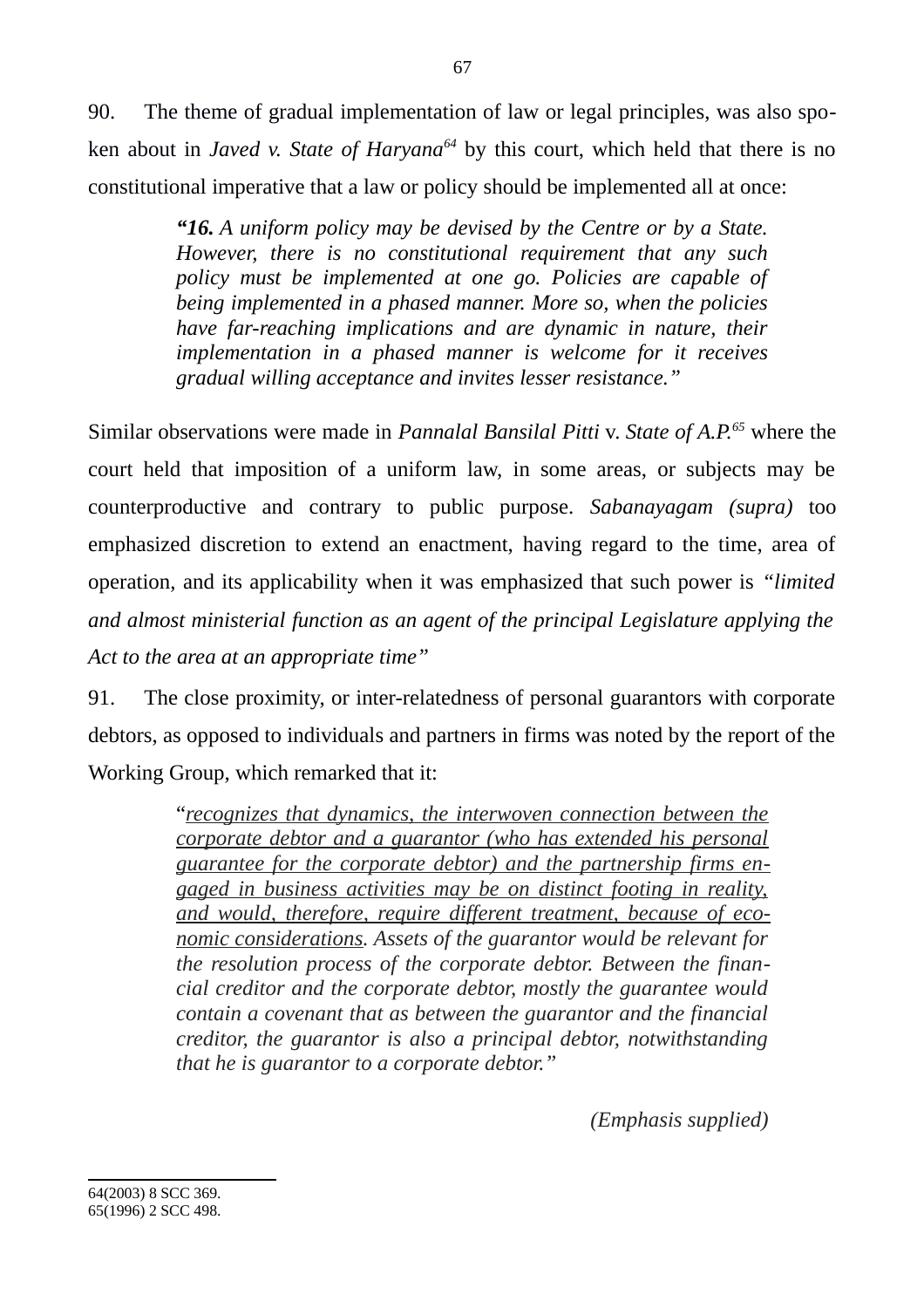92. As noticed earlier, Section 60 had previously, under the original Code, designated the NCLT as the adjudicating authority in relation to two categories: corporate debtors and personal guarantors to corporate debtors. The 2018 amendment added another category: corporate guarantors to corporate debtors. The amendment seen in the background of the report, as indeed the scheme of the Code (i.e., Section 2 (e), Section 5 (22), Section 29A, and Section 60), clearly show that all matters that *were likely to impact, or have a bearing on a corporate debtor's insolvency process, were sought to be clubbed together and brought before the same forum.* Section 5 (22) which is found in Part II (insolvency process provisions in respect of corporate debtors) as it was originally, defined personal guarantor to say that it*"means an individual who is the surety in a contract of guarantee to a corporate debtor."* There are two more provisions relevant for the purpose of this judgment. They are Sections 234 and 235 of the Code; they read as follows:

> *"234. (1) The Central Government may enter into an agreement with the Government of any country outside India for enforcing the provisions of this Code.*

> *(2) The Central Government may, by notification in the Official Gazette, direct that the application of provisions of this Code in relation to assets or property of corporate debtor or debtor, including a personal guarantor of a corporate debtor, as the case may be, situated at any place in a country outside India with which reciprocal arrangements have been made, shall be subject to such conditions as may be specified.*

> *235. (1) Notwithstanding anything contained in this Code or any law for the time being in force if, in the course of insolvency resolution process, or liquidation or bankruptcy proceedings, as the case may be, under this Code, the resolution professional, liquidator or bankruptcy trustee, as the case may be, is of the opinion that assets of the corporate debtor or debtor, including a personal guarantor of a corporate debtor, are situated in a country outside India with which reciprocal arrangements have been made under section 234, he may make an application to the Adjudicating Authority that evidence or action relating to such assets is required in connection with such process or proceeding.*

> *(2) The Adjudicating Authority on receipt of an application under sub-section (1) and, on being satisfied that evidence or action relating to assets under sub-section (1) is required in connection with*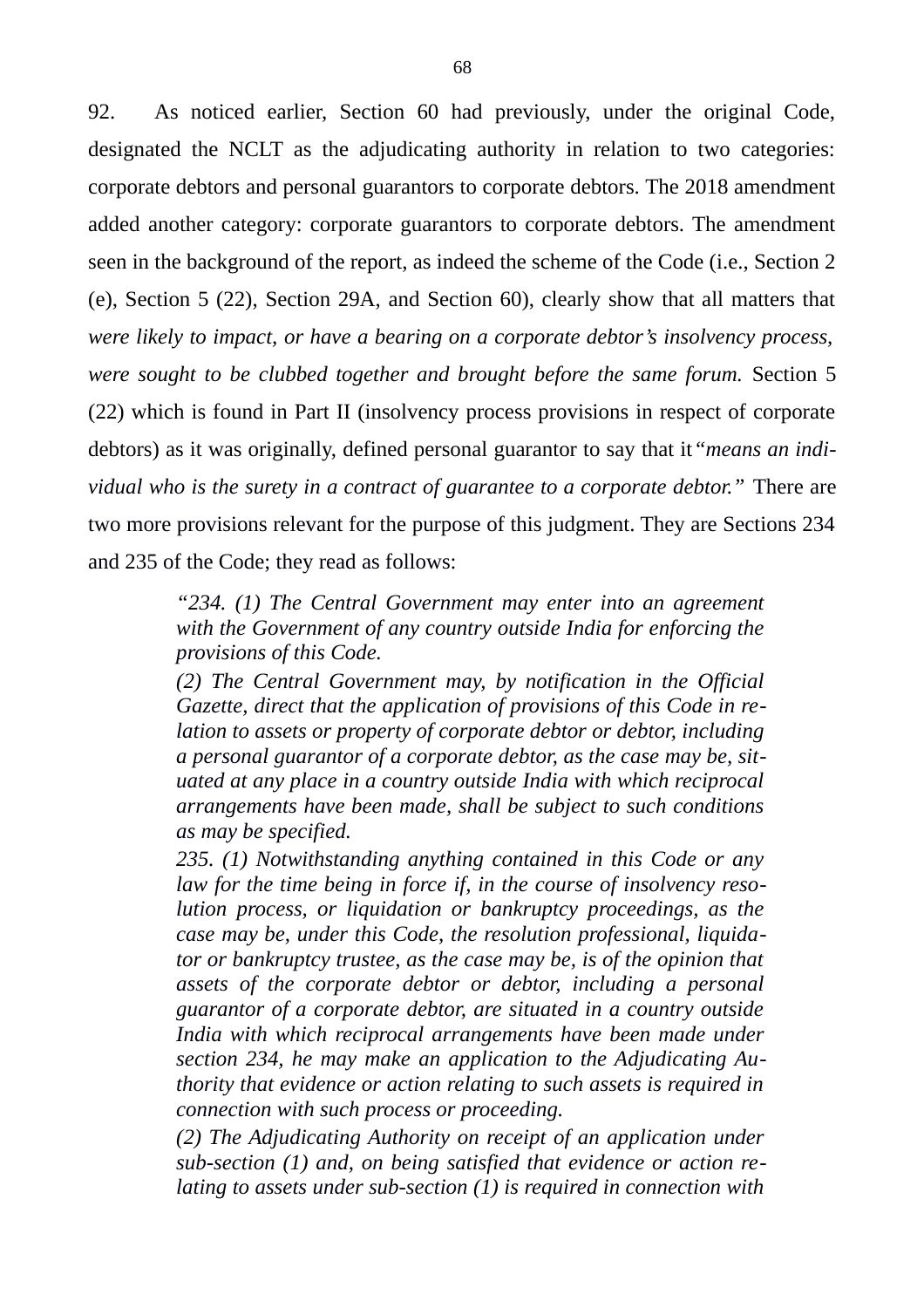*insolvency resolution process or liquidation or bankruptcy proceeding, may issue a letter of request to a court or an authority of such country competent to deal with such request."*

93. These two provisions also reveal that the scheme of the Code always contemplated that overseas assets of a corporate debtor or its personal guarantor could be dealt with in an identical manner during insolvency proceedings, including by issuing letters of request to courts or authorities in other countries for the purpose of dealing with such assets located within their jurisdiction.

94. The impugned notification operationalizes the Code so far as it relates to personal guarantors to corporate debtors:

(1) Section 79 pertains to the definitional section for the purposes of insolvency resolution and bankruptcy for individuals before the Adjudicating Authority.

 (2) Section 94 to 187 outline the entire structure regarding initiation of the resolution process for individuals before the Adjudicating Authority.

95. The impugned notification authorises the Central Government and the Board to frame rules and regulations on how to allow the pending actions against a personal guarantor to a corporate debtor before the Adjudicating Authority. The intent of the notification, facially, is to allow for pending proceedings to be adjudicated in terms of the Code. Section 243, which provides for the repeal of the personal insolvency laws has not as yet been notified. Section 60(2) prescribes that in the event of an ongoing resolution process or liquidation process against a corporate debtor, an application for resolution process or bankruptcy of the personal guarantor to the corporate debtor shall be filed with the concerned NCLT seized of the resolution process or liquidation. Therefore, the Adjudicating Authority for personal guarantors will be the NCLT, if a parallel resolution process or liquidation process is pending in respect of a corporate debtor for whom the guarantee is given. The same logic prevails, under Section 60(3), when any insolvency or bankruptcy proceeding pending against the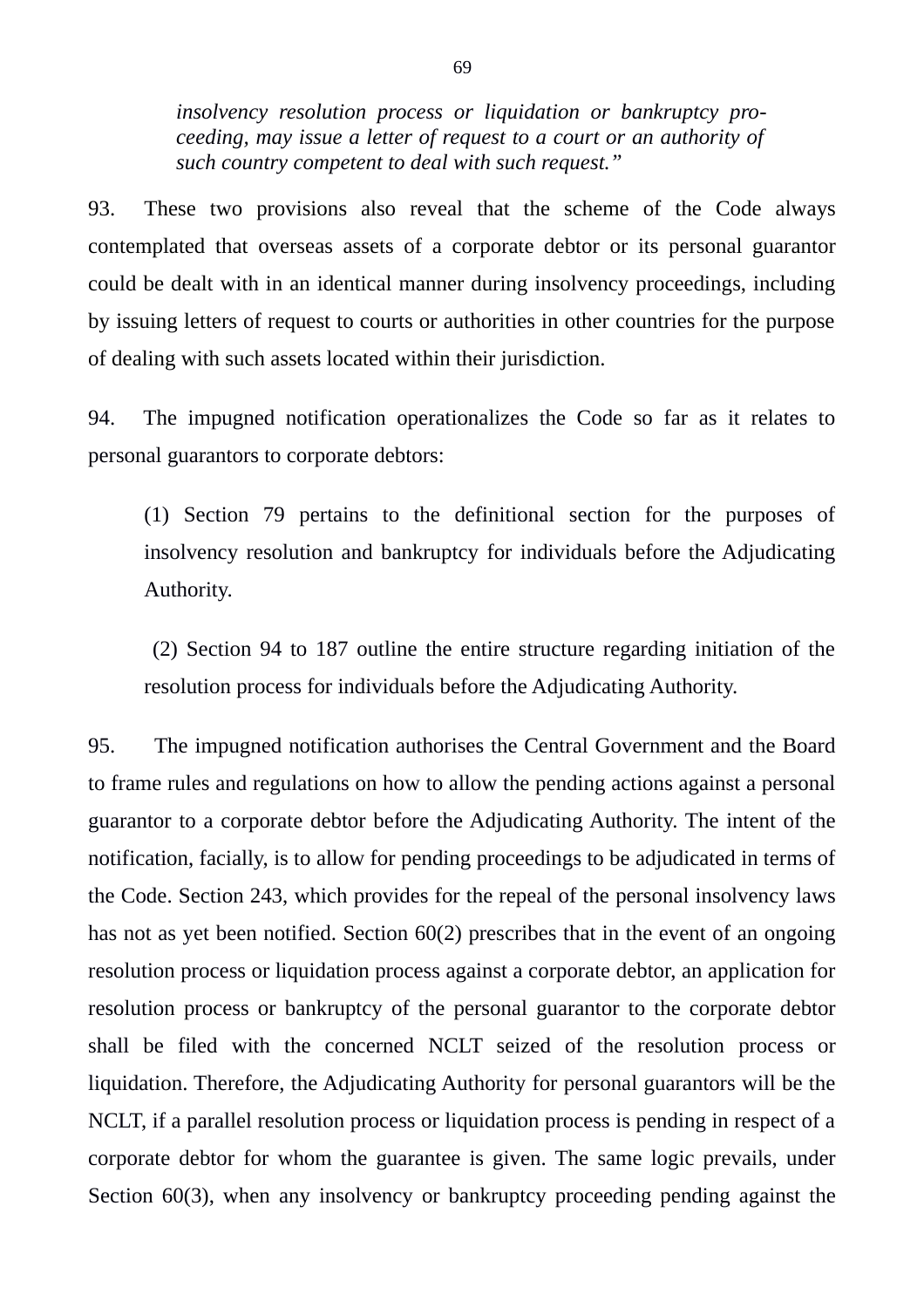personal guarantor in a court or tribunal and a resolution process or liquidation is initiated against the corporate debtor. Thus if A, an individual is the subject of a resolution process before the DRT and he has furnished a personal guarantee for a debt owed by a company B, in the event a resolution process is initiated against B in an NCLT, the provision results in transferring the proceedings going on against A in the DRT to NCLT.

96. This court in *V. Ramakrishnan (supra),* noticed why an application under Section 60(2) could not be allowed. At that stage, neither Part III of the Code nor Section 243 had not been notified. This meant that proceedings against personal guarantors stood outside the NCLT and the Code. The *non-obstante* provision under Section 238 gives the Code overriding effect over other prevailing enactments. This is perhaps the *rationale* for not notifying Section 243 as far as personal guarantors to corporate persons are concerned. Section 243(2) saves pending proceedings under the Acts repealed (PIA and PTI Act) to be undertaken in accordance with those enactments. As of now, Section 243 has not been notified. In the event Section 243 is notified and those two Acts repealed, then, the present notification would not have had the effect of covering pending proceedings against individuals, such as personal guarantors in other *forums,* and would bring them under the provisions of the Code pertaining to insolvency and bankruptcy of personal guarantors. The impugned notification, as a consequence of the *non obstante* clause in Section 238, has the result that if any proceeding were to be initiated against personal guarantors it would be under the Code.

97. In the opinion of this court, there was sufficient legislative guidance for the Central Government, before the amendment of 2018 was made effective, to distinguish and classify personal guarantors separately from other individuals. This is evident from Sections 5(22), 60, 234, 235 and unamended Section 60. In *V. Ramakrishnan* (*supra*) this court noted the effect of various provisions of the Code, and how they applied to personal guarantors: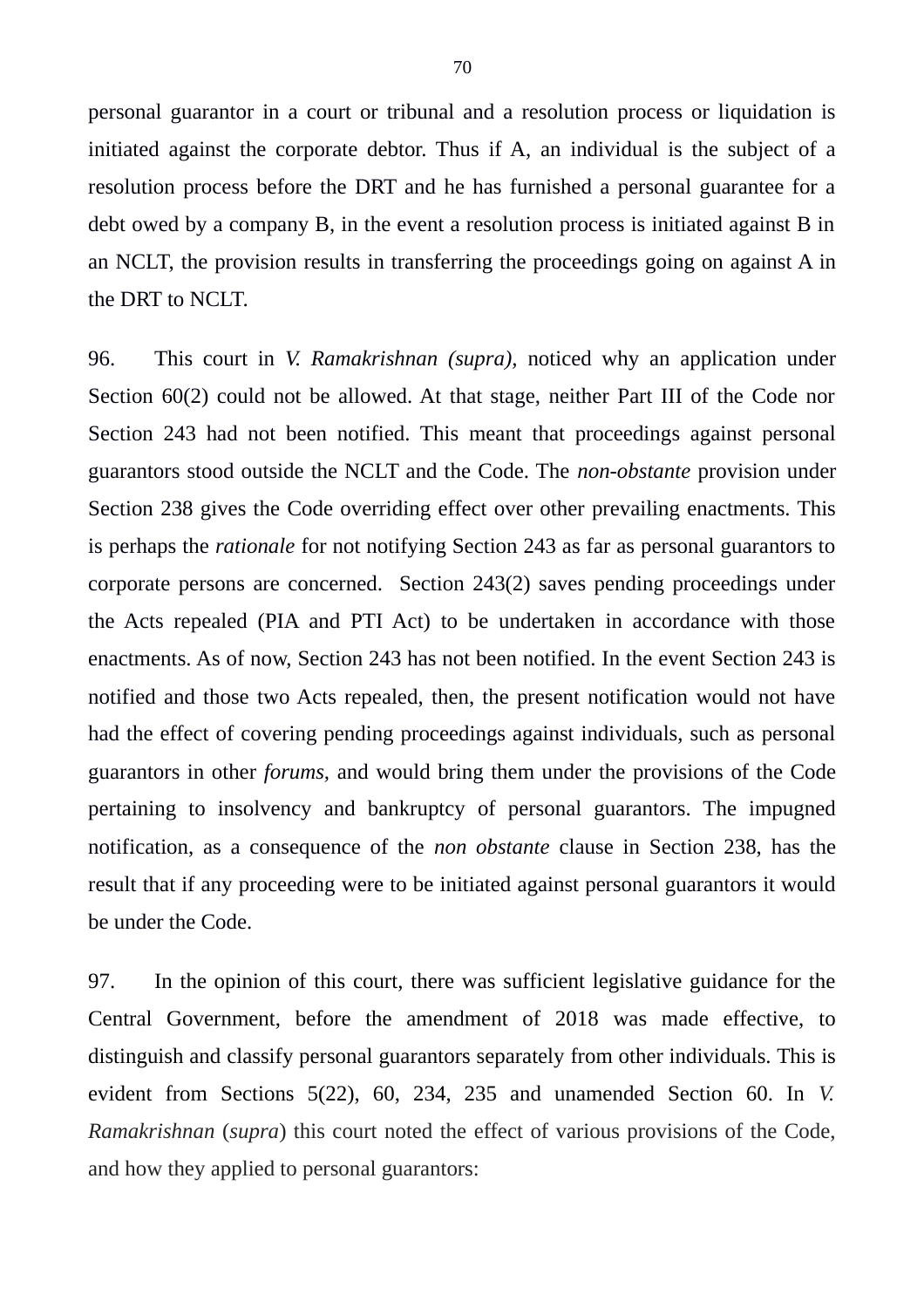*"22. We are afraid that such arguments have to be turned down on a careful reading of the sections relied upon. Section 60 of the Code, in sub-section (1) thereof, refers to insolvency resolution and liquidation for both corporate debtors and personal guarantors, the adjudicating authority for which shall be the National Company Law Tribunal, having territorial jurisdiction over the place where the registered office of the corporate person is located. This sub-section is only important in that it locates the Tribunal which has territorial jurisdiction in insolvency resolution processes against corporate debtors. So far as personal guarantors are concerned, we have seen that Part III has not been brought into force, and neither has Section 243, which repeals the Presidency Towns Insolvency Act, 1909 and the Provincial Insolvency Act, 1920. The net result of this is that so far as individual personal guarantors are concerned, they will continue to be proceeded against under the aforesaid two Insolvency Acts and not under the Code. Indeed, by a Press Release dated 28-8-2017, the Government of India, through the Ministry of Finance, cautioned that Section 243 of the Code, which provides for the repeal of the said enactments, has not been notified till date, and further, that the provisions relating to insolvency resolution and bankruptcy for individuals and partnerships as contained in Part III of the Code are yet to be notified. Hence, it was advised that stakeholders who intend to pursue their insolvency cases may approach the appropriate authority/court under the existing enactments, instead of approaching the Debts Recovery Tribunals.*

*23. It is for this reason that sub-section (2) of Section 60 speaks of an application relating to the "bankruptcy" of a personal guarantor of a corporate debtor and states that any such bankruptcy proceedings shall be filed only before the National Company Law Tribunal. The argument of the learned counsel on behalf of the respondents that "bankruptcy" would include SARFAESI proceedings must be turned down as "bankruptcy" has reference only to the two Insolvency Acts referred to above. Thus, SARFAESI proceedings against the guarantor can continue under the SARFAESI Act. Similarly, subsection (3) speaks of a bankruptcy proceeding of a personal guarantor of the corporate debtor pending in any court or tribunal, which shall stand transferred to the adjudicating authority dealing with the insolvency resolution process or liquidation proceedings of such corporate debtor. An "Adjudicating Authority", defined under Section 5(1) of the Code, means the National Company Law Tribunal constituted under the Companies Act, 2013.*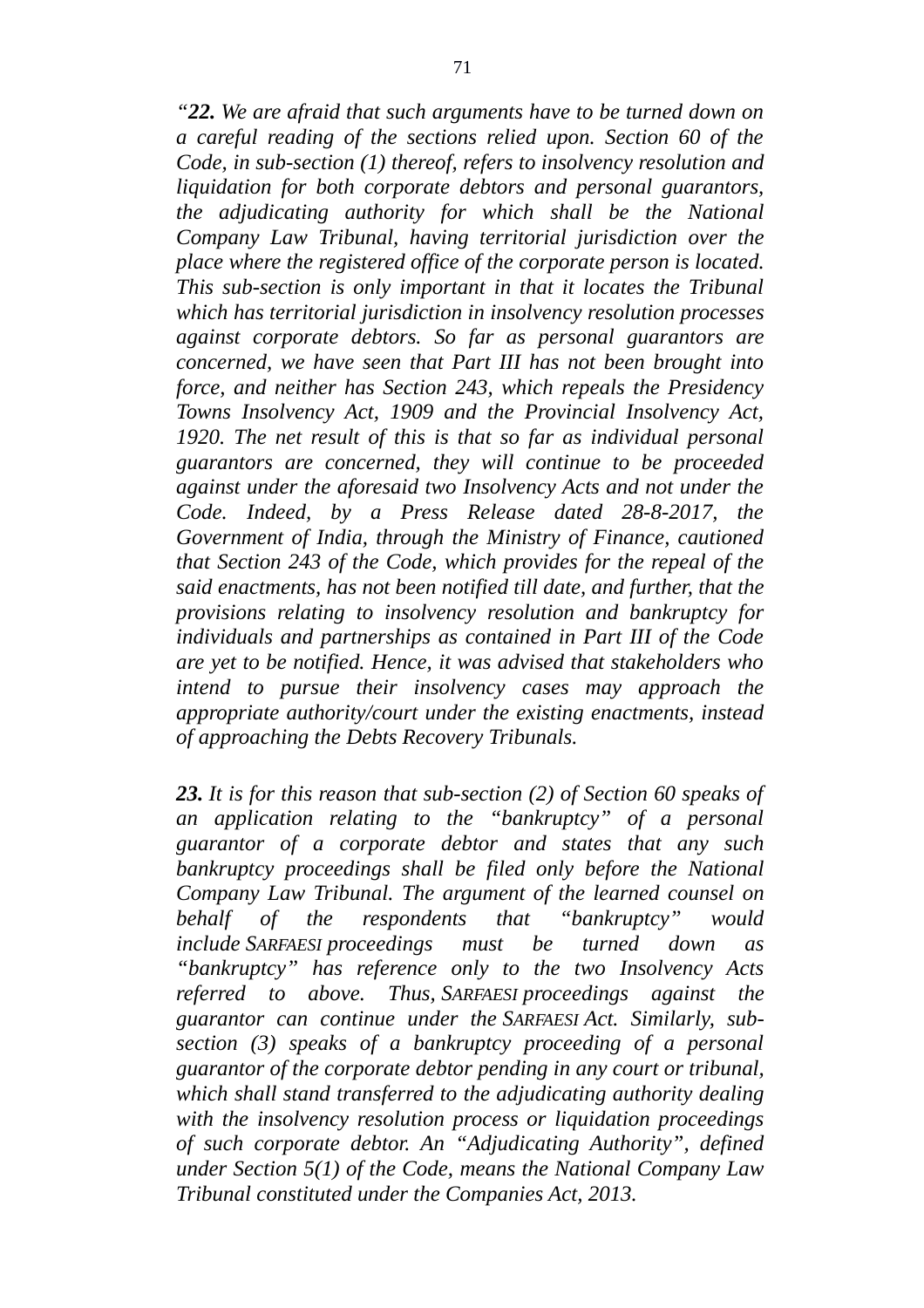*24. The scheme of Sections 60(2) and (3) is thus clear — the moment there is a proceeding against the corporate debtor pending under the 2016 Code, any bankruptcy proceeding against the individual personal guarantor will, if already initiated before the proceeding against the corporate debtor, be transferred to the National Company Law Tribunal or, if initiated after such proceedings had been commenced against the corporate debtor, be filed only in the National Company Law Tribunal. However, the Tribunal is to decide such proceedings only in accordance with the Presidency Towns Insolvency Act, 1909 or the Provincial Insolvency Act, 1920, as the case may be. It is clear that subsection (4), which states that the Tribunal shall be vested with all the powers of the Debts Recovery Tribunal, as contemplated under Part III of this Code, for the purposes of sub-section (2), would not take effect, as the Debts Recovery Tribunal has not yet been empowered to hear bankruptcy proceedings against individuals under Section 179 of the Code, as the said Section has not yet been brought into force. Also, we have seen that Section 249, dealing with the consequential amendment of the Recovery of Debts Act to empower Debts Recovery Tribunals to try such proceedings, has also not been brought into force. It is thus clear that Section 2(e), which was brought into force on 23-11-2017 would, when it refers to the application of the Code to a personal guarantor of a corporate debtor, apply only for the limited purpose contained in Sections 60(2) and (3), as stated hereinabove. This is what is meant by strengthening the Corporate Insolvency Resolution Process in the Statement of Objects of the Amendment Act, 2018."*

98. This court was clearly cognizant of the fact that the amendment, in so far as it inserted Section 2(e) and altered Section 60(2), was aimed at *strengthening* the corporate insolvency process. At the same time, since the Code was not made applicable to individuals (including personal guarantors), the court had no occasion to consider what would be the effect of exercise of power under Section 1(3) of the Code, bringing into force such provisions in relation to personal guarantors.

99. The argument that the insolvency processes, application of moratorium and other provisions are incongruous, and so on, in the opinion of this court, are insubstantial. The insolvency process in relation to *corporate persons* (a compendious term covering all juristic entities which have been described in Sections 2 [a] to [d] of the Code) is entirely different from those relating to individuals; the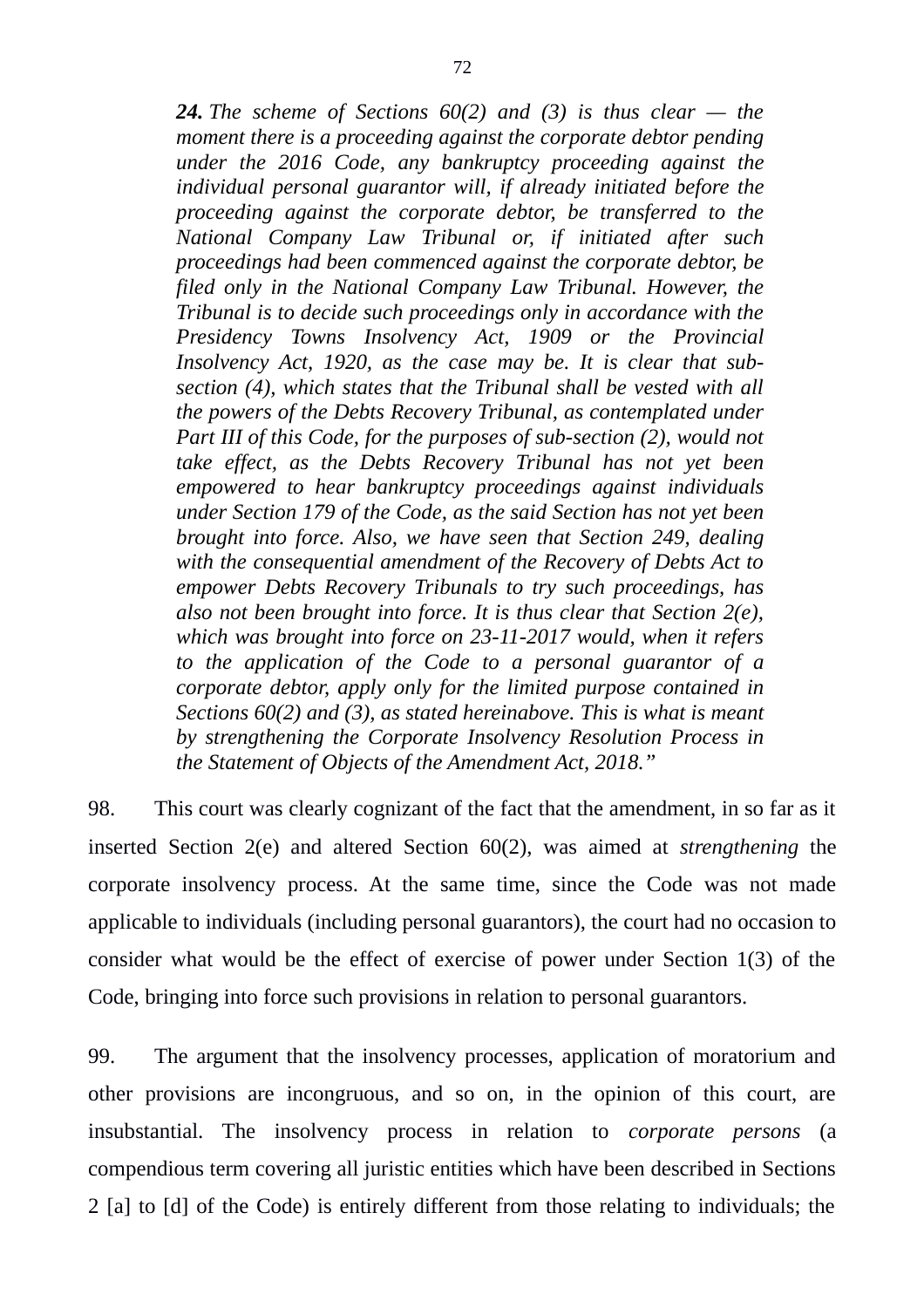former is covered in the provisions of Part II and the latter, by Part III. Section 179, which defines what the Adjudicating authority is for individuals<sup>[66](#page-72-0)</sup> is "subject to" Section 60. Section 60(2) is without prejudice to Section 60(1) and *notwithstanding anything to the contrary contained in the Code*, thus giving overriding effect to Section 60(2) as far as it provides that the application relating to insolvency resolution, liquidation or bankruptcy of personal guarantors of such corporate debtors shall be filed before the NCLT where proceedings relating to corporate debtors are pending. Furthermore, Section 60(3) provides for transfer of proceedings relating to personal guarantors to that NCLT which is dealing with the proceedings against corporate debtors. *After* providing for a common adjudicating forum, Section 60(4) vests the NCLT *"with all the powers of the DRT as contemplated under Part III of this Code for the purpose of sub-section (2)"*. Section 60 (4) thus (a) vests all the powers of DRT with NCLT and (b) also vests NCLT with powers under Part III. Parliament therefore merged the provisions of Part III with the process undertaken against the corporate debtors under Part II, for the purpose of Section 60(2), i.e., proceedings against personal guarantors along with corporate debtors. Section 179 is the corresponding provision in Part III. It is *"subject to the provisions of Section 60"*. Section 60 (4) clearly incorporates the provisions of Part III in relation to proceedings before the NCLT against personal guarantors.

100. It is clear from the above analysis that Parliamentary intent was to treat personal guarantors differently from other categories of individuals. The intimate connection between such individuals and corporate entities to whom they stood

<span id="page-72-0"></span><sup>66</sup>*"179. (1) Subject to the provisions of section 60, the Adjudicating Authority, in relation to insolvency matters of*  individuals and firms shall be the Debt Recovery Tribunal having territorial jurisdiction over the place where the *individual debtor actually and voluntarily resides or carries on business or personally works for gain and can entertain an application under this Code regarding such person.* 

*<sup>(2)</sup> The Debt Recovery Tribunal shall, notwithstanding anything contained in any other law for the time being in force, have jurisdiction to entertain or dispose of—* 

*<sup>(</sup>a) any suit or proceeding by or against the individual debtor;* 

*<sup>(</sup>b) any claim made by or against the individual debtor;* 

*<sup>(</sup>c) any question of priorities or any other question whether of law or facts, arising out of or in relation to insolvency and bankruptcy of the individual debtor or firm under this Code.* 

*<sup>(3)</sup> Notwithstanding anything contained in the Limitation Act, 1963 or in any other law for the time being in force, in computing the period of limitation specified for any suit or application in the name and on behalf of a debtor for which an order of moratorium has been made under this Part, the period during which such moratorium is in place shall be excluded"*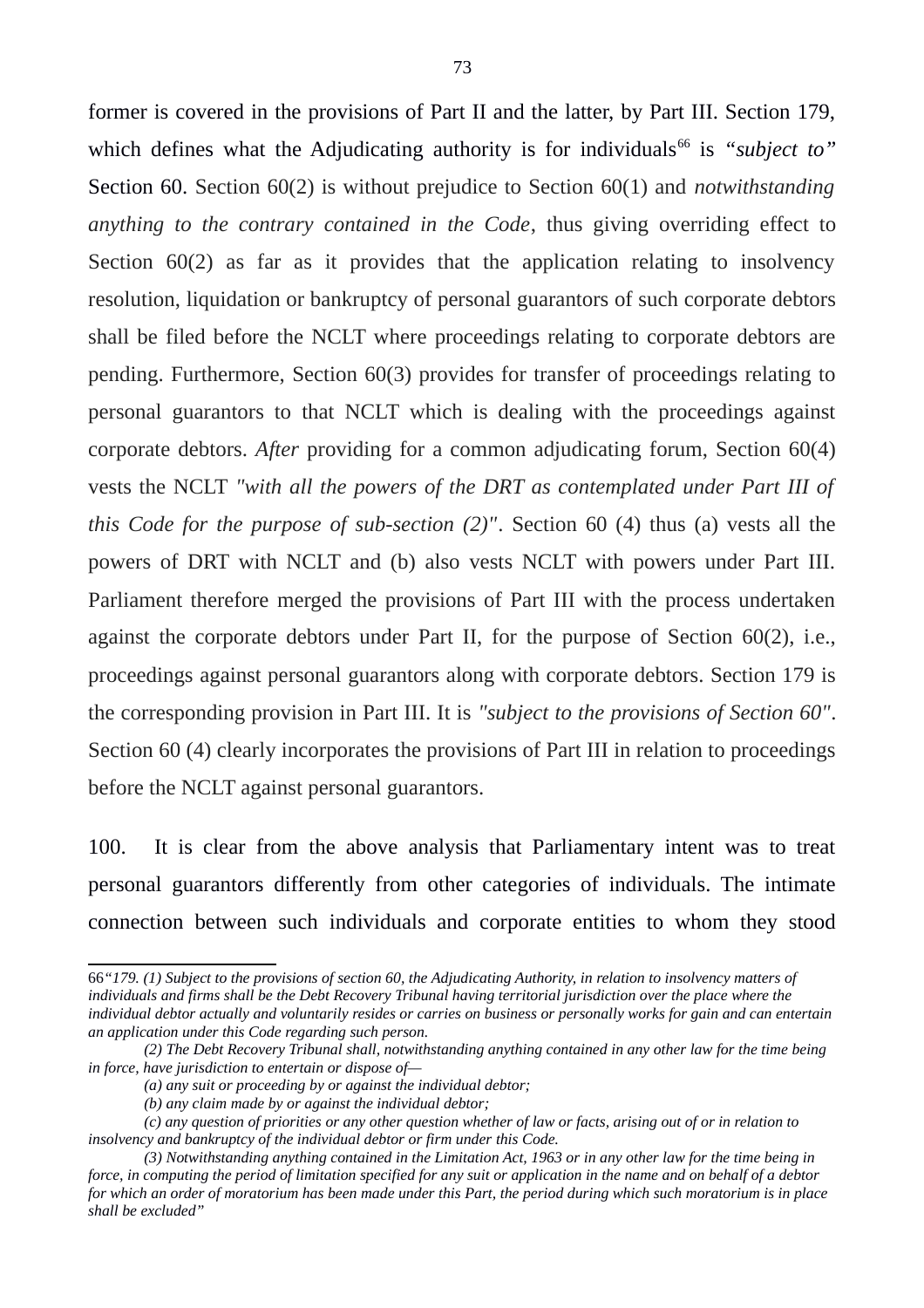guarantee, as well as the possibility of two separate processes being carried on in different forums, with its attendant uncertain outcomes, led to carving out personal guarantors as a separate *species* of individuals, for whom the Adjudicating authority was common with the corporate debtor to whom they had stood guarantee. The fact that the *process of insolvency* in Part III is to be applied to individuals, whereas the process in relation to corporate debtors, set out in Part II is to be applied to such corporate persons, does not lead to incongruity. On the other hand, there appear to be sound reasons why the *forum* for adjudicating insolvency processes – the provisions of which are disparate- is to be common, i.e through the NCLT. As was emphasized during the hearing, the NCLT would be able to consider the whole picture, as it were, about the nature of the assets available, either during the corporate debtor's insolvency process, or even later; this would facilitate the CoC in framing realistic plans, keeping in mind the prospect of realizing some part of the creditors' dues from personal guarantors.

101. In view of the above discussion, it is held that the impugned notification is not an instance of legislative exercise, or amounting to impermissible and selective application of provisions of the Code. There is no compulsion in the Code that it should, at the same time, be made applicable to *all individuals,* (including personal guarantors) or not at all. There is sufficient indication in the Code- by Section 2(e), Section 5(22), Section 60 and Section 179 indicating that personal guarantors, though forming part of the larger grouping of individuals, were to be, in view of their intrinsic connection with corporate debtors, dealt with differently, through the same adjudicatory process and by the same forum (though not insolvency provisions) as such corporate debtors. The notifications under Section 1(3), (issued before the impugned notification was issued) disclose that the Code was brought into force in stages, regard being had to the categories of persons to whom its provisions were to be applied. The impugned notification, similarly *inter alia* makes the provisions of the Code applicable in respect of personal guarantors to corporate debtors, as another such category of persons to whom the Code has been extended. It is held that the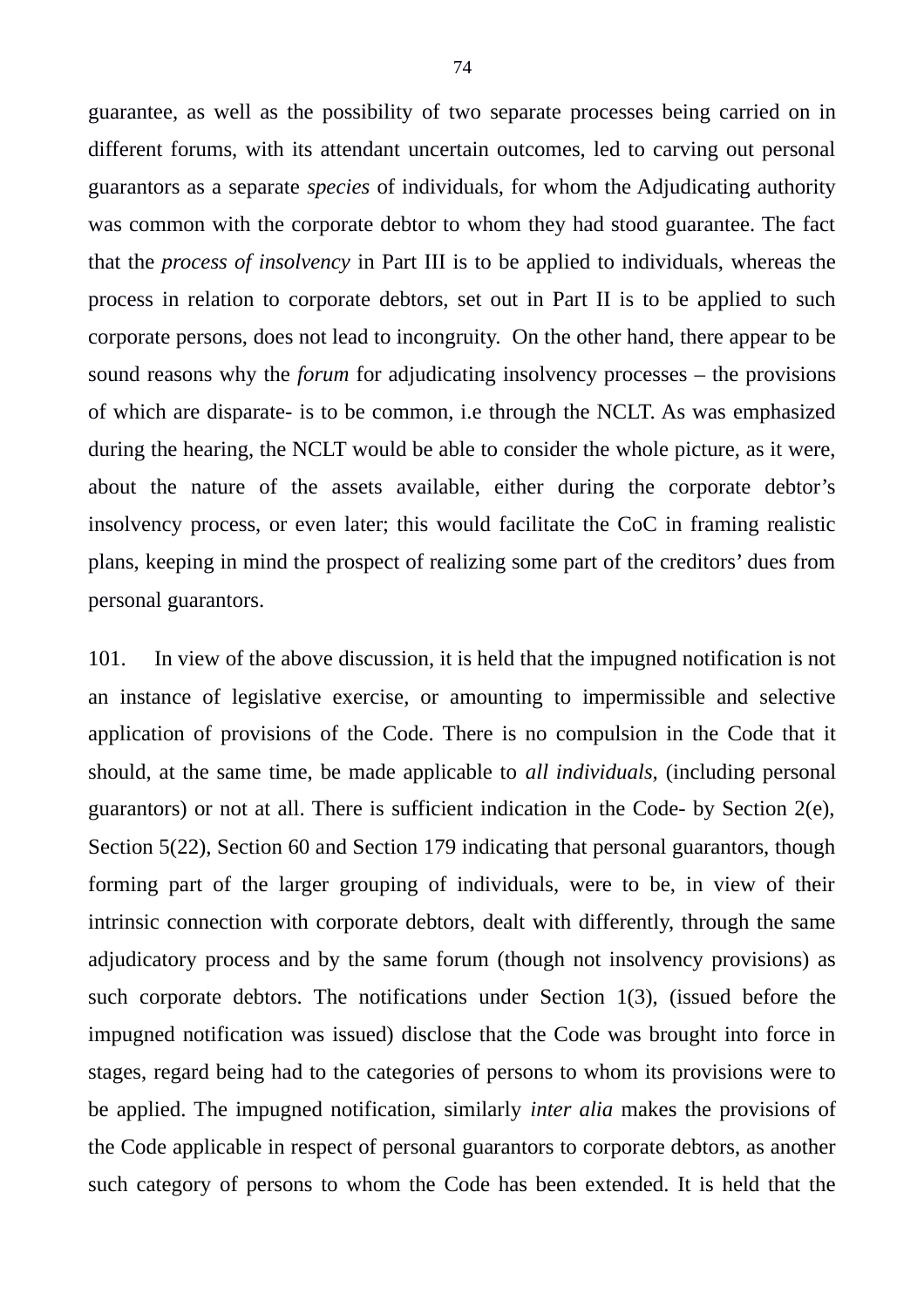impugned notification was issued within the power granted by Parliament, and in valid exercise of it. The exercise of power in issuing the impugned notification under Section 1(3) is therefore, not *ultra vires;* the notification is valid.

102. The other question which parties had urged before this court was that the impugned notification, by applying the Code to personal guarantors only, takes away the protection afforded by law; reference was made to Sections 128, 133 and 140 of the Contract Act; the petitioners submitted that once a resolution plan is accepted, the corporate debtor is discharged of liability. As a consequence, the guarantor whose liability is co-extensive with the principal debtor, i.e. the corporate debtor, too is discharged of all liabilities. It was urged therefore, that the impugned notification which has the effect of allowing proceedings before the NCLT by applying provisions of Part III of the Code, deprives the guarantors of their valuable substantive rights.

103. Section 31 of the Code, *inter alia,* provides that:

*"31. (1) If the Adjudicating Authority is satisfied that the resolution plan as approved by the committee of creditors under sub-section (4) of section 30 meets the requirements as referred to in subsection (2) of section 30, it shall by order approve the resolution plan which shall be binding on the corporate debtor and its employees, members, creditors, guarantors and other stakeholders involved in the resolution plan."*

The relevant provisions of the Indian Contract Act are extracted below:

*"128. Surety's liability.—The liability of the surety is co- extensive with that of the principal debtor, unless it is otherwise provided by the contract.* 

*129. "Continuing guarantee".—A guarantee which extends to a series of transactions, is called a "continuing guarantee".*

*130.Revocation of continuing guarantee.—A continuing guarantee may at any time be revoked by the surety, as to future transactions, by notice to the creditor.* 

*131.Revocation of continuing guarantee by surety's death.—The death of the surety operates, in the absence of any contract to the*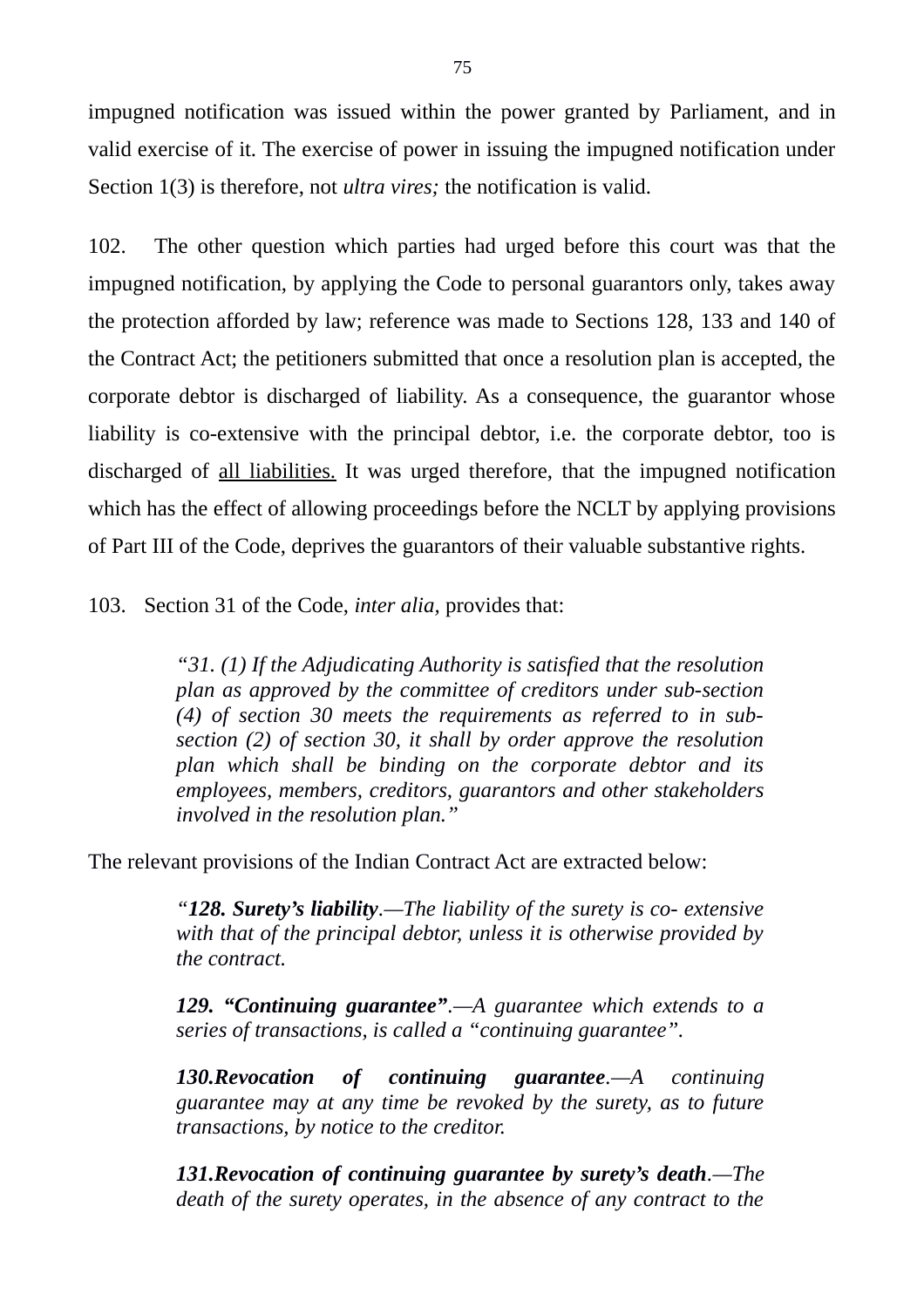*contrary, as a revocation of a continuing guarantee, so far as regards future transactions.* 

*133.Discharge of surety by variance in terms of contract.—Any variance, made without the surety's consent, in the terms of the contract between the principal 1 [debtor] and the creditor, discharges the surety as to transactions subsequent to the variance.*

*134.Discharge of surety by release or discharge of principal debtor.—The surety is discharged by any contract between the creditor and the principal debtor, by which the principal debtor is released, or by any act or omission of the creditor, the legal consequence of which is the discharge of the principal debtor.*

## *\*\*\*\*\*\*\*\*\*\*\*\*\*\*\*\*\*\**

*140.Rights of surety on payment or performance.—Where a guaranteed debt has become due, or default of the principal debtor to perform a guaranteed duty has taken place, the surety upon payment or performance of all that he is liable for, is invested with all the rights which the creditor had against the principal debtor.* 

*141.Surety's right to benefit of creditor's securities.—A surety is entitled to the benefit of every security which the creditor has against the principal debtor at the time when the contract of suretyship is entered into, whether the surety knows of the existence of such security or not; and if the creditor loses, or, without the consent of the surety, parts with such security, the surety is discharged to the extent of the value of the security."* 

104. All creditors and other classes of claimants, including financial and operational creditors, those entitled to statutory dues, workers, etc., who participate in the resolution process, are heard and those in relation to whom the CoC accepts or rejects pleas, are entitled to vent their grievances before the NCLT. *After* considering their submissions and objections, the resolution plan is accepted and approved. This results in finality as to the claims of creditors, and others, *from the company* (i.e. the company which undergoes the insolvency process). The question which the petitioners urge is that in view of this *finality,* their liabilities would be extinguished; they rely on Sections 128, 133 and 140 of the Contract Act to urge that creditors cannot therefore, proceed against them separately.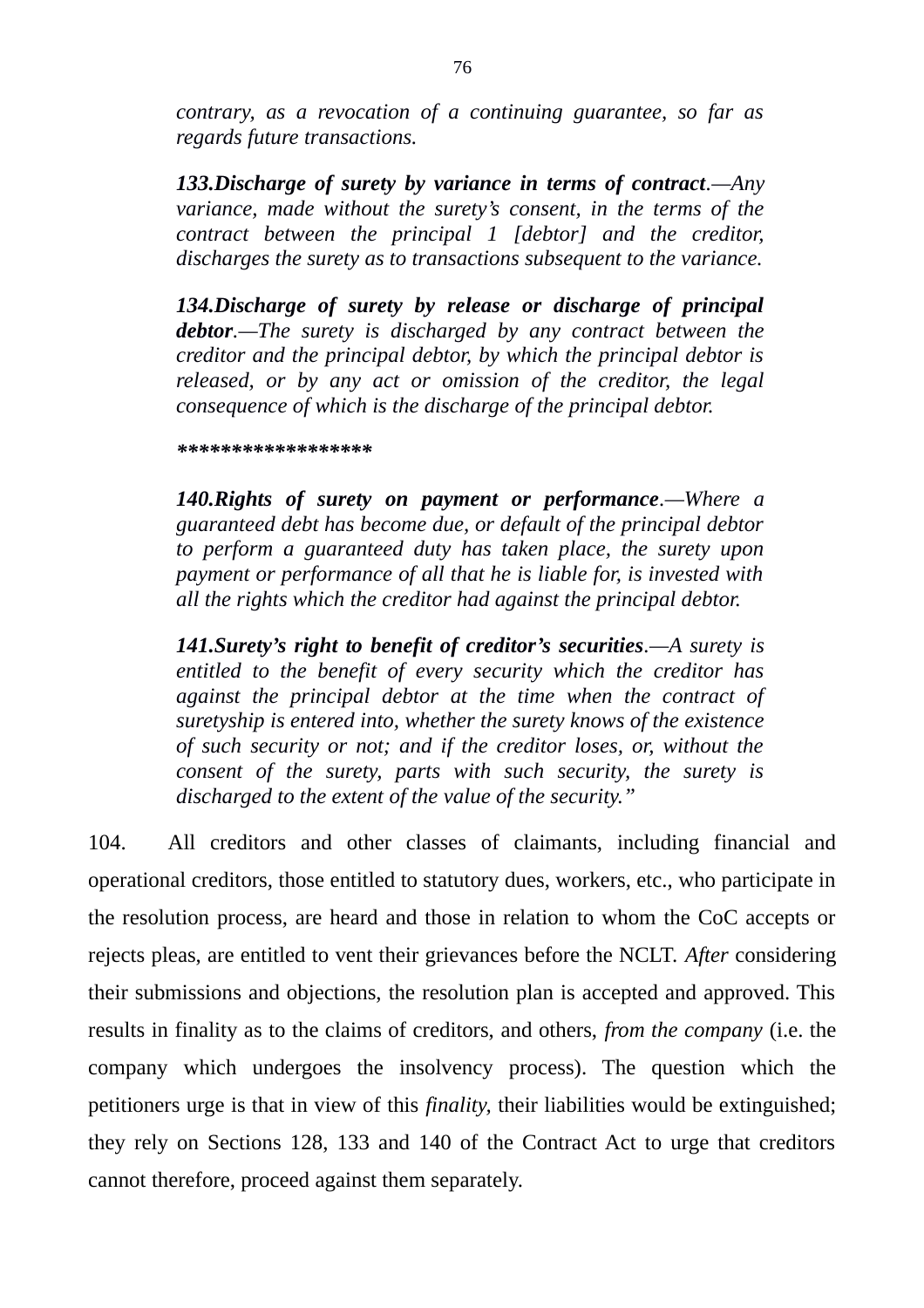105. In *Vijay Kumar Jain* v. *Standard Chartered Bank[67](#page-76-0)*, this court, while dealing with the right of erstwhile directors participating in meetings of Committee of Creditors observed that:

77

*"we find that Section 31(1) of the Code would make it clear that such members of the erstwhile Board of Directors, who are often guarantors, are vitally interested in a resolution plan as such resolution plan then binds them. Such plan may scale down the debt of the principal debtor, resulting in scaling down the debt of the guarantor as well, or it may not. The resolution plan may also scale down certain debts and not others, leaving guarantors of the latter kind of debts exposed for the entire amount of the debt. The regulations also make it clear that these persons are vitally interested in resolution plans as they affect them"*

106. The *rationale* for allowing directors to participate in meetings of the CoC is that the directors' liability as personal guarantors persists against the creditors and an approved resolution plan can only lead to a revision of amount or exposure for the entire amount. Any recourse under Section 133 of the Contract Act to discharge the liability of the surety on account of variance in terms of the contract, without her or his consent, stands negated by this court, in *V. Ramakrishnan* where it was observed that the language of Section 31 makes it clear that the approved plan is binding on the guarantor, to avoid any attempt to escape liability under the provisions of the Contract Act. It was observed that:

> *"25. Section 31(1), in fact, makes it clear that the guarantor cannot escape payment as the resolution plan, which has been approved, may well include provisions as to payments to be made by such guarantor.…"*

And further that:

*"26.1 Section 14 refers only to debts due by corporate debtors, who are limited liability companies, and it is clear that in the vast majority of cases, personal guarantees are given by Directors who are in management of the companies. The object of the Code is not to allow such guarantors to escape from an independent and coextensive liability to pay off the entire outstanding debt, which is*

<span id="page-76-0"></span><sup>67</sup> 2019 SCC OnLine SC 103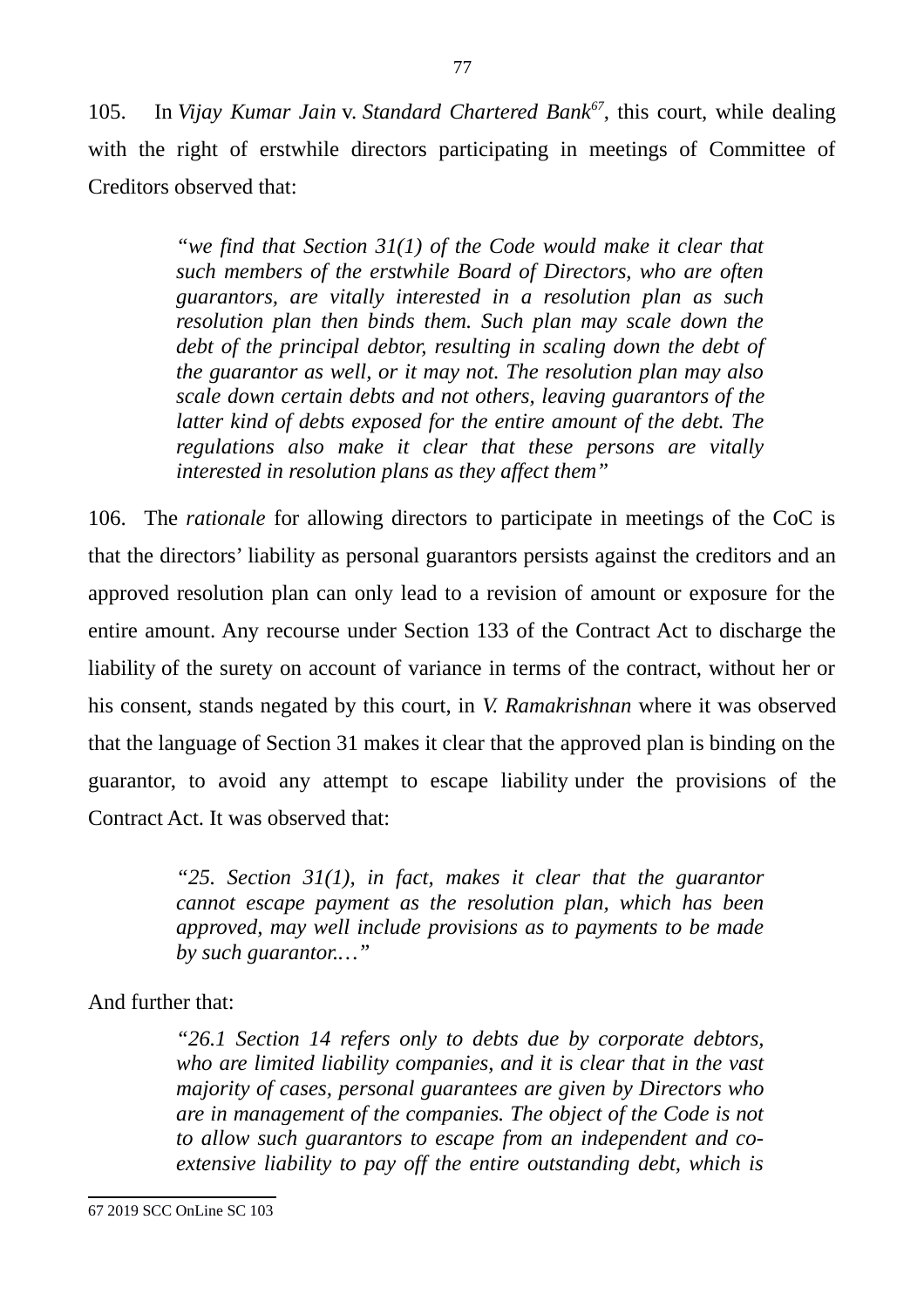*why Section 14 is not applied to them. However, insofar as firms and individuals are concerned, guarantees are given in respect of individual debts by persons who have unlimited liability to pay them. And such guarantors may be complete strangers to the debtor — often it could be a personal friend. It is for this reason that the moratorium mentioned in Section 101 would cover such persons, as such moratorium is in relation to the debt and not the debtor."*

107. In *Committee of Creditors of Essar Steel (I) Ltd. v. Satish Kumar Gupta[68](#page-77-0)* (the *"Essar Steel case"*) this court refused to interfere with proceedings initiated to enforce personal guarantees by financial creditors; it was observed as follows:

> *"106. Following this judgment in V. Ramakrishnan case [SBI v. V. Ramakrishnan, (2018) 17 SCC 394], it is difficult to accept Shri Rohatgi's argument that that part of the resolution plan which states that the claims of the guarantor on account of subrogation shall be extinguished, cannot be applied to the guarantees furnished by the erstwhile Directors of the corporate debtor. So far as the present case is concerned, we hasten to add that we are saying nothing which may affect the pending litigation on account of invocation of these guarantees. However, NCLAT judgment being contrary to Section 31(1) of the Code and this Court's judgment in V. Ramakrishnan case [SBI v. V. Ramakrishnan, (2018) 17 SCC 394], is set aside."*

108. It is therefore, clear that the sanction of a resolution plan and finality imparted to it by Section 31 does not *per se* operate as a discharge of the guarantor's liability. As to the nature and extent of the liability, much would depend on the terms of the guarantee itself. However, this court has indicated, time and again, that an involuntary act of the principal debtor leading to loss of security, would not absolve a guarantor of its liability. In *Maharashtra State Electricity Board* (*supra*) the liability of the guarantor (in a case where liability of the principal debtor was discharged under the insolvency law or the company law), was considered. It was held that in view of the unequivocal guarantee, such liability of the guarantor continues and the

<span id="page-77-0"></span><sup>68(2020) 8</sup> SCC 531.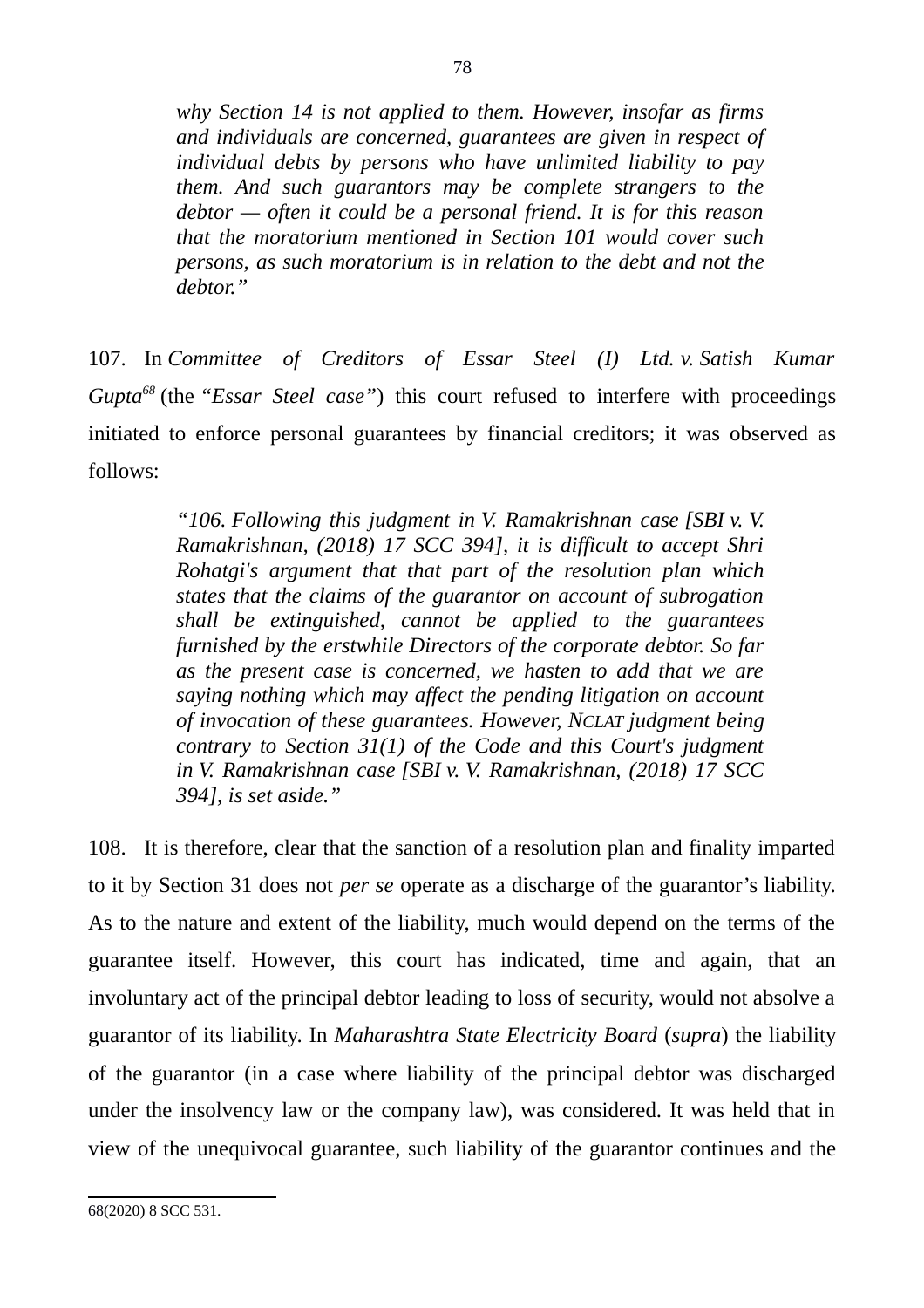creditor can realize the same from the guarantor in view of the language of Section 128 of the Contract Act as there is no discharge under Section 134 of that Act. This court observed as follows:

> *"7. Under the bank guarantee in question the Bank has undertaken to pay the Electricity Board any sum up to Rs 50,000 and in order to realise it all that the Electricity Board has to do is to make a demand. Within forty-eight hours of such demand the Bank has to pay the amount to the Electricity Board which is not under any obligation to prove any default on the part of the Company in liquidation before the amount demanded is paid. The Bank cannot raise the plea that it is liable only to the extent of any loss that may have been sustained by the Electricity Board owing to any default on the part of the supplier of goods i.e. the Company in liquidation. The liability is absolute and unconditional. The fact that the Company in liquidation i.e. the principal debtor has gone into liquidation also would not have any effect on the liability of the Bank i.e. the guarantor. Under Section 128 of the Indian Contract Act, the liability of the surety is coextensive with that of the principal debtor unless it is otherwise provided by the contract. A surety is no doubt discharged under Section 134 of the Indian Contract Act by any contract between the creditor and the principal debtor by which the principal debtor is released or by any act or omission of the creditor, the legal consequence of which is the discharge of the principal debtor. But a discharge which the principal debtor may secure by operation of law in bankruptcy (or in liquidation proceedings in the case of a company) does not absolve the surety of his liability (see Jagannath Ganeshram Agarwala v. Shivnarayan Bhagirath [AIR 1940 Bom 247; see also In re Fitzgeorge Ex parte Robson [(1905) 1 KB 462] )."*

109. This legal position was noticed and approved later in *Industrial Finance Corpn. of India Ltd. v. Cannanore Spg. & Wvg. Mills Ltd.[69](#page-78-0)*An earlier decision of three judges, *Punjab National Bank* v. *State of U.P.[70](#page-78-1)* pertains to the issues regarding a guarantor and the principal debtor. The court observed as follows:

> <span id="page-78-1"></span><span id="page-78-0"></span>*"The appellant had, after Respondent 4's management was taken over by U.P. State Textile Corporation Ltd. (Respondent 3) under the Industries (Development and Regulation) Act, advanced some money to the said Respondent 4. In respect of the advance so made, Respondents 1, 2 and 3 executed deeds of guarantee undertaking to*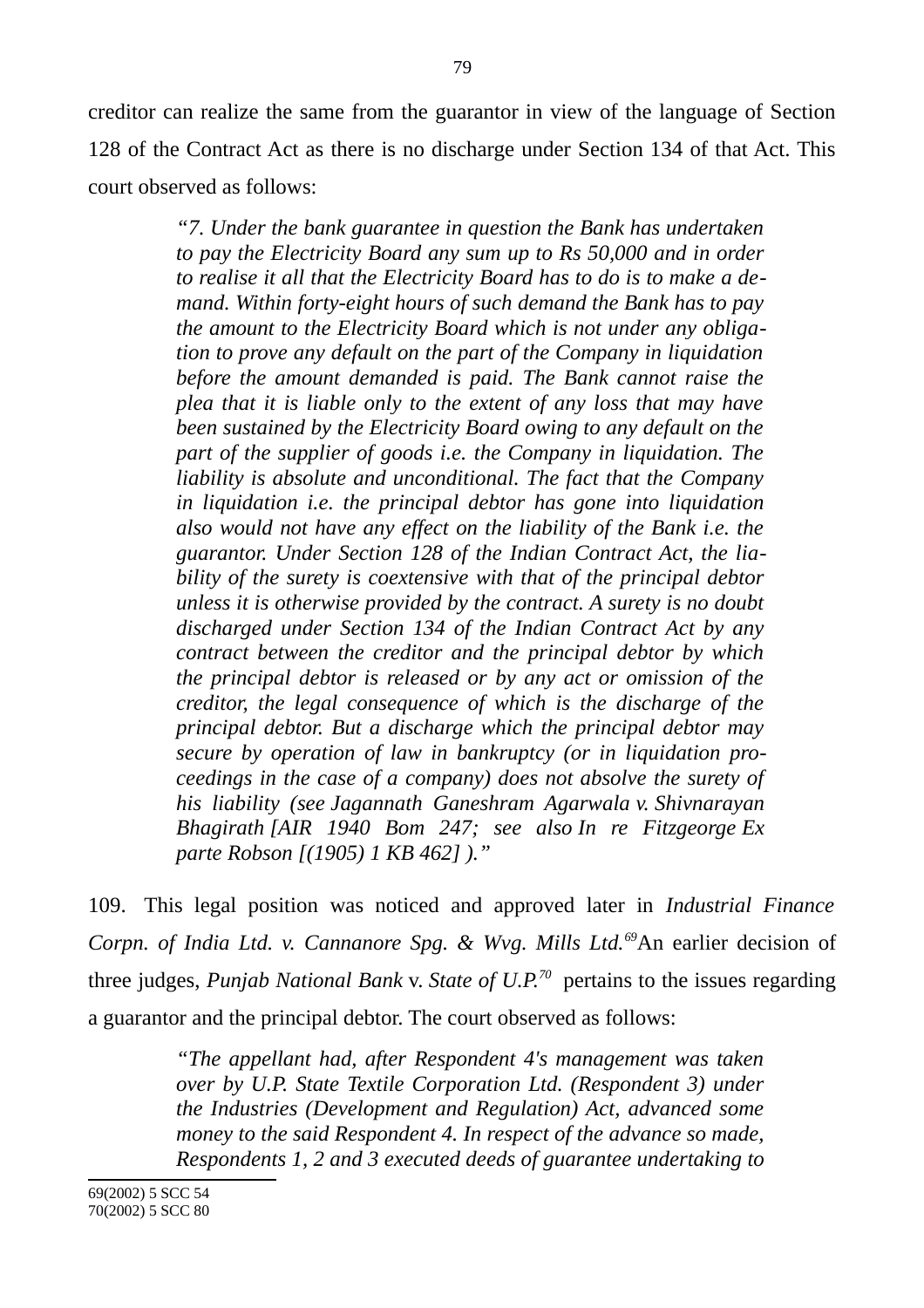*pay the amount due to the bank as guarantors in the event of the principal borrower being unable to pay the same.*

*Subsequently, Respondent 3 which had taken over the management of Respondent 4 became sick and proceedings were initiated under the Sick Textile Undertakings (Nationalisation) Act, 1974 (for short 'the Act'). The appellant filed suit for recovery against the guarantors and the principal debtor of the amount claimed by it.*

*The following preliminary issue was, on the pleadings of the parties, framed:*

*'Whether the claim of the plaintiff is not maintainable in view of the provisions of Act 57 of 1974 as alleged in para 25 of the written statement of Defendant 2?'*

*The trial court as well as the High Court, both came to the conclusion that in view of the provisions of Section 29 of the Act, the suit of the appellant was not maintainable.*

*We have gone through the provisions of the said Act and in our opinion the decision of the courts below is not correct. Section 5 of the said Act provides for the owner to be liable for certain prior liabilities and Section 29 states that the said Act will have an overriding effect over all other enactments. This Act only deals with the liabilities of a company which is nationalized and there is no provision therein which in any way affects the liability of a guarantor who is bound by the deed of guarantee executed by it. The High Court has referred to a decision of this Court in Maharashtra SEB v. Official Liquidator, High Court, Ernakulam [(1982) 3 SCC 358 : AIR 1982 SC 1497] where the liability of the guarantor in a case where liability of the principal debtor was discharged under the insolvency law or the company law, was considered. It was held in this case that in view of the unequivocal guarantee such liability of the guarantor continues and the creditor can realize the same from the guarantor in view of the language of Section 128 of the Contract Act as there is no discharge under Section 134 of that Act.*

*In our opinion, the principle of the aforesaid decision of this Court is equally applicable in the present case. The right of the appellant to recover money from Respondents 1, 2 and 3 who stood guarantors arises out of the terms of the deed of guarantee which are not in any way superseded or brought to a naught merely because the appellant may not be able to recover money from the principal borrower. It may here be added that even as a result of the Nationalisation Act the liability of the principal borrower does not come to an end. It is only the mode of recovery which is referred to in the said Act."*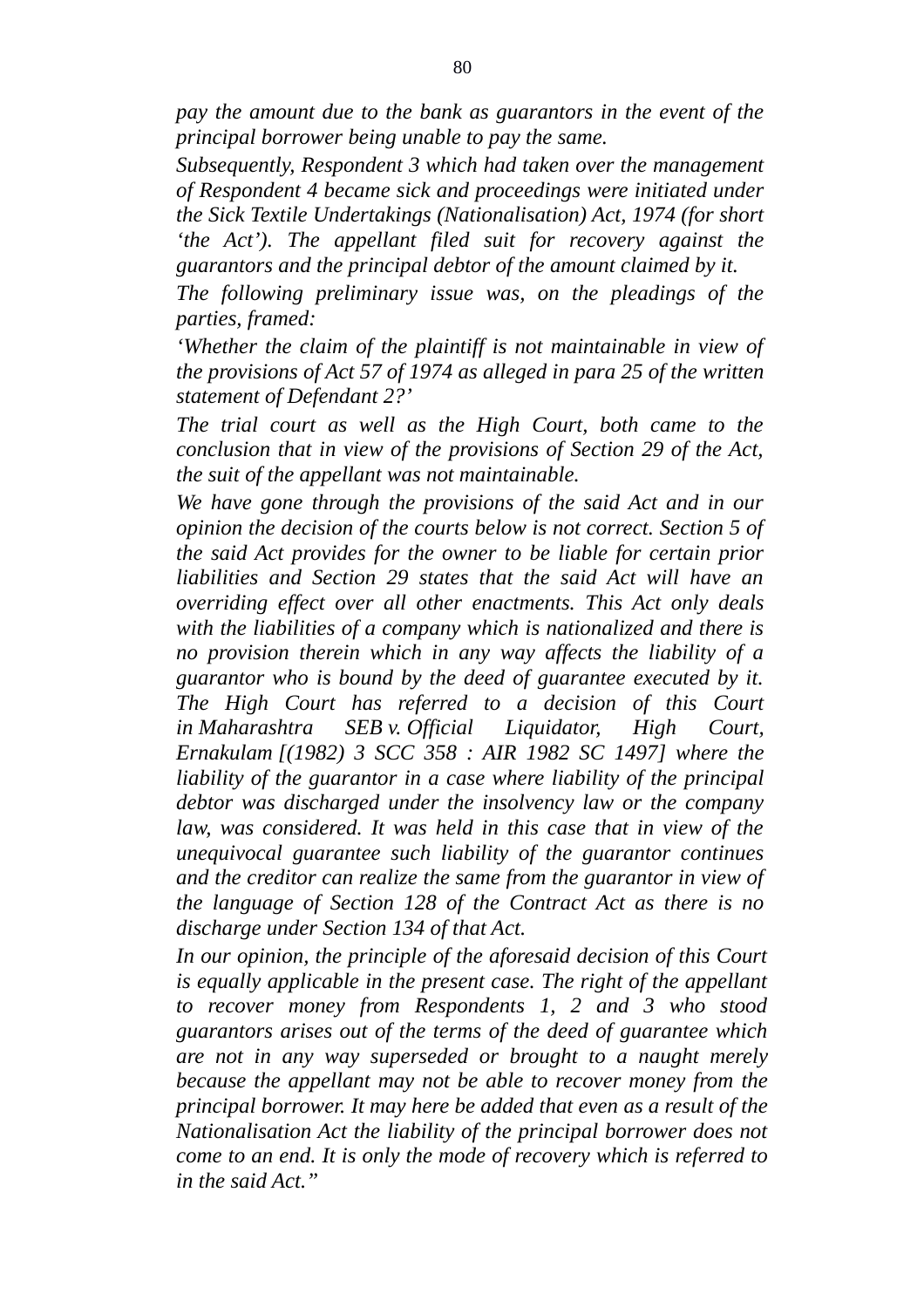110. In *Kaupthing Singer and Friedlander Ltd. (supra)* the UK Supreme Court reviewed a large number of previous authorities on the concept of double proof, i.e. recovery from guarantors in the context of insolvency proceedings. The court held that:

> *"The function of the rule is not to prevent a double proof of the same debt against two separate estates (that is what insolvency practitioners call "double dip"). The rule prevents a double proof of what is in substance the same debt being made against the same estate, leading to the payment of a double dividend out of one estate. It is for that reason sometimes called the rule against double dividend. In the simplest case of suretyship (where the surety has neither given nor been provided with security, and has an unlimited liability) there is a triangle of rights and liabilities between the principal debtor (PD), the surety (S) and the creditor (C). PD has the primary obligation to C and a secondary obligation to indemnify S if and so far as S discharges PD's liability, but if PD is insolvent S may not enforce that right in competition with C. S has an obligation to C to answer for PD's liability, and the secondary right of obtaining an indemnity from PD. C can (after due notice) proceed against either or both of PD and S. If both PD and S are in insolvent liquidation, C can prove against each for 100p in the pound but may not recover more than 100p in the pound in all."*

111. In view of the above discussion, it is held that approval of a resolution plan does not *ipso facto* discharge a personal guarantor (of a corporate debtor) of her or his liabilities under the contract of guarantee. As held by this court, the release or discharge of a principal borrower from the debt owed by it to its creditor, by an involuntary process, i.e. by operation of law, or due to liquidation or insolvency proceeding, does not absolve the surety/guarantor of his or her liability, which arises out of an independent contract.

112. For the foregoing reasons, it is held that the impugned notification is legal and valid. It is also held that approval of a resolution plan relating to a corporate debtor